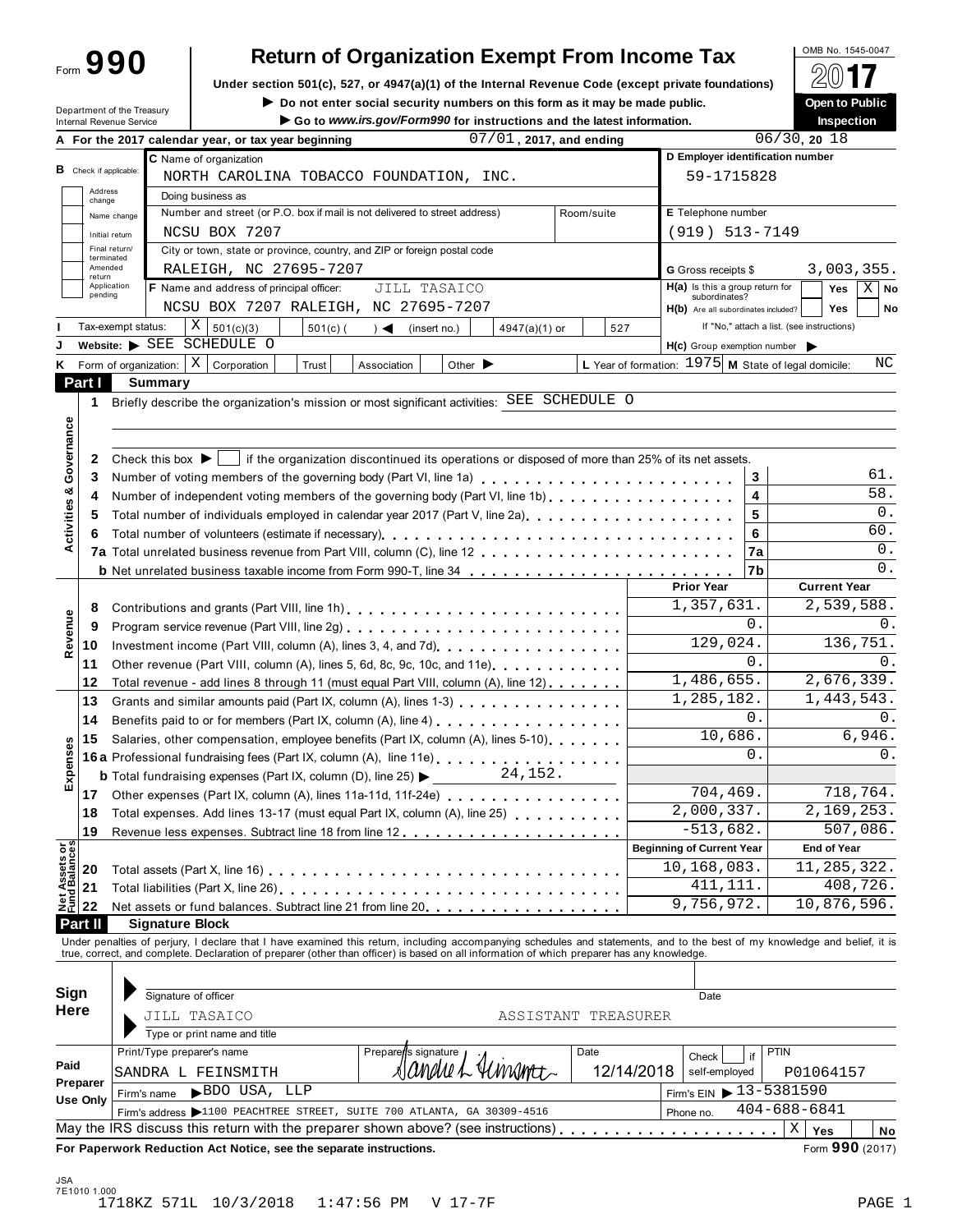### Form **8868**

## **Application for Automatic Extension of Time To File an Exempt Organization Return** (Rev. January 2017) OMB No. 1545-1709

Department of the Treasury<br>Department of the Treasury<br>Internal Revenue Service **CONFICE 1999 File a separate application for each return.**<br>Internal Revenue Service **CONFICE 1999 File a separate application for each return.** 

**Electronic filing** *(e-file)***.** You can electronically file Form 8868 to request a 6-month automatic extension of time to file any of the forms listed below with the exception of Form 8870, Information Return for Transfers Associated With Certain Personal Benefit Contracts, for which an extension request must be sent to the IRS in paper format (see instructions). For more details on the electronic filing of this form, visit *www.irs.gov/efile*, click on Charities & Non-Profits, and click on *e-file* for *Charities and Non-Profits.*

#### **Automatic 6-Month Extension of Time.** Only submit original (no copies needed).

All corporations required to file an income tax return other than Form 990-T (including 1120-C filers), partnerships, REMICs, and trusts must use Form 7004 to request an extension of time to file income tax returns.

|                             |                                                                                          | Enter filer's identifying number, see instructions |
|-----------------------------|------------------------------------------------------------------------------------------|----------------------------------------------------|
| Type or                     | Name of exempt organization or other filer, see instructions.                            | Employer identification number (EIN) or            |
| print                       | NORTH CAROLINA TOBACCO FOUNDATION, INC.                                                  | 59-1715828                                         |
| File by the                 | Number, street, and room or suite no. If a P.O. box, see instructions.                   | Social security number (SSN)                       |
| due date for<br>filing your | NCSU BOX 7207                                                                            |                                                    |
| return. See                 | City, town or post office, state, and ZIP code. For a foreign address, see instructions. |                                                    |
| instructions.               | RALEIGH, NC 27695-7207                                                                   |                                                    |

Enter the Return Code for the return that this application is for (file a separate application for each return)  $\dots \dots \dots$  $\sqrt{011}$ 

| Application                                  | Return | <b>Application</b>                | Return |
|----------------------------------------------|--------|-----------------------------------|--------|
| <b>Is For</b>                                | Code   | <b>Is For</b>                     | Code   |
| Form 990 or Form 990-EZ                      | 01     | Form 990-T (corporation)          | 07     |
| Form 990-BL                                  | 02     | Form 1041-A                       | 08     |
| Form 4720 (individual)                       | 03     | Form 4720 (other than individual) | 09     |
| Form 990-PF                                  | 04     | Form 5227                         | 10     |
| Form 990-T (sec. $401(a)$ or $408(a)$ trust) | 05     | Form 6069                         | 11     |
| Form 990-T (trust other than above)          | 06     | Form 8870                         | 12     |

 $\bullet$  The books are in the care of  $\triangleright$  JILL TASAICO

|                                                                                                   |  | Telephone No. ▶ 919 513-7149                                        | Fax No. $\blacktriangleright$                                                                           |  |            |  |
|---------------------------------------------------------------------------------------------------|--|---------------------------------------------------------------------|---------------------------------------------------------------------------------------------------------|--|------------|--|
|                                                                                                   |  |                                                                     |                                                                                                         |  |            |  |
|                                                                                                   |  |                                                                     | • If the organization does not have an office or place of business in the United States, check this box |  |            |  |
| • If this is for a Group Return, enter the organization's four digit Group Exemption Number (GEN) |  |                                                                     |                                                                                                         |  |            |  |
|                                                                                                   |  |                                                                     | for the whole group, check this box $\bullet$ . If it is for part of the group, check this box          |  | and attach |  |
|                                                                                                   |  | a list with the names and EINs of all members the extension is for. |                                                                                                         |  |            |  |

| 1 I request an automatic 6-month extension of time until                              |  | $05/15$ , 20 $19$ , to file the exempt organization return |
|---------------------------------------------------------------------------------------|--|------------------------------------------------------------|
| for the organization named above. The extension is for the organization's return for: |  |                                                            |

|              | calendar year 20 _____ or<br>tax year beginning<br>07/01, 2017, and ending<br>$06/30$ , 20 18.                                                     |          |  |            |  |  |
|--------------|----------------------------------------------------------------------------------------------------------------------------------------------------|----------|--|------------|--|--|
| $\mathbf{2}$ | Initial return<br>If the tax year entered in line 1 is for less than 12 months, check reason:<br>Final return<br>Change in accounting period       |          |  |            |  |  |
| За           | If this application is for Forms 990-BL, 990-PF, 990-T, 4720, or 6069, enter the tentative tax, less any                                           |          |  |            |  |  |
|              | nonrefundable credits. See instructions.                                                                                                           | 3a S     |  | 0.         |  |  |
| b            | this application is for Forms 990-PF, 990-T, 4720, or 6069, enter any refundable credits and                                                       |          |  |            |  |  |
|              | estimated tax payments made. Include any prior year overpayment allowed as a credit.                                                               | $3b$ \$  |  | 0.         |  |  |
| C            | Balance due. Subtract line 3b from line 3a. Include your payment with this form, if required, by using EFTPS                                       |          |  |            |  |  |
|              | (Electronic Federal Tax Payment System). See instructions.                                                                                         | $3c$ $s$ |  | $\Omega$ . |  |  |
|              | Caution. If you are going to make an electronic funds withdrawal (direct debit) with this Form 8868, see Form 8453-EO and Form 8879-EO for payment |          |  |            |  |  |
|              | instructions.                                                                                                                                      |          |  |            |  |  |

**For Privacy Act and Paperwork Reduction Act Notice, see instructions.** Form **8868** (Rev. 1-2017)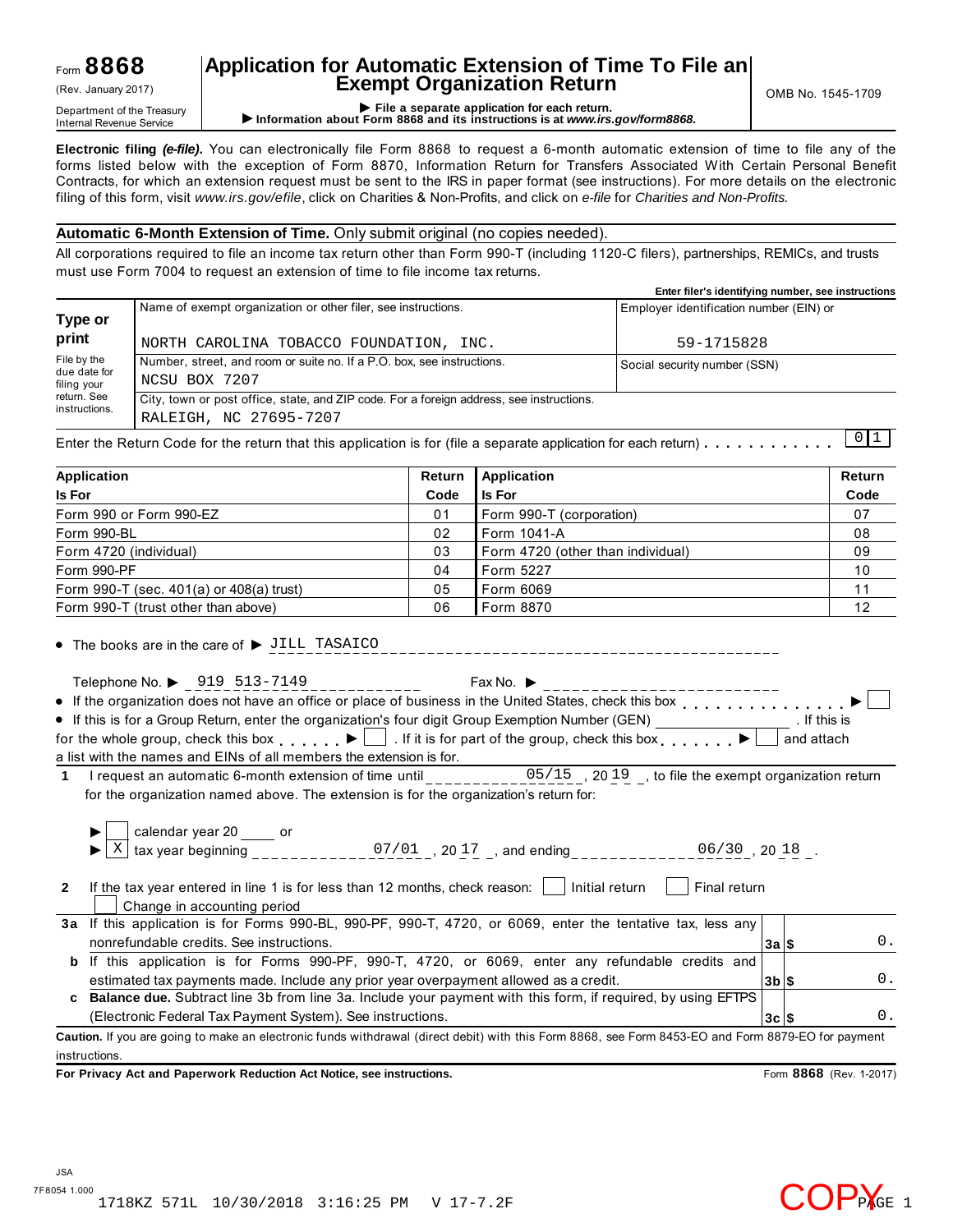| Form 990 (2017)            |                                                      | NORTH CAROLINA TOBACCO FOUNDATION, INC.                                                                                                                                                                                                                                                                                                         |               | 59-1715828<br>Page 2      |
|----------------------------|------------------------------------------------------|-------------------------------------------------------------------------------------------------------------------------------------------------------------------------------------------------------------------------------------------------------------------------------------------------------------------------------------------------|---------------|---------------------------|
| Part III                   | <b>Statement of Program Service Accomplishments</b>  |                                                                                                                                                                                                                                                                                                                                                 |               |                           |
|                            |                                                      |                                                                                                                                                                                                                                                                                                                                                 |               |                           |
|                            | 1 Briefly describe the organization's mission:       | TO AID AND PROMOTE, BY FINANCIAL ASSISTANCE AND OTHERWISE, ALL TYPES                                                                                                                                                                                                                                                                            |               |                           |
|                            |                                                      | OF EDUCATION, RESEARCH, AND EXTENSION IN THE TOBACCO CURRICULUM AT NC                                                                                                                                                                                                                                                                           |               |                           |
| STATE UNIVERSITY.          |                                                      |                                                                                                                                                                                                                                                                                                                                                 |               |                           |
|                            |                                                      |                                                                                                                                                                                                                                                                                                                                                 |               |                           |
|                            | If "Yes," describe these new services on Schedule O. | 2 Did the organization undertake any significant program services during the year which were not listed on the                                                                                                                                                                                                                                  |               | $\overline{X}$ No<br>Yes  |
|                            |                                                      | 3 Did the organization cease conducting, or make significant changes in how it conducts, any program                                                                                                                                                                                                                                            |               |                           |
|                            |                                                      |                                                                                                                                                                                                                                                                                                                                                 |               | $X \mid No$<br>Yes        |
| 4                          | If "Yes," describe these changes on Schedule O.      | Describe the organization's program service accomplishments for each of its three largest program services, as measured by<br>expenses. Section $501(c)(3)$ and $501(c)(4)$ organizations are required to report the amount of grants and allocations to others,<br>the total expenses, and revenue, if any, for each program service reported. |               |                           |
| 4a (Code:                  | ) (Expenses \$                                       | 2,097,573. including grants of \$1,443,543. ) (Revenue \$<br>AIDS AND PROMOTES BY FINANCIAL ASSISTANCE AND OTHERWISE ALL TYPES                                                                                                                                                                                                                  |               |                           |
| NC STATE UNIVERSITY        |                                                      | OF EDUCATION, RESEARCH, AND EXTENSION IN THE TOBACCO CURRICULUM AT                                                                                                                                                                                                                                                                              |               |                           |
|                            |                                                      |                                                                                                                                                                                                                                                                                                                                                 |               |                           |
|                            |                                                      |                                                                                                                                                                                                                                                                                                                                                 |               |                           |
|                            |                                                      |                                                                                                                                                                                                                                                                                                                                                 |               |                           |
|                            |                                                      |                                                                                                                                                                                                                                                                                                                                                 |               |                           |
|                            |                                                      |                                                                                                                                                                                                                                                                                                                                                 |               |                           |
|                            |                                                      |                                                                                                                                                                                                                                                                                                                                                 |               |                           |
|                            |                                                      |                                                                                                                                                                                                                                                                                                                                                 |               |                           |
|                            | ) (Expenses \$                                       |                                                                                                                                                                                                                                                                                                                                                 | ) (Revenue \$ |                           |
| 4b (Code:                  |                                                      | including grants of \$                                                                                                                                                                                                                                                                                                                          |               |                           |
|                            |                                                      |                                                                                                                                                                                                                                                                                                                                                 |               |                           |
|                            |                                                      |                                                                                                                                                                                                                                                                                                                                                 |               |                           |
|                            |                                                      |                                                                                                                                                                                                                                                                                                                                                 |               |                           |
|                            |                                                      |                                                                                                                                                                                                                                                                                                                                                 |               |                           |
|                            |                                                      |                                                                                                                                                                                                                                                                                                                                                 |               |                           |
|                            |                                                      |                                                                                                                                                                                                                                                                                                                                                 |               |                           |
|                            |                                                      |                                                                                                                                                                                                                                                                                                                                                 |               |                           |
|                            |                                                      |                                                                                                                                                                                                                                                                                                                                                 |               |                           |
|                            |                                                      |                                                                                                                                                                                                                                                                                                                                                 |               |                           |
| 4c (Code:                  | ) (Expenses \$                                       | including grants of \$                                                                                                                                                                                                                                                                                                                          | ) (Revenue \$ |                           |
|                            |                                                      |                                                                                                                                                                                                                                                                                                                                                 |               |                           |
|                            |                                                      |                                                                                                                                                                                                                                                                                                                                                 |               |                           |
|                            |                                                      |                                                                                                                                                                                                                                                                                                                                                 |               |                           |
|                            |                                                      |                                                                                                                                                                                                                                                                                                                                                 |               |                           |
|                            |                                                      |                                                                                                                                                                                                                                                                                                                                                 |               |                           |
|                            |                                                      |                                                                                                                                                                                                                                                                                                                                                 |               |                           |
|                            |                                                      |                                                                                                                                                                                                                                                                                                                                                 |               |                           |
|                            |                                                      |                                                                                                                                                                                                                                                                                                                                                 |               |                           |
|                            |                                                      |                                                                                                                                                                                                                                                                                                                                                 |               |                           |
|                            |                                                      |                                                                                                                                                                                                                                                                                                                                                 |               |                           |
|                            | 4d Other program services (Describe in Schedule O.)  |                                                                                                                                                                                                                                                                                                                                                 |               |                           |
| (Expenses \$               | including grants of \$                               | ) (Revenue \$                                                                                                                                                                                                                                                                                                                                   |               |                           |
|                            | 4e Total program service expenses >                  | 2,097,573.                                                                                                                                                                                                                                                                                                                                      |               |                           |
| <b>JSA</b><br>7E1020 1.000 | 1718KZ 571L 10/3/2018                                | $1:47:56$ PM<br>V 17-7F                                                                                                                                                                                                                                                                                                                         |               | Form 990 (2017)<br>PAGE 2 |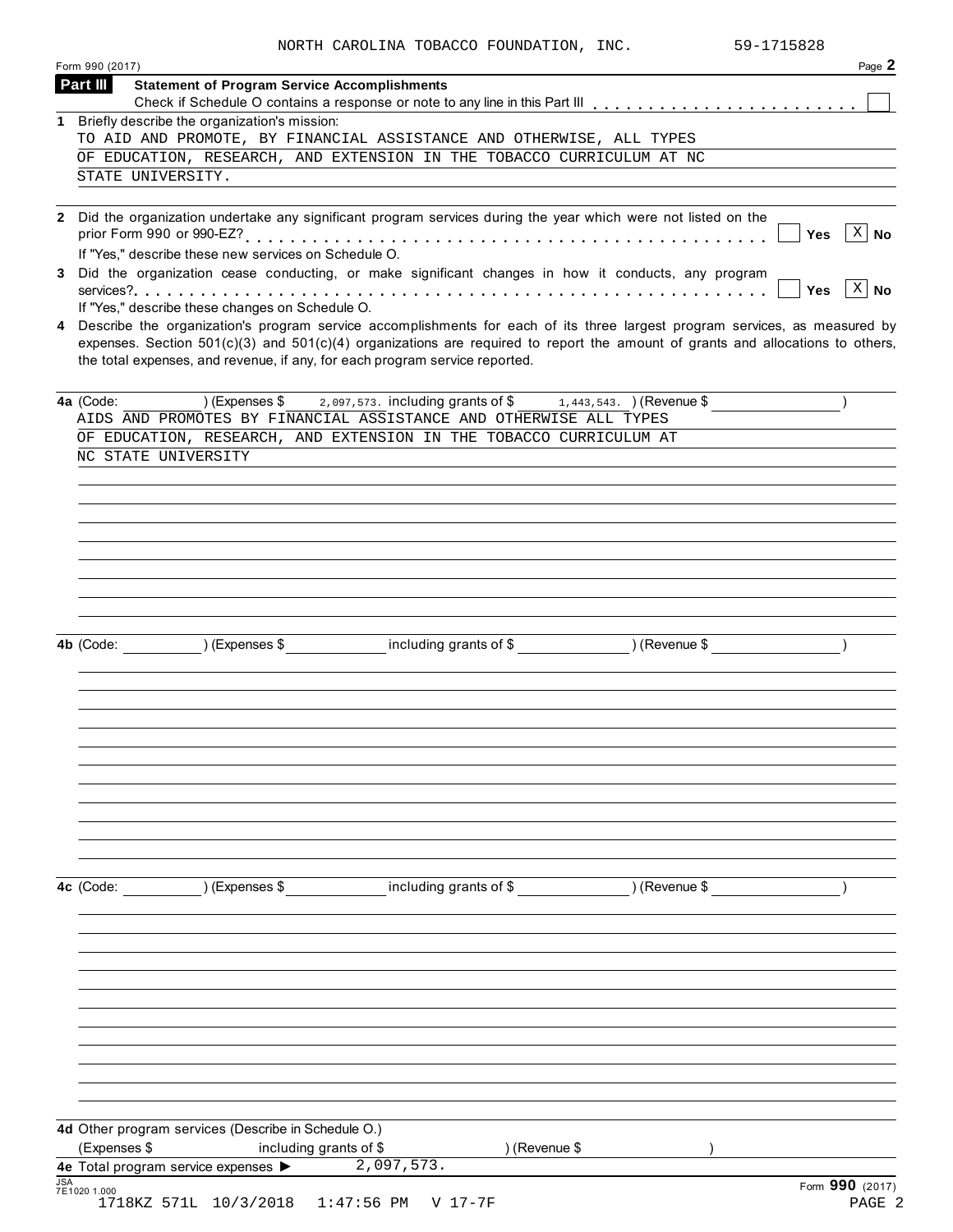|    | 59-1715828<br>NORTH CAROLINA TOBACCO FOUNDATION, INC.<br>Form 990 (2017)                                                                                                                                                                                                                                                                                                                      |                 |             | Page 3 |
|----|-----------------------------------------------------------------------------------------------------------------------------------------------------------------------------------------------------------------------------------------------------------------------------------------------------------------------------------------------------------------------------------------------|-----------------|-------------|--------|
|    | <b>Checklist of Required Schedules</b><br><b>Part IV</b>                                                                                                                                                                                                                                                                                                                                      |                 |             |        |
|    |                                                                                                                                                                                                                                                                                                                                                                                               |                 | Yes         | No     |
| 1  | Is the organization described in section $501(c)(3)$ or $4947(a)(1)$ (other than a private foundation)? If "Yes,"                                                                                                                                                                                                                                                                             |                 |             |        |
|    |                                                                                                                                                                                                                                                                                                                                                                                               | 1               | Χ           |        |
| 2  | Is the organization required to complete Schedule B, Schedule of Contributors (see instructions)?.                                                                                                                                                                                                                                                                                            | $\mathbf{2}$    | $\mathbf X$ |        |
| 3  | Did the organization engage in direct or indirect political campaign activities on behalf of or in opposition to                                                                                                                                                                                                                                                                              |                 |             |        |
|    | candidates for public office? If "Yes," complete Schedule C, Part I.                                                                                                                                                                                                                                                                                                                          | 3               |             | Χ      |
| 4  | Section 501(c)(3) organizations. Did the organization engage in lobbying activities, or have a section 501(h)                                                                                                                                                                                                                                                                                 |                 |             |        |
|    |                                                                                                                                                                                                                                                                                                                                                                                               | 4               |             | Χ      |
| 5  | Is the organization a section $501(c)(4)$ , $501(c)(5)$ , or $501(c)(6)$ organization that receives membership dues,                                                                                                                                                                                                                                                                          |                 |             |        |
|    | assessments, or similar amounts as defined in Revenue Procedure 98-19? If "Yes," complete Schedule C,                                                                                                                                                                                                                                                                                         |                 |             |        |
|    |                                                                                                                                                                                                                                                                                                                                                                                               | 5               |             | Χ      |
| 6  | Did the organization maintain any donor advised funds or any similar funds or accounts for which donors                                                                                                                                                                                                                                                                                       |                 |             |        |
|    | have the right to provide advice on the distribution or investment of amounts in such funds or accounts? If                                                                                                                                                                                                                                                                                   |                 |             |        |
|    | "Yes," complete Schedule D, Part $l_1, \ldots, l_k, \ldots, l_k, \ldots, l_k, \ldots, l_k, \ldots, l_k, \ldots, l_k, \ldots, l_k, \ldots, l_k, \ldots, l_k, \ldots, l_k, \ldots, l_k, \ldots, l_k, \ldots, l_k, \ldots, l_k, \ldots, l_k, \ldots, l_k, \ldots, l_k, \ldots, l_k, \ldots, l_k, \ldots, l_k, \ldots, l_k, \ldots, l_k, \ldots, l_k, \ldots, l_k, \ldots, l_k, \ldots, l_k, \ld$ | 6               |             | Χ      |
| 7  | Did the organization receive or hold a conservation easement, including easements to preserve open space,                                                                                                                                                                                                                                                                                     |                 |             |        |
|    | the environment, historic land areas, or historic structures? If "Yes," complete Schedule D, Part II.                                                                                                                                                                                                                                                                                         | $\overline{7}$  |             | Χ      |
| 8  | Did the organization maintain collections of works of art, historical treasures, or other similar assets? If "Yes,"                                                                                                                                                                                                                                                                           |                 |             |        |
|    |                                                                                                                                                                                                                                                                                                                                                                                               | 8               |             | Χ      |
| 9  | Did the organization report an amount in Part X, line 21, for escrow or custodial account liability, serve as a                                                                                                                                                                                                                                                                               |                 |             |        |
|    | custodian for amounts not listed in Part X; or provide credit counseling, debt management, credit repair, or                                                                                                                                                                                                                                                                                  |                 |             |        |
|    |                                                                                                                                                                                                                                                                                                                                                                                               | 9               |             | Χ      |
| 10 | Did the organization, directly or through a related organization, hold assets in temporarily restricted                                                                                                                                                                                                                                                                                       |                 |             |        |
|    | endowments, permanent endowments, or quasi-endowments? If "Yes," complete Schedule D, Part V.                                                                                                                                                                                                                                                                                                 | 10              | Χ           |        |
| 11 | If the organization's answer to any of the following questions is "Yes," then complete Schedule D, Parts VI,                                                                                                                                                                                                                                                                                  |                 |             |        |
|    | VII, VIII, IX, or X as applicable.                                                                                                                                                                                                                                                                                                                                                            |                 |             |        |
|    | a Did the organization report an amount for land, buildings, and equipment in Part X, line 10? If "Yes,"                                                                                                                                                                                                                                                                                      |                 |             |        |
|    |                                                                                                                                                                                                                                                                                                                                                                                               | 11a             |             | Χ      |
|    | <b>b</b> Did the organization report an amount for investments-other securities in Part X, line 12 that is 5% or more                                                                                                                                                                                                                                                                         |                 |             |        |
|    |                                                                                                                                                                                                                                                                                                                                                                                               | 11 <sub>b</sub> | Χ           |        |
|    | c Did the organization report an amount for investments-program related in Part X, line 13 that is 5% or more                                                                                                                                                                                                                                                                                 |                 |             |        |
|    |                                                                                                                                                                                                                                                                                                                                                                                               | 11c             |             | Χ      |
|    | d Did the organization report an amount for other assets in Part X, line 15 that is 5% or more of its total assets                                                                                                                                                                                                                                                                            |                 |             |        |
|    | reported in Part X, line 16? If "Yes," complete Schedule D, Part IX.                                                                                                                                                                                                                                                                                                                          | 11d             |             | X      |
|    | e Did the organization report an amount for other liabilities in Part X, line 25? If "Yes," complete Schedule D, Part X                                                                                                                                                                                                                                                                       | 11e             | $\mathbf X$ |        |
|    | f Did the organization's separate or consolidated financial statements for the tax year include a footnote that addresses                                                                                                                                                                                                                                                                     |                 |             |        |
|    |                                                                                                                                                                                                                                                                                                                                                                                               | 11f             | Χ           |        |
|    | the organization's liability for uncertain tax positions under FIN 48 (ASC 740)? If "Yes," complete Schedule D, Part X                                                                                                                                                                                                                                                                        |                 |             |        |
|    | 12a Did the organization obtain separate, independent audited financial statements for the tax year? If "Yes," complete                                                                                                                                                                                                                                                                       |                 | Χ           |        |
|    |                                                                                                                                                                                                                                                                                                                                                                                               | 12a             |             |        |
|    | <b>b</b> Was the organization included in consolidated, independent audited financial statements for the tax year? If                                                                                                                                                                                                                                                                         |                 |             | Χ      |
|    | "Yes," and if the organization answered "No" to line 12a, then completing Schedule D, Parts XI and XII is optional                                                                                                                                                                                                                                                                            | 12b             |             | Χ      |
| 13 | Is the organization a school described in section $170(b)(1)(A)(ii)?$ If "Yes," complete Schedule E.                                                                                                                                                                                                                                                                                          | 13              |             | Χ      |
|    | 14a Did the organization maintain an office, employees, or agents outside of the United States?                                                                                                                                                                                                                                                                                               | 14a             |             |        |
|    | <b>b</b> Did the organization have aggregate revenues or expenses of more than \$10,000 from grantmaking,                                                                                                                                                                                                                                                                                     |                 |             |        |
|    | fundraising, business, investment, and program service activities outside the United States, or aggregate                                                                                                                                                                                                                                                                                     |                 |             |        |
|    | foreign investments valued at \$100,000 or more? If "Yes," complete Schedule F, Parts I and IV                                                                                                                                                                                                                                                                                                | 14b             |             | Χ      |
| 15 | Did the organization report on Part IX, column (A), line 3, more than \$5,000 of grants or other assistance to or                                                                                                                                                                                                                                                                             |                 |             |        |
|    |                                                                                                                                                                                                                                                                                                                                                                                               | 15              |             | Χ      |
| 16 | Did the organization report on Part IX, column (A), line 3, more than \$5,000 of aggregate grants or other                                                                                                                                                                                                                                                                                    |                 |             |        |
|    | assistance to or for foreign individuals? If "Yes," complete Schedule F, Parts III and IV                                                                                                                                                                                                                                                                                                     | 16              |             | Χ      |
| 17 | Did the organization report a total of more than \$15,000 of expenses for professional fundraising services on                                                                                                                                                                                                                                                                                |                 |             |        |
|    | Part IX, column (A), lines 6 and 11e? If "Yes," complete Schedule G, Part I (see instructions)                                                                                                                                                                                                                                                                                                | 17              |             | Χ      |
| 18 | Did the organization report more than \$15,000 total of fundraising event gross income and contributions on                                                                                                                                                                                                                                                                                   |                 |             |        |
|    |                                                                                                                                                                                                                                                                                                                                                                                               | 18              |             | Χ      |
|    | Did the organization report more than \$15,000 of gross income from gaming activities on Part VIII, line 9a?                                                                                                                                                                                                                                                                                  |                 |             |        |
| 19 |                                                                                                                                                                                                                                                                                                                                                                                               |                 |             |        |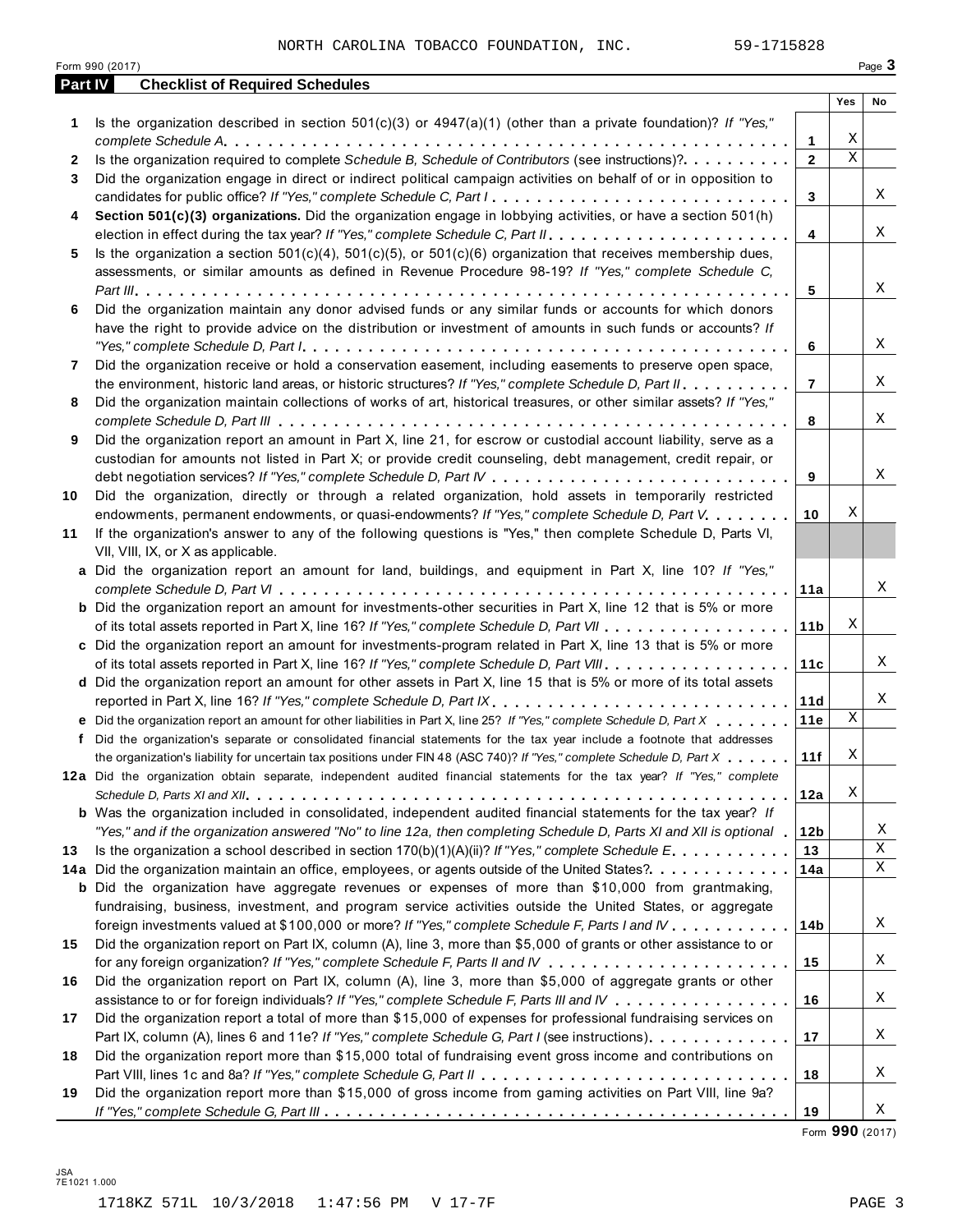|         | NORTH CAROLINA TOBACCO FOUNDATION, INC.<br>59-1715828                                                                                                                                                               |                 |     |        |
|---------|---------------------------------------------------------------------------------------------------------------------------------------------------------------------------------------------------------------------|-----------------|-----|--------|
|         | Form 990 (2017)                                                                                                                                                                                                     |                 |     | Page 4 |
| Part IV | <b>Checklist of Required Schedules (continued)</b>                                                                                                                                                                  |                 |     |        |
|         |                                                                                                                                                                                                                     |                 | Yes | No     |
| 20 a    | Did the organization operate one or more hospital facilities? If "Yes," complete Schedule H.                                                                                                                        | 20a             |     | X      |
| b       | If "Yes" to line 20a, did the organization attach a copy of its audited financial statements to this return?                                                                                                        | 20 <sub>b</sub> |     |        |
| 21      | Did the organization report more than \$5,000 of grants or other assistance to any domestic organization or                                                                                                         |                 |     |        |
|         | domestic government on Part IX, column (A), line 1? If "Yes," complete Schedule I, Parts I and II.                                                                                                                  | 21              | Χ   |        |
| 22      | Did the organization report more than \$5,000 of grants or other assistance to or for domestic individuals on                                                                                                       |                 |     |        |
|         | Part IX, column (A), line 2? If "Yes," complete Schedule I, Parts I and III.                                                                                                                                        | 22              |     | Χ      |
| 23      | Did the organization answer "Yes" to Part VII, Section A, line 3, 4, or 5 about compensation of the                                                                                                                 |                 |     |        |
|         | organization's current and former officers, directors, trustees, key employees, and highest compensated                                                                                                             |                 |     |        |
|         |                                                                                                                                                                                                                     | 23              | Χ   |        |
| 24 a    | Did the organization have a tax-exempt bond issue with an outstanding principal amount of more than                                                                                                                 |                 |     |        |
|         | \$100,000 as of the last day of the year, that was issued after December 31, 2002? If "Yes," answer lines 24b                                                                                                       |                 |     |        |
|         | through 24d and complete Schedule K. If "No," go to line 25a $\ldots \ldots \ldots \ldots \ldots \ldots \ldots \ldots \ldots \ldots$                                                                                | 24a             |     | Χ      |
| b       | Did the organization invest any proceeds of tax-exempt bonds beyond a temporary period exception?                                                                                                                   | 24 <sub>b</sub> |     |        |
| c       | Did the organization maintain an escrow account other than a refunding escrow at any time during the year                                                                                                           |                 |     |        |
|         |                                                                                                                                                                                                                     | 24c             |     |        |
| d       | Did the organization act as an "on behalf of" issuer for bonds outstanding at any time during the year?                                                                                                             | 24d             |     |        |
| 25 a    | Section 501(c)(3), 501(c)(4), and 501(c)(29) organizations. Did the organization engage in an excess benefit                                                                                                        |                 |     | Χ      |
|         | transaction with a disqualified person during the year? If "Yes," complete Schedule L, Part I                                                                                                                       | 25a             |     |        |
| b       | Is the organization aware that it engaged in an excess benefit transaction with a disqualified person in a prior                                                                                                    |                 |     |        |
|         | year, and that the transaction has not been reported on any of the organization's prior Forms 990 or 990-EZ?                                                                                                        | 25 <sub>b</sub> |     | X      |
|         |                                                                                                                                                                                                                     |                 |     |        |
| 26      | Did the organization report any amount on Part X, line 5, 6, or 22 for receivables from or payables to any                                                                                                          |                 |     |        |
|         | current or former officers, directors, trustees, key employees, highest compensated employees, or                                                                                                                   | 26              |     | Χ      |
|         |                                                                                                                                                                                                                     |                 |     |        |
| 27      | Did the organization provide a grant or other assistance to an officer, director, trustee, key employee,<br>substantial contributor or employee thereof, a grant selection committee member, or to a 35% controlled |                 |     |        |
|         | entity or family member of any of these persons? If "Yes," complete Schedule L, Part III.                                                                                                                           | 27              |     | Χ      |
| 28      | Was the organization a party to a business transaction with one of the following parties (see Schedule L,                                                                                                           |                 |     |        |
|         | Part IV instructions for applicable filing thresholds, conditions, and exceptions):                                                                                                                                 |                 |     |        |
| а       | A current or former officer, director, trustee, or key employee? If "Yes," complete Schedule L, Part IV                                                                                                             | 28a             |     | Χ      |
| b       | A family member of a current or former officer, director, trustee, or key employee? If "Yes," complete                                                                                                              |                 |     |        |
|         |                                                                                                                                                                                                                     | 28b             |     | Χ      |
| c       | An entity of which a current or former officer, director, trustee, or key employee (or a family member thereof)                                                                                                     |                 |     |        |
|         | was an officer, director, trustee, or direct or indirect owner? If "Yes," complete Schedule L, Part IV.                                                                                                             | 28c             |     | Χ      |
| 29      | Did the organization receive more than \$25,000 in non-cash contributions? If "Yes," complete Schedule M.                                                                                                           | 29              |     | X      |
| 30      | Did the organization receive contributions of art, historical treasures, or other similar assets, or qualified                                                                                                      |                 |     |        |
|         |                                                                                                                                                                                                                     | 30              |     | Χ      |
| 31      | Did the organization liquidate, terminate, or dissolve and cease operations? If "Yes," complete Schedule N,                                                                                                         |                 |     |        |
|         |                                                                                                                                                                                                                     | 31              |     | X      |
| 32      | Did the organization sell, exchange, dispose of, or transfer more than 25% of its net assets? If "Yes,"                                                                                                             |                 |     |        |
|         |                                                                                                                                                                                                                     | 32              |     | Χ      |
| 33      | Did the organization own 100% of an entity disregarded as separate from the organization under Regulations                                                                                                          |                 |     |        |
|         |                                                                                                                                                                                                                     | 33              |     | X      |
| 34      | Was the organization related to any tax-exempt or taxable entity? If "Yes," complete Schedule R, Part II, III,                                                                                                      |                 |     |        |
|         |                                                                                                                                                                                                                     | 34              | Χ   |        |
| 35 a    | Did the organization have a controlled entity within the meaning of section $512(b)(13)? \ldots \ldots \ldots \ldots$                                                                                               | 35a             |     | X      |
| b       | If "Yes" to line 35a, did the organization receive any payment from or engage in any transaction with a                                                                                                             |                 |     |        |
|         | controlled entity within the meaning of section 512(b)(13)? If "Yes," complete Schedule R, Part V, line 2                                                                                                           | 35 <sub>b</sub> |     |        |
| 36      | Section 501(c)(3) organizations. Did the organization make any transfers to an exempt non-charitable                                                                                                                |                 |     |        |
|         |                                                                                                                                                                                                                     | 36              |     | X      |
| 37      | Did the organization conduct more than 5% of its activities through an entity that is not a related organization                                                                                                    |                 |     |        |
|         | and that is treated as a partnership for federal income tax purposes? If "Yes," complete Schedule R,                                                                                                                |                 |     |        |
|         |                                                                                                                                                                                                                     | 37              |     | X      |
| 38      | Did the organization complete Schedule O and provide explanations in Schedule O for Part VI, lines 11b and                                                                                                          |                 |     |        |
|         | 19? Note. All Form 990 filers are required to complete Schedule O.                                                                                                                                                  | 38              | Χ   |        |

Form **990** (2017)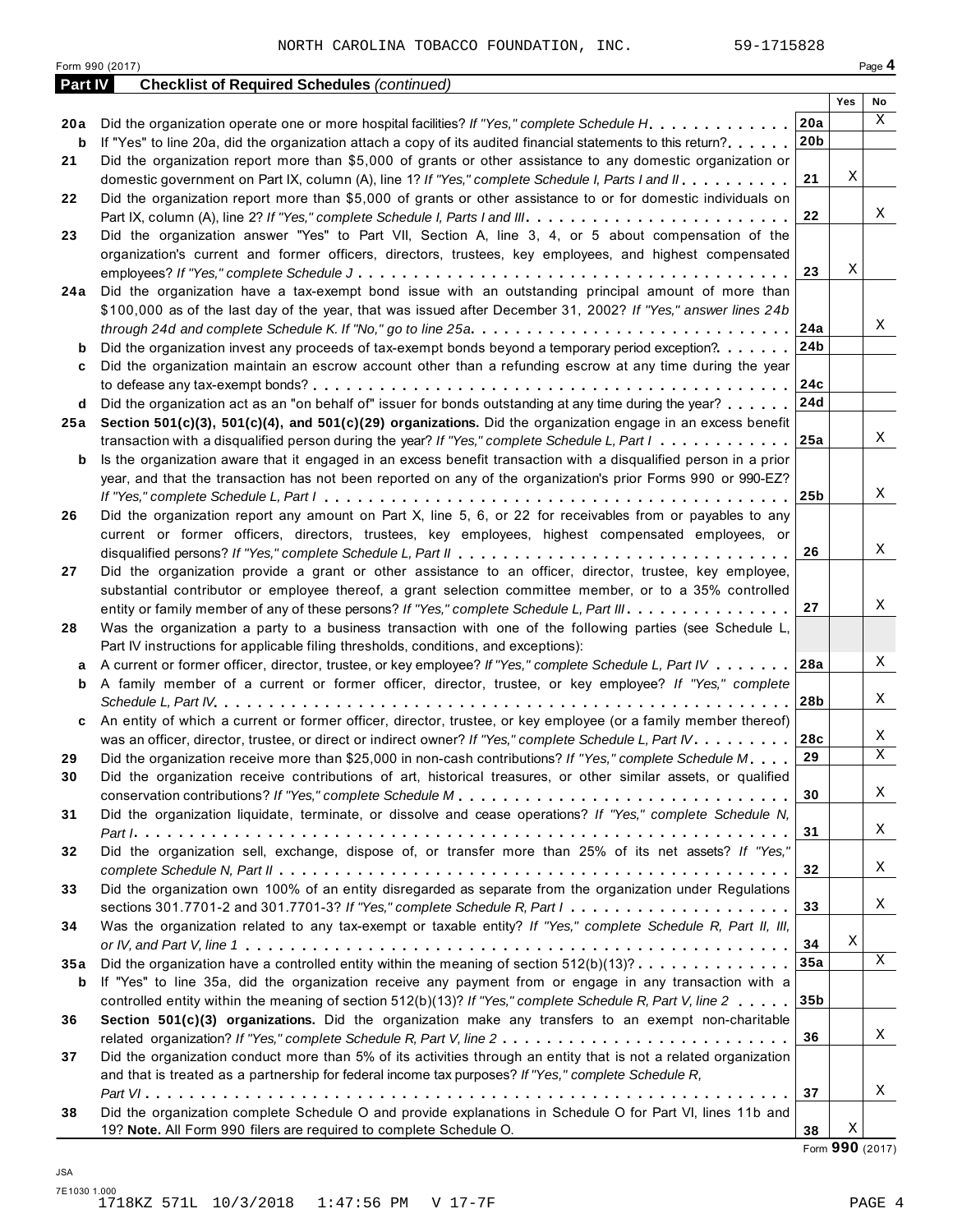|               | NORTH CAROLINA TOBACCO FOUNDATION, INC.<br>59-1715828                                                                                                                                                                                                |                        |                 |          |
|---------------|------------------------------------------------------------------------------------------------------------------------------------------------------------------------------------------------------------------------------------------------------|------------------------|-----------------|----------|
| <b>Part V</b> | Form 990 (2017)<br><b>Statements Regarding Other IRS Filings and Tax Compliance</b>                                                                                                                                                                  |                        |                 | Page $5$ |
|               |                                                                                                                                                                                                                                                      |                        |                 |          |
|               | 1a<br>1a Enter the number reported in Box 3 of Form 1096. Enter -0- if not applicable                                                                                                                                                                |                        | <b>Yes</b>      | No       |
|               | $\Omega$ .<br>1b<br><b>b</b> Enter the number of Forms W-2G included in line 1a. Enter -0- if not applicable.                                                                                                                                        |                        |                 |          |
|               | c Did the organization comply with backup withholding rules for reportable payments to vendors and                                                                                                                                                   |                        |                 |          |
|               |                                                                                                                                                                                                                                                      | 1с                     | Χ               |          |
|               | 2a Enter the number of employees reported on Form W-3, Transmittal of Wage and Tax  <br>0.<br>Statements, filed for the calendar year ending with or within the year covered by this return. $2a$                                                    |                        |                 |          |
|               | <b>b</b> If at least one is reported on line 2a, did the organization file all required federal employment tax returns?                                                                                                                              | 2b                     |                 |          |
|               | Note. If the sum of lines 1a and 2a is greater than 250, you may be required to e-file (see instructions)                                                                                                                                            |                        |                 |          |
|               | 3a Did the organization have unrelated business gross income of \$1,000 or more during the year?                                                                                                                                                     | 3a                     |                 | Χ        |
|               | <b>b</b> If "Yes," has it filed a Form 990-T for this year? If "No" to line 3b, provide an explanation in Schedule O.                                                                                                                                | 3 <sub>b</sub>         |                 |          |
|               | 4a At any time during the calendar year, did the organization have an interest in, or a signature or other authority<br>over, a financial account in a foreign country (such as a bank account, securities account, or other financial               |                        |                 | Χ        |
|               |                                                                                                                                                                                                                                                      | 4a                     |                 |          |
|               | See instructions for filing requirements for FinCEN Form 114, Report of Foreign Bank and Financial Accounts                                                                                                                                          |                        |                 |          |
|               | (FBAR).                                                                                                                                                                                                                                              |                        |                 | Χ        |
|               | 5a Was the organization a party to a prohibited tax shelter transaction at any time during the tax year?<br><b>b</b> Did any taxable party notify the organization that it was or is a party to a prohibited tax shelter transaction?                | 5a<br>5b               |                 | Χ        |
|               |                                                                                                                                                                                                                                                      | 5 <sub>c</sub>         |                 |          |
|               | 6a Does the organization have annual gross receipts that are normally greater than \$100,000, and did the                                                                                                                                            |                        |                 |          |
|               | organization solicit any contributions that were not tax deductible as charitable contributions?                                                                                                                                                     | 6a                     |                 | Χ        |
|               | <b>b</b> If "Yes," did the organization include with every solicitation an express statement that such contributions or                                                                                                                              | 6b                     |                 |          |
| $7^{\circ}$   | Organizations that may receive deductible contributions under section 170(c).                                                                                                                                                                        |                        |                 |          |
|               | a Did the organization receive a payment in excess of \$75 made partly as a contribution and partly for goods                                                                                                                                        |                        |                 |          |
|               |                                                                                                                                                                                                                                                      | 7а                     |                 | Χ        |
|               | <b>b</b> If "Yes," did the organization notify the donor of the value of the goods or services provided?<br>c Did the organization sell, exchange, or otherwise dispose of tangible personal property for which it was                               | 7b                     |                 |          |
|               |                                                                                                                                                                                                                                                      | 7c                     |                 | Χ        |
|               | 7d<br><b>d</b> If "Yes," indicate the number of Forms 8282 filed during the year $\ldots \ldots \ldots \ldots \ldots$                                                                                                                                |                        |                 |          |
|               | e Did the organization receive any funds, directly or indirectly, to pay premiums on a personal benefit contract?                                                                                                                                    | 7e                     |                 | Χ<br>Χ   |
|               | f Did the organization, during the year, pay premiums, directly or indirectly, on a personal benefit contract?<br>g If the organization received a contribution of qualified intellectual property, did the organization file Form 8899 as required? | 7f<br>7g               |                 |          |
|               | h If the organization received a contribution of cars, boats, airplanes, or other vehicles, did the organization file a Form 1098-C?. .                                                                                                              | 7h                     |                 |          |
| 8             | Sponsoring organizations maintaining donor advised funds. Did a donor advised fund maintained by the                                                                                                                                                 |                        |                 |          |
|               | sponsoring organization have excess business holdings at any time during the year?                                                                                                                                                                   | 8                      |                 |          |
| 9             | Sponsoring organizations maintaining donor advised funds.<br>a Did the sponsoring organization make any taxable distributions under section 4966?                                                                                                    | 9a                     |                 |          |
|               | <b>b</b> Did the sponsoring organization make a distribution to a donor, donor advisor, or related person?                                                                                                                                           | 9b                     |                 |          |
| 10            | Section 501(c)(7) organizations. Enter:                                                                                                                                                                                                              |                        |                 |          |
|               | 10a<br>a Initiation fees and capital contributions included on Part VIII, line 12                                                                                                                                                                    |                        |                 |          |
|               | 10b<br><b>b</b> Gross receipts, included on Form 990, Part VIII, line 12, for public use of club facilities.<br>Section 501(c)(12) organizations. Enter:                                                                                             |                        |                 |          |
| 11            | 11a<br>a Gross income from members or shareholders                                                                                                                                                                                                   |                        |                 |          |
|               | <b>b</b> Gross income from other sources (Do not net amounts due or paid to other sources                                                                                                                                                            |                        |                 |          |
|               | 11b<br>against amounts due or received from them.) $\ldots \ldots \ldots \ldots \ldots \ldots \ldots \ldots \ldots$                                                                                                                                  |                        |                 |          |
|               | 12a Section 4947(a)(1) non-exempt charitable trusts. Is the organization filing Form 990 in lieu of Form 1041?<br><b>b</b> If "Yes," enter the amount of tax-exempt interest received or accrued during the year [12b                                | 12a                    |                 |          |
| 13            | Section 501(c)(29) qualified nonprofit health insurance issuers.                                                                                                                                                                                     |                        |                 |          |
|               | <b>a</b> Is the organization licensed to issue qualified health plans in more than one state? <b>.</b>                                                                                                                                               | 13a                    |                 |          |
|               | Note. See the instructions for additional information the organization must report on Schedule O.<br><b>b</b> Enter the amount of reserves the organization is required to maintain by the states in which                                           |                        |                 |          |
|               | 13 <sub>b</sub>                                                                                                                                                                                                                                      |                        |                 |          |
|               | 13c                                                                                                                                                                                                                                                  |                        |                 |          |
|               | 14a Did the organization receive any payments for indoor tanning services during the tax year?                                                                                                                                                       | 14a<br>14 <sub>b</sub> |                 | Χ        |
| <b>JSA</b>    | <b>b</b> If "Yes," has it filed a Form 720 to report these payments? If "No," provide an explanation in Schedule O $\ldots \ldots$<br>7E1040 1.000                                                                                                   |                        | Form 990 (2017) |          |
|               | 1718KZ 571L 10/3/2018<br>$1:47:56$ PM<br>V 17-7F                                                                                                                                                                                                     |                        |                 | PAGE 5   |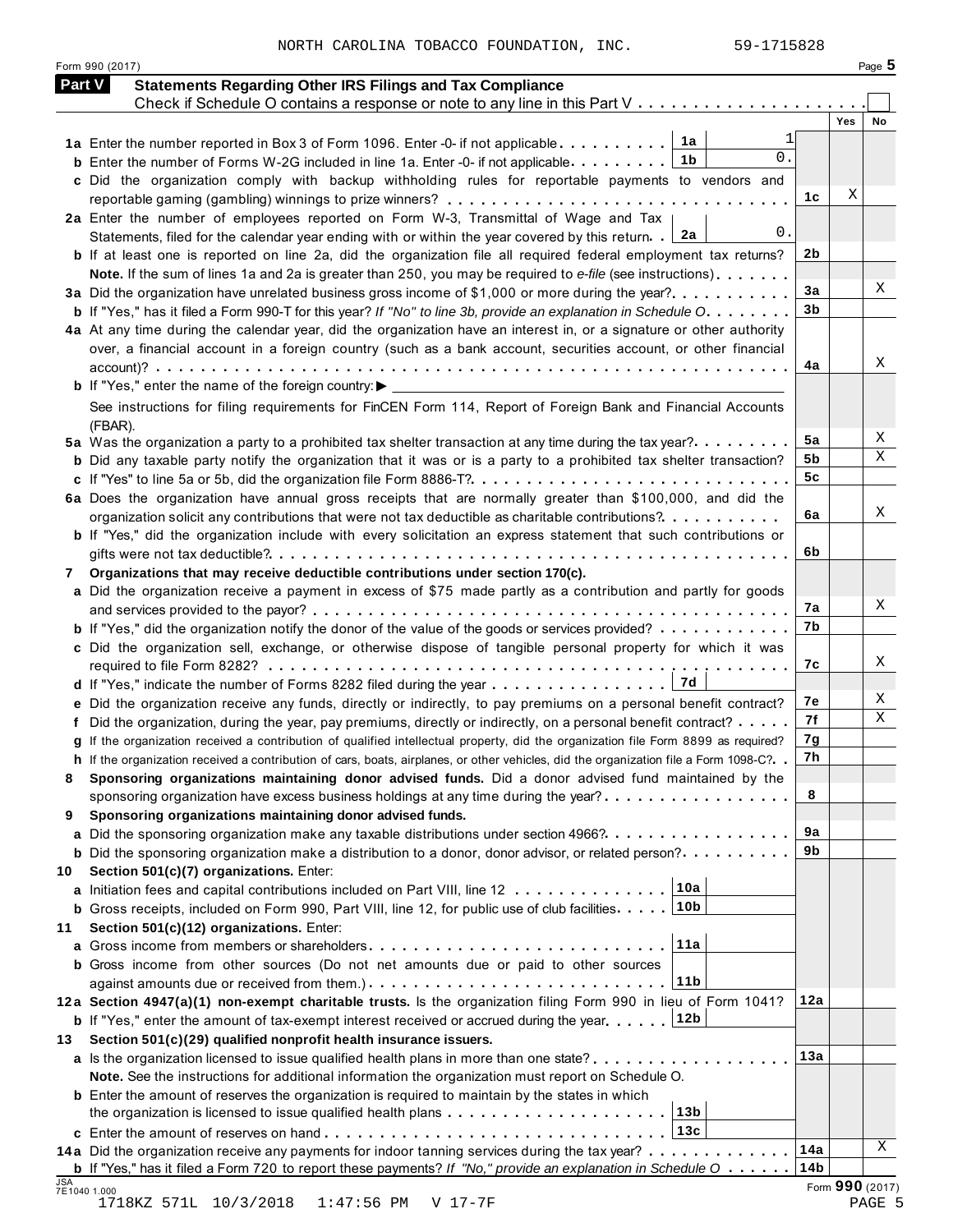|  |  | Form 990 (2017) |  |
|--|--|-----------------|--|
|--|--|-----------------|--|

#### Form 990 (2017) Page **6** NORTH CAROLINA TOBACCO FOUNDATION, INC. 59-1715828

| Form 990 (2017) |                                                                                                                                                                                                                                         | NORTH CAROLINA TOBACCO FOUNDATION, INC. |  | 59-1715828 | Page $6$ |
|-----------------|-----------------------------------------------------------------------------------------------------------------------------------------------------------------------------------------------------------------------------------------|-----------------------------------------|--|------------|----------|
| Part VI         | Governance, Management, and Disclosure For each "Yes" response to lines 2 through 7b below, and for a "No"<br>response to line 8a, 8b, or 10b below, describe the circumstances, processes, or changes in Schedule O. See instructions. |                                         |  |            |          |
|                 | <b>Section A. Governing Body and Management</b>                                                                                                                                                                                         |                                         |  |            |          |
|                 |                                                                                                                                                                                                                                         |                                         |  |            |          |

| Part VI      | Governance, Management, and Disclosure For each "Yes" response to lines 2 through 7b below, and for a "No"                                                                                                                                                                                                                                     |                 |            |                  |
|--------------|------------------------------------------------------------------------------------------------------------------------------------------------------------------------------------------------------------------------------------------------------------------------------------------------------------------------------------------------|-----------------|------------|------------------|
|              | response to line 8a, 8b, or 10b below, describe the circumstances, processes, or changes in Schedule O. See instructions.                                                                                                                                                                                                                      |                 |            |                  |
|              | Check if Schedule O contains a response or note to any line in this Part VI $\dots \dots \dots \dots \dots \dots \dots \dots \dots$                                                                                                                                                                                                            |                 |            | $X \vert$        |
|              | <b>Section A. Governing Body and Management</b>                                                                                                                                                                                                                                                                                                |                 |            |                  |
|              |                                                                                                                                                                                                                                                                                                                                                |                 | Yes        | No               |
|              | 61<br>1a<br>1a Enter the number of voting members of the governing body at the end of the tax year<br>If there are material differences in voting rights among members of the governing body, or<br>if the governing body delegated broad authority to an executive committee or similar<br>committee, explain in Schedule O.                  |                 |            |                  |
| b            | 58<br>1b<br>Enter the number of voting members included in line 1a, above, who are independent                                                                                                                                                                                                                                                 |                 |            |                  |
| $\mathbf{2}$ | Did any officer, director, trustee, or key employee have a family relationship or a business relationship with                                                                                                                                                                                                                                 | $\mathbf{2}$    |            | Χ                |
| 3            | Did the organization delegate control over management duties customarily performed by or under the direct                                                                                                                                                                                                                                      |                 |            |                  |
|              | supervision of officers, directors, or trustees, or key employees to a management company or other person?                                                                                                                                                                                                                                     | 3<br>4          |            | Χ<br>$\mathbf X$ |
| 4            | Did the organization make any significant changes to its governing documents since the prior Form 990 was filed?                                                                                                                                                                                                                               |                 |            | X                |
| 5            | Did the organization become aware during the year of a significant diversion of the organization's assets?                                                                                                                                                                                                                                     | 5               |            | X                |
| 6            |                                                                                                                                                                                                                                                                                                                                                | 6               |            |                  |
| 7a           | Did the organization have members, stockholders, or other persons who had the power to elect or appoint                                                                                                                                                                                                                                        | 7a              |            | Χ                |
| b            | Are any governance decisions of the organization reserved to (or subject to approval by) members,                                                                                                                                                                                                                                              |                 |            |                  |
|              |                                                                                                                                                                                                                                                                                                                                                | 7b              |            | Χ                |
| 8            | Did the organization contemporaneously document the meetings held or written actions undertaken during                                                                                                                                                                                                                                         |                 |            |                  |
|              | the year by the following:                                                                                                                                                                                                                                                                                                                     |                 |            |                  |
| а            |                                                                                                                                                                                                                                                                                                                                                | 8a              | Χ          |                  |
|              |                                                                                                                                                                                                                                                                                                                                                | 8b              | Χ          |                  |
| 9            | Is there any officer, director, trustee, or key employee listed in Part VII, Section A, who cannot be reached at<br>the organization's mailing address? If "Yes," provide the names and addresses in Schedule O                                                                                                                                | 9               |            | Χ                |
|              | Section B. Policies (This Section B requests information about policies not required by the Internal Revenue Code.)                                                                                                                                                                                                                            |                 |            |                  |
|              |                                                                                                                                                                                                                                                                                                                                                |                 | <b>Yes</b> | No               |
|              | 10a Did the organization have local chapters, branches, or affiliates?                                                                                                                                                                                                                                                                         | 10a             |            | Χ                |
|              | <b>b</b> If "Yes," did the organization have written policies and procedures governing the activities of such chapters,                                                                                                                                                                                                                        |                 |            |                  |
|              | affiliates, and branches to ensure their operations are consistent with the organization's exempt purposes?                                                                                                                                                                                                                                    | 10 <sub>b</sub> |            |                  |
|              | 11a Has the organization provided a complete copy of this Form 990 to all members of its governing body before filing the form?                                                                                                                                                                                                                | 11a             | Χ          |                  |
| b            | Describe in Schedule O the process, if any, used by the organization to review this Form 990.                                                                                                                                                                                                                                                  |                 |            |                  |
|              | 12a Did the organization have a written conflict of interest policy? If "No," go to line 13                                                                                                                                                                                                                                                    | 12a             | Χ          |                  |
|              | <b>b</b> Were officers, directors, or trustees, and key employees required to disclose annually interests that could give                                                                                                                                                                                                                      | 12 <sub>b</sub> | X          |                  |
|              | Did the organization regularly and consistently monitor and enforce compliance with the policy? If "Yes,"                                                                                                                                                                                                                                      |                 |            |                  |
| c            |                                                                                                                                                                                                                                                                                                                                                | 12c             | X          |                  |
| 13           | Did the organization have a written whistleblower policy?                                                                                                                                                                                                                                                                                      | 13              | Χ          |                  |
| 14           | Did the organization have a written document retention and destruction policy?                                                                                                                                                                                                                                                                 | 14              | Χ          |                  |
| 15           | Did the process for determining compensation of the following persons include a review and approval by                                                                                                                                                                                                                                         |                 |            |                  |
|              | independent persons, comparability data, and contemporaneous substantiation of the deliberation and decision?                                                                                                                                                                                                                                  |                 |            |                  |
| a            | The organization's CEO, Executive Director, or top management official                                                                                                                                                                                                                                                                         | 15a             | X          |                  |
| b            |                                                                                                                                                                                                                                                                                                                                                | 15 <sub>b</sub> | Χ          |                  |
|              | If "Yes" to line 15a or 15b, describe the process in Schedule O (see instructions).                                                                                                                                                                                                                                                            |                 |            |                  |
|              | 16a Did the organization invest in, contribute assets to, or participate in a joint venture or similar arrangement                                                                                                                                                                                                                             |                 |            |                  |
|              |                                                                                                                                                                                                                                                                                                                                                | 16a             |            | Χ                |
| b            | If "Yes," did the organization follow a written policy or procedure requiring the organization to evaluate its<br>participation in joint venture arrangements under applicable federal tax law, and take steps to safeguard the                                                                                                                |                 |            |                  |
|              | <b>Section C. Disclosure</b>                                                                                                                                                                                                                                                                                                                   | 16 <sub>b</sub> |            |                  |
|              |                                                                                                                                                                                                                                                                                                                                                |                 |            |                  |
| 17           | List the states with which a copy of this Form 990 is required to be filed $\blacktriangleright$                                                                                                                                                                                                                                               |                 |            |                  |
| 18           | Section 6104 requires an organization to make its Forms 1023 (or 1024 if applicable), 990, and 990-T (Section 501(c)(3)s only)<br>available for public inspection. Indicate how you made these available. Check all that apply.<br>Own website<br>$\vert X \vert$<br>Another's website<br> X <br>Upon request<br>Other (explain in Schedule O) |                 |            |                  |

**19** Describe in Schedule O whether (and if so, how) the organization made its governing documents, conflict of interest policy, and financial statements available to the public during the tax year.

**20** Imancial statements available to the public during the tax year.<br>State the name, address, and telephone number of the person who possesses the organization's books and records:<br> $\frac{J\text{ILL} \text{TSAICO NCSU BOX} \text{ROX } 7207 \text{ RALEIGH}, \text{NC }$ 

JSA Form **<sup>990</sup>** (2017) 7E1042 1.000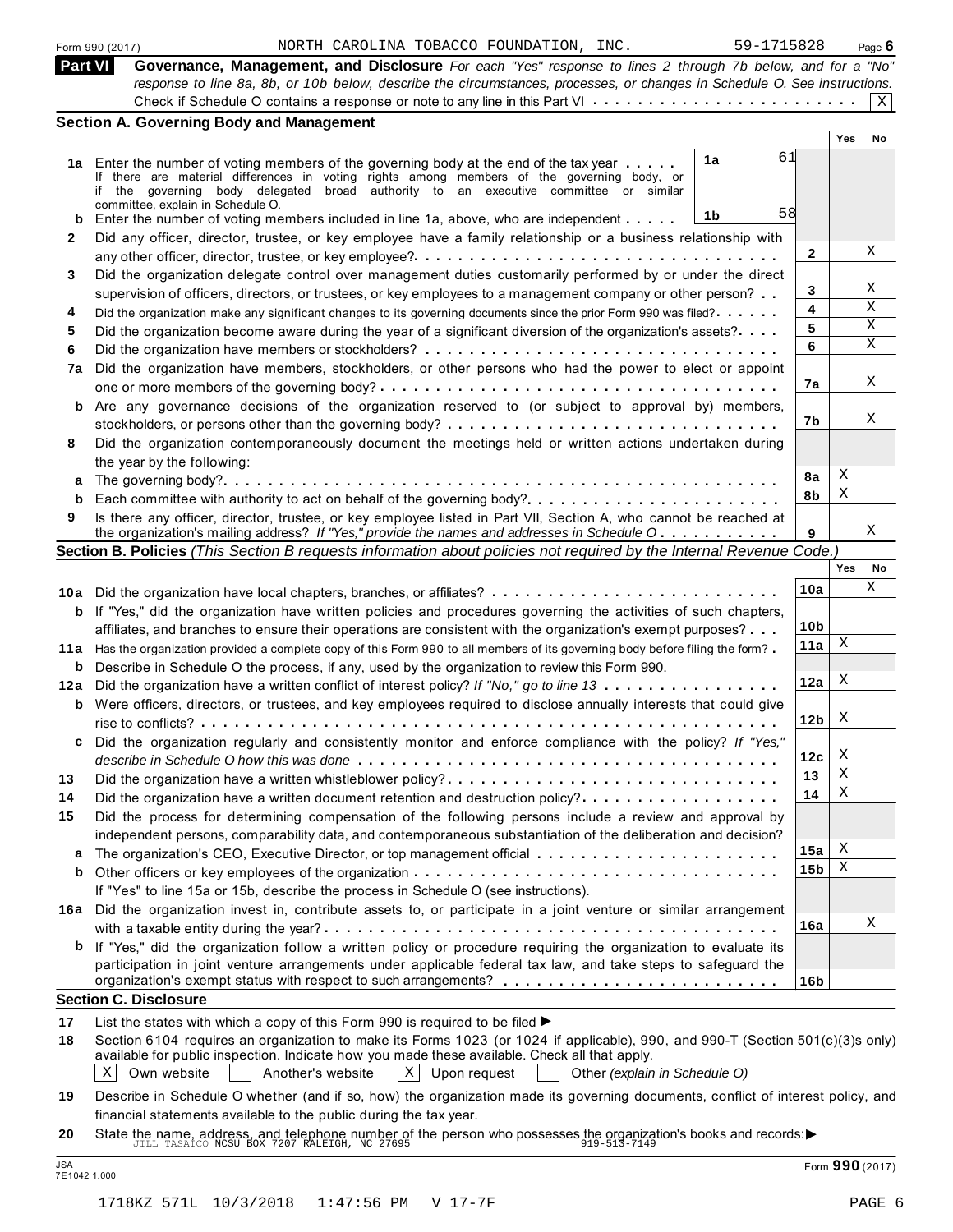| Form 990 (2017) |                                                                                                                                                               |  |  | NORTH CAROLINA TOBACCO FOUNDATION, INC. |  | 59-1715828 | Page 7 |
|-----------------|---------------------------------------------------------------------------------------------------------------------------------------------------------------|--|--|-----------------------------------------|--|------------|--------|
| <b>Part VII</b> | Compensation of Officers, Directors, Trustees, Key Employees, Highest Compensated Employees,<br><b>Independent Contractors</b>                                |  |  |                                         |  |            | and    |
|                 |                                                                                                                                                               |  |  |                                         |  |            |        |
|                 | Section A. Officers, Directors, Trustees, Key Employees, and Highest Compensated Employees                                                                    |  |  |                                         |  |            |        |
|                 | 1a Complete this table for all persons required to be listed. Report compensation for the calendar year ending with or within the<br>organization's tax year. |  |  |                                         |  |            |        |

anization's lax year.<br>● List all of the organization's **current** officers, directors, trustees (whether individuals or organizations), regardless of amount of<br>nnensation Enter -0- in columns (D) (E) and (E) if no compensa compensation. Enter -0- in columns (D), (E), and (F) if no compensation was paid.

**■** List all of the organization's **current** key employees, if any. See instructions for definition of "key employee."<br>■ List the experimetiscle five evenent birbed expressed explores (other than an efficer director t

**Example in the organization's current** key employees, if any, see instructions for definition of key employee.<br>• List the organization's five **current** highest compensated employees (other than an officer, director, trust who received reportable compensation (Box 5 of Form W-2 and/or Box 7 of Form 1099-MISC) of more than \$100,000 from the

organization and any related organizations.<br>● List all of the organization's **former** officers, key employees, and highest compensated employees who received more than<br>\$1.00,000 of reportable componention from the erganiz \$100,000 of reportable compensation from the organization and any related organizations.

% List all of the organization's **former directors or trustees** that received, in the capacity as a former director or trustee of the organization, more than \$10,000 of reportable compensation from the organization and any related organizations.

List persons in the following order: individual trustees or directors; institutional trustees; officers; key employees; highest compensated employees; and former such persons.

Т

Check this box if neither the organization nor any related organization compensated any current officer, director, or trustee.

| (A)<br>Name and Title    | (B)<br>Average<br>hours per<br>week (list any<br>hours for<br>related<br>organizations<br>below dotted<br>line) | Individual trustee<br>or director | Institutional trustee | (C)<br>Officer | Position<br>Key employee | (do not check more than one<br>box, unless person is both an<br>officer and a director/trustee)<br>Highest compensated<br>employee | Former | (D)<br>Reportable<br>compensation<br>from<br>the<br>organization<br>(W-2/1099-MISC) | (E)<br>Reportable<br>compensation from<br>related<br>organizations<br>(W-2/1099-MISC) | (F)<br>Estimated<br>amount of<br>other<br>compensation<br>from the<br>organization<br>and related<br>organizations |
|--------------------------|-----------------------------------------------------------------------------------------------------------------|-----------------------------------|-----------------------|----------------|--------------------------|------------------------------------------------------------------------------------------------------------------------------------|--------|-------------------------------------------------------------------------------------|---------------------------------------------------------------------------------------|--------------------------------------------------------------------------------------------------------------------|
|                          |                                                                                                                 |                                   |                       |                |                          |                                                                                                                                    |        |                                                                                     |                                                                                       |                                                                                                                    |
| (1)S. MARLENE ADAMS      | 1.00                                                                                                            |                                   |                       |                |                          |                                                                                                                                    |        |                                                                                     |                                                                                       |                                                                                                                    |
| <b>DIRECTOR</b>          | 0.                                                                                                              | Χ                                 |                       |                |                          |                                                                                                                                    |        | 0.                                                                                  | 0.                                                                                    | $0$ .                                                                                                              |
| (2) ALAN AYERS           | 1.00                                                                                                            |                                   |                       |                |                          |                                                                                                                                    |        |                                                                                     |                                                                                       |                                                                                                                    |
| DIRECTOR                 | $0$ .                                                                                                           | Χ                                 |                       |                |                          |                                                                                                                                    |        | $0$ .                                                                               | $0$ .                                                                                 | $\mathsf 0$ .                                                                                                      |
| (3) ANDY BALLANCE        | 1.00                                                                                                            |                                   |                       |                |                          |                                                                                                                                    |        |                                                                                     |                                                                                       |                                                                                                                    |
| <b>DIRECTOR</b>          | 0.                                                                                                              | Χ                                 |                       |                |                          |                                                                                                                                    |        | $0$ .                                                                               | $0$ .                                                                                 | $\mathsf 0$ .                                                                                                      |
| (4) J. LARRY BARBOUR     | 1.00                                                                                                            |                                   |                       |                |                          |                                                                                                                                    |        |                                                                                     |                                                                                       |                                                                                                                    |
| <b>DIRECTOR</b>          | 0.                                                                                                              | Χ                                 |                       |                |                          |                                                                                                                                    |        | О.                                                                                  | $0$ .                                                                                 | $\mathsf 0$ .                                                                                                      |
| (5) CARLTON BAREFOOT     | 1.00                                                                                                            |                                   |                       |                |                          |                                                                                                                                    |        |                                                                                     |                                                                                       |                                                                                                                    |
| <b>DIRECTOR</b>          | 0.                                                                                                              | Χ                                 |                       |                |                          |                                                                                                                                    |        | 0.                                                                                  | $\mathsf 0$ .                                                                         | 0.                                                                                                                 |
| (6) CHARLIE BATTEN       | 1.00                                                                                                            |                                   |                       |                |                          |                                                                                                                                    |        |                                                                                     |                                                                                       |                                                                                                                    |
| <b>DIRECTOR</b>          | 0.                                                                                                              | Χ                                 |                       |                |                          |                                                                                                                                    |        | 0.                                                                                  | 0.                                                                                    | 0.                                                                                                                 |
| (7) CAL BERRYHILL        | 1.00                                                                                                            |                                   |                       |                |                          |                                                                                                                                    |        |                                                                                     |                                                                                       |                                                                                                                    |
| <b>DIRECTOR</b>          | 0.                                                                                                              | Χ                                 |                       |                |                          |                                                                                                                                    |        | $\mathsf{O}$ .                                                                      | $0$ .                                                                                 | $0$ .                                                                                                              |
| (8) STAN BICONISH        | 1.00                                                                                                            |                                   |                       |                |                          |                                                                                                                                    |        |                                                                                     |                                                                                       |                                                                                                                    |
| <b>DIRECTOR</b>          | 0.                                                                                                              | Χ                                 |                       |                |                          |                                                                                                                                    |        | 0.                                                                                  | $0$ .                                                                                 | $0$ .                                                                                                              |
| (9) ROGER R. BLACK       | 1.00                                                                                                            |                                   |                       |                |                          |                                                                                                                                    |        |                                                                                     |                                                                                       |                                                                                                                    |
| <b>DIRECTOR</b>          | $0$ .                                                                                                           | Χ                                 |                       |                |                          |                                                                                                                                    |        | $\mathsf{O}$ .                                                                      | $0$ .                                                                                 | $0$ .                                                                                                              |
| (10) GRAHAM BOYD         | 1.00                                                                                                            |                                   |                       |                |                          |                                                                                                                                    |        |                                                                                     |                                                                                       |                                                                                                                    |
| SECRETARY                | $0$ .                                                                                                           | Χ                                 |                       | Χ              |                          |                                                                                                                                    |        | $0$ .                                                                               | $0$ .                                                                                 | $\mathsf 0$ .                                                                                                      |
| (11) TOMMY BUNN          | 1.00                                                                                                            |                                   |                       |                |                          |                                                                                                                                    |        |                                                                                     |                                                                                       |                                                                                                                    |
| DIRECTOR                 | $0$ .                                                                                                           | Χ                                 |                       |                |                          |                                                                                                                                    |        | $0$ .                                                                               | 0.                                                                                    | 0.                                                                                                                 |
| (12) JOHN W. CARTER, III | 1.00                                                                                                            |                                   |                       |                |                          |                                                                                                                                    |        |                                                                                     |                                                                                       |                                                                                                                    |
| <b>DIRECTOR</b>          | 0.                                                                                                              | Χ                                 |                       |                |                          |                                                                                                                                    |        | 0.                                                                                  | $0$ .                                                                                 | 0.                                                                                                                 |
| (13) WAYNE CRAWFORD      | 1.00                                                                                                            |                                   |                       |                |                          |                                                                                                                                    |        |                                                                                     |                                                                                       |                                                                                                                    |
| <b>DIRECTOR</b>          | $0$ .                                                                                                           | Χ                                 |                       |                |                          |                                                                                                                                    |        | $0$ .                                                                               | $0$ .                                                                                 | $0$ .                                                                                                              |
| (14) SAM CREWS           | 1.00                                                                                                            |                                   |                       |                |                          |                                                                                                                                    |        |                                                                                     |                                                                                       |                                                                                                                    |
| <b>DIRECTOR</b>          | $\overline{0}$ .                                                                                                | Χ                                 |                       |                |                          |                                                                                                                                    |        | $0$ .                                                                               | $0$ .                                                                                 | $0$ .                                                                                                              |

JSA Form **990** (2017) 7E1041 1.000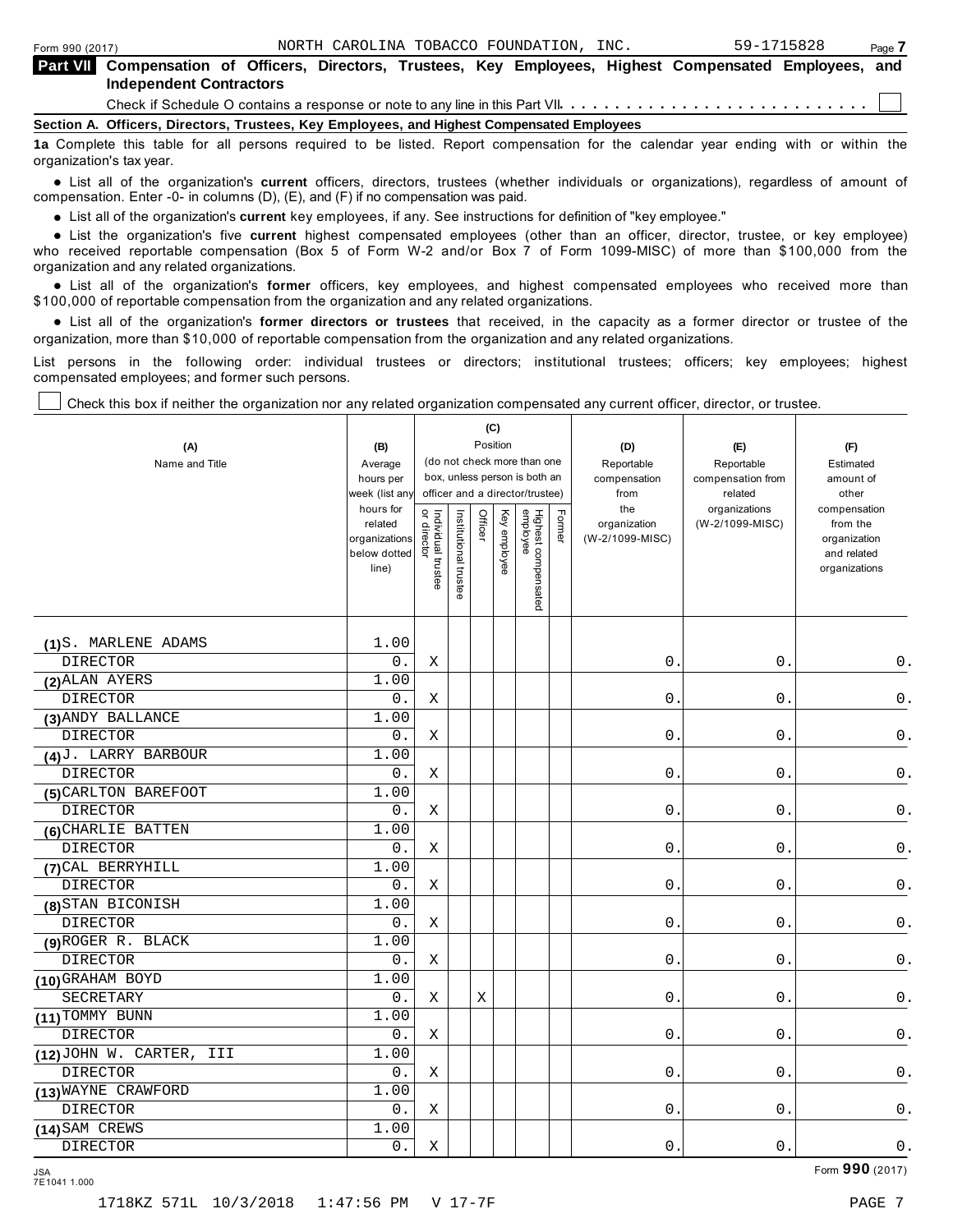| Form 990 (2017) |  |  |  |
|-----------------|--|--|--|
|-----------------|--|--|--|

| Form 990 (2017)<br>Part VII<br>Section A. Officers, Directors, Trustees, Key Employees, and Highest Compensated Employees (continued)                                                                                                                                                                       |                                                                                                                 |                                     |                      |                                            |                                                                                                 |        |                                                                                     |                                                                                       |   | Page 8                                                                                                             |
|-------------------------------------------------------------------------------------------------------------------------------------------------------------------------------------------------------------------------------------------------------------------------------------------------------------|-----------------------------------------------------------------------------------------------------------------|-------------------------------------|----------------------|--------------------------------------------|-------------------------------------------------------------------------------------------------|--------|-------------------------------------------------------------------------------------|---------------------------------------------------------------------------------------|---|--------------------------------------------------------------------------------------------------------------------|
| (A)<br>Name and title                                                                                                                                                                                                                                                                                       | (B)<br>Average<br>hours per<br>week (list any<br>hours for<br>related<br>organizations<br>below dotted<br>line) | Individual trustee<br>  or director | Institutional truste | (C)<br>Position<br>Officer<br>Key employee | (do not check more than one<br>box, unless person is both an<br>officer and a director/trustee) | Former | (D)<br>Reportable<br>compensation<br>from<br>the<br>organization<br>(W-2/1099-MISC) | (E)<br>Reportable<br>compensation from<br>related<br>organizations<br>(W-2/1099-MISC) |   | (F)<br>Estimated<br>amount of<br>other<br>compensation<br>from the<br>organization<br>and related<br>organizations |
|                                                                                                                                                                                                                                                                                                             |                                                                                                                 |                                     |                      |                                            | Highest compensated<br>employee                                                                 |        |                                                                                     |                                                                                       |   |                                                                                                                    |
| 15) BRANDON CUTRELL<br>DIRECTOR                                                                                                                                                                                                                                                                             | 1.00<br>0.                                                                                                      | Χ                                   |                      |                                            |                                                                                                 |        | $\mathbf 0$                                                                         |                                                                                       | 0 | 0.                                                                                                                 |
| 16) LAWRENCE DAVENPORT<br><b>DIRECTOR</b>                                                                                                                                                                                                                                                                   | 1.00<br>0.                                                                                                      | Χ                                   |                      |                                            |                                                                                                 |        | $\mathsf{0}$ .                                                                      |                                                                                       | 0 | 0.                                                                                                                 |
| 17) DARRYL DUNAGAN<br><b>DIRECTOR</b>                                                                                                                                                                                                                                                                       | 1.00<br>0.                                                                                                      | Χ                                   |                      |                                            |                                                                                                 |        | $\mathsf{0}$ .                                                                      |                                                                                       | 0 | 0.                                                                                                                 |
| 18) PHIL DUNCAN<br><b>DIRECTOR</b>                                                                                                                                                                                                                                                                          | 1.00<br>0.                                                                                                      | Χ                                   |                      |                                            |                                                                                                 |        | $\mathsf{0}$ .                                                                      |                                                                                       | 0 | 0.                                                                                                                 |
| (19) GARY EVANS<br>DIRECTOR                                                                                                                                                                                                                                                                                 | 1.00<br>0.                                                                                                      | Χ                                   |                      |                                            |                                                                                                 |        | $\mathsf{0}$ .                                                                      |                                                                                       | 0 | 0.                                                                                                                 |
| 20) ROBERT B. FULFORD<br>DIRECTOR                                                                                                                                                                                                                                                                           | 1.00<br>0.                                                                                                      | Χ                                   |                      |                                            |                                                                                                 |        | 0.                                                                                  |                                                                                       | 0 | 0.                                                                                                                 |
| 21) KEVIN GASKINS<br><b>DIRECTOR</b>                                                                                                                                                                                                                                                                        | 1.00<br>0.                                                                                                      | Χ                                   |                      |                                            |                                                                                                 |        | 0.                                                                                  |                                                                                       | 0 | 0.                                                                                                                 |
| 22) JIMMY GENTRY<br><b>DIRECTOR</b>                                                                                                                                                                                                                                                                         | 1.00<br>0.                                                                                                      | Χ                                   |                      |                                            |                                                                                                 |        | 0.                                                                                  |                                                                                       | 0 | 0.                                                                                                                 |
| 23) ROY GORENA<br><b>DIRECTOR</b>                                                                                                                                                                                                                                                                           | 1.00<br>0.                                                                                                      | Χ                                   |                      |                                            |                                                                                                 |        | 0.                                                                                  |                                                                                       | 0 | 0.                                                                                                                 |
| 24) FRANK GRAINGER<br>ASST SECRETARY                                                                                                                                                                                                                                                                        | 1.00<br>$0$ .                                                                                                   | Χ                                   |                      | Χ                                          |                                                                                                 |        | 0.                                                                                  |                                                                                       | 0 | 0.                                                                                                                 |
| 25) STEVE GRIFFIN<br><b>DIRECTOR</b>                                                                                                                                                                                                                                                                        | 1.00<br>0.                                                                                                      | Χ                                   |                      |                                            |                                                                                                 |        | 0                                                                                   |                                                                                       | 0 | $0$ .                                                                                                              |
| 1b Sub-total<br>c Total from continuation sheets to Part VII, Section A                                                                                                                                                                                                                                     |                                                                                                                 |                                     |                      |                                            |                                                                                                 |        | 0.<br>0.                                                                            | 698,655.                                                                              | 0 | 0.<br>120,513.                                                                                                     |
| 2 Total number of individuals (including but not limited to those listed above) who received more than \$100,000 of<br>reportable compensation from the organization $\blacktriangleright$                                                                                                                  |                                                                                                                 | 0.                                  |                      |                                            |                                                                                                 |        | 0.                                                                                  | 698,655.                                                                              |   | 120,513.                                                                                                           |
| Did the organization list any former officer, director, or trustee, key employee, or highest compensated<br>3<br>employee on line 1a? If "Yes," complete Schedule J for such individual                                                                                                                     |                                                                                                                 |                                     |                      |                                            |                                                                                                 |        |                                                                                     |                                                                                       |   | <b>Yes</b><br>No.<br>X<br>3                                                                                        |
| For any individual listed on line 1a, is the sum of reportable compensation and other compensation from the<br>4<br>organization and related organizations greater than \$150,000? If "Yes," complete Schedule J for such                                                                                   |                                                                                                                 |                                     |                      |                                            |                                                                                                 |        |                                                                                     |                                                                                       |   | X<br>4                                                                                                             |
| Did any person listed on line 1a receive or accrue compensation from any unrelated organization or individual<br>5.<br>for services rendered to the organization? If "Yes," complete Schedule J for such person                                                                                             |                                                                                                                 |                                     |                      |                                            |                                                                                                 |        |                                                                                     |                                                                                       |   | Χ<br>5                                                                                                             |
| <b>Section B. Independent Contractors</b><br>Complete this table for your five highest compensated independent contractors that received more than \$100,000 of<br>1<br>compensation from the organization. Report compensation for the calendar year ending with or within the organization's tax<br>year. |                                                                                                                 |                                     |                      |                                            |                                                                                                 |        |                                                                                     |                                                                                       |   |                                                                                                                    |
| (A)<br>Name and business address                                                                                                                                                                                                                                                                            |                                                                                                                 |                                     |                      |                                            |                                                                                                 |        | (B)<br>Description of services                                                      |                                                                                       |   | (C)<br>Compensation                                                                                                |

**2** Total number of independent contractors (including but not limited to those listed above) who received more than \$100,000 in compensation from the organization  $\blacktriangleright$  $0.$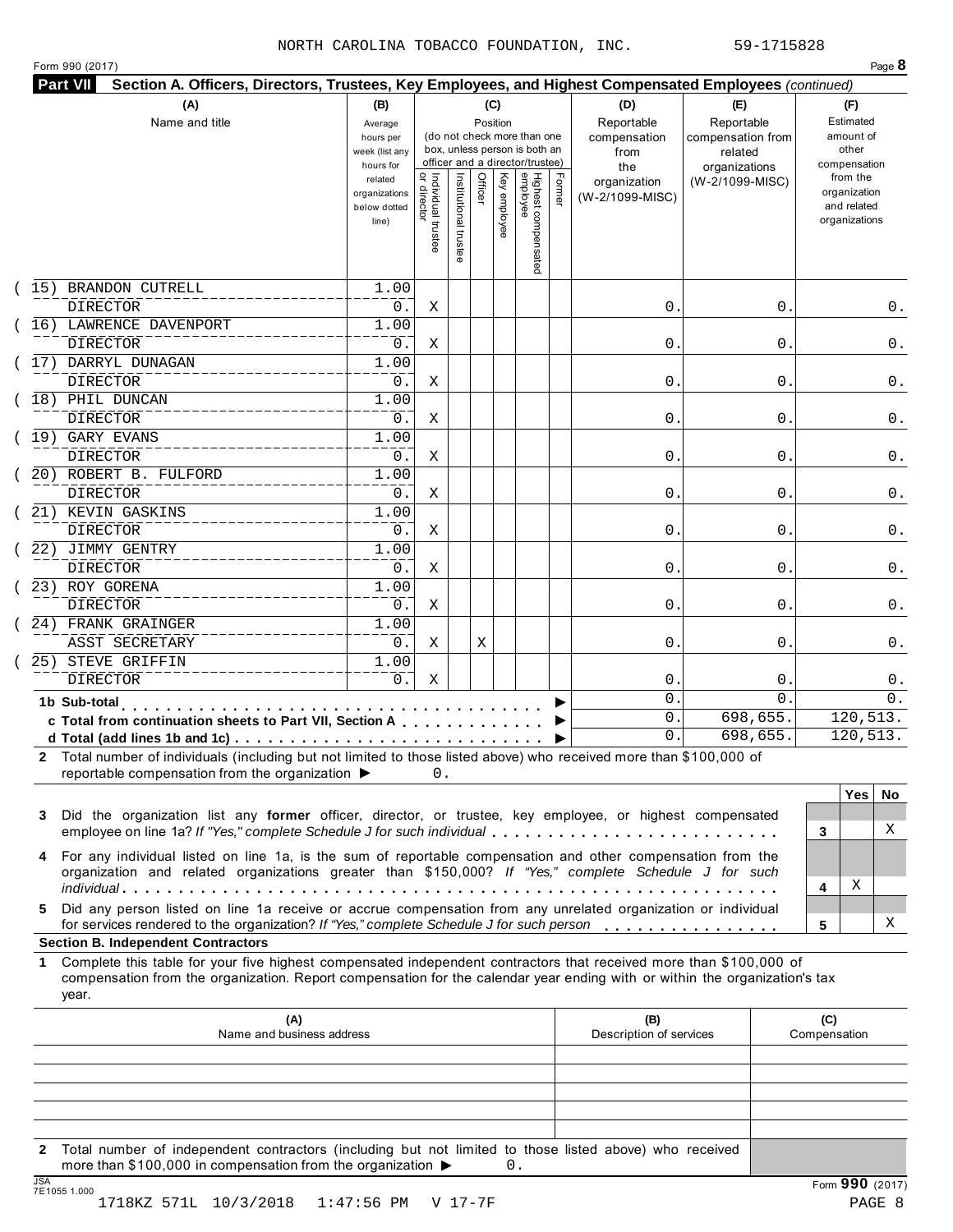|  | Form 990 (2017) |  |
|--|-----------------|--|
|  |                 |  |

|         | (A)<br>Name and title                                                                                                                                                                                                                                                                                                                                        | (B)<br>Average<br>hours per<br>week (list any<br>hours for |                                     |                      | (C)     | Position     | (do not check more than one<br>box, unless person is both an<br>officer and a director/trustee) |        | (D)<br>Reportable<br>compensation<br>from<br>the | (E)<br>Reportable<br>compensation from<br>related<br>organizations | (F)<br>Estimated<br>amount of<br>other<br>compensation   |
|---------|--------------------------------------------------------------------------------------------------------------------------------------------------------------------------------------------------------------------------------------------------------------------------------------------------------------------------------------------------------------|------------------------------------------------------------|-------------------------------------|----------------------|---------|--------------|-------------------------------------------------------------------------------------------------|--------|--------------------------------------------------|--------------------------------------------------------------------|----------------------------------------------------------|
|         |                                                                                                                                                                                                                                                                                                                                                              | related<br>organizations<br>below dotted<br>line)          | Individual trustee<br>  or director | Institutional truste | Officer | Key employee | Highest compensated<br>employee                                                                 | Former | organization<br>(W-2/1099-MISC)                  | (W-2/1099-MISC)                                                    | from the<br>organization<br>and related<br>organizations |
|         | 26) MANDY HASTY                                                                                                                                                                                                                                                                                                                                              | 1.00                                                       |                                     |                      |         |              |                                                                                                 |        |                                                  |                                                                    |                                                          |
|         | PAST CHAIRWOMAN                                                                                                                                                                                                                                                                                                                                              | 0.                                                         | Χ                                   |                      | Χ       |              |                                                                                                 |        | $\mathbf 0$                                      | 0                                                                  | 0.                                                       |
|         | 27) MARION HAWKINS, III<br>DIRECTOR                                                                                                                                                                                                                                                                                                                          | 1.00                                                       |                                     |                      |         |              |                                                                                                 |        | $\mathsf{0}$ .                                   |                                                                    |                                                          |
|         | 28) JIMMY HILL                                                                                                                                                                                                                                                                                                                                               | 0.<br>1.00                                                 | Χ                                   |                      |         |              |                                                                                                 |        |                                                  | 0                                                                  | 0.                                                       |
|         | <b>DIRECTOR</b>                                                                                                                                                                                                                                                                                                                                              | 0.                                                         | Χ                                   |                      |         |              |                                                                                                 |        | 0.                                               | 0                                                                  | 0.                                                       |
|         | 29) DAVID HINNANT                                                                                                                                                                                                                                                                                                                                            | 1.00                                                       |                                     |                      |         |              |                                                                                                 |        |                                                  |                                                                    |                                                          |
|         | DIRECTOR                                                                                                                                                                                                                                                                                                                                                     | 0.                                                         | Χ                                   |                      |         |              |                                                                                                 |        | $\mathsf{0}$ .                                   | 0                                                                  | 0.                                                       |
|         | 30) JOSH HUDSON                                                                                                                                                                                                                                                                                                                                              | 1.00                                                       |                                     |                      |         |              |                                                                                                 |        |                                                  |                                                                    |                                                          |
|         | <b>DIRECTOR</b>                                                                                                                                                                                                                                                                                                                                              | 0.                                                         | Χ                                   |                      |         |              |                                                                                                 |        | $\mathsf{0}$ .                                   | 0                                                                  | 0.                                                       |
|         | 31) PHIL HUDSON                                                                                                                                                                                                                                                                                                                                              | 1.00                                                       |                                     |                      |         |              |                                                                                                 |        |                                                  |                                                                    |                                                          |
|         | <b>DIRECTOR</b>                                                                                                                                                                                                                                                                                                                                              | 0.                                                         | Χ                                   |                      |         |              |                                                                                                 |        | 0.                                               | 0                                                                  | 0.                                                       |
|         | 32) JOHN ISLEY                                                                                                                                                                                                                                                                                                                                               | 1.00                                                       |                                     |                      |         |              |                                                                                                 |        |                                                  |                                                                    |                                                          |
|         | <b>DIRECTOR</b><br>33) TONY JONES                                                                                                                                                                                                                                                                                                                            | 0.<br>1.00                                                 | Χ                                   |                      |         |              |                                                                                                 |        | 0.                                               | 0                                                                  | 0.                                                       |
|         | <b>DIRECTOR</b>                                                                                                                                                                                                                                                                                                                                              | 0.                                                         | Χ                                   |                      |         |              |                                                                                                 |        | 0.                                               | 0                                                                  | 0.                                                       |
|         | 34) ROMAN EARL JUSTICE, JR.                                                                                                                                                                                                                                                                                                                                  | 1.00                                                       |                                     |                      |         |              |                                                                                                 |        |                                                  |                                                                    |                                                          |
|         | VICE CHAIR                                                                                                                                                                                                                                                                                                                                                   | 0.                                                         | Χ                                   |                      | Χ       |              |                                                                                                 |        | 0.                                               | 0                                                                  | 0.                                                       |
|         | 35) BRENT LEGGETT                                                                                                                                                                                                                                                                                                                                            | 1.00                                                       |                                     |                      |         |              |                                                                                                 |        |                                                  |                                                                    |                                                          |
|         | <b>DIRECTOR</b>                                                                                                                                                                                                                                                                                                                                              | 0.                                                         | Χ                                   |                      |         |              |                                                                                                 |        | 0.                                               | 0                                                                  | 0.                                                       |
|         | 36) GREG MANNING                                                                                                                                                                                                                                                                                                                                             | 1.00                                                       |                                     |                      |         |              |                                                                                                 |        |                                                  |                                                                    |                                                          |
|         | <b>DIRECTOR</b>                                                                                                                                                                                                                                                                                                                                              | $0$ .                                                      | Χ                                   |                      |         |              |                                                                                                 |        | $\mathbf 0$ .                                    | 0                                                                  | 0.                                                       |
|         | 1b Sub-total<br>c Total from continuation sheets to Part VII, Section A                                                                                                                                                                                                                                                                                      |                                                            |                                     |                      |         |              |                                                                                                 |        |                                                  |                                                                    |                                                          |
| 3       | 2 Total number of individuals (including but not limited to those listed above) who received more than \$100,000 of<br>reportable compensation from the organization ▶<br>Did the organization list any former officer, director, or trustee, key employee, or highest compensated<br>employee on line 1a? If "Yes," complete Schedule J for such individual |                                                            | 0.                                  |                      |         |              |                                                                                                 |        |                                                  |                                                                    | Yes<br>No.<br>X<br>3                                     |
| 4<br>5. | For any individual listed on line 1a, is the sum of reportable compensation and other compensation from the<br>organization and related organizations greater than \$150,000? If "Yes," complete Schedule J for such<br>Did any person listed on line 1a receive or accrue compensation from any unrelated organization or individual                        |                                                            |                                     |                      |         |              |                                                                                                 |        |                                                  |                                                                    | X<br>4                                                   |
|         | for services rendered to the organization? If "Yes," complete Schedule J for such person<br><b>Section B. Independent Contractors</b>                                                                                                                                                                                                                        |                                                            |                                     |                      |         |              |                                                                                                 |        |                                                  |                                                                    | Χ<br>5                                                   |
| 1       | Complete this table for your five highest compensated independent contractors that received more than \$100,000 of<br>compensation from the organization. Report compensation for the calendar year ending with or within the organization's tax<br>year.                                                                                                    |                                                            |                                     |                      |         |              |                                                                                                 |        |                                                  |                                                                    |                                                          |
|         | (A)<br>Name and business address                                                                                                                                                                                                                                                                                                                             |                                                            |                                     |                      |         |              |                                                                                                 |        | (B)<br>Description of services                   |                                                                    | (C)<br>Compensation                                      |
|         |                                                                                                                                                                                                                                                                                                                                                              |                                                            |                                     |                      |         |              |                                                                                                 |        |                                                  |                                                                    |                                                          |
|         |                                                                                                                                                                                                                                                                                                                                                              |                                                            |                                     |                      |         |              |                                                                                                 |        |                                                  |                                                                    |                                                          |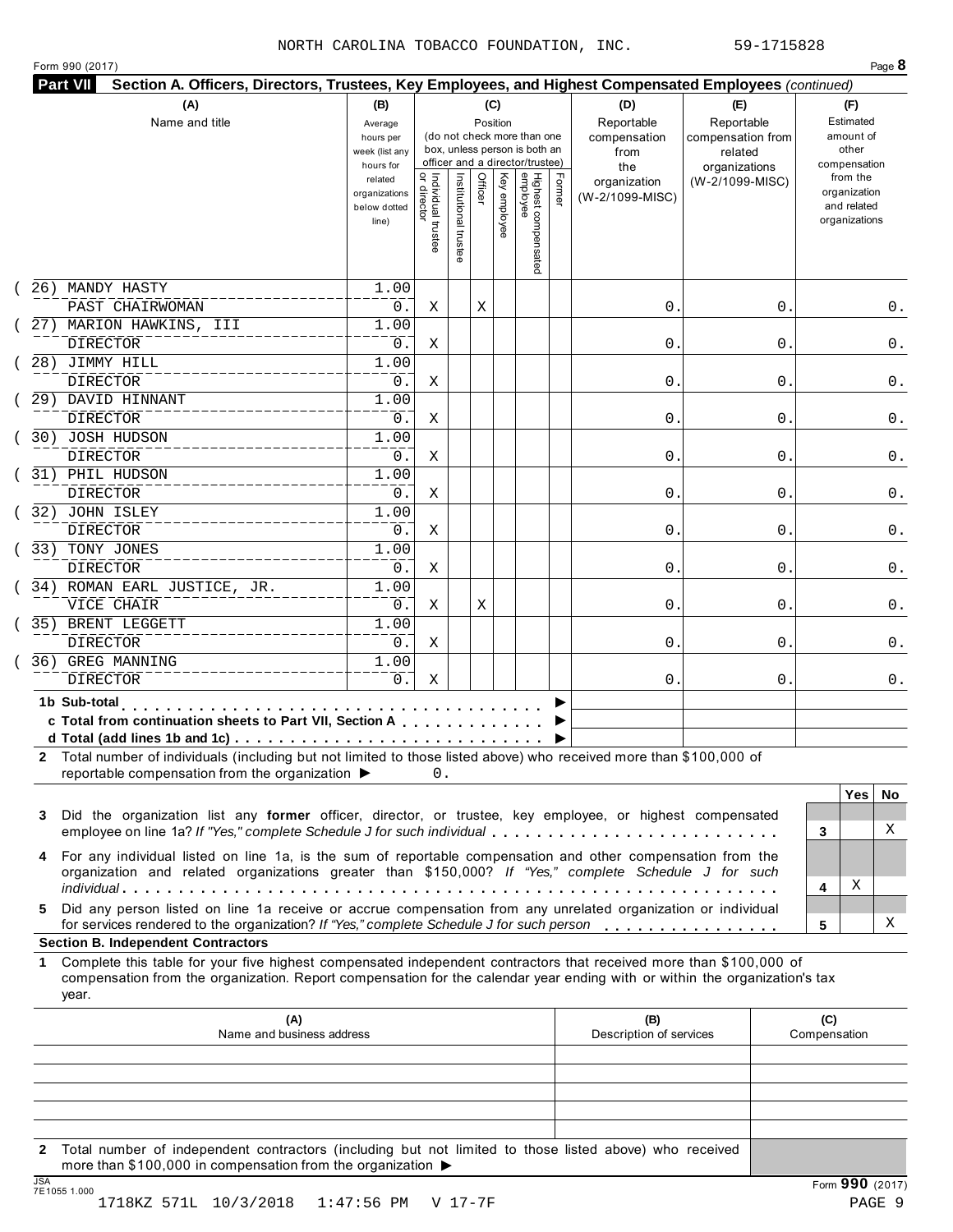|  | Form 990 (2017) |  |
|--|-----------------|--|
|  |                 |  |

| Highest compensated<br>employee<br>  Individual trustee<br>  or director<br>Institutional truste<br>Officer<br>Key employee<br>Former<br>related<br>(W-2/1099-MISC)<br>organization<br>organizations<br>(W-2/1099-MISC)<br>below dotted<br>line)<br>WHIT MORRIS<br>1.00<br>37)<br><b>DIRECTOR</b><br>0.<br>$\mathbf 0$<br>Χ<br>0<br>38) HANK MOZINGO<br>1.00<br><b>DIRECTOR</b><br>0.<br>$\mathsf{0}$ .<br>Χ<br>0<br>SONIA MURPHY<br>1.00<br>39)<br>PRESIDENT<br>0.<br>Χ<br>0.<br>155,581.<br>Χ<br>40) GLENN PREDDY<br>1.00<br><b>DIRECTOR</b><br>0.<br>$\mathbf 0$<br>Χ<br>0<br>(41) MARION PRIDGEN, JR.<br>1.00<br><b>DIRECTOR</b><br>0.<br>$\mathsf{0}$ .<br>Χ<br>0<br>$(42)$ GREG RAY<br>1.00<br><b>DIRECTOR</b><br>0.<br>0.<br>0<br>Χ<br>(43) RICHARD RENEGAR<br>1.00<br><b>DIRECTOR</b><br>0.<br>0.<br>0<br>Χ<br>44) ALTON ROBERSON<br>1.00<br><b>DIRECTOR</b><br>0.<br>$\mathsf{0}$ .<br>Χ<br>0<br>45) EDWARD ROBINSON<br>1.00<br><b>DIRECTOR</b><br>0.<br>0.<br>Χ<br>0<br>46) GEORGE H. SCOTT<br>1.00<br><b>DIRECTOR</b><br>$\mathbf{0}$<br>0.<br>0<br>Χ<br>47) GEORGE SIMPSON<br>1.00<br><b>DIRECTOR</b><br>$0$ .<br>Χ<br>$\mathbf 0$ .<br>0<br>1b Sub-total<br>c Total from continuation sheets to Part VII, Section A<br>2 Total number of individuals (including but not limited to those listed above) who received more than \$100,000 of<br>reportable compensation from the organization ▶<br>0.<br>Did the organization list any former officer, director, or trustee, key employee, or highest compensated<br>3<br>employee on line 1a? If "Yes," complete Schedule J for such individual<br>3<br>For any individual listed on line 1a, is the sum of reportable compensation and other compensation from the<br>4<br>organization and related organizations greater than \$150,000? If "Yes," complete Schedule J for such<br>4<br>Did any person listed on line 1a receive or accrue compensation from any unrelated organization or individual<br>5.<br>for services rendered to the organization? If "Yes," complete Schedule J for such person<br>5<br><b>Section B. Independent Contractors</b><br>Complete this table for your five highest compensated independent contractors that received more than \$100,000 of<br>1<br>compensation from the organization. Report compensation for the calendar year ending with or within the organization's tax<br>year.<br>(A)<br>(B)<br>(C)<br>Description of services<br>Name and business address<br>Compensation | (A)<br>Name and title | (B)<br>Average<br>hours per<br>week (list any<br>hours for |  | (C)<br>Position | (do not check more than one<br>box, unless person is both an<br>officer and a director/trustee) |  | (D)<br>Reportable<br>compensation<br>from<br>the | (E)<br>Reportable<br>compensation from<br>related<br>organizations | (F)<br>Estimated<br>amount of<br>other<br>compensation   |
|----------------------------------------------------------------------------------------------------------------------------------------------------------------------------------------------------------------------------------------------------------------------------------------------------------------------------------------------------------------------------------------------------------------------------------------------------------------------------------------------------------------------------------------------------------------------------------------------------------------------------------------------------------------------------------------------------------------------------------------------------------------------------------------------------------------------------------------------------------------------------------------------------------------------------------------------------------------------------------------------------------------------------------------------------------------------------------------------------------------------------------------------------------------------------------------------------------------------------------------------------------------------------------------------------------------------------------------------------------------------------------------------------------------------------------------------------------------------------------------------------------------------------------------------------------------------------------------------------------------------------------------------------------------------------------------------------------------------------------------------------------------------------------------------------------------------------------------------------------------------------------------------------------------------------------------------------------------------------------------------------------------------------------------------------------------------------------------------------------------------------------------------------------------------------------------------------------------------------------------------------------------------------------------------------------------------------------------------------------------------------------------------------------------------------------------------------------------------------------------|-----------------------|------------------------------------------------------------|--|-----------------|-------------------------------------------------------------------------------------------------|--|--------------------------------------------------|--------------------------------------------------------------------|----------------------------------------------------------|
|                                                                                                                                                                                                                                                                                                                                                                                                                                                                                                                                                                                                                                                                                                                                                                                                                                                                                                                                                                                                                                                                                                                                                                                                                                                                                                                                                                                                                                                                                                                                                                                                                                                                                                                                                                                                                                                                                                                                                                                                                                                                                                                                                                                                                                                                                                                                                                                                                                                                                        |                       |                                                            |  |                 |                                                                                                 |  |                                                  |                                                                    | from the<br>organization<br>and related<br>organizations |
|                                                                                                                                                                                                                                                                                                                                                                                                                                                                                                                                                                                                                                                                                                                                                                                                                                                                                                                                                                                                                                                                                                                                                                                                                                                                                                                                                                                                                                                                                                                                                                                                                                                                                                                                                                                                                                                                                                                                                                                                                                                                                                                                                                                                                                                                                                                                                                                                                                                                                        |                       |                                                            |  |                 |                                                                                                 |  |                                                  |                                                                    |                                                          |
|                                                                                                                                                                                                                                                                                                                                                                                                                                                                                                                                                                                                                                                                                                                                                                                                                                                                                                                                                                                                                                                                                                                                                                                                                                                                                                                                                                                                                                                                                                                                                                                                                                                                                                                                                                                                                                                                                                                                                                                                                                                                                                                                                                                                                                                                                                                                                                                                                                                                                        |                       |                                                            |  |                 |                                                                                                 |  |                                                  |                                                                    | 0.                                                       |
|                                                                                                                                                                                                                                                                                                                                                                                                                                                                                                                                                                                                                                                                                                                                                                                                                                                                                                                                                                                                                                                                                                                                                                                                                                                                                                                                                                                                                                                                                                                                                                                                                                                                                                                                                                                                                                                                                                                                                                                                                                                                                                                                                                                                                                                                                                                                                                                                                                                                                        |                       |                                                            |  |                 |                                                                                                 |  |                                                  |                                                                    | 0.                                                       |
|                                                                                                                                                                                                                                                                                                                                                                                                                                                                                                                                                                                                                                                                                                                                                                                                                                                                                                                                                                                                                                                                                                                                                                                                                                                                                                                                                                                                                                                                                                                                                                                                                                                                                                                                                                                                                                                                                                                                                                                                                                                                                                                                                                                                                                                                                                                                                                                                                                                                                        |                       |                                                            |  |                 |                                                                                                 |  |                                                  |                                                                    |                                                          |
|                                                                                                                                                                                                                                                                                                                                                                                                                                                                                                                                                                                                                                                                                                                                                                                                                                                                                                                                                                                                                                                                                                                                                                                                                                                                                                                                                                                                                                                                                                                                                                                                                                                                                                                                                                                                                                                                                                                                                                                                                                                                                                                                                                                                                                                                                                                                                                                                                                                                                        |                       |                                                            |  |                 |                                                                                                 |  |                                                  |                                                                    | 26,005.                                                  |
|                                                                                                                                                                                                                                                                                                                                                                                                                                                                                                                                                                                                                                                                                                                                                                                                                                                                                                                                                                                                                                                                                                                                                                                                                                                                                                                                                                                                                                                                                                                                                                                                                                                                                                                                                                                                                                                                                                                                                                                                                                                                                                                                                                                                                                                                                                                                                                                                                                                                                        |                       |                                                            |  |                 |                                                                                                 |  |                                                  |                                                                    |                                                          |
|                                                                                                                                                                                                                                                                                                                                                                                                                                                                                                                                                                                                                                                                                                                                                                                                                                                                                                                                                                                                                                                                                                                                                                                                                                                                                                                                                                                                                                                                                                                                                                                                                                                                                                                                                                                                                                                                                                                                                                                                                                                                                                                                                                                                                                                                                                                                                                                                                                                                                        |                       |                                                            |  |                 |                                                                                                 |  |                                                  |                                                                    | 0.                                                       |
|                                                                                                                                                                                                                                                                                                                                                                                                                                                                                                                                                                                                                                                                                                                                                                                                                                                                                                                                                                                                                                                                                                                                                                                                                                                                                                                                                                                                                                                                                                                                                                                                                                                                                                                                                                                                                                                                                                                                                                                                                                                                                                                                                                                                                                                                                                                                                                                                                                                                                        |                       |                                                            |  |                 |                                                                                                 |  |                                                  |                                                                    |                                                          |
|                                                                                                                                                                                                                                                                                                                                                                                                                                                                                                                                                                                                                                                                                                                                                                                                                                                                                                                                                                                                                                                                                                                                                                                                                                                                                                                                                                                                                                                                                                                                                                                                                                                                                                                                                                                                                                                                                                                                                                                                                                                                                                                                                                                                                                                                                                                                                                                                                                                                                        |                       |                                                            |  |                 |                                                                                                 |  |                                                  |                                                                    | 0.                                                       |
|                                                                                                                                                                                                                                                                                                                                                                                                                                                                                                                                                                                                                                                                                                                                                                                                                                                                                                                                                                                                                                                                                                                                                                                                                                                                                                                                                                                                                                                                                                                                                                                                                                                                                                                                                                                                                                                                                                                                                                                                                                                                                                                                                                                                                                                                                                                                                                                                                                                                                        |                       |                                                            |  |                 |                                                                                                 |  |                                                  |                                                                    |                                                          |
|                                                                                                                                                                                                                                                                                                                                                                                                                                                                                                                                                                                                                                                                                                                                                                                                                                                                                                                                                                                                                                                                                                                                                                                                                                                                                                                                                                                                                                                                                                                                                                                                                                                                                                                                                                                                                                                                                                                                                                                                                                                                                                                                                                                                                                                                                                                                                                                                                                                                                        |                       |                                                            |  |                 |                                                                                                 |  |                                                  |                                                                    | 0.                                                       |
|                                                                                                                                                                                                                                                                                                                                                                                                                                                                                                                                                                                                                                                                                                                                                                                                                                                                                                                                                                                                                                                                                                                                                                                                                                                                                                                                                                                                                                                                                                                                                                                                                                                                                                                                                                                                                                                                                                                                                                                                                                                                                                                                                                                                                                                                                                                                                                                                                                                                                        |                       |                                                            |  |                 |                                                                                                 |  |                                                  |                                                                    |                                                          |
|                                                                                                                                                                                                                                                                                                                                                                                                                                                                                                                                                                                                                                                                                                                                                                                                                                                                                                                                                                                                                                                                                                                                                                                                                                                                                                                                                                                                                                                                                                                                                                                                                                                                                                                                                                                                                                                                                                                                                                                                                                                                                                                                                                                                                                                                                                                                                                                                                                                                                        |                       |                                                            |  |                 |                                                                                                 |  |                                                  |                                                                    | 0.                                                       |
|                                                                                                                                                                                                                                                                                                                                                                                                                                                                                                                                                                                                                                                                                                                                                                                                                                                                                                                                                                                                                                                                                                                                                                                                                                                                                                                                                                                                                                                                                                                                                                                                                                                                                                                                                                                                                                                                                                                                                                                                                                                                                                                                                                                                                                                                                                                                                                                                                                                                                        |                       |                                                            |  |                 |                                                                                                 |  |                                                  |                                                                    | 0.                                                       |
|                                                                                                                                                                                                                                                                                                                                                                                                                                                                                                                                                                                                                                                                                                                                                                                                                                                                                                                                                                                                                                                                                                                                                                                                                                                                                                                                                                                                                                                                                                                                                                                                                                                                                                                                                                                                                                                                                                                                                                                                                                                                                                                                                                                                                                                                                                                                                                                                                                                                                        |                       |                                                            |  |                 |                                                                                                 |  |                                                  |                                                                    |                                                          |
|                                                                                                                                                                                                                                                                                                                                                                                                                                                                                                                                                                                                                                                                                                                                                                                                                                                                                                                                                                                                                                                                                                                                                                                                                                                                                                                                                                                                                                                                                                                                                                                                                                                                                                                                                                                                                                                                                                                                                                                                                                                                                                                                                                                                                                                                                                                                                                                                                                                                                        |                       |                                                            |  |                 |                                                                                                 |  |                                                  |                                                                    | 0.                                                       |
|                                                                                                                                                                                                                                                                                                                                                                                                                                                                                                                                                                                                                                                                                                                                                                                                                                                                                                                                                                                                                                                                                                                                                                                                                                                                                                                                                                                                                                                                                                                                                                                                                                                                                                                                                                                                                                                                                                                                                                                                                                                                                                                                                                                                                                                                                                                                                                                                                                                                                        |                       |                                                            |  |                 |                                                                                                 |  |                                                  |                                                                    |                                                          |
|                                                                                                                                                                                                                                                                                                                                                                                                                                                                                                                                                                                                                                                                                                                                                                                                                                                                                                                                                                                                                                                                                                                                                                                                                                                                                                                                                                                                                                                                                                                                                                                                                                                                                                                                                                                                                                                                                                                                                                                                                                                                                                                                                                                                                                                                                                                                                                                                                                                                                        |                       |                                                            |  |                 |                                                                                                 |  |                                                  |                                                                    | 0.                                                       |
|                                                                                                                                                                                                                                                                                                                                                                                                                                                                                                                                                                                                                                                                                                                                                                                                                                                                                                                                                                                                                                                                                                                                                                                                                                                                                                                                                                                                                                                                                                                                                                                                                                                                                                                                                                                                                                                                                                                                                                                                                                                                                                                                                                                                                                                                                                                                                                                                                                                                                        |                       |                                                            |  |                 |                                                                                                 |  |                                                  |                                                                    |                                                          |
|                                                                                                                                                                                                                                                                                                                                                                                                                                                                                                                                                                                                                                                                                                                                                                                                                                                                                                                                                                                                                                                                                                                                                                                                                                                                                                                                                                                                                                                                                                                                                                                                                                                                                                                                                                                                                                                                                                                                                                                                                                                                                                                                                                                                                                                                                                                                                                                                                                                                                        |                       |                                                            |  |                 |                                                                                                 |  |                                                  |                                                                    | 0.                                                       |
|                                                                                                                                                                                                                                                                                                                                                                                                                                                                                                                                                                                                                                                                                                                                                                                                                                                                                                                                                                                                                                                                                                                                                                                                                                                                                                                                                                                                                                                                                                                                                                                                                                                                                                                                                                                                                                                                                                                                                                                                                                                                                                                                                                                                                                                                                                                                                                                                                                                                                        |                       |                                                            |  |                 |                                                                                                 |  |                                                  |                                                                    |                                                          |
|                                                                                                                                                                                                                                                                                                                                                                                                                                                                                                                                                                                                                                                                                                                                                                                                                                                                                                                                                                                                                                                                                                                                                                                                                                                                                                                                                                                                                                                                                                                                                                                                                                                                                                                                                                                                                                                                                                                                                                                                                                                                                                                                                                                                                                                                                                                                                                                                                                                                                        |                       |                                                            |  |                 |                                                                                                 |  |                                                  |                                                                    | Yes<br>No.<br>X                                          |
|                                                                                                                                                                                                                                                                                                                                                                                                                                                                                                                                                                                                                                                                                                                                                                                                                                                                                                                                                                                                                                                                                                                                                                                                                                                                                                                                                                                                                                                                                                                                                                                                                                                                                                                                                                                                                                                                                                                                                                                                                                                                                                                                                                                                                                                                                                                                                                                                                                                                                        |                       |                                                            |  |                 |                                                                                                 |  |                                                  |                                                                    | X                                                        |
|                                                                                                                                                                                                                                                                                                                                                                                                                                                                                                                                                                                                                                                                                                                                                                                                                                                                                                                                                                                                                                                                                                                                                                                                                                                                                                                                                                                                                                                                                                                                                                                                                                                                                                                                                                                                                                                                                                                                                                                                                                                                                                                                                                                                                                                                                                                                                                                                                                                                                        |                       |                                                            |  |                 |                                                                                                 |  |                                                  |                                                                    | Χ                                                        |
|                                                                                                                                                                                                                                                                                                                                                                                                                                                                                                                                                                                                                                                                                                                                                                                                                                                                                                                                                                                                                                                                                                                                                                                                                                                                                                                                                                                                                                                                                                                                                                                                                                                                                                                                                                                                                                                                                                                                                                                                                                                                                                                                                                                                                                                                                                                                                                                                                                                                                        |                       |                                                            |  |                 |                                                                                                 |  |                                                  |                                                                    |                                                          |
|                                                                                                                                                                                                                                                                                                                                                                                                                                                                                                                                                                                                                                                                                                                                                                                                                                                                                                                                                                                                                                                                                                                                                                                                                                                                                                                                                                                                                                                                                                                                                                                                                                                                                                                                                                                                                                                                                                                                                                                                                                                                                                                                                                                                                                                                                                                                                                                                                                                                                        |                       |                                                            |  |                 |                                                                                                 |  |                                                  |                                                                    |                                                          |
|                                                                                                                                                                                                                                                                                                                                                                                                                                                                                                                                                                                                                                                                                                                                                                                                                                                                                                                                                                                                                                                                                                                                                                                                                                                                                                                                                                                                                                                                                                                                                                                                                                                                                                                                                                                                                                                                                                                                                                                                                                                                                                                                                                                                                                                                                                                                                                                                                                                                                        |                       |                                                            |  |                 |                                                                                                 |  |                                                  |                                                                    |                                                          |
|                                                                                                                                                                                                                                                                                                                                                                                                                                                                                                                                                                                                                                                                                                                                                                                                                                                                                                                                                                                                                                                                                                                                                                                                                                                                                                                                                                                                                                                                                                                                                                                                                                                                                                                                                                                                                                                                                                                                                                                                                                                                                                                                                                                                                                                                                                                                                                                                                                                                                        |                       |                                                            |  |                 |                                                                                                 |  |                                                  |                                                                    |                                                          |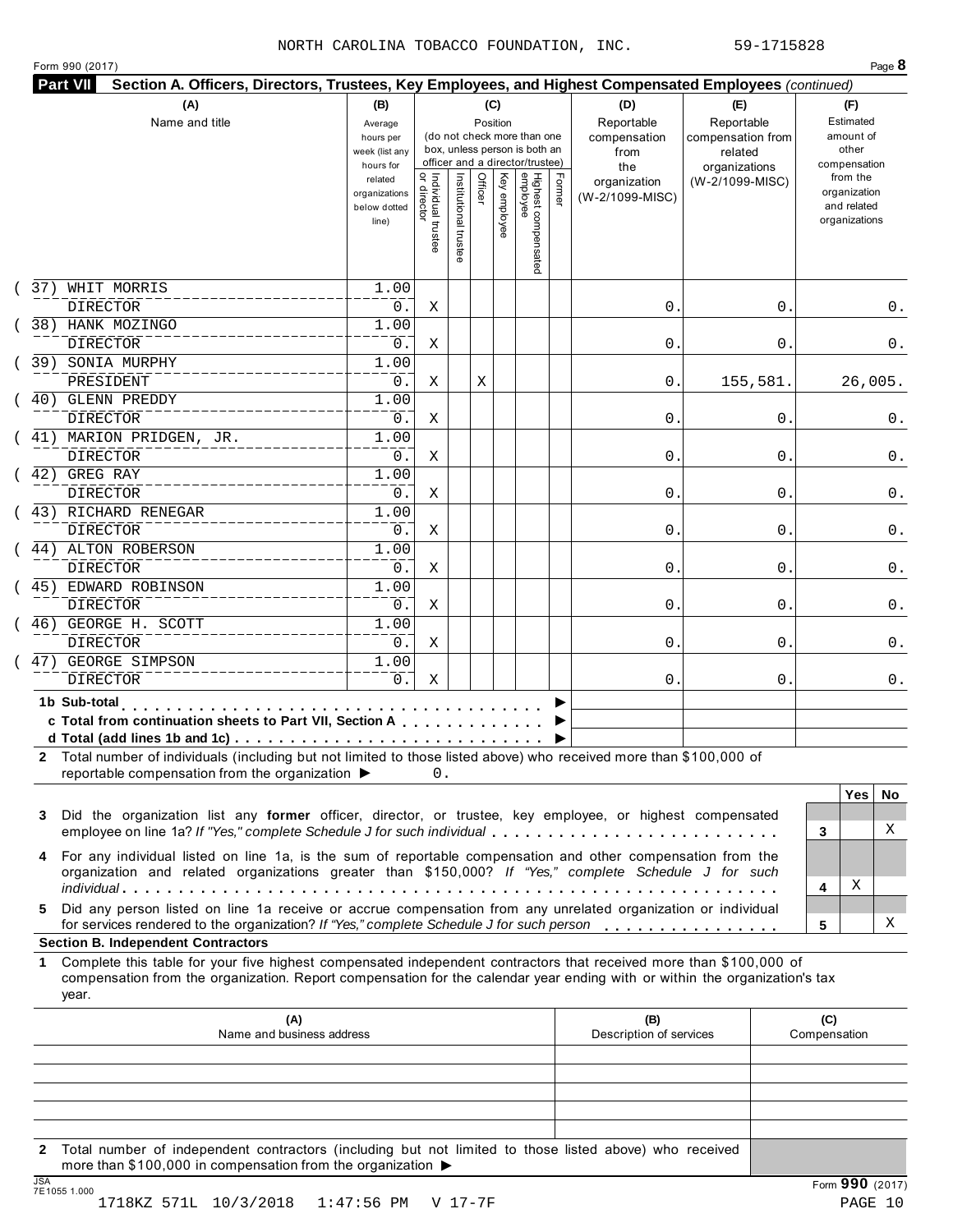|  | Form 990 (2017) |  |
|--|-----------------|--|

|                                                        | (A)<br>Name and title                                                                                                                                                                                                                                                                                                                                                                                                             | (B)<br>Average<br>hours per<br>week (list any<br>hours for |                                     |                      | (C)<br>Position         | (do not check more than one<br>box, unless person is both an<br>officer and a director/trustee) |        | (D)<br>Reportable<br>compensation<br>from<br>the | (E)<br>Reportable<br>compensation from<br>related<br>organizations | (F)<br>Estimated<br>amount of<br>other<br>compensation   |
|--------------------------------------------------------|-----------------------------------------------------------------------------------------------------------------------------------------------------------------------------------------------------------------------------------------------------------------------------------------------------------------------------------------------------------------------------------------------------------------------------------|------------------------------------------------------------|-------------------------------------|----------------------|-------------------------|-------------------------------------------------------------------------------------------------|--------|--------------------------------------------------|--------------------------------------------------------------------|----------------------------------------------------------|
|                                                        |                                                                                                                                                                                                                                                                                                                                                                                                                                   | related<br>organizations<br>below dotted<br>line)          | Individual trustee<br>  or director | Institutional truste | Officer<br>Key employee | Highest compensated<br>employee                                                                 | Former | organization<br>(W-2/1099-MISC)                  | (W-2/1099-MISC)                                                    | from the<br>organization<br>and related<br>organizations |
| 48)<br><b>DIRECTOR</b>                                 | CLAY M. STRICKLAND                                                                                                                                                                                                                                                                                                                                                                                                                | 1.00                                                       |                                     |                      |                         |                                                                                                 |        | $\mathbf 0$                                      |                                                                    | 0.                                                       |
| 49) LARRY M. SYKES                                     | ASSISTANT TREASURER                                                                                                                                                                                                                                                                                                                                                                                                               | 0.<br>1.00<br>0.                                           | Χ<br>Χ                              |                      | Χ                       |                                                                                                 |        | 0.                                               | 0<br>0                                                             | 0.                                                       |
| 50) WILBUR TAYLOR<br><b>DIRECTOR</b>                   |                                                                                                                                                                                                                                                                                                                                                                                                                                   | 1.00<br>0.                                                 | Χ                                   |                      |                         |                                                                                                 |        | 0.                                               | 0                                                                  | 0.                                                       |
| 51) STEVE TROXLER<br>DIRECTOR                          |                                                                                                                                                                                                                                                                                                                                                                                                                                   | 1.00<br>0.                                                 | Χ                                   |                      |                         |                                                                                                 |        | $\mathsf{0}$ .                                   | 0                                                                  | 0.                                                       |
| <b>DIRECTOR</b>                                        | 52) WILLIAM UPCHURCH                                                                                                                                                                                                                                                                                                                                                                                                              | 1.00<br>0.                                                 | Χ                                   |                      |                         |                                                                                                 |        | $\mathsf{0}$ .                                   | 0                                                                  | 0.                                                       |
| 53) DAN WAGSTAFF<br><b>DIRECTOR</b>                    |                                                                                                                                                                                                                                                                                                                                                                                                                                   | 1.00<br>0.                                                 | Χ                                   |                      |                         |                                                                                                 |        | 0.                                               | 0                                                                  | 0.                                                       |
| 54) RANDY WATKINS<br><b>DIRECTOR</b><br>55) CRAIG WEST |                                                                                                                                                                                                                                                                                                                                                                                                                                   | 1.00<br>0.<br>1.00                                         | Χ                                   |                      |                         |                                                                                                 |        | 0.                                               | 0                                                                  | 0.                                                       |
| <b>CHAIRMAN</b>                                        | 56) CHARLIE WILKINSON                                                                                                                                                                                                                                                                                                                                                                                                             | 0.<br>1.00                                                 | Χ                                   |                      | Χ                       |                                                                                                 |        | 0.                                               | 0                                                                  | 0.                                                       |
| DIRECTOR<br>57) ALLEN WOOTEN                           |                                                                                                                                                                                                                                                                                                                                                                                                                                   | 0.<br>1.00                                                 | Χ                                   |                      |                         |                                                                                                 |        | 0.                                               | 0                                                                  | 0.                                                       |
| <b>DIRECTOR</b><br>58) LARRY WOOTEN                    |                                                                                                                                                                                                                                                                                                                                                                                                                                   | 0.<br>1.00                                                 | Χ                                   |                      |                         |                                                                                                 |        | 0.                                               | 0                                                                  | 0.                                                       |
| <b>DIRECTOR</b><br>1b Sub-total                        | c Total from continuation sheets to Part VII, Section A                                                                                                                                                                                                                                                                                                                                                                           | $0$ .                                                      | Χ                                   |                      |                         |                                                                                                 |        | $\mathbf 0$ .                                    | 0                                                                  | 0.                                                       |
| 3                                                      | 2 Total number of individuals (including but not limited to those listed above) who received more than \$100,000 of<br>reportable compensation from the organization ▶<br>Did the organization list any former officer, director, or trustee, key employee, or highest compensated<br>employee on line 1a? If "Yes," complete Schedule J for such individual                                                                      |                                                            | 0.                                  |                      |                         |                                                                                                 |        |                                                  |                                                                    | Yes<br>No.<br>X<br>3                                     |
| 4<br>5.                                                | For any individual listed on line 1a, is the sum of reportable compensation and other compensation from the<br>organization and related organizations greater than \$150,000? If "Yes," complete Schedule J for such<br>Did any person listed on line 1a receive or accrue compensation from any unrelated organization or individual<br>for services rendered to the organization? If "Yes," complete Schedule J for such person |                                                            |                                     |                      |                         |                                                                                                 |        |                                                  |                                                                    | X<br>4<br>Χ<br>5                                         |
| 1                                                      | <b>Section B. Independent Contractors</b><br>Complete this table for your five highest compensated independent contractors that received more than \$100,000 of<br>compensation from the organization. Report compensation for the calendar year ending with or within the organization's tax                                                                                                                                     |                                                            |                                     |                      |                         |                                                                                                 |        |                                                  |                                                                    |                                                          |
| year.                                                  | (A)                                                                                                                                                                                                                                                                                                                                                                                                                               |                                                            |                                     |                      |                         |                                                                                                 |        | (B)<br>Description of services                   |                                                                    | (C)<br>Compensation                                      |
|                                                        | Name and business address                                                                                                                                                                                                                                                                                                                                                                                                         |                                                            |                                     |                      |                         |                                                                                                 |        |                                                  |                                                                    |                                                          |

JSA Form **990** (2017) 7E1055 1.000 1718KZ 571L 10/3/2018 1:47:56 PM V 17-7F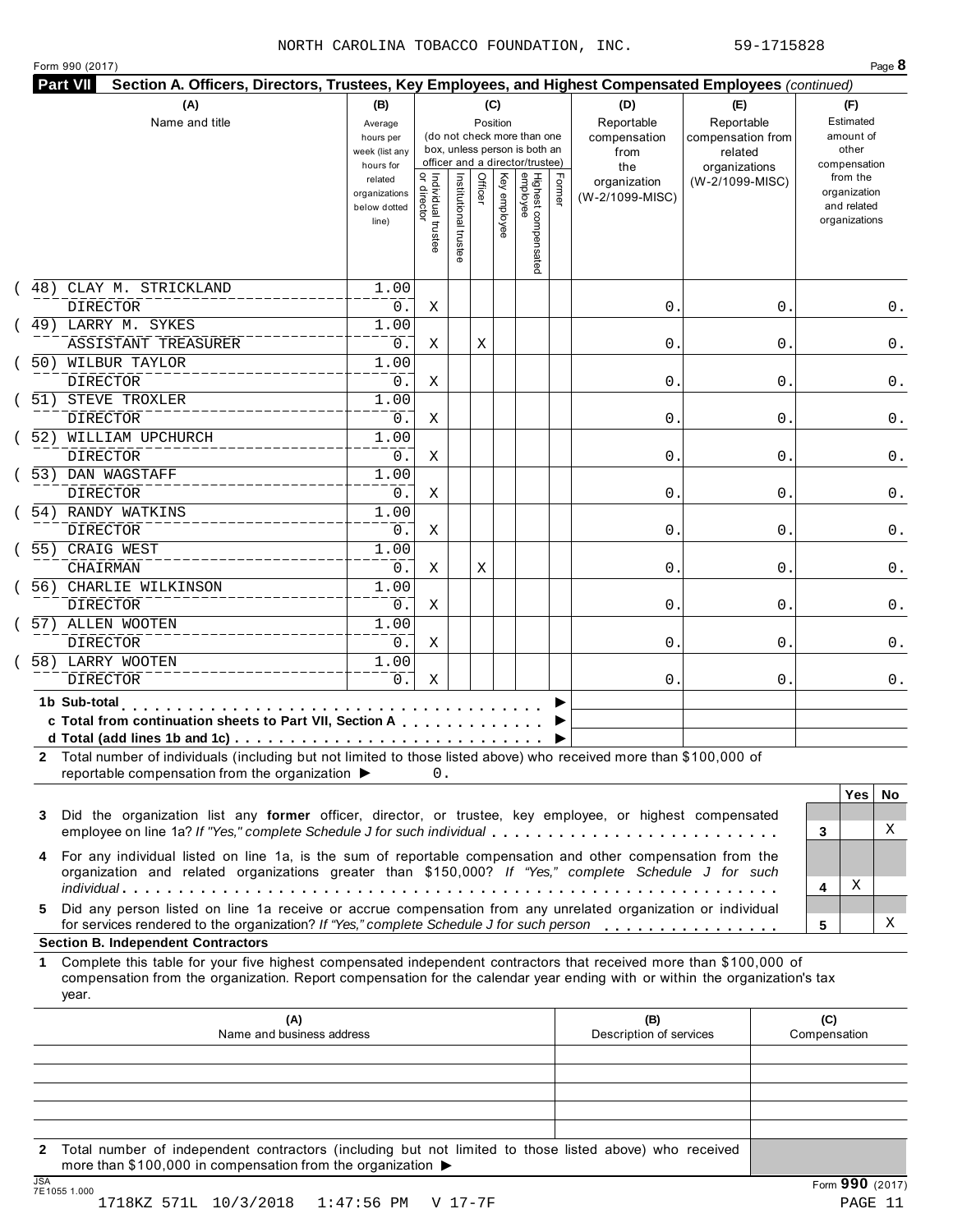|  | Form 990 (2017) |  |
|--|-----------------|--|
|  |                 |  |

|     | (A)<br>Name and title                                                                                                                 | (B)<br>(C)<br>Position<br>Average<br>(do not check more than one<br>hours per<br>box, unless person is both an<br>week (list any<br>officer and a director/trustee)<br>hours for |                                           |                       |         |              |                                 |        | (D)<br>Reportable<br>compensation<br>from<br>the | (E)<br>Reportable<br>compensation from<br>related<br>organizations | (F)<br>Estimated<br>amount of<br>other<br>compensation   |
|-----|---------------------------------------------------------------------------------------------------------------------------------------|----------------------------------------------------------------------------------------------------------------------------------------------------------------------------------|-------------------------------------------|-----------------------|---------|--------------|---------------------------------|--------|--------------------------------------------------|--------------------------------------------------------------------|----------------------------------------------------------|
|     |                                                                                                                                       | related<br>organizations<br>below dotted<br>line)                                                                                                                                | <br>  Individual trustee<br>  or director | Institutional trustee | Officer | Key employee | Highest compensated<br>employee | Former | organization<br>(W-2/1099-MISC)                  | (W-2/1099-MISC)                                                    | from the<br>organization<br>and related<br>organizations |
| 59) | BILLY YEARGIN                                                                                                                         | 1.00                                                                                                                                                                             |                                           |                       |         |              |                                 |        |                                                  |                                                                    |                                                          |
|     | <b>DIRECTOR</b><br>60) KATHY B. KENNEL                                                                                                | $0$ .<br>1.00                                                                                                                                                                    | Χ                                         |                       |         |              |                                 |        | $\mathbf 0$                                      | 0                                                                  | 0.                                                       |
|     | ASST SECRETARY                                                                                                                        | 0.                                                                                                                                                                               |                                           |                       | Χ       |              |                                 |        | 0.                                               | 116,509.                                                           | 21,074.                                                  |
|     | 61) MARY PELOQUIN-DODD                                                                                                                | 1.00                                                                                                                                                                             |                                           |                       |         |              |                                 |        |                                                  |                                                                    |                                                          |
|     | TREASURER                                                                                                                             | 0.                                                                                                                                                                               |                                           |                       | Χ       |              |                                 |        | $\mathbf 0$ .                                    | 268,225.                                                           | 41,004.                                                  |
|     | 62) JILL TASAICO                                                                                                                      | 1.00                                                                                                                                                                             |                                           |                       |         |              |                                 |        |                                                  |                                                                    |                                                          |
|     | ASSISTANT TREASURER                                                                                                                   | 0.                                                                                                                                                                               |                                           |                       | Χ       |              |                                 |        | 0.                                               | 158,340.                                                           | 32,430.                                                  |
|     |                                                                                                                                       |                                                                                                                                                                                  |                                           |                       |         |              |                                 |        |                                                  |                                                                    |                                                          |
|     |                                                                                                                                       |                                                                                                                                                                                  |                                           |                       |         |              |                                 |        |                                                  |                                                                    |                                                          |
|     |                                                                                                                                       |                                                                                                                                                                                  |                                           |                       |         |              |                                 |        |                                                  |                                                                    |                                                          |
|     |                                                                                                                                       |                                                                                                                                                                                  |                                           |                       |         |              |                                 |        |                                                  |                                                                    |                                                          |
|     |                                                                                                                                       |                                                                                                                                                                                  |                                           |                       |         |              |                                 |        |                                                  |                                                                    |                                                          |
|     |                                                                                                                                       |                                                                                                                                                                                  |                                           |                       |         |              |                                 |        |                                                  |                                                                    |                                                          |
|     |                                                                                                                                       |                                                                                                                                                                                  |                                           |                       |         |              |                                 |        |                                                  |                                                                    |                                                          |
|     |                                                                                                                                       |                                                                                                                                                                                  |                                           |                       |         |              |                                 |        |                                                  |                                                                    |                                                          |
|     |                                                                                                                                       |                                                                                                                                                                                  |                                           |                       |         |              |                                 |        |                                                  |                                                                    |                                                          |
|     |                                                                                                                                       |                                                                                                                                                                                  |                                           |                       |         |              |                                 |        |                                                  |                                                                    |                                                          |
|     |                                                                                                                                       |                                                                                                                                                                                  |                                           |                       |         |              |                                 |        |                                                  |                                                                    |                                                          |
|     |                                                                                                                                       |                                                                                                                                                                                  |                                           |                       |         |              |                                 |        |                                                  |                                                                    |                                                          |
|     | 1b Sub-total                                                                                                                          |                                                                                                                                                                                  |                                           |                       |         |              |                                 |        |                                                  |                                                                    |                                                          |
|     | c Total from continuation sheets to Part VII, Section A                                                                               |                                                                                                                                                                                  |                                           |                       |         |              |                                 |        |                                                  |                                                                    |                                                          |
|     | 2 Total number of individuals (including but not limited to those listed above) who received more than \$100,000 of                   |                                                                                                                                                                                  |                                           |                       |         |              |                                 |        |                                                  |                                                                    |                                                          |
|     | reportable compensation from the organization ▶                                                                                       |                                                                                                                                                                                  | 0.                                        |                       |         |              |                                 |        |                                                  |                                                                    |                                                          |
|     |                                                                                                                                       |                                                                                                                                                                                  |                                           |                       |         |              |                                 |        |                                                  |                                                                    | Yes<br>No.                                               |
| 3   | Did the organization list any former officer, director, or trustee, key employee, or highest compensated                              |                                                                                                                                                                                  |                                           |                       |         |              |                                 |        |                                                  |                                                                    |                                                          |
|     | employee on line 1a? If "Yes," complete Schedule J for such individual                                                                |                                                                                                                                                                                  |                                           |                       |         |              |                                 |        |                                                  |                                                                    | X<br>3                                                   |
|     | For any individual listed on line 1a, is the sum of reportable compensation and other compensation from the                           |                                                                                                                                                                                  |                                           |                       |         |              |                                 |        |                                                  |                                                                    |                                                          |
|     | organization and related organizations greater than \$150,000? If "Yes," complete Schedule J for such                                 |                                                                                                                                                                                  |                                           |                       |         |              |                                 |        |                                                  |                                                                    | X<br>4                                                   |
| 4   |                                                                                                                                       |                                                                                                                                                                                  |                                           |                       |         |              |                                 |        |                                                  |                                                                    |                                                          |
|     |                                                                                                                                       |                                                                                                                                                                                  |                                           |                       |         |              |                                 |        |                                                  |                                                                    | Χ<br>5                                                   |
| 5.  | Did any person listed on line 1a receive or accrue compensation from any unrelated organization or individual                         |                                                                                                                                                                                  |                                           |                       |         |              |                                 |        |                                                  |                                                                    |                                                          |
|     | for services rendered to the organization? If "Yes," complete Schedule J for such person<br><b>Section B. Independent Contractors</b> |                                                                                                                                                                                  |                                           |                       |         |              |                                 |        |                                                  |                                                                    |                                                          |
|     | Complete this table for your five highest compensated independent contractors that received more than \$100,000 of                    |                                                                                                                                                                                  |                                           |                       |         |              |                                 |        |                                                  |                                                                    |                                                          |
|     | compensation from the organization. Report compensation for the calendar year ending with or within the organization's tax            |                                                                                                                                                                                  |                                           |                       |         |              |                                 |        |                                                  |                                                                    |                                                          |
| 1   | year.                                                                                                                                 |                                                                                                                                                                                  |                                           |                       |         |              |                                 |        |                                                  |                                                                    |                                                          |
|     | (A)<br>Name and business address                                                                                                      |                                                                                                                                                                                  |                                           |                       |         |              |                                 |        | (B)<br>Description of services                   |                                                                    | (C)<br>Compensation                                      |
|     |                                                                                                                                       |                                                                                                                                                                                  |                                           |                       |         |              |                                 |        |                                                  |                                                                    |                                                          |
|     |                                                                                                                                       |                                                                                                                                                                                  |                                           |                       |         |              |                                 |        |                                                  |                                                                    |                                                          |
|     |                                                                                                                                       |                                                                                                                                                                                  |                                           |                       |         |              |                                 |        |                                                  |                                                                    |                                                          |
|     |                                                                                                                                       |                                                                                                                                                                                  |                                           |                       |         |              |                                 |        |                                                  |                                                                    |                                                          |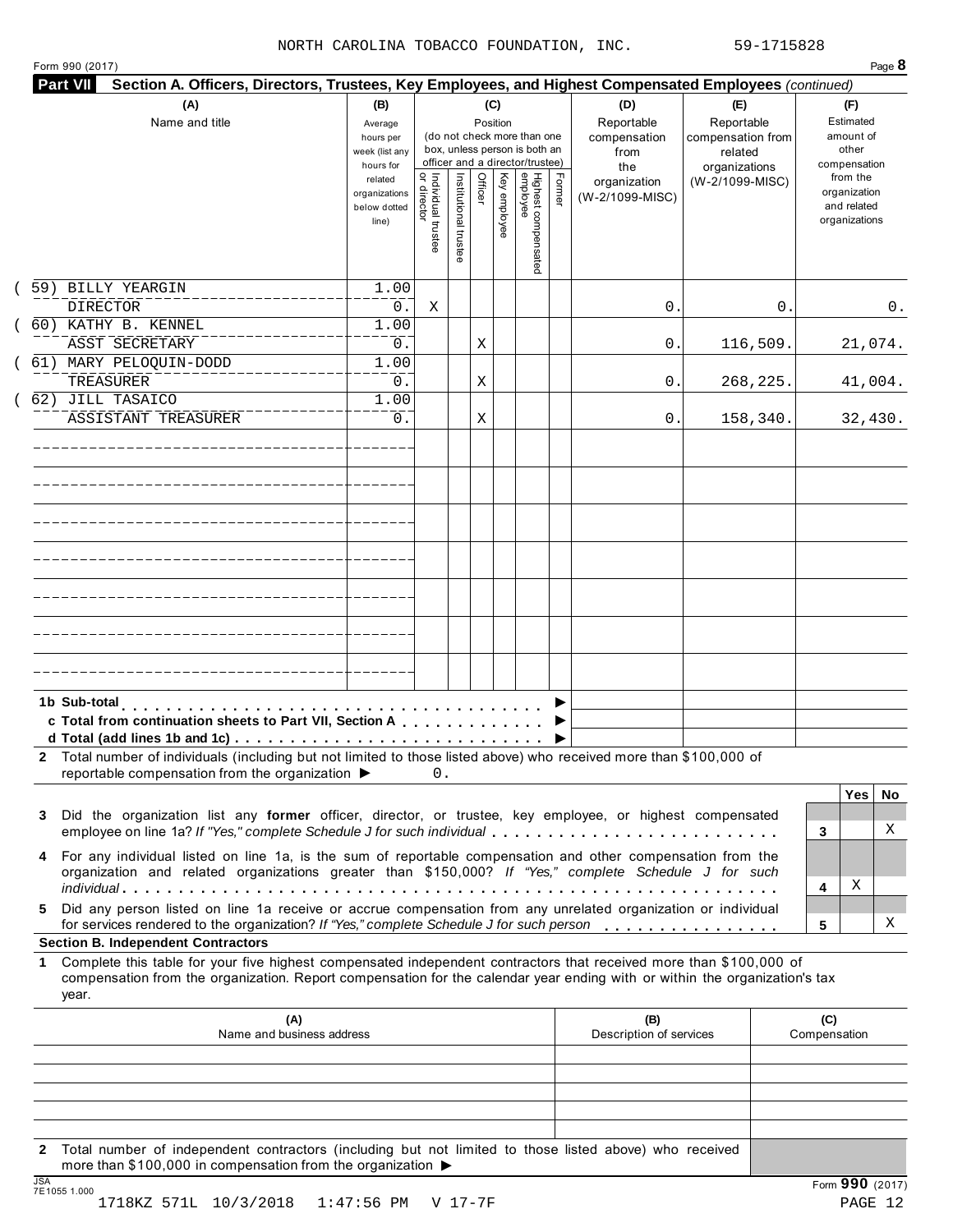|  | Form 990 (2017 |
|--|----------------|
|  |                |

| Form 990 (2017)                                                       | NORTH CAROLINA TOBACCO FOUNDATION, INC.                                                                                                                                                                                                   |                                                                                                                                                                                                                                                                                                                                                                                  |            | 59-1715828          | Page 9                              |
|-----------------------------------------------------------------------|-------------------------------------------------------------------------------------------------------------------------------------------------------------------------------------------------------------------------------------------|----------------------------------------------------------------------------------------------------------------------------------------------------------------------------------------------------------------------------------------------------------------------------------------------------------------------------------------------------------------------------------|------------|---------------------|-------------------------------------|
| Part VIII                                                             | <b>Statement of Revenue</b>                                                                                                                                                                                                               |                                                                                                                                                                                                                                                                                                                                                                                  |            |                     |                                     |
|                                                                       |                                                                                                                                                                                                                                           |                                                                                                                                                                                                                                                                                                                                                                                  |            | (C)                 |                                     |
|                                                                       |                                                                                                                                                                                                                                           | Total revenue                                                                                                                                                                                                                                                                                                                                                                    | Related or | Unrelated           | (D)<br>Revenue                      |
|                                                                       |                                                                                                                                                                                                                                           |                                                                                                                                                                                                                                                                                                                                                                                  | exempt     | business<br>revenue | excluded from tax<br>under sections |
|                                                                       |                                                                                                                                                                                                                                           |                                                                                                                                                                                                                                                                                                                                                                                  | revenue    |                     | 512-514                             |
|                                                                       |                                                                                                                                                                                                                                           |                                                                                                                                                                                                                                                                                                                                                                                  |            |                     |                                     |
| 1a                                                                    | Federated campaigns <b>Exercise Services</b><br>Membership dues <b>All Accords</b> Membership dues                                                                                                                                        |                                                                                                                                                                                                                                                                                                                                                                                  |            |                     |                                     |
| b<br>с                                                                | Fundraising events <b>Exercises</b>                                                                                                                                                                                                       |                                                                                                                                                                                                                                                                                                                                                                                  |            |                     |                                     |
| d                                                                     | 1d<br>Related organizations <b>contains</b> and the set of the set of the set of the set of the set of the set of the set of the set of the set of the set of the set of the set of the set of the set of the set of the set of the set o |                                                                                                                                                                                                                                                                                                                                                                                  |            |                     |                                     |
| <b>Contributions, Gifts, Grants</b><br>and Other Similar Amounts<br>е | 1е<br>Government grants (contributions)                                                                                                                                                                                                   |                                                                                                                                                                                                                                                                                                                                                                                  |            |                     |                                     |
| f                                                                     | All other contributions, gifts, grants,                                                                                                                                                                                                   |                                                                                                                                                                                                                                                                                                                                                                                  |            |                     |                                     |
|                                                                       | 2,539,588.<br>1f<br>and similar amounts not included above                                                                                                                                                                                |                                                                                                                                                                                                                                                                                                                                                                                  |            |                     |                                     |
| g                                                                     | Noncash contributions included in lines 1a-1f: \$                                                                                                                                                                                         |                                                                                                                                                                                                                                                                                                                                                                                  |            |                     |                                     |
| h                                                                     | Total. Add lines 1a-1f                                                                                                                                                                                                                    | 2,539,588                                                                                                                                                                                                                                                                                                                                                                        |            |                     |                                     |
|                                                                       |                                                                                                                                                                                                                                           |                                                                                                                                                                                                                                                                                                                                                                                  |            |                     |                                     |
| 2a                                                                    |                                                                                                                                                                                                                                           |                                                                                                                                                                                                                                                                                                                                                                                  |            |                     |                                     |
| b                                                                     |                                                                                                                                                                                                                                           |                                                                                                                                                                                                                                                                                                                                                                                  |            |                     |                                     |
| c                                                                     |                                                                                                                                                                                                                                           |                                                                                                                                                                                                                                                                                                                                                                                  |            |                     |                                     |
| d                                                                     |                                                                                                                                                                                                                                           |                                                                                                                                                                                                                                                                                                                                                                                  |            |                     |                                     |
| е<br>f                                                                |                                                                                                                                                                                                                                           |                                                                                                                                                                                                                                                                                                                                                                                  |            |                     |                                     |
| g                                                                     | Total. Add lines 2a-2f ▶                                                                                                                                                                                                                  | $\mathbf{0}$ .                                                                                                                                                                                                                                                                                                                                                                   |            |                     |                                     |
| 3                                                                     | Investment<br>income<br>interest,                                                                                                                                                                                                         |                                                                                                                                                                                                                                                                                                                                                                                  |            |                     |                                     |
|                                                                       | and other similar amounts). ATTACHMENT 1                                                                                                                                                                                                  | 68,971.                                                                                                                                                                                                                                                                                                                                                                          |            |                     | 68,971.                             |
| 4                                                                     | Income from investment of tax-exempt bond proceeds $\blacktriangleright$                                                                                                                                                                  | 0.                                                                                                                                                                                                                                                                                                                                                                               |            |                     |                                     |
| 5                                                                     |                                                                                                                                                                                                                                           | (B)<br>(A)<br>function<br>1a<br>1b<br>1c<br><b>Business Code</b><br>All other program service revenue<br>(including)<br>dividends,<br>$\mathbf{0}$ .<br>(i) Real<br>(ii) Personal<br>$\mathbf 0$ .<br>Net rental income or (loss) ▶<br>(i) Securities<br>(ii) Other<br>394,796.<br>327,016.<br>67,780.<br>67,780.<br>$\mathbf{0}$ .<br>Less: direct expenses b<br>$\mathbf{0}$ . |            |                     |                                     |
|                                                                       |                                                                                                                                                                                                                                           |                                                                                                                                                                                                                                                                                                                                                                                  |            |                     |                                     |
| 6a                                                                    | Gross rents <b>contains the container</b>                                                                                                                                                                                                 |                                                                                                                                                                                                                                                                                                                                                                                  |            |                     |                                     |
| b                                                                     | Less: rental expenses                                                                                                                                                                                                                     |                                                                                                                                                                                                                                                                                                                                                                                  |            |                     |                                     |
| c                                                                     | Rental income or (loss)                                                                                                                                                                                                                   |                                                                                                                                                                                                                                                                                                                                                                                  |            |                     |                                     |
| d<br>7a                                                               | Gross amount from sales of                                                                                                                                                                                                                |                                                                                                                                                                                                                                                                                                                                                                                  |            |                     |                                     |
|                                                                       | assets other than inventory                                                                                                                                                                                                               |                                                                                                                                                                                                                                                                                                                                                                                  |            |                     |                                     |
|                                                                       | Less: cost or other basis                                                                                                                                                                                                                 |                                                                                                                                                                                                                                                                                                                                                                                  |            |                     |                                     |
| b                                                                     | and sales expenses                                                                                                                                                                                                                        |                                                                                                                                                                                                                                                                                                                                                                                  |            |                     |                                     |
| c                                                                     | Gain or (loss) $\cdots$                                                                                                                                                                                                                   |                                                                                                                                                                                                                                                                                                                                                                                  |            |                     |                                     |
| d                                                                     |                                                                                                                                                                                                                                           |                                                                                                                                                                                                                                                                                                                                                                                  |            |                     | 67,780.                             |
| 8а                                                                    | Gross income from fundraising                                                                                                                                                                                                             |                                                                                                                                                                                                                                                                                                                                                                                  |            |                     |                                     |
|                                                                       | events (not including \$                                                                                                                                                                                                                  |                                                                                                                                                                                                                                                                                                                                                                                  |            |                     |                                     |
|                                                                       | of contributions reported on line 1c).                                                                                                                                                                                                    |                                                                                                                                                                                                                                                                                                                                                                                  |            |                     |                                     |
|                                                                       | See Part IV, line 18 and the set of the set of the set of the set of the set of the set of the set of the set of the set of the set of the set of the set of the set of the set of the set of the set of the set of the set of            |                                                                                                                                                                                                                                                                                                                                                                                  |            |                     |                                     |
| b                                                                     | Less: direct expenses b                                                                                                                                                                                                                   |                                                                                                                                                                                                                                                                                                                                                                                  |            |                     |                                     |
| c                                                                     | Net income or (loss) from fundraising events _________ ▶                                                                                                                                                                                  |                                                                                                                                                                                                                                                                                                                                                                                  |            |                     |                                     |
| 9а                                                                    | Gross income from gaming activities.                                                                                                                                                                                                      |                                                                                                                                                                                                                                                                                                                                                                                  |            |                     |                                     |
|                                                                       | See Part IV, line 19                                                                                                                                                                                                                      |                                                                                                                                                                                                                                                                                                                                                                                  |            |                     |                                     |
| b<br>c                                                                | Net income or (loss) from gaming activities <u>.</u> ▶                                                                                                                                                                                    |                                                                                                                                                                                                                                                                                                                                                                                  |            |                     |                                     |
| 10a                                                                   | sales of inventory, less<br>Gross                                                                                                                                                                                                         |                                                                                                                                                                                                                                                                                                                                                                                  |            |                     |                                     |
|                                                                       | returns and allowances and allowances                                                                                                                                                                                                     |                                                                                                                                                                                                                                                                                                                                                                                  |            |                     |                                     |
| b                                                                     |                                                                                                                                                                                                                                           |                                                                                                                                                                                                                                                                                                                                                                                  |            |                     |                                     |
|                                                                       |                                                                                                                                                                                                                                           | $\mathbf{0}$ .                                                                                                                                                                                                                                                                                                                                                                   |            |                     |                                     |
|                                                                       | <b>Business Code</b><br>Miscellaneous Revenue                                                                                                                                                                                             |                                                                                                                                                                                                                                                                                                                                                                                  |            |                     |                                     |
| 11a                                                                   |                                                                                                                                                                                                                                           |                                                                                                                                                                                                                                                                                                                                                                                  |            |                     |                                     |
| b                                                                     | <u> 1989 - Johann Stein, mars an deutscher Stein († 1958)</u>                                                                                                                                                                             |                                                                                                                                                                                                                                                                                                                                                                                  |            |                     |                                     |
| с                                                                     |                                                                                                                                                                                                                                           |                                                                                                                                                                                                                                                                                                                                                                                  |            |                     |                                     |
| d                                                                     | All other revenue entitled and a series of the series of the series of the series of the series of the series                                                                                                                             | $\mathbf{0}$ .                                                                                                                                                                                                                                                                                                                                                                   |            |                     |                                     |
| е                                                                     | Total, Add lines 11a-11d <b>Contract Contract Contract Property</b>                                                                                                                                                                       | 2,676,339.                                                                                                                                                                                                                                                                                                                                                                       |            |                     | 136,751.                            |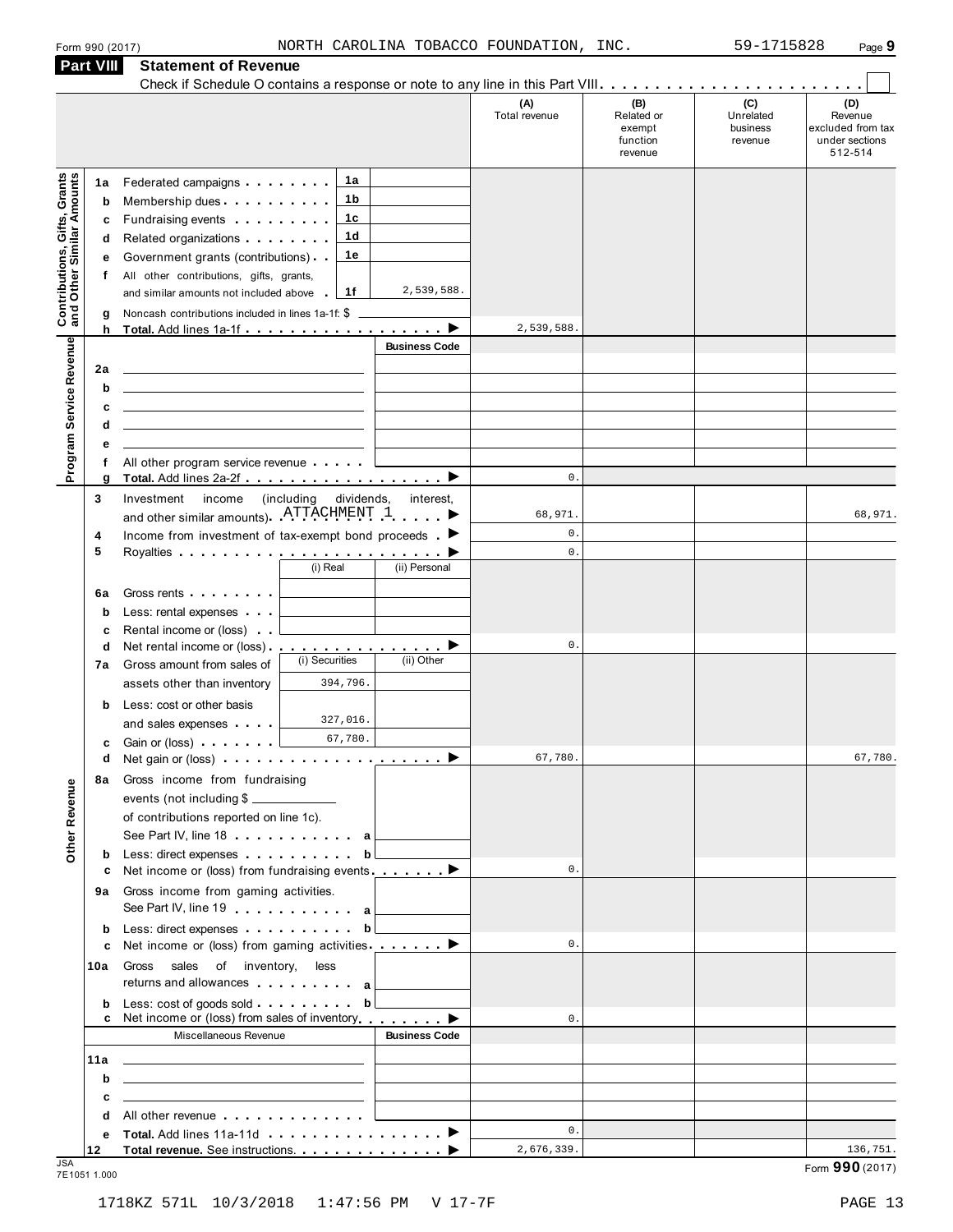**Part IX** Statement of Functional Expenses

#### *Section 501(c)(3) and 501(c)(4) organizations must complete all columns. All other organizations must complete column (A).* Form 990 (2017)<br>
Check if Schedule O contains a response or note to any line in this Part IX<br>
Check if Schedule O contains a response or note to any line in this Part IX<br> **Do not include amounts reported on lines 6b, 7b,** *B B (B) B B, 8b, 9b, and 10b of Part VIII. 8b, 9b, 9b, and 10b of Part VIII. Program service B, 9b, 9d, and 10b of Part VIII.* expenses Management and general expenses (D)<br>Fundraising expenses **1** Grants and other assistance to domestic organizations For Statement of Punctional Experise<br>ion  $501(c)(3)$  and  $501(c)(4)$  organizations mu<br>Check if Schedule O contains a res<br>oot include amounts reported on lines 6b, 7b,<br>b, and 10b of Part VIII.<br>Grants and other assistance to do **2** Grants and other assistance to domestic Finding a respective to serious the serious of contains a respection of **b**, **7b**, **b**, **9b**, and **10b of Part VIII.**<br>
1 Grants and other assistance to domestic organizations and domestic governments. See Part IV, line 21<br> organizations, foreign governments, and foreign Frants and other assistance to domestic organizations<br>
2 Grants and other assistance to domestic<br>
individuals. See Part IV, line 22<br>
3 Grants and other assistance to foreign<br>
organizations, foreign governments, and foreign individuals. See Part IV, line 22<br> **3** Grants and other assistance to foreign<br>
organizations, foreign governments, and foreign<br>
individuals. See Part IV, lines 15 and 16<br> **4** Benefits paid to or for members<br>
5 Compensation persons (as defined under section 4958(f)(1)) and persons described in section 4958(c)(3)(B) M municipals of the rattitical of the relationships and the same of the compensation of current officers, directors, trustees, and key employees<br>
6 Compensation not included above, to disqualified persons (as defined under section 401(k) and 403(b) employer contributions) **9** Other employee benefits Payroll taxes . . . . . . . . . . . . . . . . . . Fees for services (non-employees): **11** 6 Compensation not included above, to disqualified<br>persons (as defined under section  $4958(f)(1)$ ) and<br>persons described in section  $4958(c)(3)(B)$ <br>7 Other salaries and wages<br>8 Pension plan accruals and contributions (include<br> m m m m m m m m m m m m m m m m m m **a** Management<br>**b** Legal b Legal . . . . . . . . . . . . . . . . . . c Accounting . . . . . . . . . . . . . **c** Accounting<br>**d** Lobbying **12** (A) amount, list line 11g expenses on Schedule O.) m m m m m m Advertising and promotion **13** Office expenses **14** Information technology **15 16** Occupancy **17** Travel 18 Payments of travel or entertainment expenses **19** Conferences, conventions, and meetings **20** Interest **21** Payments to affiliates **22** Depreciation, depletion, and amortization **23** Payments of travel or entertainment expenses<br>
for any federal, state, or local public officials<br> **23** Interest<br> **24** Payments to affiliates<br> **23** Depreciation, depletion, and amortization<br> **23** Insurance 24 Other expenses. Itemize expenses not covered **e** Professional fundraising services. See Part IV, line 17 f Investment management fees **g** Other. (If line 11g amount exceeds 10% of line 25, column m m m m m m m m m m m m m m m m m m m m m m m m m m m m m m m m m m m m m m m m m m m m m m m m m m m m m m m m m m m m m m m m m m m m m m m m m m m Professional fundraising services. See Part IV, line 17 <sup>m</sup> Fees for services (non-employees).<br>
Legal<br>
Accounting<br>
Lobbying<br>
Professional fundraising services. See Part IV, line 17.<br>
Investment management fees<br>
Other. (If line 11g amount exceeds 10% of line 25, column m m m m m m m m m m m m m m m m m m m m m m m m m m m Protessional tundraising services. See Part IV, line 17.<br>Investment management fees<br>Other. (if line 11g amount exceeds 10% of line 25, column<br>(A) amount, list line 11g expenses on Schedule O.).<br>Advertising and promotion<br>Of m m m m m m m m m m m m m m m m m m m m m m m m m m m m m m m m m m m m m m (A) amount, list line 11g expenses on Schedule O.)<br>
Advertising and promotion<br>
Office expenses<br>
Information technology<br>
Royalties<br>
Decupancy<br>
Decupancy<br>
Travel<br>
Payments of travel or entertainment expenses<br>
for any fadoral for any federal, state, or local public officials m m m m m m m m m m m m m m m m m m m m m m m m m m m m m m m m m m m m m m m m m m m m m m m m m m m m m m m m m Other expenses. Itemize expenses not covered above (List miscellaneous expenses in line 24e. If line 24e amount exceeds 10% of line 25, column (A) amount, list line 24e expenses on Schedule O.) **b**SUPPLIES **c** <u>EQUIFMENT RENTAL & MAINT. 35,616.</u> 35,097.<br>d<sup>C</sup>ONTRACTED SERVICES 35,551. 35,488. 63. **e** All other expenses **25 Total functional expenses.** Add lines 1 through 24e **25 Total functional expenses.** Add lines 1 through 24e<br>**26 Joint costs.** Complete this line only if the<br>cordination reported in column (B) joint costs organization reported in column (B) joint costs from a combined educational campaign and fundraising solicitation. Check here  $\blacktriangleright \begin{array}{c} \square \\ \square \end{array}$  if following SOP 98-2 (ASC 958-720) Form 990 (2017)<br>
Form 990 (2017)<br>
The All other expenses. Add lines 1 through 24e<br>
26 Joint costs. Complete this line only if the<br>
organization reported in column (B) joint costs<br>
from a combined educational campaign and<br> 1,443,543. 1,443,543. 0. 0.  $\mathbf{0}$ . 0. 0. 6,946. 6,946. 0. 0.  $\Omega$  $\Omega$  $2,590.$  2,590. 15,800. 15,800. 0. 0. 31,728. 31,728.  $\Omega$ 375. 375.  $6,053.$   $5,764.$   $289.$ 0. 0. 6,450. 6,450. 102,468. 96,455. 6,013.  $\Omega$ 20,028. 20,028. 0.  $\overline{0}$ . 0.  $3,589.$  3,589. **a** MISC. SERVICE & FEES 279,532. 277,301. 2.231. SUPPLIES 137,571. 135,899. 1,672. EQUIPMENT RENTAL & MAINT. 35,616. 35,097. 519. 41,413. 41,173. 240. 2,169,253. 2,097,573. 47,528. 24,152. 0.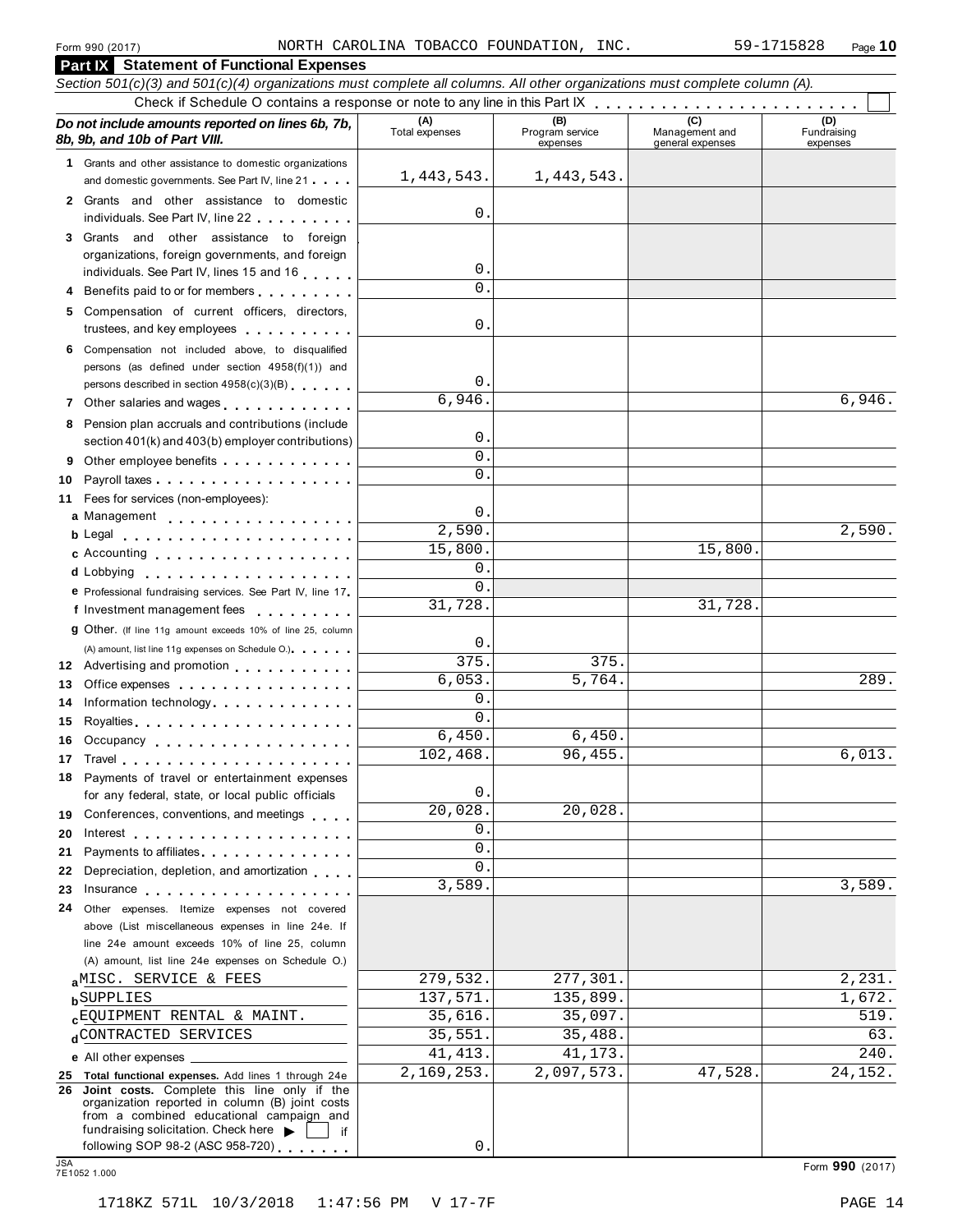| 11 آ<br>-2<br>ı |  |
|-----------------|--|
|                 |  |

|                           | Form 990 (2017) | NORTH CAROLINA TOBACCO FOUNDATION, INC.                                                                                                                                                                                                                                                                                                                                        |                          |                     | 59-1715828<br>Page 11 |
|---------------------------|-----------------|--------------------------------------------------------------------------------------------------------------------------------------------------------------------------------------------------------------------------------------------------------------------------------------------------------------------------------------------------------------------------------|--------------------------|---------------------|-----------------------|
|                           | Part X          | <b>Balance Sheet</b>                                                                                                                                                                                                                                                                                                                                                           |                          |                     |                       |
|                           |                 |                                                                                                                                                                                                                                                                                                                                                                                |                          |                     |                       |
|                           |                 |                                                                                                                                                                                                                                                                                                                                                                                | (A)<br>Beginning of year |                     | (B)<br>End of year    |
|                           | 1.              |                                                                                                                                                                                                                                                                                                                                                                                | $0$ .                    | $\mathbf{1}$        | $0$ .                 |
|                           | $\mathbf{2}$    |                                                                                                                                                                                                                                                                                                                                                                                | 3,525,275.               | $\overline{2}$      | 3,735,837.            |
|                           | 3               | Pledges and grants receivable, net enterpresent resources and grants receivable.                                                                                                                                                                                                                                                                                               | 484,284.                 | $\overline{3}$      | 565,610.              |
|                           | 4               |                                                                                                                                                                                                                                                                                                                                                                                | 1,469.                   | 4                   | $0$ .                 |
|                           | 5               | Loans and other receivables from current and former officers, directors,                                                                                                                                                                                                                                                                                                       |                          |                     |                       |
|                           |                 | trustees, key employees, and highest compensated employees.                                                                                                                                                                                                                                                                                                                    |                          |                     |                       |
|                           | 6               | Complete Part II of Schedule L<br>Loans and other receivables from other disqualified persons (as defined under section<br>$4958(f)(1)$ , persons described in section $4958(c)(3)(B)$ , and contributing employers<br>and sponsoring organizations of section 501(c)(9) voluntary employees' beneficiary<br>organizations (see instructions). Complete Part II of Schedule L. | $0$ .<br>0.1             | $5\phantom{1}$<br>6 | $0$ .<br>$0$ .        |
|                           | 7               | Notes and loans receivable, net entering contacts of the state of the state of the state of the state of the s                                                                                                                                                                                                                                                                 | 0.                       | $\overline{7}$      | $0$ .                 |
| Assets                    | 8               | Inventories for sale or use enterpreteral and and an enterpreteral interventional intervention of the state of                                                                                                                                                                                                                                                                 | 0.                       | 8                   | 0.                    |
|                           | 9               | Prepaid expenses and deferred charges                                                                                                                                                                                                                                                                                                                                          | 0.                       | $\mathbf{9}$        | $0$ .                 |
|                           |                 | 10a Land, buildings, and equipment: cost or                                                                                                                                                                                                                                                                                                                                    |                          |                     |                       |
|                           |                 | other basis. Complete Part VI of Schedule D<br>∣10a ∣                                                                                                                                                                                                                                                                                                                          |                          |                     |                       |
|                           |                 |                                                                                                                                                                                                                                                                                                                                                                                |                          | 0.10c               | 0.                    |
|                           | 11              | Investments - publicly traded securities                                                                                                                                                                                                                                                                                                                                       |                          | 0.111               | 0.                    |
|                           | 12              | Investments - other securities. See Part IV, line 11.                                                                                                                                                                                                                                                                                                                          | 6, 157, 055.             | 12                  | 6,983,875.            |
|                           | 13              | Investments - program-related. See Part IV, line 11                                                                                                                                                                                                                                                                                                                            | 0.1                      | 13                  | $0$ .                 |
|                           | 14              |                                                                                                                                                                                                                                                                                                                                                                                | $0$ .                    | 14                  | $0$ .                 |
|                           | 15              |                                                                                                                                                                                                                                                                                                                                                                                |                          | $0.1$ 15            | 0.                    |
|                           | 16              | Total assets. Add lines 1 through 15 (must equal line 34)                                                                                                                                                                                                                                                                                                                      | 10, 168, 083.            | 16                  | 11, 285, 322.         |
|                           | 17              | Accounts payable and accrued expenses                                                                                                                                                                                                                                                                                                                                          | 0.1                      | 17                  | $0$ .                 |
|                           | 18              |                                                                                                                                                                                                                                                                                                                                                                                |                          | $0.1$ 18            | $0$ .                 |
|                           | 19              |                                                                                                                                                                                                                                                                                                                                                                                |                          | 0.119               | 0.                    |
|                           | 20              |                                                                                                                                                                                                                                                                                                                                                                                | 0.1                      | 20                  | $0$ .                 |
|                           | 21              | Escrow or custodial account liability. Complete Part IV of Schedule D                                                                                                                                                                                                                                                                                                          | 0.                       | 21                  | $0$ .                 |
| lities                    | 22              | Loans and other payables to current and former officers, directors,                                                                                                                                                                                                                                                                                                            |                          |                     |                       |
|                           |                 | trustees, key employees, highest compensated employees, and                                                                                                                                                                                                                                                                                                                    |                          |                     |                       |
| Liabil                    |                 | disqualified persons. Complete Part II of Schedule L.                                                                                                                                                                                                                                                                                                                          | 0.                       | 22                  | 0.                    |
|                           | 23              | Secured mortgages and notes payable to unrelated third parties                                                                                                                                                                                                                                                                                                                 | 0.                       | 23                  | $\mathsf 0$ .         |
|                           | 24              | Unsecured notes and loans payable to unrelated third parties<br>                                                                                                                                                                                                                                                                                                               | 0.                       | 24                  | $0$ .                 |
|                           | 25              | Other liabilities (including federal income tax, payables to related third                                                                                                                                                                                                                                                                                                     |                          |                     |                       |
|                           |                 | parties, and other liabilities not included on lines 17-24). Complete Part X                                                                                                                                                                                                                                                                                                   |                          |                     |                       |
|                           |                 |                                                                                                                                                                                                                                                                                                                                                                                | 411,111.                 | 25                  | 408,726.              |
|                           | 26              |                                                                                                                                                                                                                                                                                                                                                                                | 411, 111.                | 26                  | 408, 726.             |
|                           |                 | Organizations that follow SFAS 117 (ASC 958), check here ▶<br>and<br>complete lines 27 through 29, and lines 33 and 34.                                                                                                                                                                                                                                                        |                          |                     |                       |
|                           |                 | Unrestricted net assets                                                                                                                                                                                                                                                                                                                                                        | 392,769.                 | 27                  | 295,335.              |
|                           | 27<br>28        |                                                                                                                                                                                                                                                                                                                                                                                | 4,459,677.               | 28                  | 5, 555, 714.          |
|                           | 29              | Permanently restricted net assets<br>intervals and intervals are not as a set of the set of assets are not as a set of the set of the set of the set of the set of the set of the set of the set of the set of the set of the se                                                                                                                                               | 4,904,526.               | 29                  | 5,025,547.            |
| <b>Fund Balances</b><br>ŏ |                 | Organizations that do not follow SFAS 117 (ASC 958), check here ▶<br>and<br>complete lines 30 through 34.                                                                                                                                                                                                                                                                      |                          |                     |                       |
|                           | 30              | Capital stock or trust principal, or current funds                                                                                                                                                                                                                                                                                                                             |                          | 30                  |                       |
|                           | 31              | .                                                                                                                                                                                                                                                                                                                                                                              |                          | 31                  |                       |
|                           | 32              | Retained earnings, endowment, accumulated income, or other funds                                                                                                                                                                                                                                                                                                               |                          | 32                  |                       |
| Net Assets                | 33              |                                                                                                                                                                                                                                                                                                                                                                                | 9,756,972.               | 33                  | 10,876,596.           |
|                           | 34              | Total liabilities and net assets/fund balances [1] [1] [1] Total liabilities and net assets/fund balances                                                                                                                                                                                                                                                                      | 10, 168, 083.            | 34                  | 11, 285, 322.         |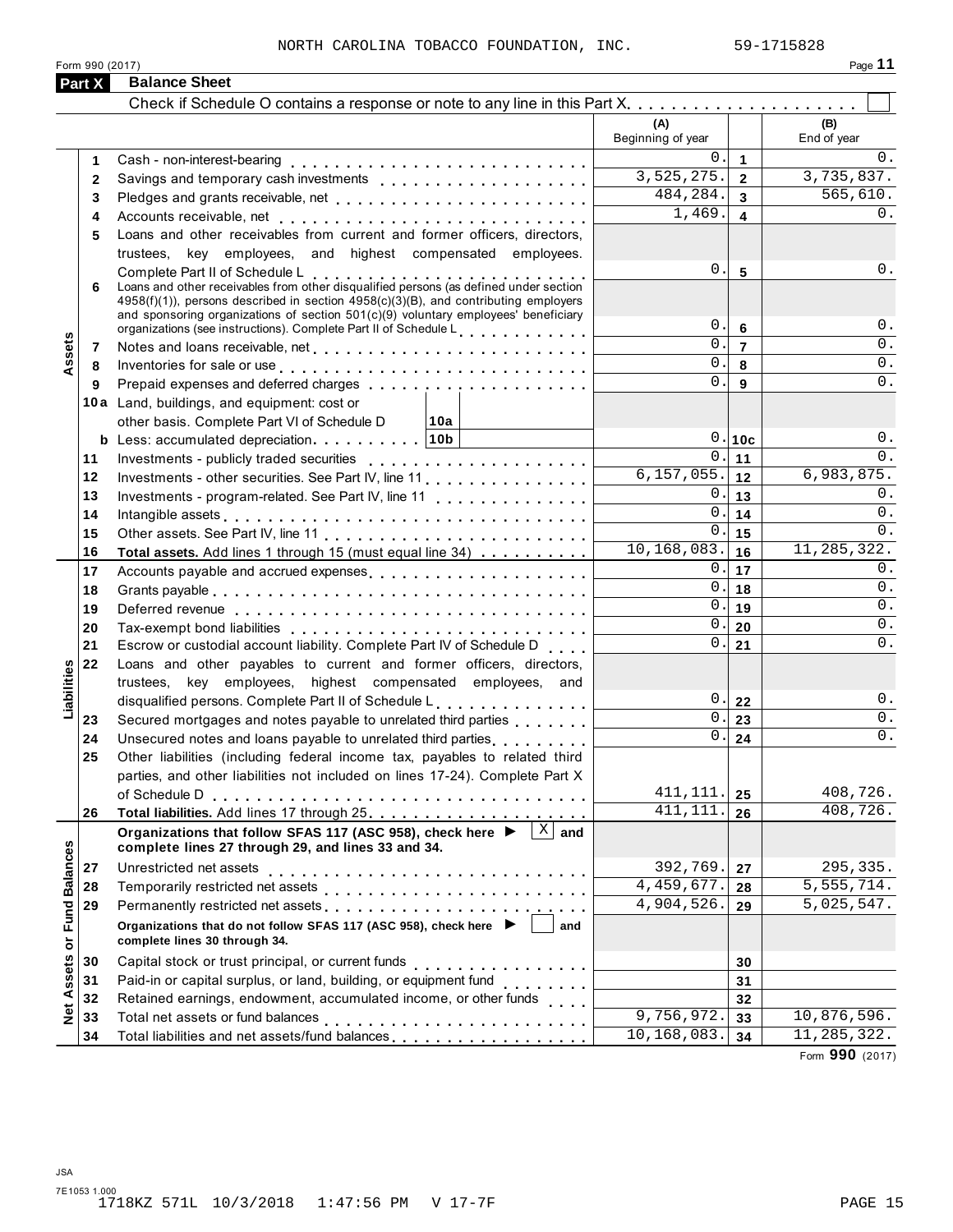|                 | NORTH CAROLINA TOBACCO FOUNDATION, INC.                                                                                                                                                                                       | 59-1715828              |                |            |                  |
|-----------------|-------------------------------------------------------------------------------------------------------------------------------------------------------------------------------------------------------------------------------|-------------------------|----------------|------------|------------------|
| Form 990 (2017) |                                                                                                                                                                                                                               |                         |                |            | Page $12$        |
| Part XI         | <b>Reconciliation of Net Assets</b>                                                                                                                                                                                           |                         |                |            |                  |
|                 |                                                                                                                                                                                                                               |                         |                |            |                  |
| 1               | Total revenue (must equal Part VIII, column (A), line 12)                                                                                                                                                                     | $\mathbf{1}$            |                | 2,676,339. |                  |
| 2               | Total expenses (must equal Part IX, column (A), line 25)                                                                                                                                                                      | $\overline{2}$          |                | 2,169,253. |                  |
| 3               | Revenue less expenses. Subtract line 2 from line 1                                                                                                                                                                            | $\overline{\mathbf{3}}$ |                | 507,086.   |                  |
| 4               | Net assets or fund balances at beginning of year (must equal Part X, line 33, column (A))                                                                                                                                     | $\overline{\mathbf{4}}$ |                | 9,756,972. |                  |
| 5               |                                                                                                                                                                                                                               | 5                       |                | 612,538.   |                  |
| 6               |                                                                                                                                                                                                                               | 6                       |                |            | 0.               |
| 7               |                                                                                                                                                                                                                               | $\overline{7}$          |                |            | 0.               |
| 8               |                                                                                                                                                                                                                               | 8                       |                |            | $\overline{0}$ . |
| 9               | Other changes in net assets or fund balances (explain in Schedule O)                                                                                                                                                          | 9                       |                |            | 0.               |
| 10              | Net assets or fund balances at end of year. Combine lines 3 through 9 (must equal Part X, line                                                                                                                                |                         |                |            |                  |
|                 |                                                                                                                                                                                                                               | 10                      | 10,876,596.    |            |                  |
| Part XII        | <b>Financial Statements and Reporting</b>                                                                                                                                                                                     |                         |                |            |                  |
|                 |                                                                                                                                                                                                                               |                         |                | Yes        |                  |
| 1               | $\lceil x \rceil$ Accrual<br>Accounting method used to prepare the Form 990:  <br>Cash<br>Other<br>If the organization changed its method of accounting from a prior year or checked "Other," explain in<br>Schedule O.       |                         |                |            |                  |
|                 | 2a Were the organization's financial statements compiled or reviewed by an independent accountant?                                                                                                                            |                         | 2a             |            | X                |
|                 | If "Yes," check a box below to indicate whether the financial statements for the year were compiled or<br>reviewed on a separate basis, consolidated basis, or both:                                                          |                         |                |            |                  |
|                 | Separate basis<br><b>Consolidated basis</b><br>Both consolidated and separate basis                                                                                                                                           |                         |                |            |                  |
|                 | <b>b</b> Were the organization's financial statements audited by an independent accountant?                                                                                                                                   |                         | 2 <sub>b</sub> | X          |                  |
|                 | If "Yes," check a box below to indicate whether the financial statements for the year were audited on a<br>separate basis, consolidated basis, or both:                                                                       |                         |                |            |                  |
|                 | $\mathbf{x}$<br>Separate basis<br>Consolidated basis<br>Both consolidated and separate basis                                                                                                                                  |                         |                |            |                  |
|                 | c If "Yes" to line 2a or 2b, does the organization have a committee that assumes responsibility for oversight<br>of the audit, review, or compilation of its financial statements and selection of an independent accountant? |                         | 2 <sub>c</sub> | Χ          |                  |
|                 | If the organization changed either its oversight process or selection process during the tax year, explain in<br>Schedule O.                                                                                                  |                         |                |            |                  |
|                 | 3a As a result of a federal award, was the organization required to undergo an audit or audits as set forth in                                                                                                                |                         |                |            |                  |
|                 |                                                                                                                                                                                                                               |                         | 3a             |            | X                |
|                 | <b>b</b> If "Yes," did the organization undergo the required audit or audits? If the organization did not undergo the                                                                                                         |                         |                |            |                  |
|                 | required audit or audits, explain why in Schedule O and describe any steps taken to undergo such audits.                                                                                                                      |                         | 3 <sub>b</sub> |            |                  |

Form **990** (2017)

 $\overline{\phantom{a}}$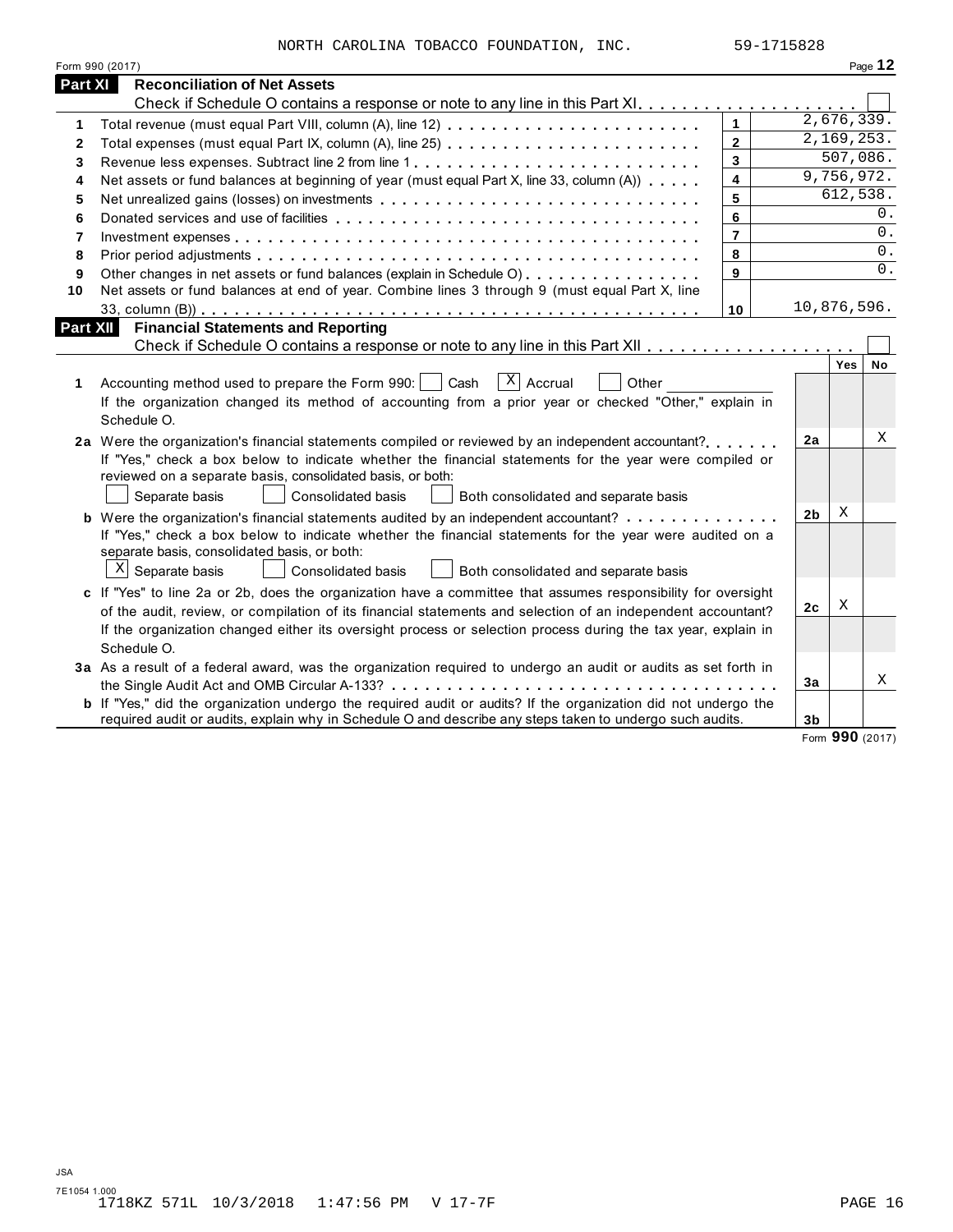| <b>SCHEDULE A</b> |  |
|-------------------|--|
|                   |  |

## **OCHEDULE A Public Charity Status and Public Support** ME AND 1545-0047

(Form 990 or 990-EZ)  $\begin{bmatrix} 1 & 0 & 0 \\ 0 & 1 & 0 \end{bmatrix}$  Complete if the organization is a section 501(c)(3) organization or a section 4947(a)(1) nonexempt charitable trust.

|         |                                                               |                                                            | Complete if the organization is a section 501(c)(3) organization or a section 4947(a)(1) nonexempt charitable trust.<br>Attach to Form 990 or Form 990-EZ. |     |                                                      |                                                                                                                                                                                                                                                   | ZV I I                                                                                                                           |
|---------|---------------------------------------------------------------|------------------------------------------------------------|------------------------------------------------------------------------------------------------------------------------------------------------------------|-----|------------------------------------------------------|---------------------------------------------------------------------------------------------------------------------------------------------------------------------------------------------------------------------------------------------------|----------------------------------------------------------------------------------------------------------------------------------|
|         | Department of the Treasury<br><b>Internal Revenue Service</b> |                                                            | Go to www.irs.gov/Form990 for instructions and the latest information.                                                                                     |     |                                                      |                                                                                                                                                                                                                                                   | <b>Open to Public</b><br>Inspection                                                                                              |
|         | Name of the organization                                      |                                                            |                                                                                                                                                            |     |                                                      | <b>Employer identification number</b>                                                                                                                                                                                                             |                                                                                                                                  |
|         |                                                               | NORTH CAROLINA TOBACCO FOUNDATION, INC.                    |                                                                                                                                                            |     |                                                      | 59-1715828                                                                                                                                                                                                                                        |                                                                                                                                  |
| Part I  |                                                               |                                                            |                                                                                                                                                            |     |                                                      | Reason for Public Charity Status (All organizations must complete this part.) See instructions.                                                                                                                                                   |                                                                                                                                  |
|         |                                                               |                                                            | The organization is not a private foundation because it is: (For lines 1 through 12, check only one box.)                                                  |     |                                                      |                                                                                                                                                                                                                                                   |                                                                                                                                  |
| 1       |                                                               |                                                            | A church, convention of churches, or association of churches described in section 170(b)(1)(A)(i).                                                         |     |                                                      |                                                                                                                                                                                                                                                   |                                                                                                                                  |
| 2       |                                                               |                                                            | A school described in section 170(b)(1)(A)(ii). (Attach Schedule E (Form 990 or 990-EZ).)                                                                  |     |                                                      |                                                                                                                                                                                                                                                   |                                                                                                                                  |
| 3       |                                                               |                                                            | A hospital or a cooperative hospital service organization described in section 170(b)(1)(A)(iii).                                                          |     |                                                      |                                                                                                                                                                                                                                                   |                                                                                                                                  |
| 4       |                                                               |                                                            |                                                                                                                                                            |     |                                                      | A medical research organization operated in conjunction with a hospital described in section 170(b)(1)(A)(iii). Enter the                                                                                                                         |                                                                                                                                  |
|         | hospital's name, city, and state:                             |                                                            |                                                                                                                                                            |     |                                                      |                                                                                                                                                                                                                                                   |                                                                                                                                  |
| ΙX<br>5 |                                                               |                                                            |                                                                                                                                                            |     |                                                      |                                                                                                                                                                                                                                                   | An organization operated for the benefit of a college or university owned or operated by a governmental unit described in        |
|         |                                                               | section 170(b)(1)(A)(iv). (Complete Part II.)              |                                                                                                                                                            |     |                                                      |                                                                                                                                                                                                                                                   |                                                                                                                                  |
| 6       |                                                               |                                                            | A federal, state, or local government or governmental unit described in section 170(b)(1)(A)(v).                                                           |     |                                                      |                                                                                                                                                                                                                                                   |                                                                                                                                  |
| 7       |                                                               |                                                            |                                                                                                                                                            |     |                                                      |                                                                                                                                                                                                                                                   | An organization that normally receives a substantial part of its support from a governmental unit or from the general public     |
|         |                                                               | described in section 170(b)(1)(A)(vi). (Complete Part II.) |                                                                                                                                                            |     |                                                      |                                                                                                                                                                                                                                                   |                                                                                                                                  |
| 8       |                                                               |                                                            | A community trust described in section 170(b)(1)(A)(vi). (Complete Part II.)                                                                               |     |                                                      |                                                                                                                                                                                                                                                   |                                                                                                                                  |
| 9       |                                                               |                                                            |                                                                                                                                                            |     |                                                      | An agricultural research organization described in section 170(b)(1)(A)(ix) operated in conjunction with a land-grant college                                                                                                                     |                                                                                                                                  |
|         |                                                               |                                                            |                                                                                                                                                            |     |                                                      | or university or a non-land-grant college of agriculture (see instructions). Enter the name, city, and state of the college or                                                                                                                    |                                                                                                                                  |
|         | university:                                                   |                                                            |                                                                                                                                                            |     |                                                      |                                                                                                                                                                                                                                                   |                                                                                                                                  |
| 10      |                                                               |                                                            |                                                                                                                                                            |     |                                                      | An organization that normally receives: (1) more than 331/3 % of its support from contributions, membership fees, and gross                                                                                                                       |                                                                                                                                  |
|         |                                                               |                                                            |                                                                                                                                                            |     |                                                      | receipts from activities related to its exempt functions - subject to certain exceptions, and (2) no more than 331/3% of its<br>support from gross investment income and unrelated business taxable income (less section 511 tax) from businesses |                                                                                                                                  |
|         |                                                               |                                                            | acquired by the organization after June 30, 1975. See section 509(a)(2). (Complete Part III.)                                                              |     |                                                      |                                                                                                                                                                                                                                                   |                                                                                                                                  |
| 11      |                                                               |                                                            | An organization organized and operated exclusively to test for public safety. See section 509(a)(4).                                                       |     |                                                      |                                                                                                                                                                                                                                                   |                                                                                                                                  |
| 12      |                                                               |                                                            |                                                                                                                                                            |     |                                                      |                                                                                                                                                                                                                                                   | An organization organized and operated exclusively for the benefit of, to perform the functions of, or to carry out the purposes |
|         |                                                               |                                                            |                                                                                                                                                            |     |                                                      |                                                                                                                                                                                                                                                   | of one or more publicly supported organizations described in section 509(a)(1) or section 509(a)(2). See section 509(a)(3).      |
|         |                                                               |                                                            |                                                                                                                                                            |     |                                                      |                                                                                                                                                                                                                                                   | Check the box in lines 12a through 12d that describes the type of supporting organization and complete lines 12e, 12f, and 12g.  |
| a       |                                                               |                                                            |                                                                                                                                                            |     |                                                      | Type I. A supporting organization operated, supervised, or controlled by its supported organization(s), typically by giving                                                                                                                       |                                                                                                                                  |
|         |                                                               |                                                            |                                                                                                                                                            |     |                                                      | the supported organization(s) the power to regularly appoint or elect a majority of the directors or trustees of the                                                                                                                              |                                                                                                                                  |
|         |                                                               |                                                            | supporting organization. You must complete Part IV, Sections A and B.                                                                                      |     |                                                      |                                                                                                                                                                                                                                                   |                                                                                                                                  |
| b       |                                                               |                                                            |                                                                                                                                                            |     |                                                      | Type II. A supporting organization supervised or controlled in connection with its supported organization(s), by having                                                                                                                           |                                                                                                                                  |
|         |                                                               |                                                            |                                                                                                                                                            |     |                                                      | control or management of the supporting organization vested in the same persons that control or manage the supported                                                                                                                              |                                                                                                                                  |
|         |                                                               |                                                            | organization(s). You must complete Part IV, Sections A and C.                                                                                              |     |                                                      |                                                                                                                                                                                                                                                   |                                                                                                                                  |
| c       |                                                               |                                                            |                                                                                                                                                            |     |                                                      | Type III functionally integrated. A supporting organization operated in connection with, and functionally integrated with,                                                                                                                        |                                                                                                                                  |
|         |                                                               |                                                            | its supported organization(s) (see instructions). You must complete Part IV, Sections A, D, and E.                                                         |     |                                                      |                                                                                                                                                                                                                                                   |                                                                                                                                  |
| d       |                                                               |                                                            |                                                                                                                                                            |     |                                                      | Type III non-functionally integrated. A supporting organization operated in connection with its supported organization(s)                                                                                                                         |                                                                                                                                  |
|         |                                                               |                                                            |                                                                                                                                                            |     |                                                      | that is not functionally integrated. The organization generally must satisfy a distribution requirement and an attentiveness                                                                                                                      |                                                                                                                                  |
|         |                                                               |                                                            | requirement (see instructions). You must complete Part IV, Sections A and D, and Part V.                                                                   |     |                                                      |                                                                                                                                                                                                                                                   |                                                                                                                                  |
| е       |                                                               |                                                            |                                                                                                                                                            |     |                                                      | Check this box if the organization received a written determination from the IRS that it is a Type I, Type II, Type III                                                                                                                           |                                                                                                                                  |
|         |                                                               |                                                            | functionally integrated, or Type III non-functionally integrated supporting organization.                                                                  |     |                                                      |                                                                                                                                                                                                                                                   |                                                                                                                                  |
| t       |                                                               |                                                            |                                                                                                                                                            |     |                                                      |                                                                                                                                                                                                                                                   |                                                                                                                                  |
| g       |                                                               |                                                            | Provide the following information about the supported organization(s).                                                                                     |     |                                                      |                                                                                                                                                                                                                                                   |                                                                                                                                  |
|         | (i) Name of supported organization                            | (ii) EIN                                                   | (iii) Type of organization<br>(described on lines 1-10                                                                                                     |     | (iv) Is the organization<br>listed in your governing | (v) Amount of monetary<br>support (see                                                                                                                                                                                                            | (vi) Amount of<br>other support (see                                                                                             |
|         |                                                               |                                                            | above (see instructions))                                                                                                                                  |     | document?                                            | instructions)                                                                                                                                                                                                                                     | instructions)                                                                                                                    |
|         |                                                               |                                                            |                                                                                                                                                            | Yes | No                                                   |                                                                                                                                                                                                                                                   |                                                                                                                                  |
| (A)     |                                                               |                                                            |                                                                                                                                                            |     |                                                      |                                                                                                                                                                                                                                                   |                                                                                                                                  |
|         |                                                               |                                                            |                                                                                                                                                            |     |                                                      |                                                                                                                                                                                                                                                   |                                                                                                                                  |
| (B)     |                                                               |                                                            |                                                                                                                                                            |     |                                                      |                                                                                                                                                                                                                                                   |                                                                                                                                  |
| (C)     |                                                               |                                                            |                                                                                                                                                            |     |                                                      |                                                                                                                                                                                                                                                   |                                                                                                                                  |
|         |                                                               |                                                            |                                                                                                                                                            |     |                                                      |                                                                                                                                                                                                                                                   |                                                                                                                                  |
| (D)     |                                                               |                                                            |                                                                                                                                                            |     |                                                      |                                                                                                                                                                                                                                                   |                                                                                                                                  |
| (E)     |                                                               |                                                            |                                                                                                                                                            |     |                                                      |                                                                                                                                                                                                                                                   |                                                                                                                                  |
| Total   |                                                               |                                                            |                                                                                                                                                            |     |                                                      |                                                                                                                                                                                                                                                   |                                                                                                                                  |
|         |                                                               |                                                            |                                                                                                                                                            |     |                                                      |                                                                                                                                                                                                                                                   |                                                                                                                                  |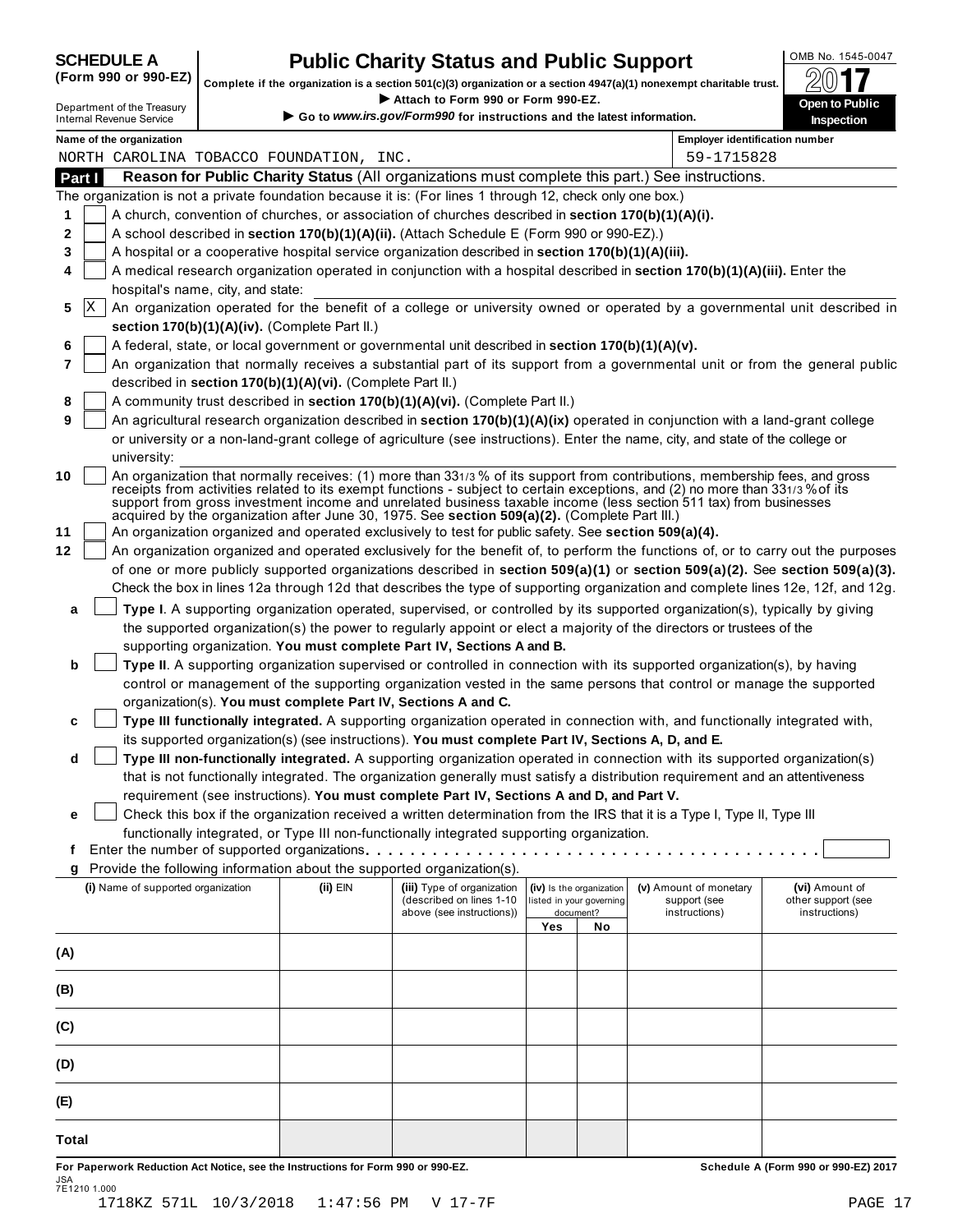#### Schedule A (Form 990 or 990-EZ) 2017 Page **2**

**Support Schedule for Organizations Described in Sections 170(b)(1)(A)(iv) and 170(b)(1)(A)(vi)** (Complete only if you checked the box on line 5, 7, or 8 of Part I or if the organization failed to qualify under **Part II** 

|              | Part III. If the organization fails to qualify under the tests listed below, please complete Part III.)                                                                                                                                                                                                                                                                              |            |            |            |            |            |             |
|--------------|--------------------------------------------------------------------------------------------------------------------------------------------------------------------------------------------------------------------------------------------------------------------------------------------------------------------------------------------------------------------------------------|------------|------------|------------|------------|------------|-------------|
|              | <b>Section A. Public Support</b>                                                                                                                                                                                                                                                                                                                                                     |            |            |            |            |            |             |
|              | Calendar year (or fiscal year beginning in)                                                                                                                                                                                                                                                                                                                                          | (a) 2013   | (b) 2014   | $(c)$ 2015 | $(d)$ 2016 | (e) 2017   | (f) Total   |
| 1.           | Gifts,<br>contributions,<br>grants,<br>and<br>membership fees received. (Do not<br>include any "unusual grants.")                                                                                                                                                                                                                                                                    | 4,798,523. | 2,782,580. | 2,247,688. | 1,357,631. | 2,539,588. | 13,726,010. |
| $\mathbf{2}$ | Tax<br>revenues<br>levied<br>for<br>the<br>organization's benefit and either paid<br>to or expended on its behalf                                                                                                                                                                                                                                                                    |            |            |            |            |            | 0.          |
| 3            | The value of services or facilities<br>furnished by a governmental unit to the<br>organization without charge                                                                                                                                                                                                                                                                        |            |            |            |            |            | 0.          |
| 4            | Total. Add lines 1 through 3.                                                                                                                                                                                                                                                                                                                                                        | 4,798,523. | 2,782,580. | 2,247,688. | 1,357,631. | 2,539,588. | 13,726,010. |
| 5            | The portion of total contributions by<br>each<br>person<br>(other<br>than<br>a<br>governmental<br>unit<br>publicly<br>or<br>supported organization) included on<br>line 1 that exceeds 2% of the amount<br>shown on line 11, column (f) $\text{ATCH}$ $\perp$                                                                                                                        |            |            |            |            |            | 6,736,968.  |
| 6            | Public support. Subtract line 5 from line 4                                                                                                                                                                                                                                                                                                                                          |            |            |            |            |            | 6,989,042.  |
|              | <b>Section B. Total Support</b>                                                                                                                                                                                                                                                                                                                                                      |            |            |            |            |            |             |
|              | Calendar year (or fiscal year beginning in)                                                                                                                                                                                                                                                                                                                                          | (a) $2013$ | (b) $2014$ | (c) 2015   | $(d)$ 2016 | (e) $2017$ | (f) Total   |
| 7            | Amounts from line 4 <b>Amounts</b> from line 4                                                                                                                                                                                                                                                                                                                                       | 4,798,523. | 2,782,580. | 2,247,688. | 1,357,631. | 2,539,588  | 13,726,010. |
| 8            | Gross income from interest, dividends,<br>payments received on securities loans,<br>rents, royalties, and income from<br>similar sources experiences                                                                                                                                                                                                                                 | 16,859.    | 51,228.    | 47,887.    | 53,979     | 68,971.    | 238,924.    |
| 9            | Net income from unrelated business<br>activities, whether or not the business<br>is regularly carried on the control of the set of the set of the set of the set of the set of the set of the s                                                                                                                                                                                      |            |            |            |            |            | 0.          |
| 10           | Other income. Do not include gain or<br>loss from the sale of capital assets<br>(Explain in Part VI.)                                                                                                                                                                                                                                                                                |            | 250.       |            |            |            | 250.        |
| 11           | <b>Total support.</b> Add lines 7 through 10                                                                                                                                                                                                                                                                                                                                         |            |            |            |            |            | 13,965,184. |
| 12           |                                                                                                                                                                                                                                                                                                                                                                                      |            |            |            |            | 12         |             |
| 13           | First five years. If the Form 990 is for the organization's first, second, third, fourth, or fifth tax year as a section 501(c)(3)<br>organization, check this box and stop here equitarian enterity or an example to the state of the state of the state or $\blacktriangleright$                                                                                                   |            |            |            |            |            |             |
|              | <b>Section C. Computation of Public Support Percentage</b>                                                                                                                                                                                                                                                                                                                           |            |            |            |            |            |             |
| 14           | Public support percentage for 2017 (line 6, column (f) divided by line 11, column (f)).                                                                                                                                                                                                                                                                                              |            |            |            |            | 14         | 50.05%      |
| 15           |                                                                                                                                                                                                                                                                                                                                                                                      |            |            |            |            |            | 53.87%      |
|              | 16a 331/3% support test - 2017. If the organization did not check the box on line 13, and line 14 is 331/3% or more, check this                                                                                                                                                                                                                                                      |            |            |            |            |            |             |
|              | box and stop here. The organization qualifies as a publicly supported organization                                                                                                                                                                                                                                                                                                   |            |            |            |            |            | Χ           |
|              | b 331/3% support test - 2016. If the organization did not check a box on line 13 or 16a, and line 15 is 331/3% or more, check                                                                                                                                                                                                                                                        |            |            |            |            |            |             |
|              |                                                                                                                                                                                                                                                                                                                                                                                      |            |            |            |            |            |             |
|              | 17a 10%-facts-and-circumstances test - 2017. If the organization did not check a box on line 13, 16a, or 16b, and line 14 is<br>10% or more, and if the organization meets the "facts-and-circumstances" test, check this box and stop here. Explain in<br>Part VI how the organization meets the "facts-and-circumstances" test. The organization qualifies as a publicly supported |            |            |            |            |            |             |
|              | <b>b</b> 10%-facts-and-circumstances test - 2016. If the organization did not check a box on line 13, 16a, 16b, or 17a, and line<br>15 is 10% or more, and if the organization meets the "facts-and-circumstances" test, check this box and stop here.                                                                                                                               |            |            |            |            |            |             |
|              | Explain in Part VI how the organization meets the "facts-and-circumstances" test. The organization qualifies as a publicly                                                                                                                                                                                                                                                           |            |            |            |            |            |             |
| 18           | Private foundation. If the organization did not check a box on line 13, 16a, 16b, 17a, or 17b, check this box and see                                                                                                                                                                                                                                                                |            |            |            |            |            |             |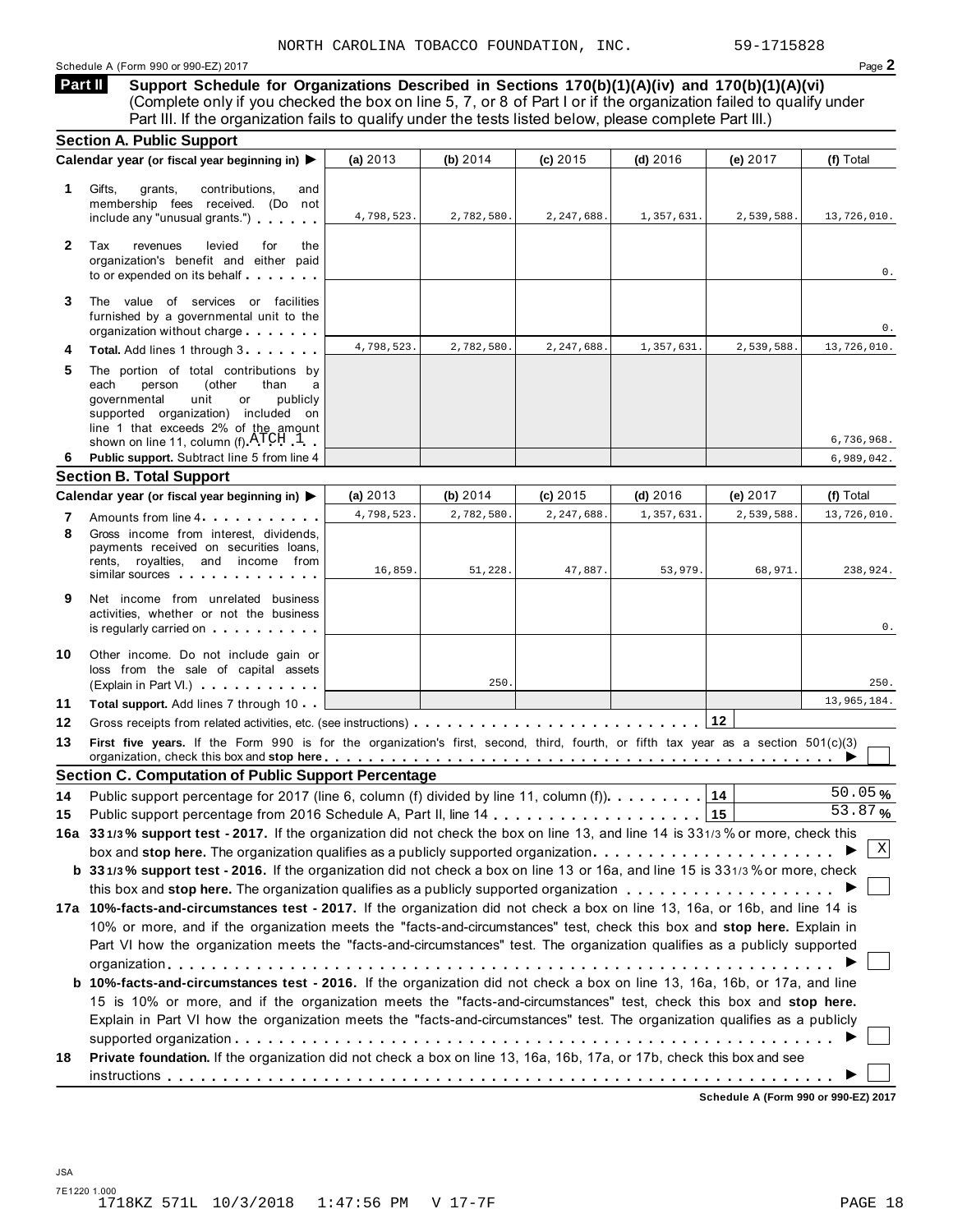#### Schedule A (Form 990 or 990-EZ) 2017 Page 3

**Support Schedule for Organizations Described in Section 509(a)(2) Part III** 

(Complete only if you checked the box on line 10 of Part I or if the organization failed to qualify under Part II. If the organization fails to qualify under the tests listed below, please complete Part II.)

|    | Section A. Public Support                                                                                                                                                                                                                                             |            |            |            |            |          |           |
|----|-----------------------------------------------------------------------------------------------------------------------------------------------------------------------------------------------------------------------------------------------------------------------|------------|------------|------------|------------|----------|-----------|
|    | Calendar year (or fiscal year beginning in) $\blacktriangleright$                                                                                                                                                                                                     | (a) 2013   | (b) $2014$ | $(c)$ 2015 | $(d)$ 2016 | (e) 2017 | (f) Total |
| 1  | Gifts, grants, contributions, and membership fees                                                                                                                                                                                                                     |            |            |            |            |          |           |
|    | received. (Do not include any "unusual grants.")                                                                                                                                                                                                                      |            |            |            |            |          |           |
| 2  | Gross receipts from admissions, merchandise                                                                                                                                                                                                                           |            |            |            |            |          |           |
|    | sold or services performed, or facilities                                                                                                                                                                                                                             |            |            |            |            |          |           |
|    | furnished in any activity that is related to the                                                                                                                                                                                                                      |            |            |            |            |          |           |
|    | organization's tax-exempt purpose                                                                                                                                                                                                                                     |            |            |            |            |          |           |
| 3  | Gross receipts from activities that are not an                                                                                                                                                                                                                        |            |            |            |            |          |           |
|    | unrelated trade or business under section 513                                                                                                                                                                                                                         |            |            |            |            |          |           |
| 4  | Tax<br>revenues<br>levied<br>for<br>the                                                                                                                                                                                                                               |            |            |            |            |          |           |
|    | organization's benefit and either paid to                                                                                                                                                                                                                             |            |            |            |            |          |           |
|    | or expended on its behalf <b>contains the set of the set of the set of the set of the set of the set of the set of the set of the set of the set of the set of the set of the set of the set of the set of the set of the set of</b>                                  |            |            |            |            |          |           |
| 5  | The value of services or facilities                                                                                                                                                                                                                                   |            |            |            |            |          |           |
|    | furnished by a governmental unit to the                                                                                                                                                                                                                               |            |            |            |            |          |           |
|    | organization without charge                                                                                                                                                                                                                                           |            |            |            |            |          |           |
| 6  | <b>Total.</b> Add lines 1 through 5                                                                                                                                                                                                                                   |            |            |            |            |          |           |
|    | 7a Amounts included on lines 1, 2, and 3                                                                                                                                                                                                                              |            |            |            |            |          |           |
|    | received from disqualified persons                                                                                                                                                                                                                                    |            |            |            |            |          |           |
|    | <b>b</b> Amounts included on lines 2 and 3                                                                                                                                                                                                                            |            |            |            |            |          |           |
|    | received from other than disqualified                                                                                                                                                                                                                                 |            |            |            |            |          |           |
|    | persons that exceed the greater of \$5,000                                                                                                                                                                                                                            |            |            |            |            |          |           |
|    | or 1% of the amount on line 13 for the year                                                                                                                                                                                                                           |            |            |            |            |          |           |
| 8  | c Add lines 7a and 7b<br><b>Public support.</b> (Subtract line 7c from                                                                                                                                                                                                |            |            |            |            |          |           |
|    | $line 6.)$                                                                                                                                                                                                                                                            |            |            |            |            |          |           |
|    | <b>Section B. Total Support</b>                                                                                                                                                                                                                                       |            |            |            |            |          |           |
|    | Calendar year (or fiscal year beginning in) >                                                                                                                                                                                                                         | (a) $2013$ | (b) $2014$ | $(c)$ 2015 | (d) $2016$ | (e) 2017 | (f) Total |
|    |                                                                                                                                                                                                                                                                       |            |            |            |            |          |           |
| 9  | Amounts from line 6<br>10 a Gross income from interest, dividends,                                                                                                                                                                                                    |            |            |            |            |          |           |
|    | payments received on securities loans,                                                                                                                                                                                                                                |            |            |            |            |          |           |
|    | rents, royalties, and income from similar                                                                                                                                                                                                                             |            |            |            |            |          |           |
|    | sources                                                                                                                                                                                                                                                               |            |            |            |            |          |           |
|    | <b>b</b> Unrelated business taxable income (less                                                                                                                                                                                                                      |            |            |            |            |          |           |
|    | section 511 taxes) from businesses                                                                                                                                                                                                                                    |            |            |            |            |          |           |
|    | acquired after June 30, 1975                                                                                                                                                                                                                                          |            |            |            |            |          |           |
|    | c Add lines 10a and 10b                                                                                                                                                                                                                                               |            |            |            |            |          |           |
| 11 | Net income from unrelated business<br>activities not included in line 10b,                                                                                                                                                                                            |            |            |            |            |          |           |
|    | whether or not the business is regularly                                                                                                                                                                                                                              |            |            |            |            |          |           |
|    | carried on the carried on the control of the care of the control of the control of the control of the control of the control of the control of the control of the control of the control of the control of the control of the                                         |            |            |            |            |          |           |
| 12 | Other income. Do not include gain or                                                                                                                                                                                                                                  |            |            |            |            |          |           |
|    | loss from the sale of capital assets                                                                                                                                                                                                                                  |            |            |            |            |          |           |
|    | (Explain in Part VI.) <b>All Accords</b>                                                                                                                                                                                                                              |            |            |            |            |          |           |
| 13 | Total support. (Add lines 9, 10c, 11,                                                                                                                                                                                                                                 |            |            |            |            |          |           |
|    | and $12.$ ) $\cdots$ $\cdots$ $\cdots$ $\cdots$                                                                                                                                                                                                                       |            |            |            |            |          |           |
| 14 | First five years. If the Form 990 is for the organization's first, second, third, fourth, or fifth tax year as a section $501(c)(3)$                                                                                                                                  |            |            |            |            |          |           |
|    |                                                                                                                                                                                                                                                                       |            |            |            |            |          |           |
|    | Section C. Computation of Public Support Percentage                                                                                                                                                                                                                   |            |            |            |            |          |           |
|    | Public support percentage for 2017 (line 8, column (f) divided by line 13, column (f) [1] [1] $\ldots$ [1] $\ldots$ [1] $\ldots$ [1] $\ldots$ [1] $\ldots$ [1] $\ldots$ [1] $\ldots$ [1] $\ldots$ [1] $\ldots$ [1] $\ldots$ [1] $\ldots$ [1] $\ldots$ [1] $\ldots$ [1 |            |            |            |            | 15       | %         |
| 16 | Public support percentage from 2016 Schedule A, Part III, line 15.                                                                                                                                                                                                    |            |            |            |            | 16       | %         |
|    | Section D. Computation of Investment Income Percentage                                                                                                                                                                                                                |            |            |            |            |          |           |
|    | Investment income percentage for 2017 (line 10c, column (f) divided by line 13, column (f) [11] [12] Independent income percentage for 2017 (line 10c, column (f) divided by line 13, column (f)                                                                      |            |            |            |            | 17       | $\%$      |
|    |                                                                                                                                                                                                                                                                       |            |            |            |            | 18       | $\%$      |
|    |                                                                                                                                                                                                                                                                       |            |            |            |            |          |           |
|    | 19a 331/3% support tests - 2017. If the organization did not check the box on line 14, and line 15 is more than 331/3%, and line                                                                                                                                      |            |            |            |            |          |           |
|    | 17 is not more than 331/3%, check this box and stop here. The organization qualifies as a publicly supported organization                                                                                                                                             |            |            |            |            |          |           |
| 18 |                                                                                                                                                                                                                                                                       |            |            |            |            |          |           |
|    | <b>b</b> 331/3% support tests - 2016. If the organization did not check a box on line 14 or line 19a, and line 16 is more than 331/3%, and                                                                                                                            |            |            |            |            |          |           |
|    | line 18 is not more than 331/3%, check this box and stop here. The organization qualifies as a publicly supported organization<br>Private foundation. If the organization did not check a box on line 14, 19a, or 19b, check this box and see instructions ▶          |            |            |            |            |          |           |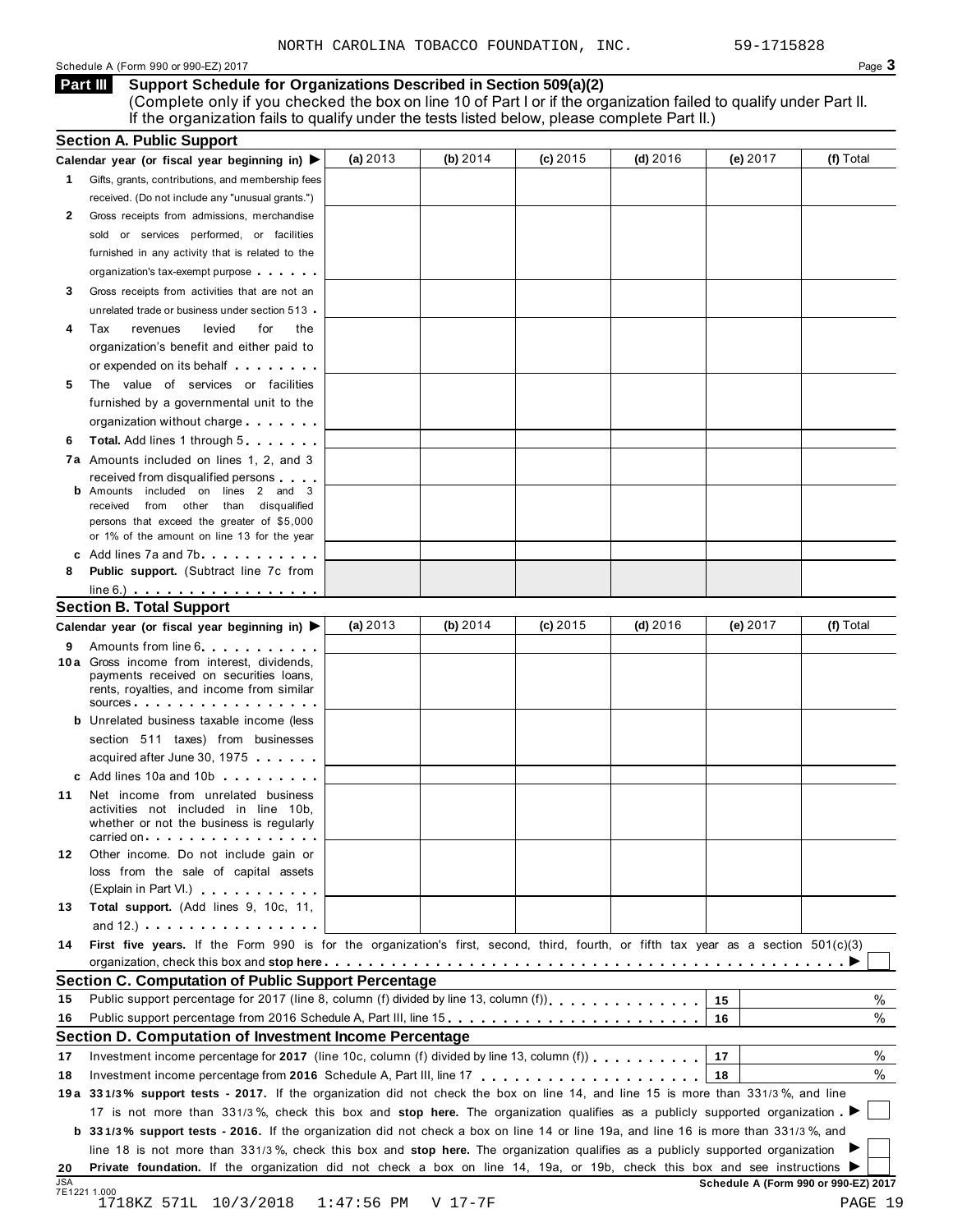**Yes No**

**2**

**3a**

**3b**

**3c**

**4a**

**4b**

**4c**

**5a**

**5b 5c**

**6**

**7**

**8**

**9a**

**9b**

**9c**

**10a**

#### **Part IV Supporting Organizations**

(Complete only if you checked a box in line 12 on Part I. If you checked 12a of Part I, complete Sections A and B. If you checked 12b of Part I, complete Sections A and C. If you checked 12c of Part I, complete Sections A, D, and E. If you checked 12d of Part I, complete Sections A and D, and complete Part V.)

#### **Section A. All Supporting Organizations**

- **1** Are all of the organization's supported organizations listed by name in the organization's governing documents? *If "No," describe in Part VI how the supported organizations are designated. If designated by class or purpose, describe the designation. If historic and continuing relationship, explain.* **1**
- **2** Did the organization have any supported organization that does not have an IRS determination of status under section 509(a)(1) or (2)? *If "Yes," explain in Part VI how the organization determined that the supported organization was described in section 509(a)(1) or (2).*
- **3 a** Did the organization have a supported organization described in section 501(c)(4), (5), or (6)? *If "Yes," answer (b) and (c) below.*
- **b** Did the organization confirm that each supported organization qualified under section 501(c)(4), (5), or (6) and  $\mid$ satisfied the public support tests under section 509(a)(2)? *If "Yes," describe in Part VI when and how the organization made the determination.*
- **c** Did the organization ensure that all support to such organizations was used exclusively for section 170(c)(2)(B) purposes? *If "Yes," explain in Part VI what controls the organization put in place to ensure such use.*
- **4 a** Was any supported organization not organized in the United States ("foreign supported organization")? *If "Yes," and if you checked 12a or 12b in Part I, answer (b) and (c) below.*
- **b** Did the organization have ultimate control and discretion in deciding whether to make grants to the foreign  $|$ supported organization? *If "Yes," describe in Part VI how the organization had such control and discretion despite being controlled or supervised by or in connection with its supported organizations.*
- **c** Did the organization support any foreign supported organization that does not have an IRS determination under sections 501(c)(3) and 509(a)(1) or (2)? *If "Yes," explain in Part VI what controls the organization used to ensure that all support to the foreign supported organization was used exclusively for section 170(c)(2)(B) purposes.*
- **5 a** Did the organization add, substitute, or remove any supported organizations during the tax year? *If "Yes," answer (b) and (c) below (if applicable). Also, provide detail in Part VI, including (i) the names and EIN numbers of the supported organizations added, substituted, or removed; (ii) the reasons for each such action; (iii) the authority under the organization's organizing document authorizing such action; and (iv) how the action was accomplished (such as by amendment to the organizing document).*
- **b Type I or Type II only.** Was any added or substituted supported organization part of a class already | designated in the organization's organizing document?
- **c Substitutions only.** Was the substitution the result of an event beyond the organization's control?
- **6** Did the organization provide support (whether in the form of grants or the provision of services or facilities) to anyone other than (i) its supported organizations, (ii) individuals that are part of the charitable class benefited by one or more of its supported organizations, or (iii) other supporting organizations that also support or benefit one or more of the filing organization's supported organizations? *If "Yes," provide detail in Part VI.*
- **7** Did the organization provide a grant, loan, compensation, or other similar payment to a substantial contributor (defined in section 4958(c)(3)(C)), a family member of a substantial contributor, or a 35% controlled entity with regard to a substantial contributor? *If "Yes," complete Part I of Schedule L (Form 990 or 990-EZ).*
- **8** Did the organization make a loan to a disqualified person (as defined in section 4958) not described in line 7? *If "Yes," complete Part I of Schedule L (Form 990 or 990-EZ).*
- **a** Was the organization controlled directly or indirectly at any time during the tax year by one or more  $|$ **9** disqualified persons as defined in section 4946 (other than foundation managers and organizations described in section 509(a)(1) or (2))? *If "Yes," provide detail in Part VI.*
- **b** Did one or more disqualified persons (as defined in line 9a) hold a controlling interest in any entity in which  $|$ the supporting organization had an interest? *If "Yes," provide detail in Part VI.*
- **c** Did a disqualified person (as defined in line 9a) have an ownership interest in, or derive any personal benefit from, assets in which the supporting organization also had an interest? *If "Yes," provide detail in Part VI.*
- **10 a** Was the organization subject to the excess business holdings rules of section 4943 because of section  $|$ 4943(f) (regarding certain Type II supporting organizations, and all Type III non-functionally integrated supporting organizations)? *If "Yes," answer 10b below.*
	- **b** Did the organization have any excess business holdings in the tax year? *(Use Schedule C, Form 4720, to determine whether the organization had excess business holdings.)*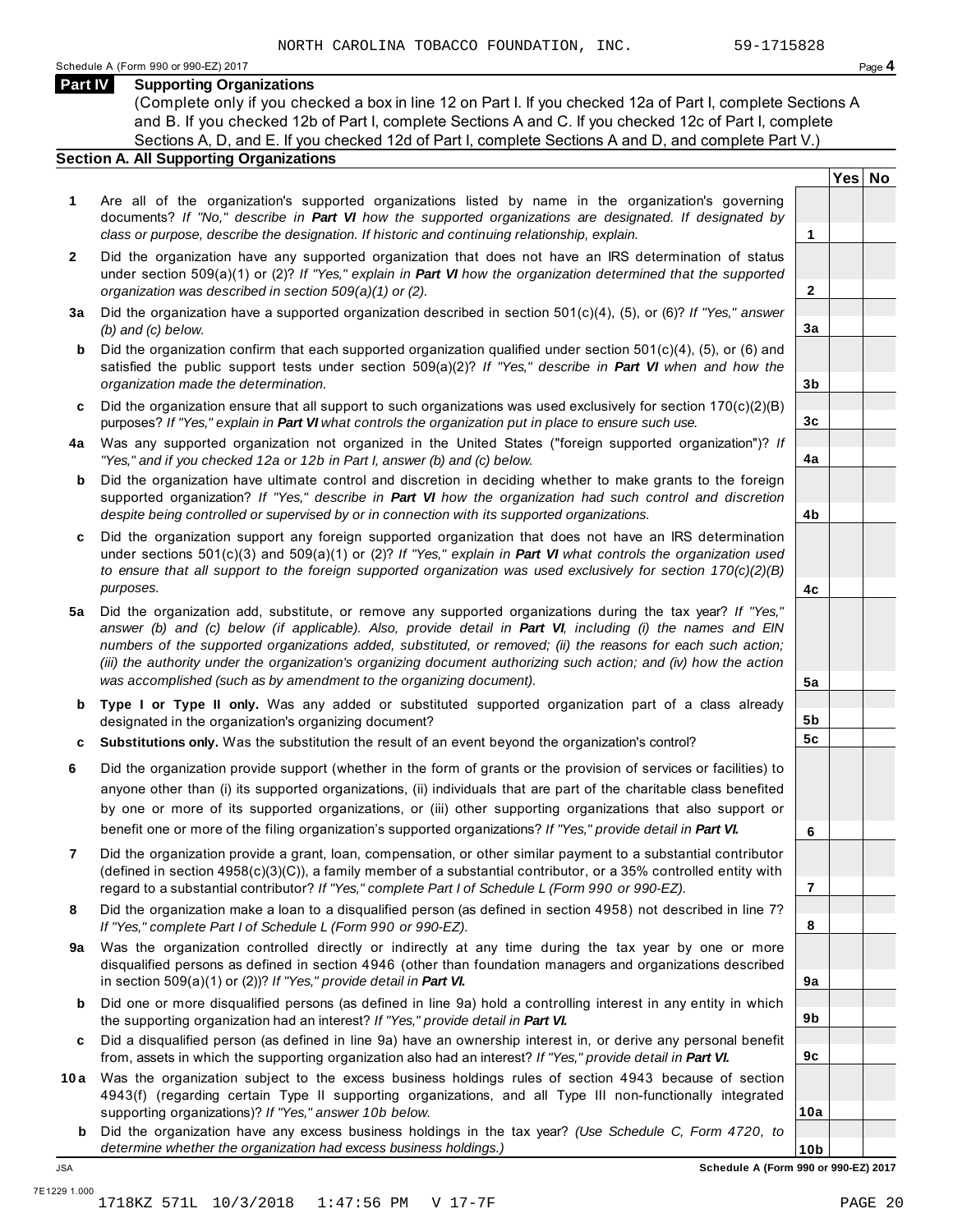|                  | Schedule A (Form 990 or 990-EZ) 2017                                                                                                                                                                                                                                                                                                                                                                                                                                                                                                                                                                                                                                         |                 |        | Page 5 |
|------------------|------------------------------------------------------------------------------------------------------------------------------------------------------------------------------------------------------------------------------------------------------------------------------------------------------------------------------------------------------------------------------------------------------------------------------------------------------------------------------------------------------------------------------------------------------------------------------------------------------------------------------------------------------------------------------|-----------------|--------|--------|
| Part IV          | <b>Supporting Organizations (continued)</b>                                                                                                                                                                                                                                                                                                                                                                                                                                                                                                                                                                                                                                  |                 |        |        |
| 11               | Has the organization accepted a gift or contribution from any of the following persons?                                                                                                                                                                                                                                                                                                                                                                                                                                                                                                                                                                                      |                 | Yes No |        |
|                  | a A person who directly or indirectly controls, either alone or together with persons described in (b) and (c)                                                                                                                                                                                                                                                                                                                                                                                                                                                                                                                                                               |                 |        |        |
|                  | below, the governing body of a supported organization?                                                                                                                                                                                                                                                                                                                                                                                                                                                                                                                                                                                                                       | 11a             |        |        |
| b                | A family member of a person described in (a) above?                                                                                                                                                                                                                                                                                                                                                                                                                                                                                                                                                                                                                          | 11 <sub>b</sub> |        |        |
|                  | c A 35% controlled entity of a person described in (a) or (b) above? If "Yes" to a, b, or c, provide detail in Part VI.                                                                                                                                                                                                                                                                                                                                                                                                                                                                                                                                                      | 11c             |        |        |
|                  | <b>Section B. Type I Supporting Organizations</b>                                                                                                                                                                                                                                                                                                                                                                                                                                                                                                                                                                                                                            |                 |        |        |
|                  |                                                                                                                                                                                                                                                                                                                                                                                                                                                                                                                                                                                                                                                                              |                 | Yes No |        |
| 1                | Did the directors, trustees, or membership of one or more supported organizations have the power to<br>regularly appoint or elect at least a majority of the organization's directors or trustees at all times during the<br>tax year? If "No," describe in Part VI how the supported organization(s) effectively operated, supervised, or<br>controlled the organization's activities. If the organization had more than one supported organization,<br>describe how the powers to appoint and/or remove directors or trustees were allocated among the supported<br>organizations and what conditions or restrictions, if any, applied to such powers during the tax year. | 1               |        |        |
| $\mathbf{2}$     | Did the organization operate for the benefit of any supported organization other than the supported<br>organization(s) that operated, supervised, or controlled the supporting organization? If "Yes," explain in Part<br>VI how providing such benefit carried out the purposes of the supported organization(s) that operated,                                                                                                                                                                                                                                                                                                                                             |                 |        |        |
|                  | supervised, or controlled the supporting organization.                                                                                                                                                                                                                                                                                                                                                                                                                                                                                                                                                                                                                       | 2               |        |        |
|                  | <b>Section C. Type II Supporting Organizations</b>                                                                                                                                                                                                                                                                                                                                                                                                                                                                                                                                                                                                                           |                 |        |        |
| 1                | Were a majority of the organization's directors or trustees during the tax year also a majority of the directors<br>or trustees of each of the organization's supported organization(s)? If "No," describe in Part VI how control<br>or management of the supporting organization was vested in the same persons that controlled or managed<br>the supported organization(s).                                                                                                                                                                                                                                                                                                | 1               | Yes No |        |
|                  | Section D. All Type III Supporting Organizations                                                                                                                                                                                                                                                                                                                                                                                                                                                                                                                                                                                                                             |                 |        |        |
| 1                | Did the organization provide to each of its supported organizations, by the last day of the fifth month of the<br>organization's tax year, (i) a written notice describing the type and amount of support provided during the prior<br>tax year, (ii) a copy of the Form 990 that was most recently filed as of the date of notification, and (iii) copies of<br>the organization's governing documents in effect on the date of notification, to the extent not previously<br>provided?                                                                                                                                                                                     | 1               | Yes No |        |
| $\mathbf{2}$     | Were any of the organization's officers, directors, or trustees either (i) appointed or elected by the supported<br>organization(s) or (ii) serving on the governing body of a supported organization? If "No," explain in Part VI how<br>the organization maintained a close and continuous working relationship with the supported organization(s).                                                                                                                                                                                                                                                                                                                        | 2               |        |        |
| 3                | By reason of the relationship described in (2), did the organization's supported organizations have a<br>significant voice in the organization's investment policies and in directing the use of the organization's<br>income or assets at all times during the tax year? If "Yes," describe in Part VI the role the organization's<br>supported organizations played in this regard.                                                                                                                                                                                                                                                                                        | 3               |        |        |
|                  | Section E. Type III Functionally Integrated Supporting Organizations                                                                                                                                                                                                                                                                                                                                                                                                                                                                                                                                                                                                         |                 |        |        |
| 1<br>a<br>b<br>c | Check the box next to the method that the organization used to satisfy the Integral Part Test during the year (see instructions).<br>The organization satisfied the Activities Test. Complete line 2 below.<br>The organization is the parent of each of its supported organizations. Complete line 3 below.<br>The organization supported a governmental entity. Describe in Part VI how you supported a government entity (see instructions).                                                                                                                                                                                                                              |                 |        |        |
|                  |                                                                                                                                                                                                                                                                                                                                                                                                                                                                                                                                                                                                                                                                              |                 | Yes No |        |
| 2<br>a           | Activities Test. Answer (a) and (b) below.<br>Did substantially all of the organization's activities during the tax year directly further the exempt purposes of<br>the supported organization(s) to which the organization was responsive? If "Yes," then in Part VI identify<br>those supported organizations and explain how these activities directly furthered their exempt purposes,<br>how the organization was responsive to those supported organizations, and how the organization determined<br>that these activities constituted substantially all of its activities.                                                                                            | 2a              |        |        |
| b                | Did the activities described in (a) constitute activities that, but for the organization's involvement, one or more<br>of the organization's supported organization(s) would have been engaged in? If "Yes," explain in Part VI the<br>reasons for the organization's position that its supported organization(s) would have engaged in these<br>activities but for the organization's involvement.                                                                                                                                                                                                                                                                          | 2 <sub>b</sub>  |        |        |
| 3<br>a           | Parent of Supported Organizations. Answer (a) and (b) below.<br>Did the organization have the power to regularly appoint or elect a majority of the officers, directors, or<br>trustees of each of the supported organizations? Provide details in Part VI.                                                                                                                                                                                                                                                                                                                                                                                                                  | 3a              |        |        |
| b                | Did the organization exercise a substantial degree of direction over the policies, programs, and activities of each<br>of its supported organizations? If "Yes," describe in Part VI the role played by the organization in this regard.                                                                                                                                                                                                                                                                                                                                                                                                                                     | 3 <sub>b</sub>  |        |        |
| <b>JSA</b>       | Schedule A (Form 990 or 990-EZ) 2017                                                                                                                                                                                                                                                                                                                                                                                                                                                                                                                                                                                                                                         |                 |        |        |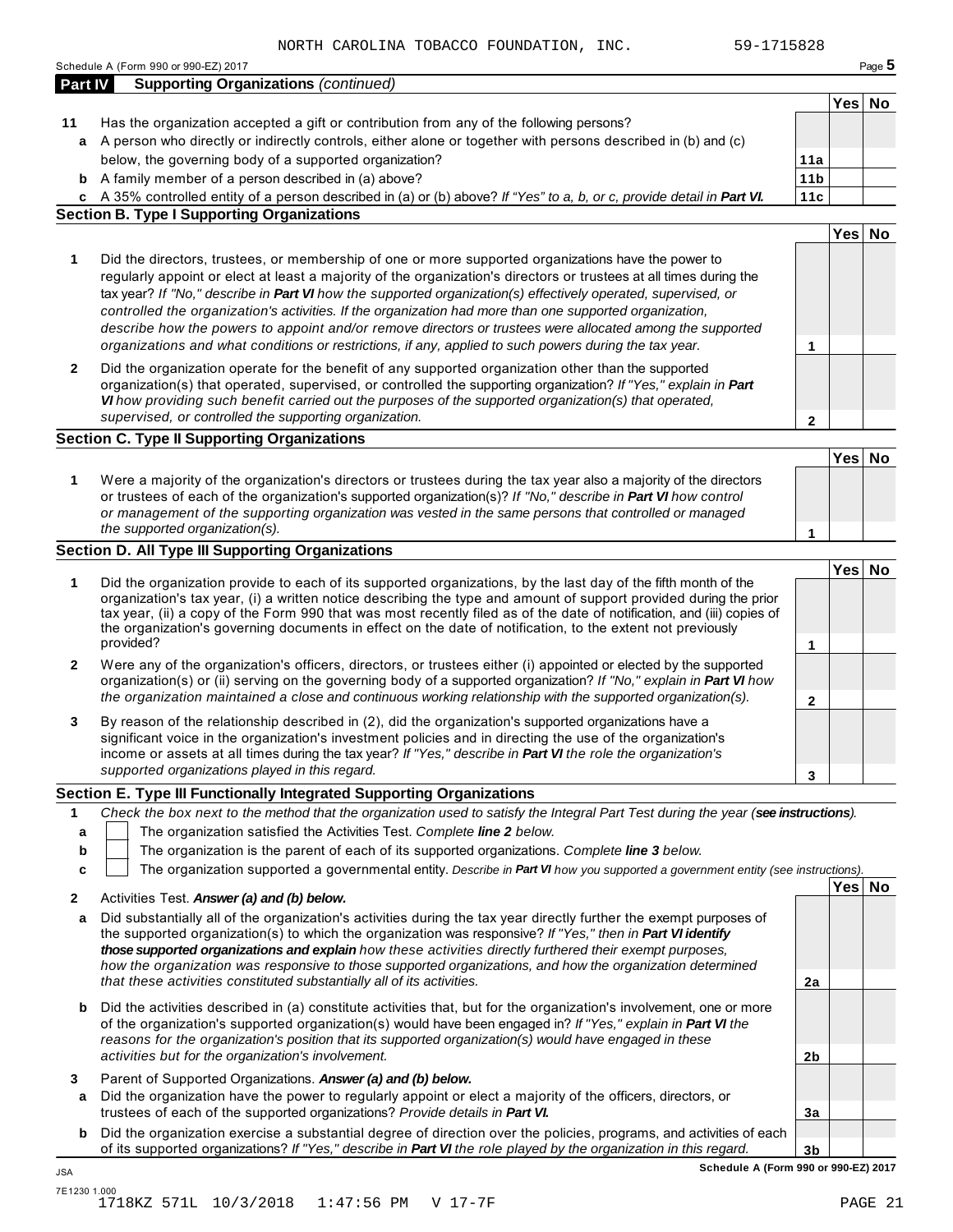| Schedule A (Form 990 or 990-EZ) 2017                                                                                                            |                         |                | Page $6$                       |
|-------------------------------------------------------------------------------------------------------------------------------------------------|-------------------------|----------------|--------------------------------|
| Type III Non-Functionally Integrated 509(a)(3) Supporting Organizations<br>Part V                                                               |                         |                |                                |
| $\mathbf 1$<br>Check here if the organization satisfied the Integral Part Test as a qualifying trust on Nov. 20, 1970 (explain in Part VI). See |                         |                |                                |
| instructions. All other Type III non-functionally integrated supporting organizations must complete Sections A through E.                       |                         |                |                                |
| <b>Section A - Adjusted Net Income</b>                                                                                                          |                         | (A) Prior Year | (B) Current Year               |
|                                                                                                                                                 |                         |                | (optional)                     |
| 1 Net short-term capital gain                                                                                                                   | $\mathbf{1}$            |                |                                |
| 2 Recoveries of prior-year distributions                                                                                                        | $\mathbf 2$             |                |                                |
| 3 Other gross income (see instructions)                                                                                                         | 3                       |                |                                |
| 4 Add lines 1 through 3.                                                                                                                        | 4                       |                |                                |
| 5 Depreciation and depletion                                                                                                                    | 5                       |                |                                |
| 6 Portion of operating expenses paid or incurred for production or                                                                              |                         |                |                                |
| collection of gross income or for management, conservation, or                                                                                  |                         |                |                                |
| maintenance of property held for production of income (see instructions)                                                                        | 6                       |                |                                |
| 7 Other expenses (see instructions)                                                                                                             | $\overline{\mathbf{r}}$ |                |                                |
| 8 Adjusted Net Income (subtract lines 5, 6, and 7 from line 4).                                                                                 | 8                       |                |                                |
| <b>Section B - Minimum Asset Amount</b>                                                                                                         |                         | (A) Prior Year | (B) Current Year<br>(optional) |
| 1 Aggregate fair market value of all non-exempt-use assets (see                                                                                 |                         |                |                                |
| instructions for short tax year or assets held for part of year):                                                                               |                         |                |                                |
| a Average monthly value of securities                                                                                                           | 1a                      |                |                                |
| <b>b</b> Average monthly cash balances                                                                                                          | 1 <sub>b</sub>          |                |                                |
| c Fair market value of other non-exempt-use assets                                                                                              | 1 <sub>c</sub>          |                |                                |
| d Total (add lines 1a, 1b, and 1c)                                                                                                              | 1 <sub>d</sub>          |                |                                |
| e Discount claimed for blockage or other                                                                                                        |                         |                |                                |
| factors (explain in detail in <b>Part VI</b> ):                                                                                                 |                         |                |                                |
| 2 Acquisition indebtedness applicable to non-exempt-use assets                                                                                  | $\mathbf{2}$            |                |                                |
| 3 Subtract line 2 from line 1d.                                                                                                                 | $\overline{3}$          |                |                                |
| 4 Cash deemed held for exempt use. Enter 1-1/2% of line 3 (for greater amount,<br>see instructions).                                            | 4                       |                |                                |
| 5 Net value of non-exempt-use assets (subtract line 4 from line 3)                                                                              | 5                       |                |                                |
| 6 Multiply line 5 by .035.                                                                                                                      | 6                       |                |                                |
| 7 Recoveries of prior-year distributions                                                                                                        | $\overline{7}$          |                |                                |
| 8 Minimum Asset Amount (add line 7 to line 6)                                                                                                   | 8                       |                |                                |
| <b>Section C - Distributable Amount</b>                                                                                                         |                         |                | <b>Current Year</b>            |
| 1 Adjusted net income for prior year (from Section A, line 8, Column A)                                                                         | $\mathbf{1}$            |                |                                |
| 2 Enter 85% of line 1.                                                                                                                          | $\mathbf 2$             |                |                                |
| 3 Minimum asset amount for prior year (from Section B, line 8, Column A)                                                                        | 3                       |                |                                |
| 4 Enter greater of line 2 or line 3.                                                                                                            | 4                       |                |                                |
| 5 Income tax imposed in prior year                                                                                                              | 5                       |                |                                |
| 6 Distributable Amount. Subtract line 5 from line 4, unless subject to                                                                          |                         |                |                                |
| emergency temporary reduction (see instructions).                                                                                               | 6                       |                |                                |

**7 Check here if the current year is the organization's first as a non-functionally integrated Type III supporting organization (see** instructions).

**Schedule A (Form 990 or 990-EZ) 2017**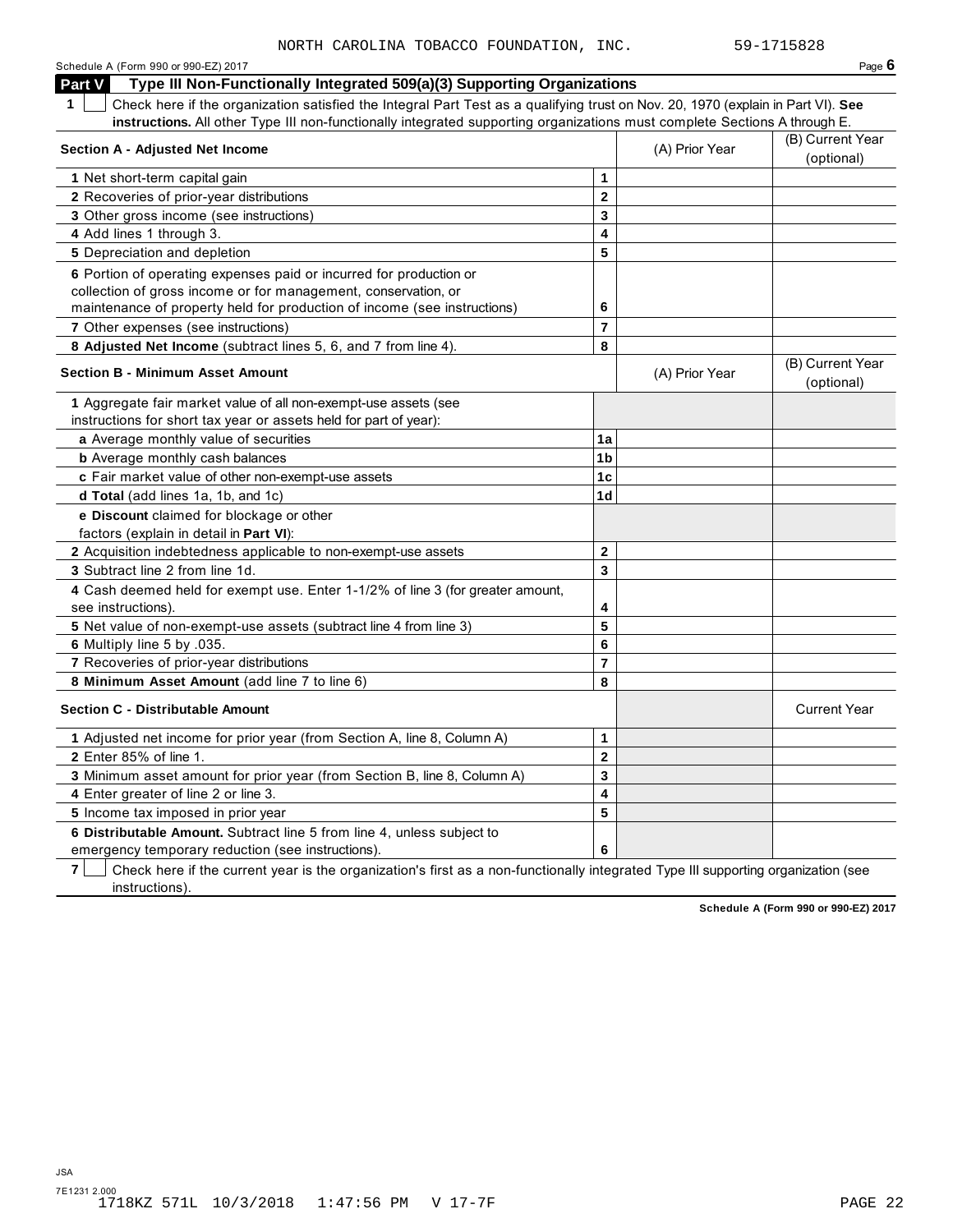|               | Schedule A (Form 990 or 990-EZ) 2017                                                       |                                    |                                               | Page 7                                           |
|---------------|--------------------------------------------------------------------------------------------|------------------------------------|-----------------------------------------------|--------------------------------------------------|
| <b>Part V</b> | Type III Non-Functionally Integrated 509(a)(3) Supporting Organizations (continued)        |                                    |                                               |                                                  |
|               | <b>Section D - Distributions</b>                                                           |                                    |                                               | <b>Current Year</b>                              |
| 1             | Amounts paid to supported organizations to accomplish exempt purposes                      |                                    |                                               |                                                  |
| $\mathbf{2}$  | Amounts paid to perform activity that directly furthers exempt purposes of supported       |                                    |                                               |                                                  |
|               | organizations, in excess of income from activity                                           |                                    |                                               |                                                  |
| 3             | Administrative expenses paid to accomplish exempt purposes of supported organizations      |                                    |                                               |                                                  |
| 4             | Amounts paid to acquire exempt-use assets                                                  |                                    |                                               |                                                  |
| 5             | Qualified set-aside amounts (prior IRS approval required)                                  |                                    |                                               |                                                  |
| 6             | Other distributions (describe in Part VI). See instructions.                               |                                    |                                               |                                                  |
| 7             | Total annual distributions. Add lines 1 through 6.                                         |                                    |                                               |                                                  |
| 8             | Distributions to attentive supported organizations to which the organization is responsive |                                    |                                               |                                                  |
|               | (provide details in Part VI). See instructions.                                            |                                    |                                               |                                                  |
| 9             | Distributable amount for 2017 from Section C, line 6                                       |                                    |                                               |                                                  |
| 10            | Line 8 amount divided by Line 9 amount                                                     |                                    |                                               |                                                  |
|               | Section E - Distribution Allocations (see instructions)                                    | (i)<br><b>Excess Distributions</b> | (ii)<br><b>Underdistributions</b><br>Pre-2017 | (iii)<br><b>Distributable</b><br>Amount for 2017 |
| 1             | Distributable amount for 2017 from Section C, line 6                                       |                                    |                                               |                                                  |
| $\mathbf{2}$  | Underdistributions, if any, for years prior to 2017                                        |                                    |                                               |                                                  |
|               | (reasonable cause required-explain in Part VI). See                                        |                                    |                                               |                                                  |
|               | instructions.                                                                              |                                    |                                               |                                                  |
| 3             | Excess distributions carryover, if any, to 2017                                            |                                    |                                               |                                                  |
| a             |                                                                                            |                                    |                                               |                                                  |
| b             | From 2013                                                                                  |                                    |                                               |                                                  |
| c             |                                                                                            |                                    |                                               |                                                  |
| d             | From 2015                                                                                  |                                    |                                               |                                                  |
| е             | From 2016                                                                                  |                                    |                                               |                                                  |
| f             | Total of lines 3a through e                                                                |                                    |                                               |                                                  |
| g             | Applied to underdistributions of prior years                                               |                                    |                                               |                                                  |
| h             | Applied to 2017 distributable amount                                                       |                                    |                                               |                                                  |
| j.            | Carryover from 2012 not applied (see instructions)                                         |                                    |                                               |                                                  |
|               | Remainder. Subtract lines 3g, 3h, and 3i from 3f.                                          |                                    |                                               |                                                  |
| 4             | Distributions for 2017 from                                                                |                                    |                                               |                                                  |
|               | Section D, line 7:                                                                         |                                    |                                               |                                                  |
| a             | Applied to underdistributions of prior years                                               |                                    |                                               |                                                  |
| b             | Applied to 2017 distributable amount                                                       |                                    |                                               |                                                  |
|               | Remainder. Subtract lines 4a and 4b from 4.                                                |                                    |                                               |                                                  |
| 5             | Remaining underdistributions for years prior to 2017, if                                   |                                    |                                               |                                                  |
|               | any. Subtract lines 3g and 4a from line 2. For result                                      |                                    |                                               |                                                  |
|               | greater than zero, explain in Part VI. See instructions.                                   |                                    |                                               |                                                  |
| 6             | Remaining underdistributions for 2017. Subtract lines 3h                                   |                                    |                                               |                                                  |
|               | and 4b from line 1. For result greater than zero, explain in                               |                                    |                                               |                                                  |
|               | Part VI. See instructions.                                                                 |                                    |                                               |                                                  |
| 7             | Excess distributions carryover to 2018. Add lines 3j                                       |                                    |                                               |                                                  |
|               | and 4c.                                                                                    |                                    |                                               |                                                  |
| 8             | Breakdown of line 7:                                                                       |                                    |                                               |                                                  |
| a             | Excess from 2013                                                                           |                                    |                                               |                                                  |
| b             | Excess from 2014                                                                           |                                    |                                               |                                                  |
| c             | Excess from 2015                                                                           |                                    |                                               |                                                  |
| d             | Excess from 2016                                                                           |                                    |                                               |                                                  |
| е             | Excess from 2017                                                                           |                                    |                                               |                                                  |
|               |                                                                                            |                                    |                                               | Schedule A (Form 990 or 990-EZ) 2017             |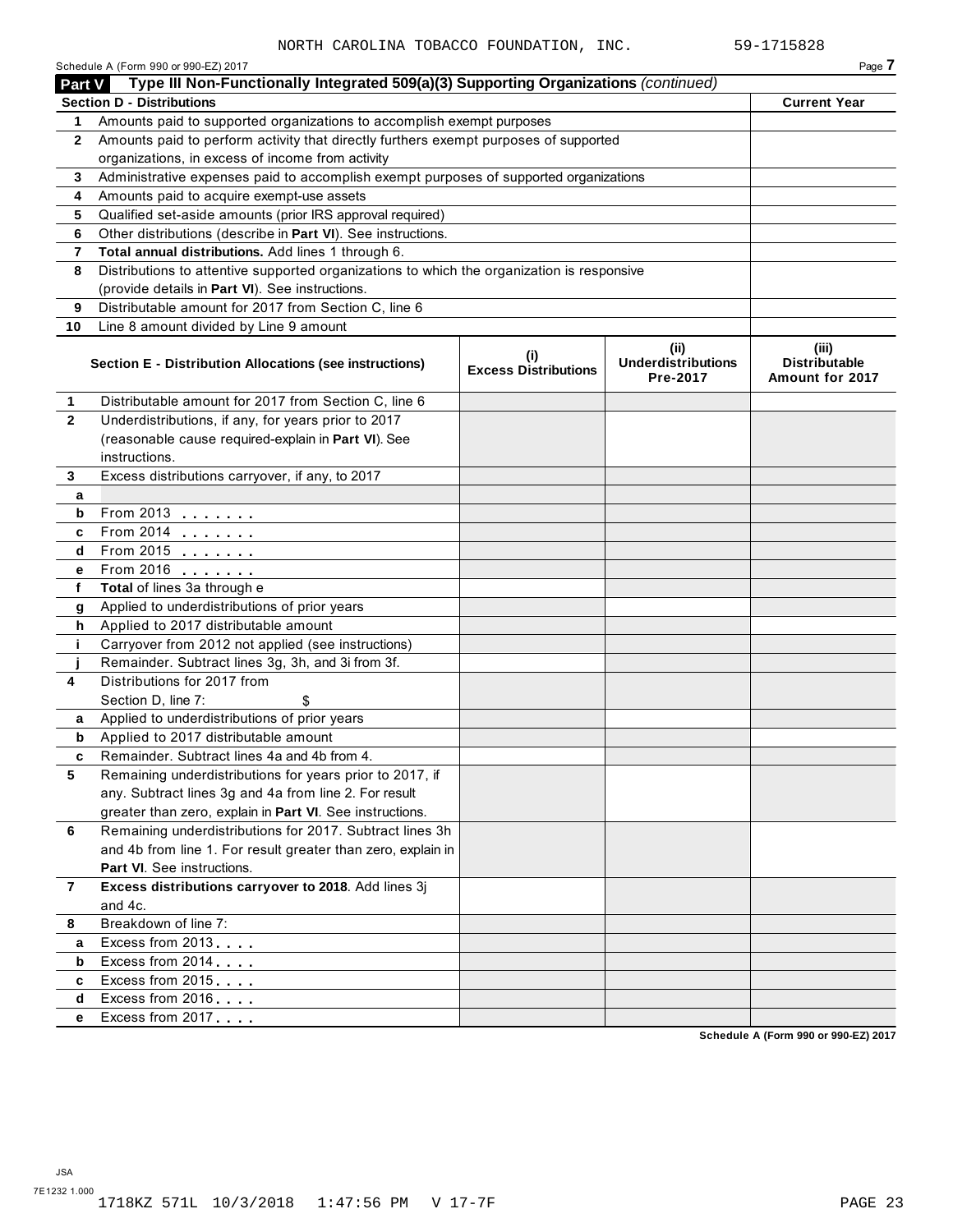Schedule <sup>A</sup> (Form <sup>990</sup> or 990-EZ) <sup>2017</sup> Page **8**

**Supplemental Information.** Provide the explanations required by Part II, line 10; Part II, line 17a or 17b; Part **Part VI** III, line 12; Part IV, Section A, lines 1, 2, 3b, 3c, 4b, 4c, 5a, 6, 9a, 9b, 9c, 11a, 11b, and 11c; Part IV, Section B, lines 1 and 2; Part IV, Section C, line 1; Part IV, Section D, lines 2 and 3; Part IV, Section E, lines 1c, 2a, 2b, 3a and 3b; Part V, line 1; Part V, Section B, line 1e; Part V, Section D, lines 5, 6, and 8; and Part V, Section E, lines 2, 5, and 6. Also complete this part for any additional information. (See instructions.)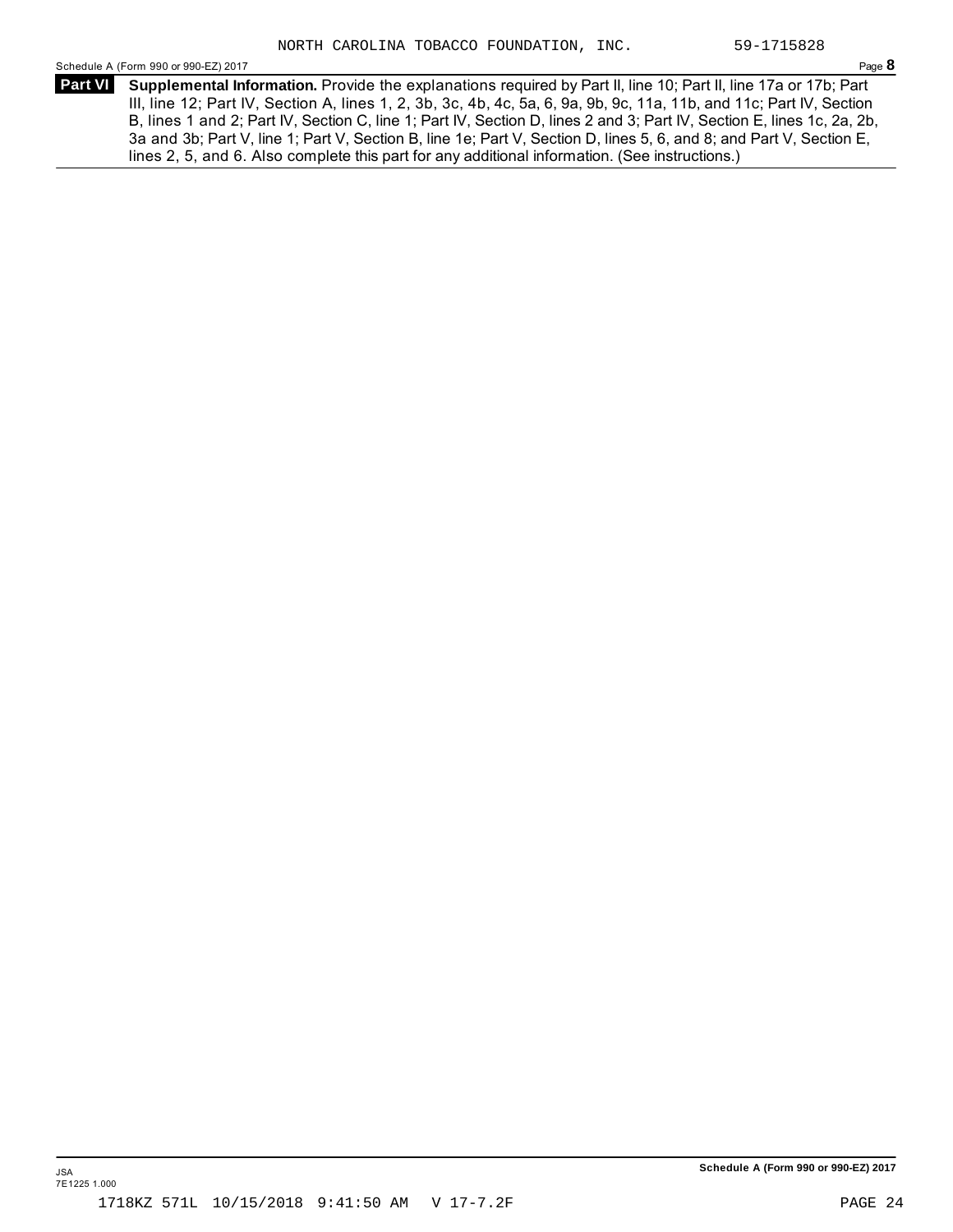**(Form 990, 990-EZ, or 990-PF)** Department of the Treasury

## **Schedule B**  $\leftarrow$  **Contributors**

(Porm 990, Form 990, Form 990-EZ, or Form 990-PF.<br>Department of the Treasury → Attach to Form 990, Form 990-EZ, or Form 990-PF.<br>Internal Revenue Service → → Go to www.irs.gov/Form990 for the latest information.<br>Name of th

 $20$ **17** 

NORTH CAROLINA TOBACCO FOUNDATION, INC.

59-1715828

|  | Organization type (check one): |  |
|--|--------------------------------|--|
|--|--------------------------------|--|

| Filers of:         | Section:                                                                    |
|--------------------|-----------------------------------------------------------------------------|
| Form 990 or 990-EZ | $\mathbb{X}$ 501(c)( $^3$ ) (enter number) organization                     |
|                    | $4947(a)(1)$ nonexempt charitable trust not treated as a private foundation |
|                    | 527 political organization                                                  |
| Form 990-PF        | $501(c)(3)$ exempt private foundation                                       |
|                    | $4947(a)(1)$ nonexempt charitable trust treated as a private foundation     |
|                    | $501(c)(3)$ taxable private foundation                                      |

Check if your organization is covered by the **General Rule** or a **Special Rule.**

**Note:** Only a section 501(c)(7), (8), or (10) organization can check boxes for both the General Rule and a Special Rule. See instructions.

#### **General Rule**

For an organization filing Form 990, 990-EZ, or 990-PF that received, during the year, contributions totaling \$5,000 or more (in money or property) from any one contributor. Complete Parts I and II. See instructions for determining a contributor's total contributions.

#### **Special Rules**

 $\text{X}\big\rfloor$  For an organization described in section 501(c)(3) filing Form 990 or 990-EZ that met the 33 1/3 % support test of the regulations under sections 509(a)(1) and 170(b)(1)(A)(vi), that checked Schedule A (Form 990 or 990-EZ), Part II, line 13, 16a, or 16b, and that received from any one contributor, during the year, total contributions of the greater of **(1)** \$5,000; or **(2)** 2% of the amount on (i) Form 990, Part VIII, line 1h; or (ii) Form 990-EZ, line 1. Complete Parts I and II.

For an organization described in section 501(c)(7), (8), or (10) filing Form 990 or 990-EZ that received from any one contributor, during the year, total contributions of more than \$1,000 *exclusively* for religious, charitable, scientific, literary, or educational purposes, or for the prevention of cruelty to children or animals. Complete Parts I, II, and III.

For an organization described in section 501(c)(7), (8), or (10) filing Form 990 or 990-EZ that received from any one contributor, during the year, contributions *exclusively* for religious, charitable, etc., purposes, but no such contributions totaled more than \$1,000. If this box is checked, enter here the total contributions that were received during the year for an *exclusively* religious, charitable, etc., purpose. Don't complete any of the parts unless the **General Rule** applies to this organization because it received *nonexclusively* religious, charitable, etc., contributions totaling \$5,000 or more during the year m m m m m m m m m m m m m m m m m m m m m m m m m m m m m m m I \$

**Caution:** An organization that isn't covered by the General Rule and/or the Special Rules doesn't file Schedule B (Form 990, 990-EZ, or 990-PF), but it **must** answer "No" on Part IV, line 2, of its Form 990; or check the box on line H of its Form 990-EZ or on its Form 990-PF, Part I, line 2, to certify that it doesn't meet the filing requirements of Schedule B (Form 990, 990-EZ, or 990-PF).

For Paperwork Reduction Act Notice, see the instructions for Form 990, 990-EZ, or 990-PF. Schedule B (Form 990, 990-EZ, or 990-PF) (2017)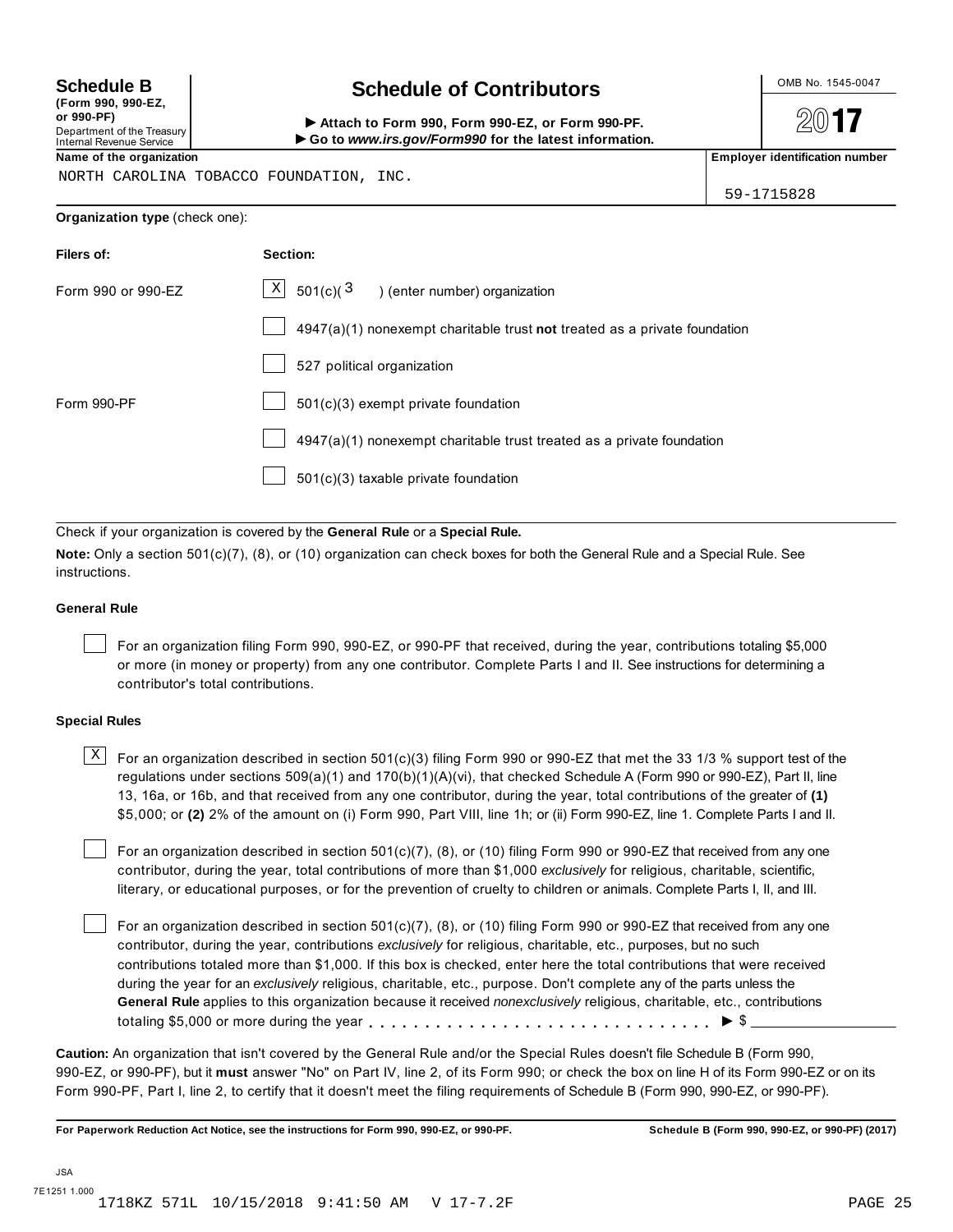**(a) No.**

|                      | Name of organization  NORTH CAROLINA  TOBACCO  FOUNDATION, INC.<br>Contributors (see instructions). Use duplicate copies of Part I if additional space is needed. |                                   | <b>Employer identification number</b><br>59-1715828                                                    |
|----------------------|-------------------------------------------------------------------------------------------------------------------------------------------------------------------|-----------------------------------|--------------------------------------------------------------------------------------------------------|
| Part I<br>(a)<br>No. | (b)<br>Name, address, and ZIP + 4                                                                                                                                 | (c)<br><b>Total contributions</b> | (d)<br>Type of contribution                                                                            |
| 1                    |                                                                                                                                                                   | 941,545.<br>\$                    | $\mathbf X$<br>Person<br>Payroll<br><b>Noncash</b><br>(Complete Part II for<br>noncash contributions.) |
| (a)<br>No.           | (b)<br>Name, address, and ZIP + 4                                                                                                                                 | (c)<br><b>Total contributions</b> | (d)<br>Type of contribution                                                                            |
| 2                    |                                                                                                                                                                   | 500,000.<br>\$                    | $\mathbf X$<br>Person<br>Payroll<br><b>Noncash</b><br>(Complete Part II for<br>noncash contributions.) |
| (a)<br>No.           | (b)<br>Name, address, and ZIP + 4                                                                                                                                 | (c)<br><b>Total contributions</b> | (d)<br>Type of contribution                                                                            |
| 3                    |                                                                                                                                                                   | 336,970.<br>\$                    | $\mathbf X$<br>Person<br>Payroll<br><b>Noncash</b><br>(Complete Part II for<br>noncash contributions.) |
| (a)<br>No.           | (b)<br>Name, address, and ZIP + 4                                                                                                                                 | (c)<br><b>Total contributions</b> | (d)<br>Type of contribution                                                                            |
| 4                    |                                                                                                                                                                   | 269,201.<br>\$                    | $\mathbf X$<br>Person<br>Payroll<br>Noncash<br>(Complete Part II for<br>noncash contributions.)        |
| (a)<br>No.           | (b)<br>Name, address, and ZIP + 4                                                                                                                                 | (c)<br><b>Total contributions</b> | (d)<br>Type of contribution                                                                            |
| 5                    |                                                                                                                                                                   | 205,000.<br>\$                    | $\mathbf X$<br>Person<br>Payroll<br>Noncash<br>(Complete Part II for<br>noncash contributions.)        |

\$ 106,882. Noncash 106,882.

6  $\vert$  **Person**  $\vert$   $X$ 

**(c) Total contributions**

> (Complete Part II for noncash contributions.)

**Person Payroll**

**(d) Type of contribution**

**(b) Name, address, and ZIP + 4**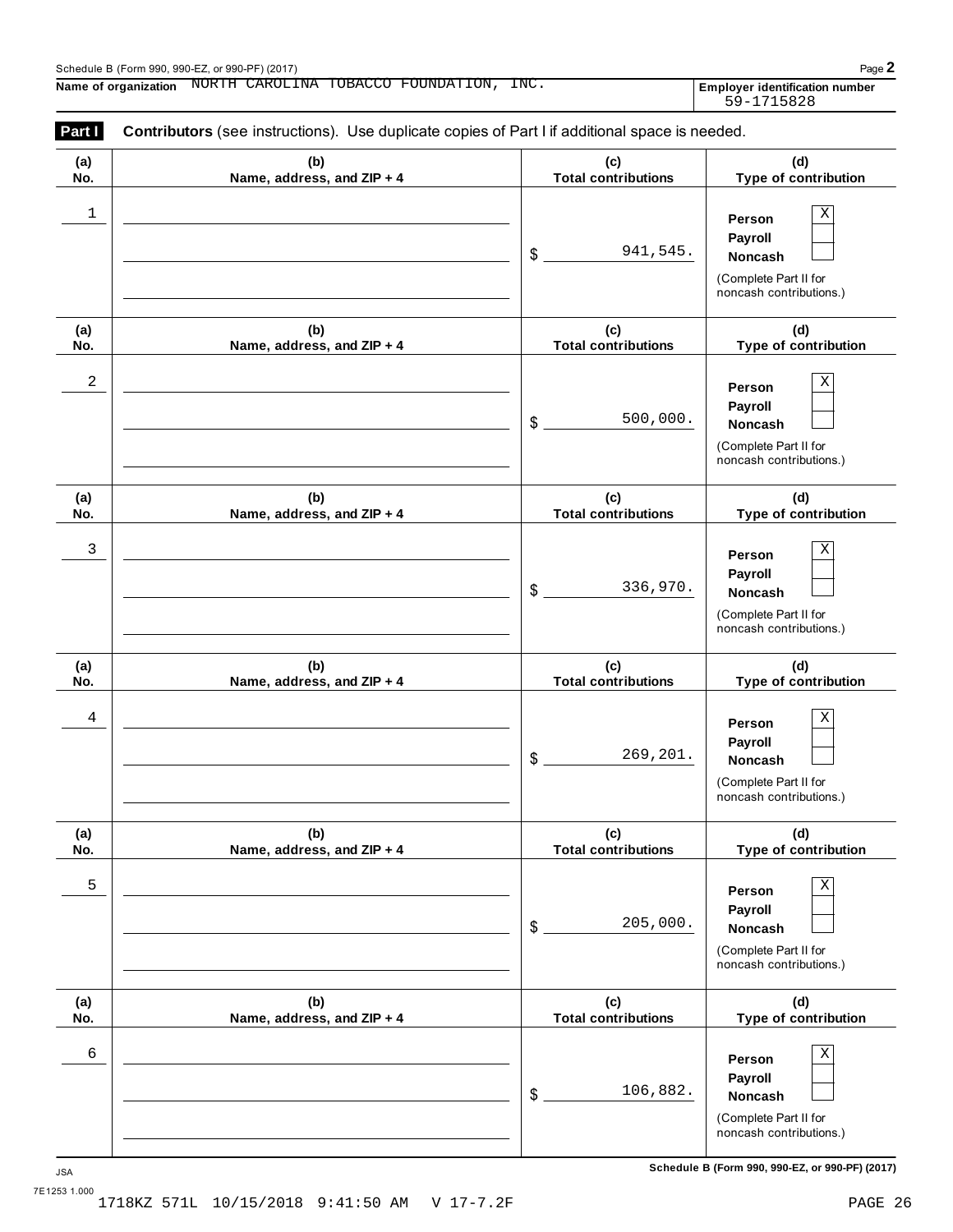**(b) Name, address, and ZIP + 4**

|            | Schedule B (Form 990, 990-EZ, or 990-PF) (2017)<br>Name of organization  NORTH CAROLINA TOBACCO FOUNDATION, INC. |               |                                   | Page 2<br>Employer identification number<br>59-1715828                                                 |
|------------|------------------------------------------------------------------------------------------------------------------|---------------|-----------------------------------|--------------------------------------------------------------------------------------------------------|
| Part I     | Contributors (see instructions). Use duplicate copies of Part I if additional space is needed.                   |               |                                   |                                                                                                        |
| (a)<br>No. | (b)<br>Name, address, and ZIP + 4                                                                                |               | (c)<br><b>Total contributions</b> | (d)<br>Type of contribution                                                                            |
| 7          |                                                                                                                  | \$            | 99,284.                           | Χ<br>Person<br>Payroll<br><b>Noncash</b><br>(Complete Part II for<br>noncash contributions.)           |
| (a)<br>No. | (b)<br>Name, address, and ZIP + 4                                                                                |               | (c)<br><b>Total contributions</b> | (d)<br>Type of contribution                                                                            |
| 8          |                                                                                                                  | \$            | 90,000.                           | Χ<br>Person<br>Payroll<br><b>Noncash</b><br>(Complete Part II for<br>noncash contributions.)           |
| (a)<br>No. | (b)<br>Name, address, and ZIP + 4                                                                                |               | (c)<br><b>Total contributions</b> | (d)<br>Type of contribution                                                                            |
| 9          |                                                                                                                  | \$            | 77,632.                           | $\mathbf X$<br>Person<br>Payroll<br><b>Noncash</b><br>(Complete Part II for<br>noncash contributions.) |
| (a)<br>No. | (b)<br>Name, address, and ZIP + 4                                                                                |               | (c)<br><b>Total contributions</b> | (d)<br>Type of contribution                                                                            |
| 10         |                                                                                                                  | $\frac{1}{2}$ | 66,376.                           | Χ<br>Person<br>Payroll<br><b>Noncash</b><br>(Complete Part II for<br>noncash contributions.)           |
| (a)<br>No. | (b)<br>Name, address, and ZIP + 4                                                                                |               | (c)<br><b>Total contributions</b> | (d)<br>Type of contribution                                                                            |

**Payroll**

**Person Payroll**

(Complete Part II for noncash contributions.)

\$ **Noncash**

\$ **Noncash**

**(c) Total contributions**

**(d) Type of contribution**

**(a) No.**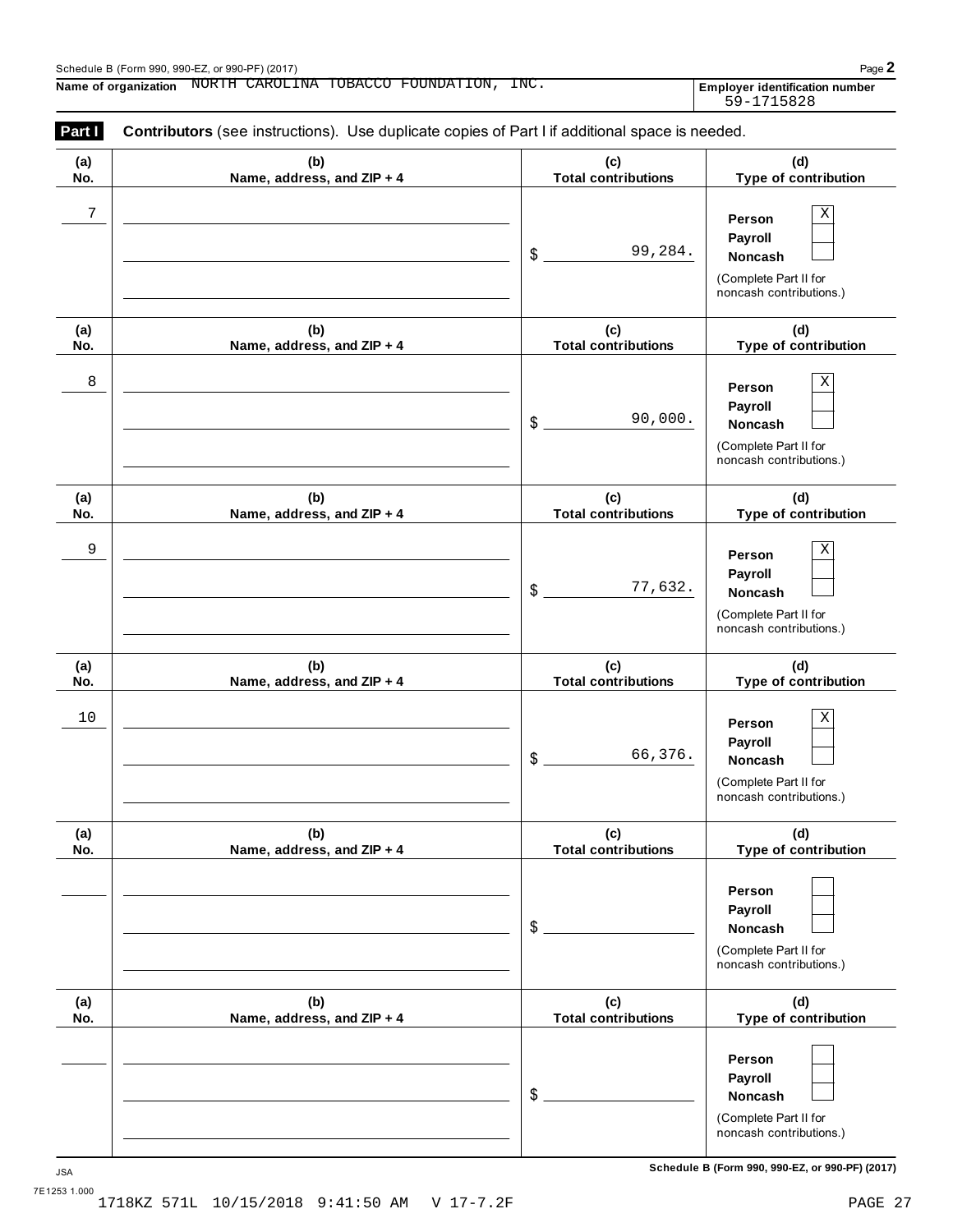|                           |                                              | $\frac{1}{2}$                                   | $\overline{a}$                                                                                                                                                                                                                       |
|---------------------------|----------------------------------------------|-------------------------------------------------|--------------------------------------------------------------------------------------------------------------------------------------------------------------------------------------------------------------------------------------|
| (a) No.<br>from<br>Part I | (b)<br>Description of noncash property given | (c)<br>FMV (or estimate)<br>(See instructions.) | (d)<br>Date received                                                                                                                                                                                                                 |
|                           |                                              | $\frac{1}{2}$                                   | ÷                                                                                                                                                                                                                                    |
| (a) No.<br>from<br>Part I | (b)<br>Description of noncash property given | (c)<br>FMV (or estimate)<br>(See instructions.) | (d)<br>Date received                                                                                                                                                                                                                 |
|                           |                                              | $\frac{1}{2}$                                   | <u> The Common School (1989)</u>                                                                                                                                                                                                     |
| (a) No.<br>from<br>Part I | (b)<br>Description of noncash property given | (c)<br>FMV (or estimate)<br>(See instructions.) | (d)<br>Date received                                                                                                                                                                                                                 |
|                           |                                              | $\frac{1}{2}$                                   | <u> The Common State of the Common State of the Common State of the Common State of the Common State of the Common State of the Common State of the Common State of the Common State of the Common State of the Common State of </u> |
| (a) No.<br>from<br>Part I | (b)<br>Description of noncash property given | (c)<br>FMV (or estimate)<br>(See instructions.) | (d)<br>Date received                                                                                                                                                                                                                 |
|                           |                                              | \$                                              |                                                                                                                                                                                                                                      |
| (a) No.<br>from<br>Part I | (b)<br>Description of noncash property given | (c)<br>FMV (or estimate)<br>(See instructions.) | (d)<br>Date received                                                                                                                                                                                                                 |
|                           |                                              | \$                                              |                                                                                                                                                                                                                                      |

 $S$ chedule B (Form 990, 990-EZ, or 990-PF) (2017)

**(d) Date received**

| Schedul<br>(2017)<br>DE)<br>$-990-$<br>990-E<br>990.<br>$F$ orm.<br>. טו<br>. | $P_{2C}$ |
|-------------------------------------------------------------------------------|----------|
|                                                                               |          |

**(a) No. from Part I**

**Name of organization Employer identification number** NORTH CAROLINA TOBACCO FOUNDATION, INC.

**(b) Description of noncash property given**

**Part II Noncash Property** (see instructions). Use duplicate copies of Part II if additional space is needed.

59-1715828

**(c) FMV (or estimate) (See instructions.)**

7E1254 1.000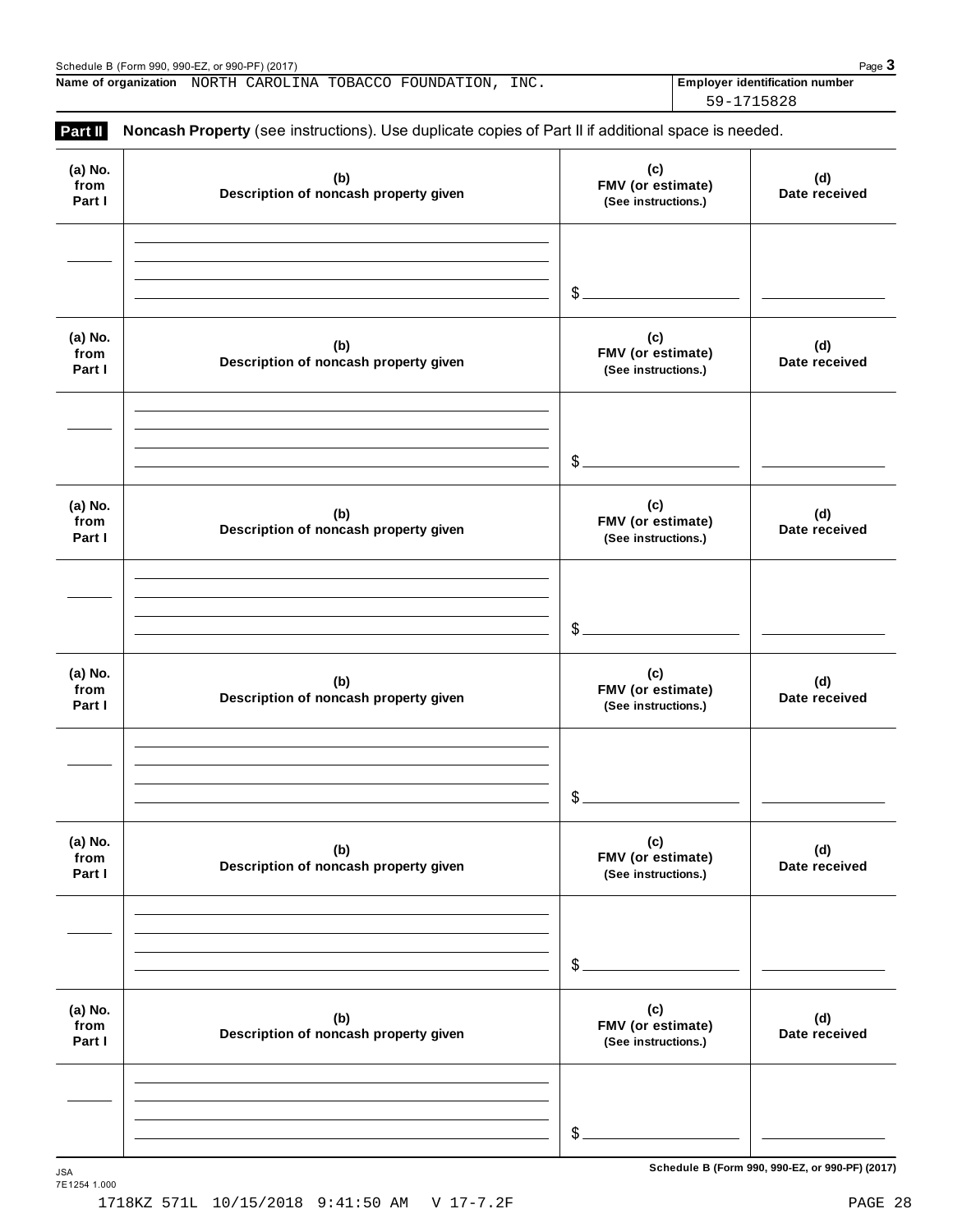| Schedule B (Form 990, 990-EZ, or 990-PF) (2017)                                                                                                                                                                                                                                                                                                                                                                                                                                                                        | Page 4                                |
|------------------------------------------------------------------------------------------------------------------------------------------------------------------------------------------------------------------------------------------------------------------------------------------------------------------------------------------------------------------------------------------------------------------------------------------------------------------------------------------------------------------------|---------------------------------------|
| Name of organization NORTH CAROLINA TOBACCO FOUNDATION, INC.                                                                                                                                                                                                                                                                                                                                                                                                                                                           | <b>Employer identification number</b> |
|                                                                                                                                                                                                                                                                                                                                                                                                                                                                                                                        | 59-1715828                            |
| <b>Part III</b><br><i>Exclusively</i> religious, charitable, etc., contributions to organizations described in section 501(c)(7), (8), or<br>(10) that total more than \$1,000 for the year from any one contributor. Complete columns (a) through (e) and<br>the following line entry. For organizations completing Part III, enter the total of exclusively religious, charitable, etc.,<br>contributions of \$1,000 or less for the year. (Enter this information once. See instructions.) $\blacktriangleright$ \$ |                                       |

| Use duplicate copies of Part III if additional space is needed. |  |  |  |
|-----------------------------------------------------------------|--|--|--|
|                                                                 |  |  |  |
|                                                                 |  |  |  |
|                                                                 |  |  |  |
|                                                                 |  |  |  |

| $(a)$ No.<br>from<br>Part I | (b) Purpose of gift                     | (c) Use of gift      | (d) Description of how gift is held      |
|-----------------------------|-----------------------------------------|----------------------|------------------------------------------|
|                             |                                         |                      |                                          |
|                             |                                         |                      |                                          |
|                             |                                         | (e) Transfer of gift |                                          |
|                             | Transferee's name, address, and ZIP + 4 |                      | Relationship of transferor to transferee |
|                             |                                         |                      |                                          |
|                             |                                         |                      |                                          |
| $(a)$ No.<br>from<br>Part I | (b) Purpose of gift                     | (c) Use of gift      | (d) Description of how gift is held      |
|                             |                                         |                      |                                          |
|                             |                                         | (e) Transfer of gift |                                          |
|                             |                                         |                      | Relationship of transferor to transferee |
|                             | Transferee's name, address, and ZIP + 4 |                      |                                          |
|                             |                                         |                      |                                          |
| $(a)$ No.<br>from<br>Part I | (b) Purpose of gift                     | (c) Use of gift      | (d) Description of how gift is held      |
|                             |                                         |                      |                                          |
|                             |                                         | (e) Transfer of gift |                                          |
|                             | Transferee's name, address, and ZIP + 4 |                      | Relationship of transferor to transferee |
|                             |                                         |                      |                                          |
| $(a)$ No.<br>from<br>Part I | (b) Purpose of gift                     | (c) Use of gift      | (d) Description of how gift is held      |
|                             |                                         |                      |                                          |
|                             |                                         | (e) Transfer of gift |                                          |
|                             | Transferee's name, address, and ZIP + 4 |                      | Relationship of transferor to transferee |
|                             |                                         |                      |                                          |
|                             |                                         |                      |                                          |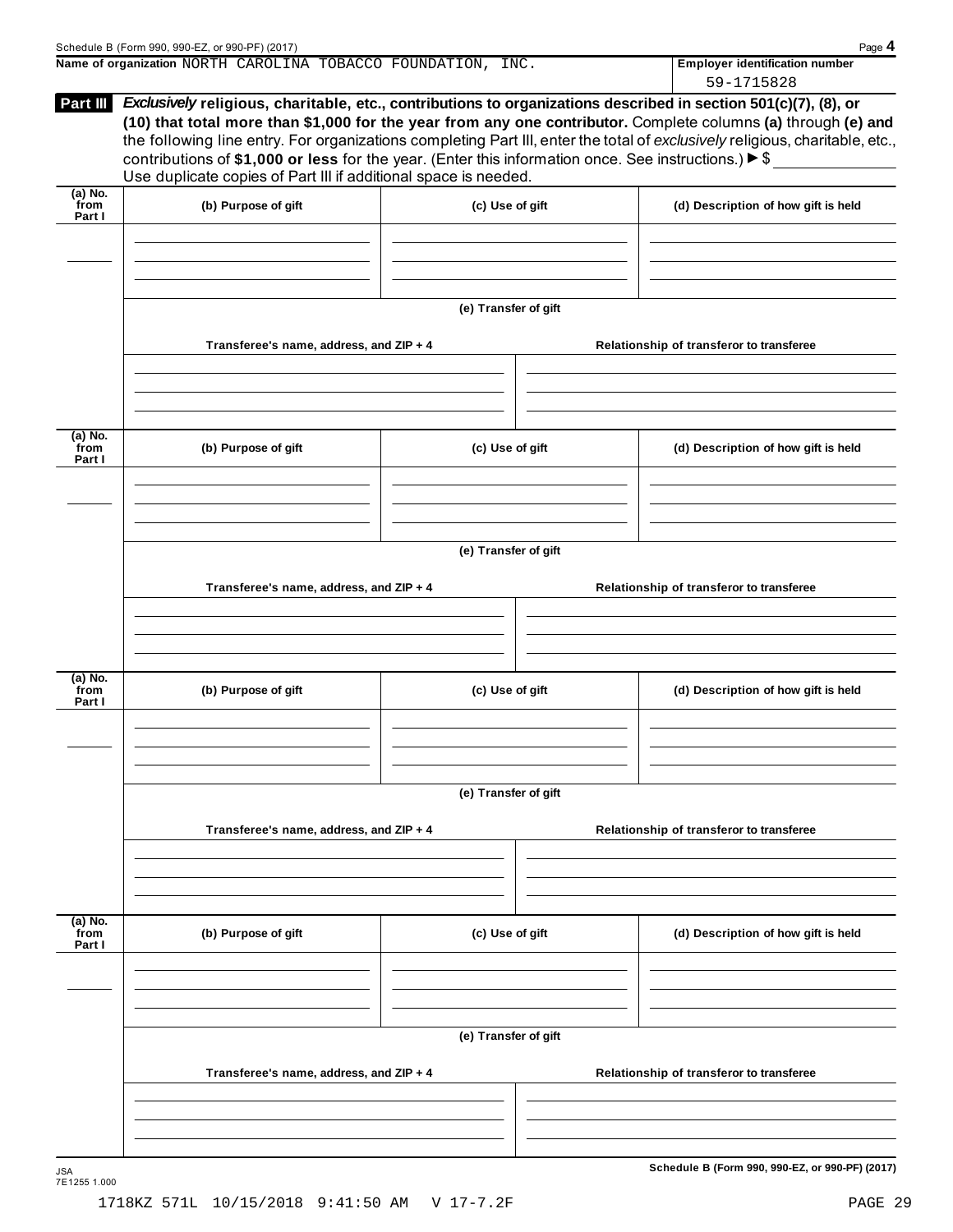| <b>SCHEDULE D</b> |  |
|-------------------|--|
| (Form 990)        |  |

# SCHEDULE D<br>
Supplemental Financial Statements<br>
Form 990) Part IV, line 6, 7, 8, 9, 10, 11a, 11b, 11c, 11d, 11e, 11f, 12a, or 12b.

Department of the Treasury<br>Department of the Treasury<br>Co to *Harry is Co to Harry is Covic Form* 990.

| Department of the Treasury                                  |                                                                                                                 | Attach to Form 990.<br>Go to www.irs.gov/Form990 for instructions and the latest information.                                                                                                                                 |                                                    | <b>Open to Public</b><br><b>Inspection</b> |
|-------------------------------------------------------------|-----------------------------------------------------------------------------------------------------------------|-------------------------------------------------------------------------------------------------------------------------------------------------------------------------------------------------------------------------------|----------------------------------------------------|--------------------------------------------|
| <b>Internal Revenue Service</b><br>Name of the organization |                                                                                                                 |                                                                                                                                                                                                                               | <b>Employer identification number</b>              |                                            |
|                                                             | NORTH CAROLINA TOBACCO FOUNDATION, INC.                                                                         |                                                                                                                                                                                                                               | 59-1715828                                         |                                            |
| Part I                                                      |                                                                                                                 | Organizations Maintaining Donor Advised Funds or Other Similar Funds or Accounts.                                                                                                                                             |                                                    |                                            |
|                                                             |                                                                                                                 | Complete if the organization answered "Yes" on Form 990, Part IV, line 6.                                                                                                                                                     |                                                    |                                            |
|                                                             |                                                                                                                 | (a) Donor advised funds                                                                                                                                                                                                       | (b) Funds and other accounts                       |                                            |
|                                                             |                                                                                                                 |                                                                                                                                                                                                                               |                                                    |                                            |
|                                                             | Total number at end of year                                                                                     |                                                                                                                                                                                                                               |                                                    |                                            |
|                                                             | Aggregate value of contributions to (during year)                                                               |                                                                                                                                                                                                                               |                                                    |                                            |
|                                                             | Aggregate value of grants from (during year)                                                                    |                                                                                                                                                                                                                               |                                                    |                                            |
|                                                             | Aggregate value at end of year example and all the set of the set of the set of the set of the set of the set o |                                                                                                                                                                                                                               |                                                    |                                            |
|                                                             |                                                                                                                 | Did the organization inform all donors and donor advisors in writing that the assets held in donor advised                                                                                                                    |                                                    | Yes<br>No                                  |
|                                                             |                                                                                                                 | funds are the organization's property, subject to the organization's exclusive legal control?<br>Did the organization inform all grantees, donors, and donor advisors in writing that grant funds can be used                 |                                                    |                                            |
|                                                             |                                                                                                                 | only for charitable purposes and not for the benefit of the donor or donor advisor, or for any other purpose                                                                                                                  |                                                    |                                            |
|                                                             |                                                                                                                 |                                                                                                                                                                                                                               |                                                    | Yes<br>No                                  |
| Part II                                                     | <b>Conservation Easements.</b>                                                                                  |                                                                                                                                                                                                                               |                                                    |                                            |
|                                                             |                                                                                                                 | Complete if the organization answered "Yes" on Form 990, Part IV, line 7.                                                                                                                                                     |                                                    |                                            |
|                                                             |                                                                                                                 | Purpose(s) of conservation easements held by the organization (check all that apply).                                                                                                                                         |                                                    |                                            |
|                                                             | Preservation of land for public use (e.g., recreation or education)                                             |                                                                                                                                                                                                                               | Preservation of a historically important land area |                                            |
|                                                             | Protection of natural habitat                                                                                   |                                                                                                                                                                                                                               | Preservation of a certified historic structure     |                                            |
|                                                             | Preservation of open space                                                                                      |                                                                                                                                                                                                                               |                                                    |                                            |
|                                                             |                                                                                                                 | Complete lines 2a through 2d if the organization held a qualified conservation contribution in the form of a conservation                                                                                                     |                                                    |                                            |
|                                                             | easement on the last day of the tax year.                                                                       |                                                                                                                                                                                                                               |                                                    | Held at the End of the Tax Year            |
| a                                                           |                                                                                                                 | Total number of conservation easements entitled your enterpretation of the set of the set of the set of the set of the set of the set of the set of the set of the set of the set of the set of the set of the set of the set | 2a                                                 |                                            |
| b                                                           |                                                                                                                 |                                                                                                                                                                                                                               | 2 <sub>b</sub>                                     |                                            |
| c                                                           |                                                                                                                 | Number of conservation easements on a certified historic structure included in (a)                                                                                                                                            | 2c                                                 |                                            |
| d                                                           |                                                                                                                 | Number of conservation easements included in (c) acquired after 7/25/06, and not on a                                                                                                                                         |                                                    |                                            |
|                                                             |                                                                                                                 |                                                                                                                                                                                                                               | 2d                                                 |                                            |
|                                                             |                                                                                                                 | Number of conservation easements modified, transferred, released, extinguished, or terminated by the organization during the                                                                                                  |                                                    |                                            |
| $\mathsf{tax}$ year $\blacktriangleright$ _______________   |                                                                                                                 |                                                                                                                                                                                                                               |                                                    |                                            |
|                                                             |                                                                                                                 | Number of states where property subject to conservation easement is located $\blacktriangleright$ _________                                                                                                                   |                                                    |                                            |
|                                                             |                                                                                                                 | Does the organization have a written policy regarding the periodic monitoring, inspection, handling of                                                                                                                        |                                                    |                                            |
|                                                             |                                                                                                                 | violations, and enforcement of the conservation easements it holds?                                                                                                                                                           |                                                    | <b>No</b><br><b>Yes</b>                    |
|                                                             |                                                                                                                 | Staff and volunteer hours devoted to monitoring, inspecting, handling of violations, and enforcing conservation easements during the year                                                                                     |                                                    |                                            |
|                                                             |                                                                                                                 |                                                                                                                                                                                                                               |                                                    |                                            |
|                                                             |                                                                                                                 | Amount of expenses incurred in monitoring, inspecting, handling of violations, and enforcing conservation easements during the year                                                                                           |                                                    |                                            |
| $\triangleright$ \$                                         |                                                                                                                 |                                                                                                                                                                                                                               |                                                    |                                            |
|                                                             |                                                                                                                 | Does each conservation easement reported on line 2(d) above satisfy the requirements of section 170(h)(4)(B)(i)                                                                                                               |                                                    |                                            |
|                                                             |                                                                                                                 |                                                                                                                                                                                                                               |                                                    | <b>No</b><br>Yes l                         |
|                                                             |                                                                                                                 | In Part XIII, describe how the organization reports conservation easements in its revenue and expense statement, and                                                                                                          |                                                    |                                            |
|                                                             |                                                                                                                 | balance sheet, and include, if applicable, the text of the footnote to the organization's financial statements that describes the                                                                                             |                                                    |                                            |
|                                                             | organization's accounting for conservation easements.                                                           |                                                                                                                                                                                                                               |                                                    |                                            |
| Part III                                                    |                                                                                                                 | Organizations Maintaining Collections of Art, Historical Treasures, or Other Similar Assets.                                                                                                                                  |                                                    |                                            |
|                                                             |                                                                                                                 | Complete if the organization answered "Yes" on Form 990, Part IV, line 8.                                                                                                                                                     |                                                    |                                            |
| 1a                                                          |                                                                                                                 | If the organization elected, as permitted under SFAS 116 (ASC 958), not to report in its revenue statement and balance sheet                                                                                                  |                                                    |                                            |
|                                                             |                                                                                                                 | works of art, historical treasures, or other similar assets held for public exhibition, education, or research in furtherance of                                                                                              |                                                    |                                            |
|                                                             |                                                                                                                 | public service, provide, in Part XIII, the text of the footnote to its financial statements that describes these items.                                                                                                       |                                                    |                                            |
| b                                                           |                                                                                                                 | If the organization elected, as permitted under SFAS 116 (ASC 958), to report in its revenue statement and balance sheet                                                                                                      |                                                    |                                            |
|                                                             | public service, provide the following amounts relating to these items:                                          | works of art, historical treasures, or other similar assets held for public exhibition, education, or research in furtherance of                                                                                              |                                                    |                                            |
|                                                             |                                                                                                                 |                                                                                                                                                                                                                               |                                                    | $\triangleright$ \$                        |
|                                                             |                                                                                                                 |                                                                                                                                                                                                                               |                                                    |                                            |
|                                                             |                                                                                                                 | If the organization received or held works of art, historical treasures, or other similar assets for financial gain, provide the                                                                                              |                                                    |                                            |
| $\mathbf{2}$                                                |                                                                                                                 | following amounts required to be reported under SFAS 116 (ASC 958) relating to these items:                                                                                                                                   |                                                    |                                            |
|                                                             |                                                                                                                 |                                                                                                                                                                                                                               |                                                    |                                            |
| a                                                           |                                                                                                                 |                                                                                                                                                                                                                               |                                                    | $\triangleright$ \$                        |
| b                                                           |                                                                                                                 |                                                                                                                                                                                                                               |                                                    |                                            |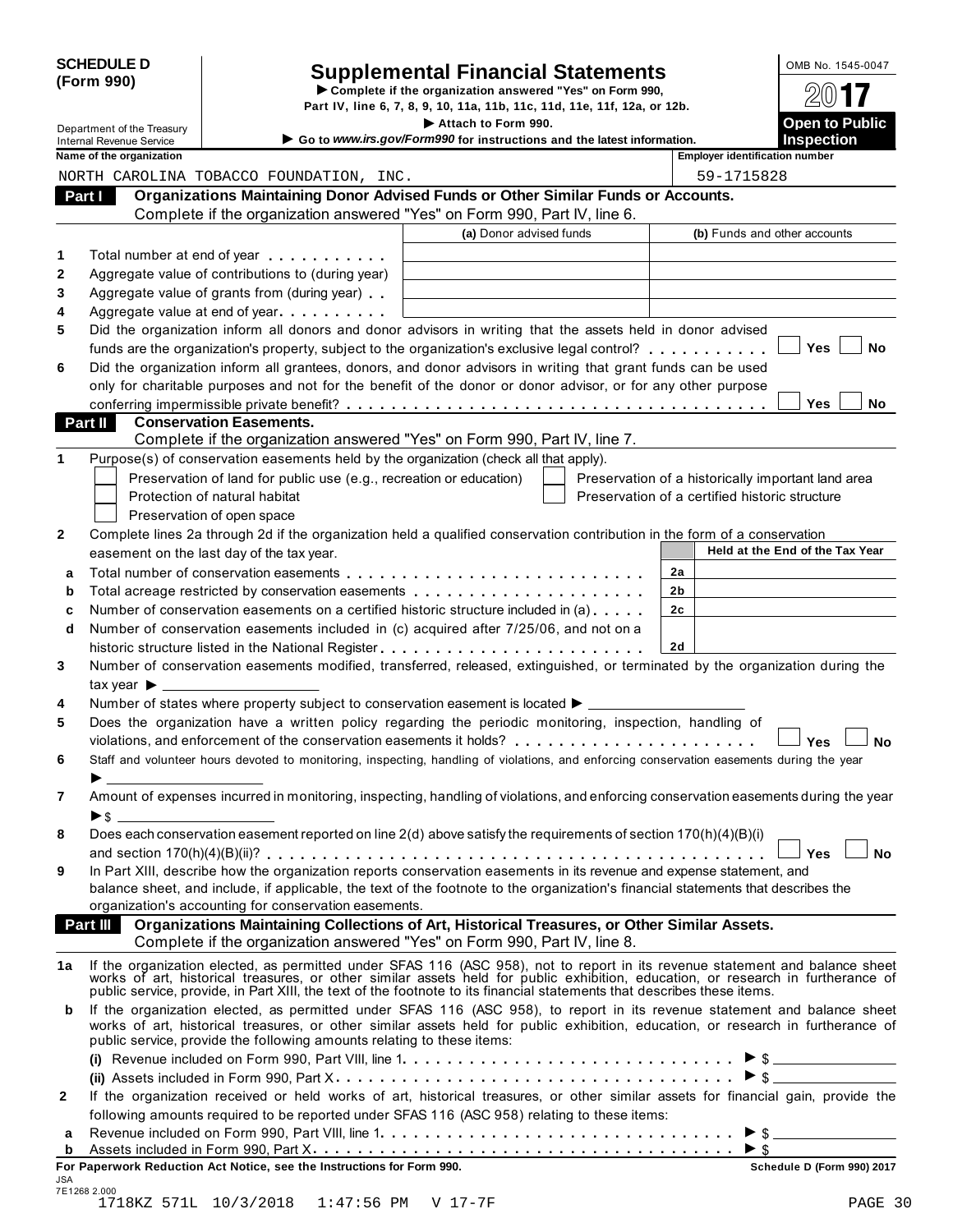NORTH CAROLINA TOBACCO FOUNDATION, INC. 59-1719

| 59-1715828 |  |
|------------|--|
|------------|--|

|                | Schedule D (Form 990) 2017                                                                                                                           |                                         |                |                                    |                           |                                 | Page 2              |
|----------------|------------------------------------------------------------------------------------------------------------------------------------------------------|-----------------------------------------|----------------|------------------------------------|---------------------------|---------------------------------|---------------------|
| Part III       | Organizations Maintaining Collections of Art, Historical Treasures, or Other Similar Assets (continued)                                              |                                         |                |                                    |                           |                                 |                     |
| 3              | Using the organization's acquisition, accession, and other records, check any of the following that are a significant use of its                     |                                         |                |                                    |                           |                                 |                     |
|                | collection items (check all that apply):                                                                                                             |                                         |                |                                    |                           |                                 |                     |
| a              | Public exhibition                                                                                                                                    |                                         | d              |                                    | Loan or exchange programs |                                 |                     |
| b              | Scholarly research                                                                                                                                   |                                         | Other<br>е     |                                    |                           |                                 |                     |
| c              | Preservation for future generations                                                                                                                  |                                         |                |                                    |                           |                                 |                     |
| 4              | Provide a description of the organization's collections and explain how they further the organization's exempt purpose in Part                       |                                         |                |                                    |                           |                                 |                     |
| XIII.          |                                                                                                                                                      |                                         |                |                                    |                           |                                 |                     |
| 5              | During the year, did the organization solicit or receive donations of art, historical treasures, or other similar                                    |                                         |                |                                    |                           |                                 |                     |
|                | assets to be sold to raise funds rather than to be maintained as part of the organization's collection?                                              |                                         |                |                                    |                           |                                 | No<br>Yes           |
| <b>Part IV</b> | <b>Escrow and Custodial Arrangements.</b><br>Complete if the organization answered "Yes" on Form 990, Part IV, line 9, or reported an amount on Form |                                         |                |                                    |                           |                                 |                     |
|                | 990, Part X, line 21.                                                                                                                                |                                         |                |                                    |                           |                                 |                     |
|                | 1a Is the organization an agent, trustee, custodian or other intermediary for contributions or other assets not                                      |                                         |                |                                    |                           |                                 |                     |
|                |                                                                                                                                                      |                                         |                |                                    |                           |                                 | <b>Yes</b><br>No    |
|                | b If "Yes," explain the arrangement in Part XIII and complete the following table:                                                                   |                                         |                |                                    |                           |                                 |                     |
|                |                                                                                                                                                      |                                         |                |                                    |                           | Amount                          |                     |
| c              |                                                                                                                                                      |                                         |                |                                    | 1c                        |                                 |                     |
|                |                                                                                                                                                      |                                         |                |                                    | 1 <sub>d</sub>            |                                 |                     |
| е              |                                                                                                                                                      |                                         |                |                                    | 1е                        |                                 |                     |
| f              |                                                                                                                                                      |                                         |                |                                    | 1f                        |                                 |                     |
|                | 2a Did the organization include an amount on Form 990, Part X, line 21, for escrow or custodial account liability?                                   |                                         |                |                                    |                           |                                 | Yes<br>No           |
|                | <b>b</b> If "Yes," explain the arrangement in Part XIII. Check here if the explanation has been provided on Part XIII                                |                                         |                |                                    |                           |                                 |                     |
| <b>Part V</b>  | <b>Endowment Funds.</b>                                                                                                                              |                                         |                |                                    |                           |                                 |                     |
|                | Complete if the organization answered "Yes" on Form 990, Part IV, line 10.                                                                           |                                         |                |                                    |                           |                                 |                     |
|                |                                                                                                                                                      | (a) Current year                        | (b) Prior year |                                    | (c) Two years back        | (d) Three years back            | (e) Four years back |
|                | 1a Beginning of year balance                                                                                                                         | 6,520,315.                              | 6,240,702.     |                                    | 5,814,444.                | 2,462,588.                      | 2,202,644.          |
| b              | Contributions                                                                                                                                        | 121,021.                                | $-252,573.$    |                                    | 639,632.                  | 4, 254, 453.                    | 500.                |
|                | <b>c</b> Net investment earnings, gains,                                                                                                             |                                         |                |                                    |                           |                                 |                     |
|                | and losses                                                                                                                                           | 696,925.                                | 624,846.       |                                    | $-81,584.$                | 294,187.                        | 338,139.            |
|                | d Grants or scholarships                                                                                                                             |                                         |                |                                    |                           |                                 |                     |
|                | e Other expenditures for facilities                                                                                                                  |                                         |                |                                    |                           |                                 |                     |
|                | and programs                                                                                                                                         | 265,555.                                | 92,660.        |                                    | 131,790.                  | 83,650.                         | 78,695.             |
|                | f Administrative expenses                                                                                                                            |                                         |                |                                    |                           | 1, 113, 134.                    |                     |
| g              | End of year balance entitled to the set of the set of the set of the set of the set of the set of the set of the                                     | 7,072,706.                              | 6,520,315.     |                                    | 6, 240, 702.              | 5,814,444.                      | 2,462,588.          |
|                | Provide the estimated percentage of the current year end balance (line 1g, column (a)) held as:                                                      |                                         |                |                                    |                           |                                 |                     |
| a              | Board designated or quasi-endowment ▶                                                                                                                | .2800%                                  |                |                                    |                           |                                 |                     |
| b              | Permanent endowment > 71.0600 %                                                                                                                      |                                         |                |                                    |                           |                                 |                     |
| c              | Temporarily restricted endowment ▶ 28.6600 %                                                                                                         |                                         |                |                                    |                           |                                 |                     |
|                | The percentages on lines 2a, 2b, and 2c should equal 100%.                                                                                           |                                         |                |                                    |                           |                                 |                     |
|                | 3a Are there endowment funds not in the possession of the organization that are held and administered for the                                        |                                         |                |                                    |                           |                                 |                     |
|                | organization by:                                                                                                                                     |                                         |                |                                    |                           |                                 | <b>Yes</b><br>No    |
|                |                                                                                                                                                      |                                         |                |                                    |                           |                                 | Χ<br>3a(i)          |
|                |                                                                                                                                                      |                                         |                |                                    |                           |                                 | X<br>3a(ii)         |
|                | If "Yes" on line 3a(ii), are the related organizations listed as required on Schedule R?                                                             |                                         |                |                                    |                           |                                 | 3b                  |
| 4              | Describe in Part XIII the intended uses of the organization's endowment funds.                                                                       |                                         |                |                                    |                           |                                 |                     |
| <b>Part VI</b> | Land, Buildings, and Equipment.<br>Complete if the organization answered "Yes" on Form 990, Part IV, line 11a. See Form 990, Part X, line 10.        |                                         |                |                                    |                           |                                 |                     |
|                | Description of property                                                                                                                              | (a) Cost or other basis<br>(investment) |                | (b) Cost or other basis<br>(other) |                           | (c) Accumulated<br>depreciation | (d) Book value      |
| 1a             |                                                                                                                                                      |                                         |                |                                    |                           |                                 |                     |
| b              | Buildings                                                                                                                                            |                                         |                |                                    |                           |                                 |                     |
|                | Leasehold improvements [1, 1, 1, 1, 1, 1]                                                                                                            |                                         |                |                                    |                           |                                 |                     |
| d              | Equipment                                                                                                                                            |                                         |                |                                    |                           |                                 |                     |
| Other<br>е     |                                                                                                                                                      |                                         |                |                                    |                           |                                 |                     |
|                | Total. Add lines 1a through 1e. (Column (d) must equal Form 990, Part X, column (B), line 10c.)                                                      |                                         |                |                                    |                           |                                 |                     |
|                |                                                                                                                                                      |                                         |                |                                    |                           |                                 |                     |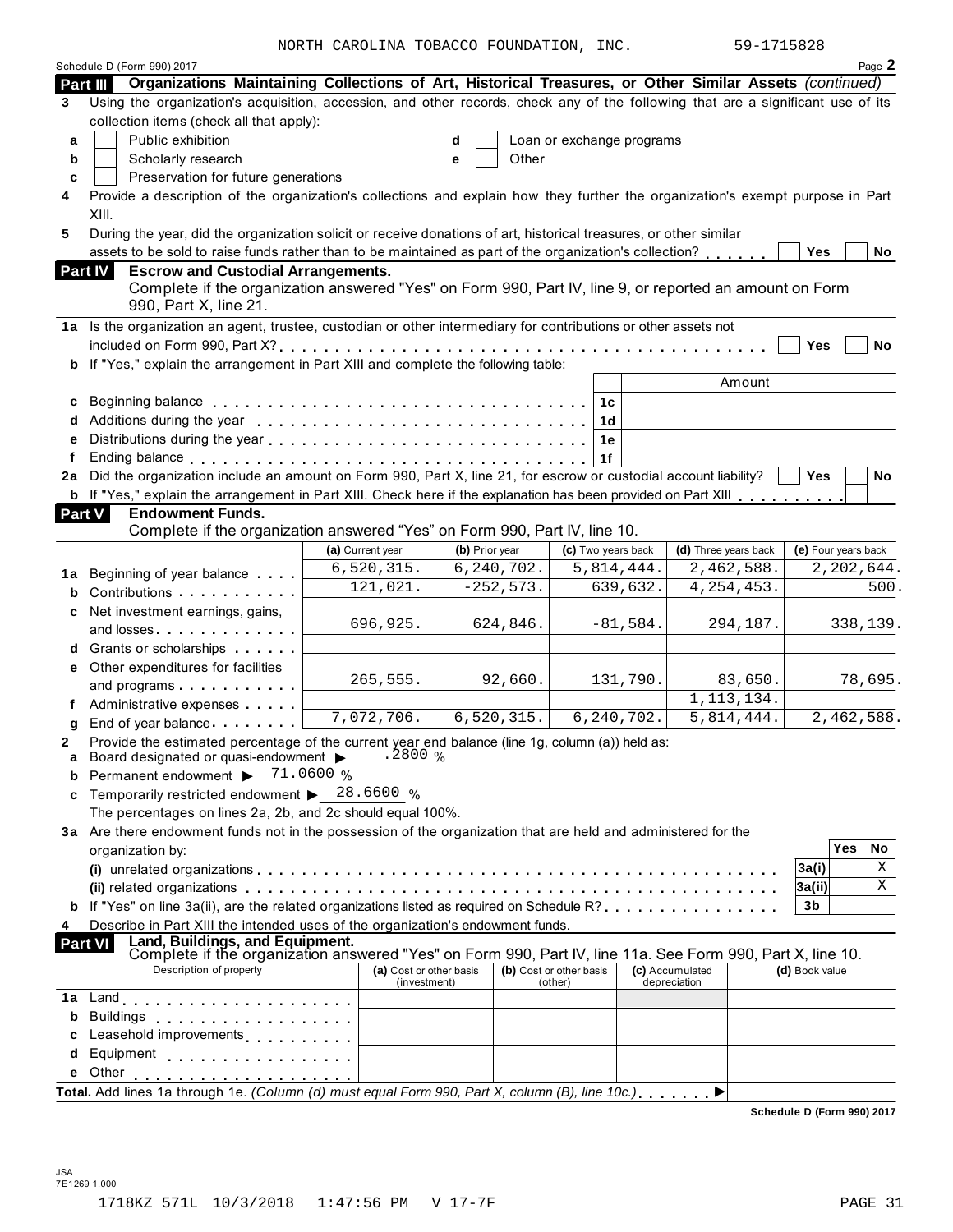| Schedule D (Form 990) 2017<br><b>Part VII</b><br><b>Investments - Other Securities.</b>                |                 | Page 3<br>Complete if the organization answered "Yes" on Form 990, Part IV, line 11b. See Form 990, Part X, line 12. |
|--------------------------------------------------------------------------------------------------------|-----------------|----------------------------------------------------------------------------------------------------------------------|
| (a) Description of security or category<br>(including name of security)                                | (b) Book value  | (c) Method of valuation:<br>Cost or end-of-year market value                                                         |
| (1) Financial derivatives                                                                              |                 |                                                                                                                      |
| (2) Closely-held equity interests                                                                      |                 |                                                                                                                      |
| (3) Other                                                                                              |                 |                                                                                                                      |
| (A) STIF                                                                                               | 2,572.          | FMV                                                                                                                  |
| (B) NC STATE INVESTMENT FUND                                                                           | 6,981,303.      | <b>FMV</b>                                                                                                           |
| (C)                                                                                                    |                 |                                                                                                                      |
| (D)                                                                                                    |                 |                                                                                                                      |
| (E)                                                                                                    |                 |                                                                                                                      |
| (F)<br>(G)                                                                                             |                 |                                                                                                                      |
| (H)                                                                                                    |                 |                                                                                                                      |
| Total. (Column (b) must equal Form 990, Part X, col. (B) line 12.) $\blacktriangleright$               | 6,983,875.      |                                                                                                                      |
| <b>Investments - Program Related.</b><br><b>Part VIII</b>                                              |                 |                                                                                                                      |
|                                                                                                        |                 | Complete if the organization answered "Yes" on Form 990, Part IV, line 11c. See Form 990, Part X, line 13.           |
| (a) Description of investment                                                                          | (b) Book value  | (c) Method of valuation:<br>Cost or end-of-year market value                                                         |
| (1)                                                                                                    |                 |                                                                                                                      |
| (2)                                                                                                    |                 |                                                                                                                      |
| (3)                                                                                                    |                 |                                                                                                                      |
| (4)                                                                                                    |                 |                                                                                                                      |
| (5)                                                                                                    |                 |                                                                                                                      |
| (6)                                                                                                    |                 |                                                                                                                      |
| (7)                                                                                                    |                 |                                                                                                                      |
| (8)                                                                                                    |                 |                                                                                                                      |
| (9)<br>Total. (Column (b) must equal Form 990, Part X, col. (B) line 13.) $\blacktriangleright$        |                 |                                                                                                                      |
| <b>Other Assets.</b><br><b>Part IX</b>                                                                 |                 |                                                                                                                      |
|                                                                                                        |                 | Complete if the organization answered "Yes" on Form 990, Part IV, line 11d. See Form 990, Part X, line 15.           |
|                                                                                                        | (a) Description | (b) Book value                                                                                                       |
| (1)                                                                                                    |                 |                                                                                                                      |
| (2)                                                                                                    |                 |                                                                                                                      |
| (3)                                                                                                    |                 |                                                                                                                      |
| (4)                                                                                                    |                 |                                                                                                                      |
| (5)                                                                                                    |                 |                                                                                                                      |
| (6)                                                                                                    |                 |                                                                                                                      |
| (7)                                                                                                    |                 |                                                                                                                      |
| (8)                                                                                                    |                 |                                                                                                                      |
| (9)                                                                                                    |                 |                                                                                                                      |
| <b>Other Liabilities.</b><br>Part X                                                                    |                 | Complete if the organization answered "Yes" on Form 990, Part IV, line 11e or 11f. See Form 990, Part X,             |
| line 25.                                                                                               |                 |                                                                                                                      |
| (a) Description of liability                                                                           | (b) Book value  |                                                                                                                      |
| (1) Federal income taxes                                                                               |                 |                                                                                                                      |
| (2) AGENCY FUNDS HELD IN CUSTODY                                                                       | 404,112.        |                                                                                                                      |
| (3) DUE TO OTHERS                                                                                      | 4,614           |                                                                                                                      |
| (4)                                                                                                    |                 |                                                                                                                      |
| (5)                                                                                                    |                 |                                                                                                                      |
| (6)                                                                                                    |                 |                                                                                                                      |
| (7)                                                                                                    |                 |                                                                                                                      |
|                                                                                                        |                 |                                                                                                                      |
|                                                                                                        |                 |                                                                                                                      |
| (8)<br>(9)<br>Total. (Column (b) must equal Form 990, Part X, col. (B) line 25.) $\blacktriangleright$ | 408,726.        |                                                                                                                      |

organization's liability for uncertain tax positions under FIN 48 (ASC 740). Check here if the text of the footnote has been provided in Part XIII<br>
Schedule D (Form 9)<br>
Schedule D (Form 9)

 $\boxed{\text{X}}$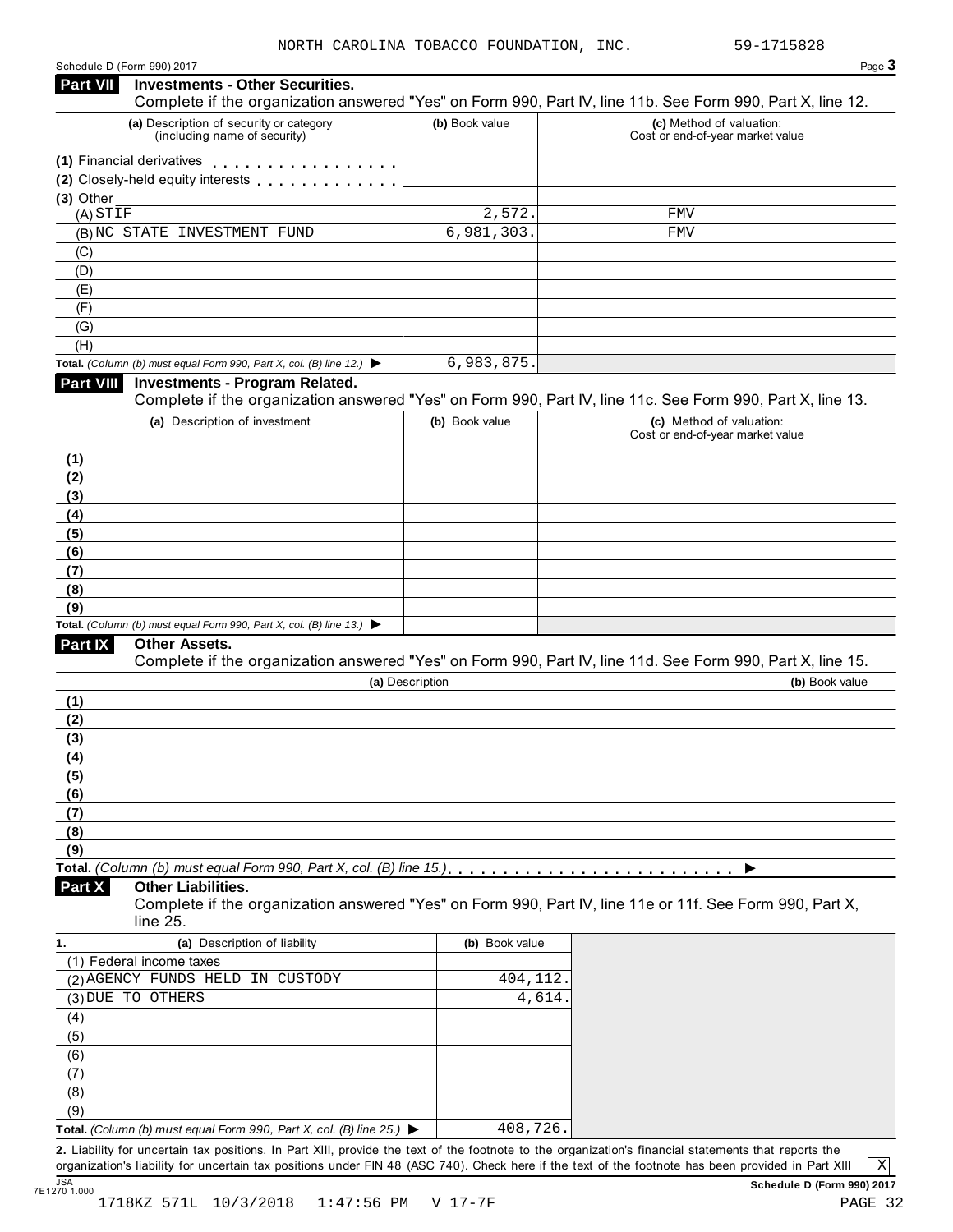| NORTH CAROLINA TOBACCO FOUNDATION, INC.                                                                                                                              |                |          | 59-1715828                                                                       |                                                                                                                                                                                                                                                                                  |
|----------------------------------------------------------------------------------------------------------------------------------------------------------------------|----------------|----------|----------------------------------------------------------------------------------|----------------------------------------------------------------------------------------------------------------------------------------------------------------------------------------------------------------------------------------------------------------------------------|
|                                                                                                                                                                      |                |          |                                                                                  | Page 4                                                                                                                                                                                                                                                                           |
| Reconciliation of Revenue per Audited Financial Statements With Revenue per Return.<br>Complete if the organization answered "Yes" on Form 990, Part IV, line 12a.   |                |          |                                                                                  |                                                                                                                                                                                                                                                                                  |
| Total revenue, gains, and other support per audited financial statements                                                                                             |                |          | $\mathbf{1}$                                                                     | 3,336,149.                                                                                                                                                                                                                                                                       |
| Amounts included on line 1 but not on Form 990, Part VIII, line 12:                                                                                                  |                |          |                                                                                  |                                                                                                                                                                                                                                                                                  |
|                                                                                                                                                                      | 2a             | 612,538. |                                                                                  |                                                                                                                                                                                                                                                                                  |
| Donated services and use of facilities                                                                                                                               | 2 <sub>b</sub> | 79,000.  |                                                                                  |                                                                                                                                                                                                                                                                                  |
|                                                                                                                                                                      | 2c             |          |                                                                                  |                                                                                                                                                                                                                                                                                  |
|                                                                                                                                                                      | 2d             |          |                                                                                  |                                                                                                                                                                                                                                                                                  |
|                                                                                                                                                                      |                |          | <b>2e</b>                                                                        | 691,538.                                                                                                                                                                                                                                                                         |
|                                                                                                                                                                      |                |          | 3                                                                                | 2,644,611.                                                                                                                                                                                                                                                                       |
| Amounts included on Form 990, Part VIII, line 12, but not on line 1:                                                                                                 |                |          |                                                                                  |                                                                                                                                                                                                                                                                                  |
| Investment expenses not included on Form 990, Part VIII, line 7b                                                                                                     | 4a             | 31,728.  |                                                                                  |                                                                                                                                                                                                                                                                                  |
|                                                                                                                                                                      | 4b.            |          |                                                                                  |                                                                                                                                                                                                                                                                                  |
|                                                                                                                                                                      |                |          | 4c                                                                               | 31,728.                                                                                                                                                                                                                                                                          |
| Total revenue. Add lines 3 and 4c. (This must equal Form 990, Part I, line 12.)                                                                                      |                |          | 5                                                                                | 2,676,339.                                                                                                                                                                                                                                                                       |
| Reconciliation of Expenses per Audited Financial Statements With Expenses per Return.<br>Complete if the organization answered "Yes" on Form 990, Part IV, line 12a. |                |          |                                                                                  |                                                                                                                                                                                                                                                                                  |
|                                                                                                                                                                      |                |          | $\blacktriangleleft$                                                             | 2, 216, 525.                                                                                                                                                                                                                                                                     |
| Amounts included on line 1 but not on Form 990, Part IX, line 25:                                                                                                    |                |          |                                                                                  |                                                                                                                                                                                                                                                                                  |
|                                                                                                                                                                      | 2a             | 79,000.  |                                                                                  |                                                                                                                                                                                                                                                                                  |
|                                                                                                                                                                      | 2 <sub>b</sub> |          |                                                                                  |                                                                                                                                                                                                                                                                                  |
|                                                                                                                                                                      | 2c             |          |                                                                                  |                                                                                                                                                                                                                                                                                  |
|                                                                                                                                                                      | 2d             |          |                                                                                  |                                                                                                                                                                                                                                                                                  |
|                                                                                                                                                                      |                |          | 2e                                                                               | 79,000.                                                                                                                                                                                                                                                                          |
|                                                                                                                                                                      |                |          | 3                                                                                | 2, 137, 525.                                                                                                                                                                                                                                                                     |
| Amounts included on Form 990, Part IX, line 25, but not on line 1:                                                                                                   |                |          |                                                                                  |                                                                                                                                                                                                                                                                                  |
| Investment expenses not included on Form 990, Part VIII, line 7b                                                                                                     | 4a             | 31,728.  |                                                                                  |                                                                                                                                                                                                                                                                                  |
|                                                                                                                                                                      | 4 <sub>b</sub> |          |                                                                                  |                                                                                                                                                                                                                                                                                  |
|                                                                                                                                                                      |                |          | 4c                                                                               | 31,728.                                                                                                                                                                                                                                                                          |
|                                                                                                                                                                      |                |          | 5                                                                                | 2,169,253.                                                                                                                                                                                                                                                                       |
|                                                                                                                                                                      |                |          |                                                                                  |                                                                                                                                                                                                                                                                                  |
|                                                                                                                                                                      |                |          | Total expenses. Add lines 3 and 4c. (This must equal Form 990, Part I, line 18.) | Provide the descriptions required for Part II, lines 3, 5, and 9; Part III, lines 1a and 4; Part IV, lines 1b and 2b; Part V, line 4; Part X, line<br>2; Part XI, lines 2d and 4b; and Part XII, lines 2d and 4b. Also complete this part to provide any additional information. |

SEE PAGE 5

JSA **Schedule D (Form 990) 2017**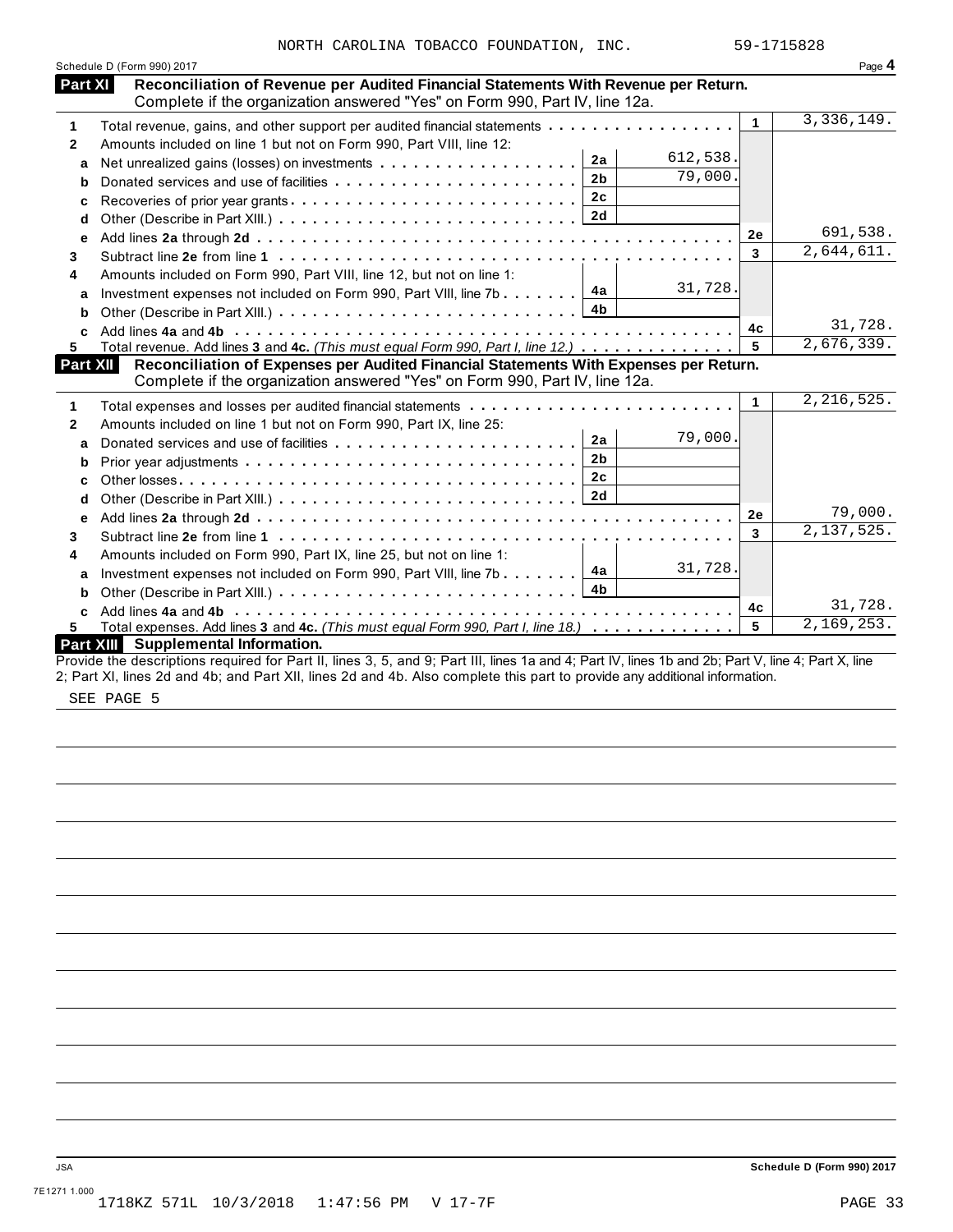#### PART V, LINE 4:

THE FOUNDATION'S ENDOWMENT CONSISTS OF NINE INDIVIDUAL FUNDS ESTABLISHED FOR A VARIETY OF PURPOSES RELATED TO THE FOUNDATION'S MISSION TO AID AND PROMOTE ALL TYPES OF EDUCATION, RESEARCH AND EXTENSION IN THE TOBACCO CURRICULUM AT NC STATE UNIVERSITY.

PART X, LINE 2:

MANAGEMENT HAS ANALYZED THE TAX POSITIONS TAKEN BY THE FOUNDATION, AND HAS CONCLUDED THAT AS OF JUNE 30, 2018, THERE ARE NO UNCERTAIN POSITIONS TAKEN OR EXPECTED TO BE TAKEN THAT WOULD REQUIRE RECOGNITION OF A LIABILITY (OR ASSET) OR DISCLOSURE IN THE FINANCIAL STATEMENTS.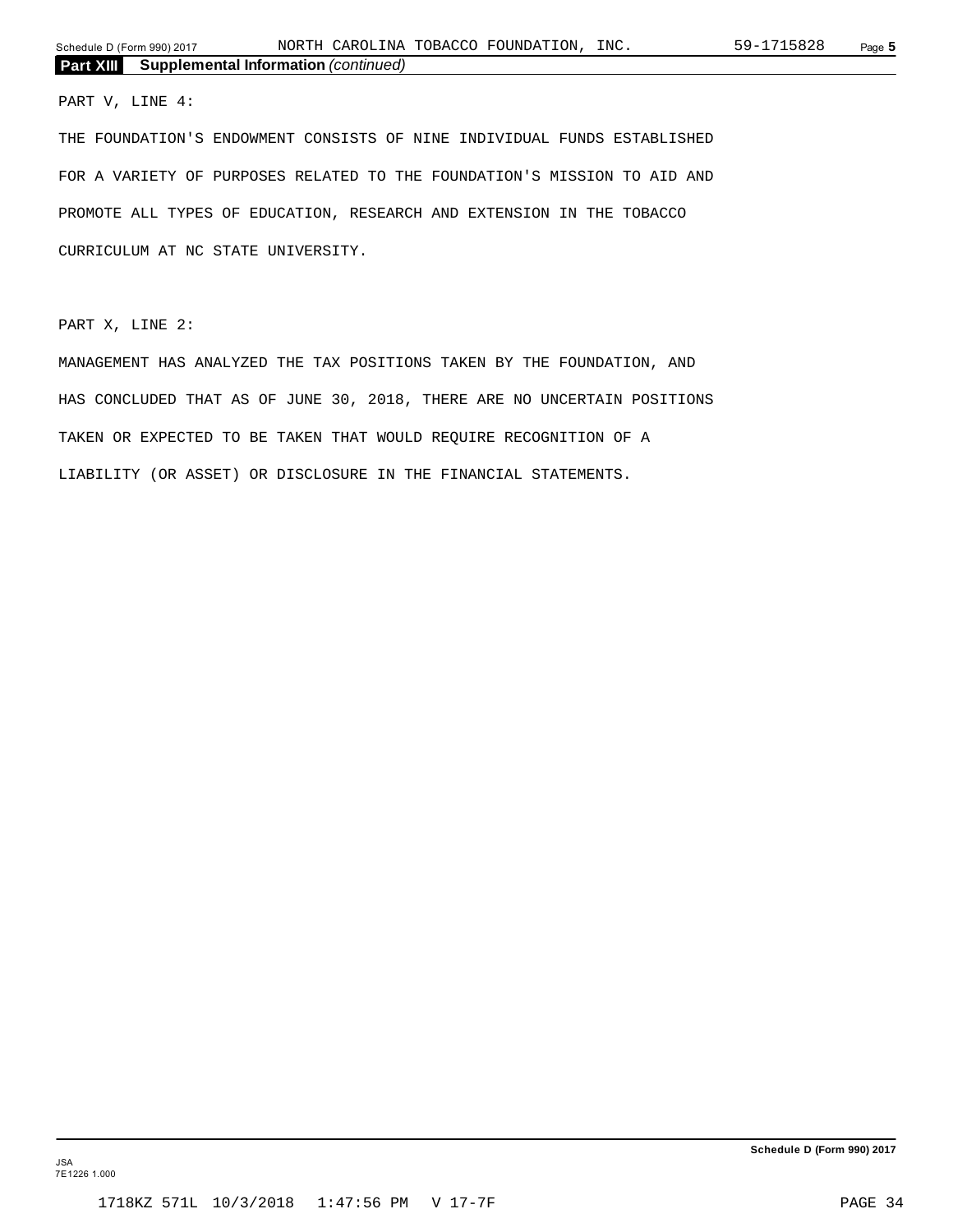| Department of the Treasury                           |                                                                                                                                                                                                                                                                           |            |                                    | Governments, and Individuals in the United States                                | <b>Grants and Other Assistance to Organizations,</b> |                                                             |                                          | OMB No. 1545-0047                          |
|------------------------------------------------------|---------------------------------------------------------------------------------------------------------------------------------------------------------------------------------------------------------------------------------------------------------------------------|------------|------------------------------------|----------------------------------------------------------------------------------|------------------------------------------------------|-------------------------------------------------------------|------------------------------------------|--------------------------------------------|
|                                                      |                                                                                                                                                                                                                                                                           |            |                                    | Complete if the organization answered "Yes" on Form 990, Part IV, line 21 or 22. |                                                      |                                                             |                                          |                                            |
|                                                      |                                                                                                                                                                                                                                                                           |            |                                    | Attach to Form 990.                                                              |                                                      |                                                             |                                          | <b>Open to Public</b><br><b>Inspection</b> |
| Internal Revenue Service<br>Name of the organization |                                                                                                                                                                                                                                                                           |            |                                    | Go to www.irs.gov/Form990 for the latest information.                            |                                                      |                                                             | <b>Employer identification number</b>    |                                            |
|                                                      | NORTH CAROLINA TOBACCO FOUNDATION, INC.                                                                                                                                                                                                                                   |            |                                    |                                                                                  |                                                      |                                                             | 59-1715828                               |                                            |
| Part I                                               | <b>General Information on Grants and Assistance</b>                                                                                                                                                                                                                       |            |                                    |                                                                                  |                                                      |                                                             |                                          |                                            |
| 1                                                    | Does the organization maintain records to substantiate the amount of the grants or assistance, the grantees' eligibility for the grants or assistance, and                                                                                                                |            |                                    |                                                                                  |                                                      |                                                             |                                          |                                            |
|                                                      |                                                                                                                                                                                                                                                                           |            |                                    |                                                                                  |                                                      |                                                             |                                          | X Yes<br>No                                |
| $\mathbf{2}$                                         | Describe in Part IV the organization's procedures for monitoring the use of grant funds in the United States.                                                                                                                                                             |            |                                    |                                                                                  |                                                      |                                                             |                                          |                                            |
| Part II                                              | Grants and Other Assistance to Domestic Organizations and Domestic Governments. Complete if the organization answered "Yes" on Form<br>990, Part IV, line 21, for any recipient that received more than \$5,000. Part II can be duplicated if additional space is needed. |            |                                    |                                                                                  |                                                      |                                                             |                                          |                                            |
|                                                      | 1 (a) Name and address of organization<br>or government                                                                                                                                                                                                                   | $(b)$ EIN  | (c) IRC section<br>(if applicable) | (d) Amount of cash<br>grant                                                      | (e) Amount of non-<br>cash assistance                | (f) Method of valuation<br>(book, FMV, appraisal,<br>other) | (g) Description of<br>noncash assistance | (h) Purpose of grant<br>or assistance      |
| (1) NORTH CAROLINA STATE UNIVERSITY                  |                                                                                                                                                                                                                                                                           |            |                                    |                                                                                  |                                                      |                                                             |                                          |                                            |
| NCSU BOX 7205 RALEIGH, NC 27695                      |                                                                                                                                                                                                                                                                           | 56-6000756 | 170(C)(1)                          | 1,443,543.                                                                       |                                                      | <b>BOOK</b>                                                 | N/A                                      | SUPPORT                                    |
| (2)                                                  |                                                                                                                                                                                                                                                                           |            |                                    |                                                                                  |                                                      |                                                             |                                          |                                            |
| (3)                                                  |                                                                                                                                                                                                                                                                           |            |                                    |                                                                                  |                                                      |                                                             |                                          |                                            |
| (4)                                                  |                                                                                                                                                                                                                                                                           |            |                                    |                                                                                  |                                                      |                                                             |                                          |                                            |
| (5)                                                  |                                                                                                                                                                                                                                                                           |            |                                    |                                                                                  |                                                      |                                                             |                                          |                                            |
| (6)                                                  |                                                                                                                                                                                                                                                                           |            |                                    |                                                                                  |                                                      |                                                             |                                          |                                            |
| (7)                                                  |                                                                                                                                                                                                                                                                           |            |                                    |                                                                                  |                                                      |                                                             |                                          |                                            |
| (8)                                                  |                                                                                                                                                                                                                                                                           |            |                                    |                                                                                  |                                                      |                                                             |                                          |                                            |
| (9)                                                  |                                                                                                                                                                                                                                                                           |            |                                    |                                                                                  |                                                      |                                                             |                                          |                                            |
| (10)                                                 |                                                                                                                                                                                                                                                                           |            |                                    |                                                                                  |                                                      |                                                             |                                          |                                            |
| (11)                                                 |                                                                                                                                                                                                                                                                           |            |                                    |                                                                                  |                                                      |                                                             |                                          |                                            |
| (12)                                                 |                                                                                                                                                                                                                                                                           |            |                                    |                                                                                  |                                                      |                                                             |                                          |                                            |
| 2<br>3                                               |                                                                                                                                                                                                                                                                           |            |                                    |                                                                                  |                                                      |                                                             |                                          | $1$ .                                      |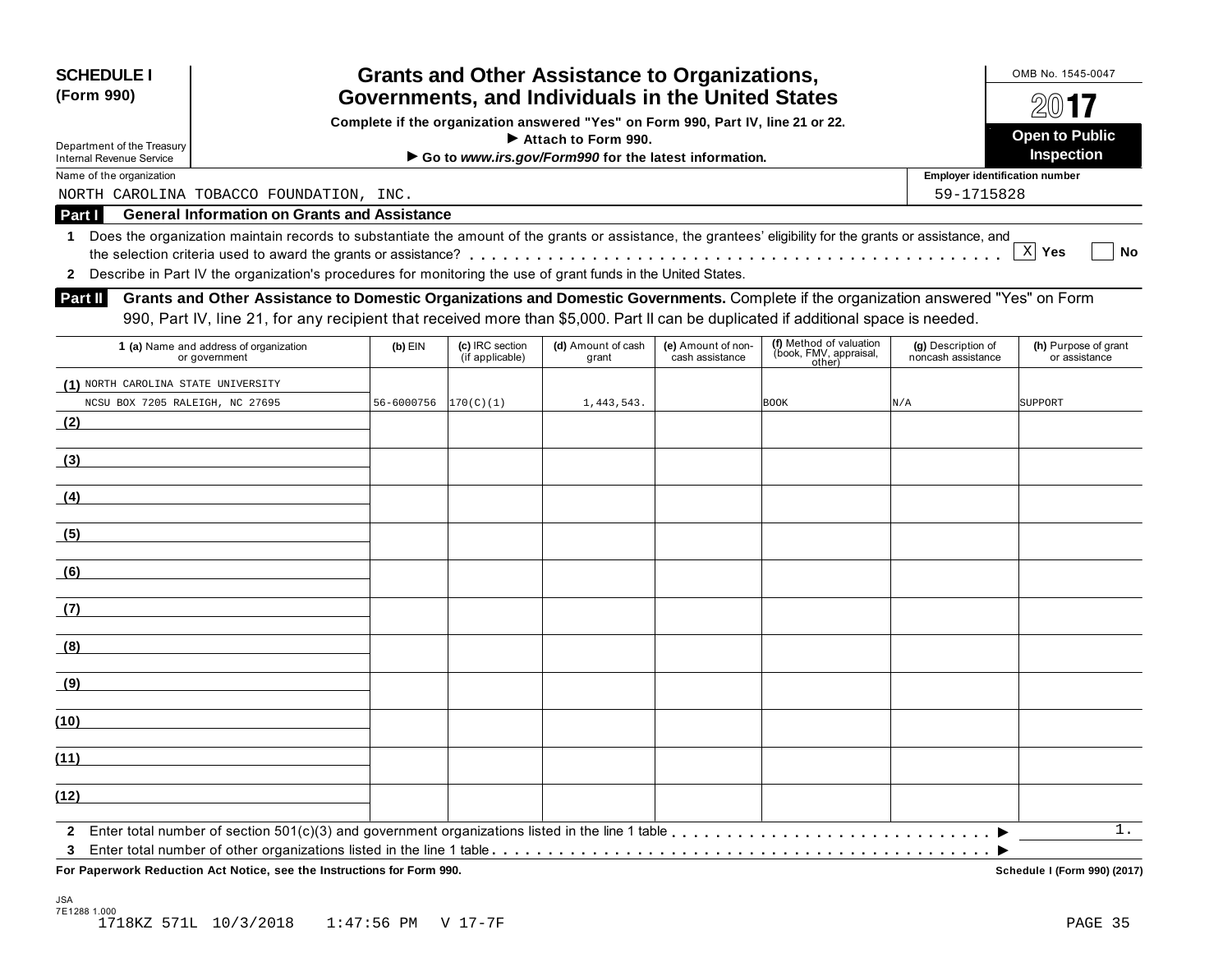#### **Grants and Other Assistance to Domestic Individuals.** Complete if the organization answered "Yes" on Form 990, Part IV, line 22. Part III can be duplicated if additional space is needed. **Part III**

| (a) Type of grant or assistance                                                                                                                         | (b) Number of<br>recipients | (c) Amount of<br>cash grant | (d) Amount of<br>non-cash assistance | (e) Method of valuation (book,<br>FMV, appraisal, other) | (f) Description of non-cash assistance |  |  |  |  |
|---------------------------------------------------------------------------------------------------------------------------------------------------------|-----------------------------|-----------------------------|--------------------------------------|----------------------------------------------------------|----------------------------------------|--|--|--|--|
|                                                                                                                                                         |                             |                             |                                      |                                                          |                                        |  |  |  |  |
| $\overline{2}$                                                                                                                                          |                             |                             |                                      |                                                          |                                        |  |  |  |  |
| 3                                                                                                                                                       |                             |                             |                                      |                                                          |                                        |  |  |  |  |
| 4                                                                                                                                                       |                             |                             |                                      |                                                          |                                        |  |  |  |  |
| -5                                                                                                                                                      |                             |                             |                                      |                                                          |                                        |  |  |  |  |
| -6                                                                                                                                                      |                             |                             |                                      |                                                          |                                        |  |  |  |  |
|                                                                                                                                                         |                             |                             |                                      |                                                          |                                        |  |  |  |  |
| Supplemental Information. Provide the information required in Part I, line 2, Part III, column (b); and any other additional<br>Part IV<br>information. |                             |                             |                                      |                                                          |                                        |  |  |  |  |

PART I LINE 2:

GRANTS REPRESENT REIMBURSEMENT OF EXPENSES PROCESSED THROUGH THE

UNIVERSITY'S ACCOUNTING SYSTEMS, AND ARE SUBJECT TO UNIVERSITY AND STATE

OF NORTH CAROLINA GUIDELINES, IN ADDITION TO ANY RESTRICTIONS PLACED

DIRECTLY BY DONORS.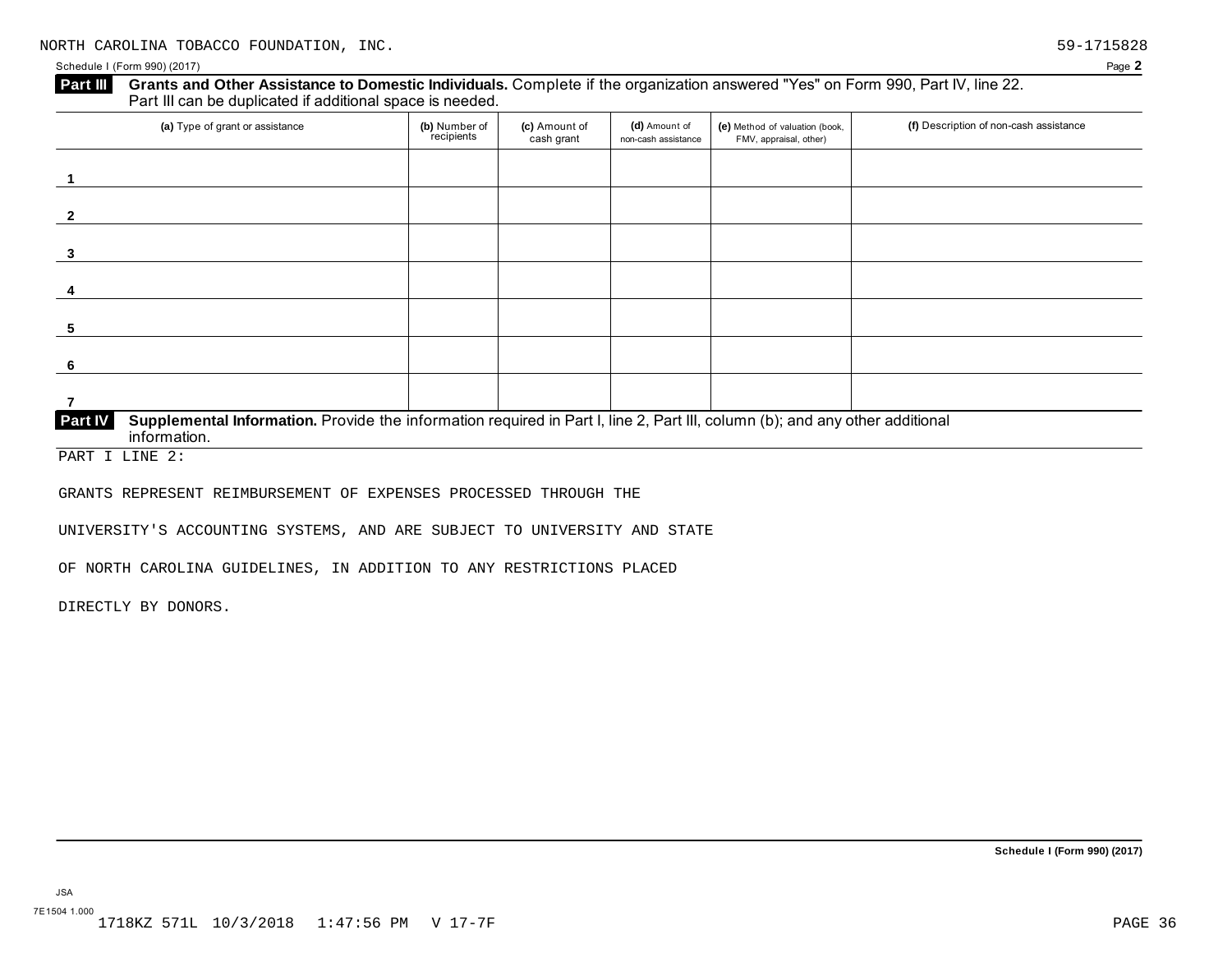|              | <b>SCHEDULE J</b><br>(Form 990)                                                                            |                                                                                                                                                                                                                         | <b>Compensation Information</b><br>For certain Officers, Directors, Trustees, Key Employees, and Highest |                                       | OMB No. 1545-0047          |            |                         |  |  |
|--------------|------------------------------------------------------------------------------------------------------------|-------------------------------------------------------------------------------------------------------------------------------------------------------------------------------------------------------------------------|----------------------------------------------------------------------------------------------------------|---------------------------------------|----------------------------|------------|-------------------------|--|--|
|              | <b>Compensated Employees</b><br>Complete if the organization answered "Yes" on Form 990, Part IV, line 23. |                                                                                                                                                                                                                         |                                                                                                          |                                       |                            |            |                         |  |  |
|              | Department of the Treasury                                                                                 |                                                                                                                                                                                                                         | Attach to Form 990.                                                                                      |                                       | <b>Open to Public</b>      |            |                         |  |  |
|              | Internal Revenue Service                                                                                   |                                                                                                                                                                                                                         | Go to www.irs.gov/Form990 for instructions and the latest information.                                   |                                       | <b>Inspection</b>          |            |                         |  |  |
|              | Name of the organization                                                                                   |                                                                                                                                                                                                                         |                                                                                                          | <b>Employer identification number</b> |                            |            |                         |  |  |
|              |                                                                                                            | NORTH CAROLINA TOBACCO FOUNDATION, INC.                                                                                                                                                                                 |                                                                                                          | 59-1715828                            |                            |            |                         |  |  |
| Part I       |                                                                                                            | <b>Questions Regarding Compensation</b>                                                                                                                                                                                 |                                                                                                          |                                       |                            |            |                         |  |  |
|              |                                                                                                            | 1a Check the appropriate box(es) if the organization provided any of the following to or for a person listed on Form                                                                                                    |                                                                                                          |                                       |                            | <b>Yes</b> | No                      |  |  |
|              |                                                                                                            | 990, Part VII, Section A, line 1a. Complete Part III to provide any relevant information regarding these items.                                                                                                         |                                                                                                          |                                       |                            |            |                         |  |  |
|              |                                                                                                            |                                                                                                                                                                                                                         |                                                                                                          |                                       |                            |            |                         |  |  |
|              |                                                                                                            | First-class or charter travel                                                                                                                                                                                           | Housing allowance or residence for personal use                                                          |                                       |                            |            |                         |  |  |
|              |                                                                                                            | Travel for companions                                                                                                                                                                                                   | Payments for business use of personal residence<br>Health or social club dues or initiation fees         |                                       |                            |            |                         |  |  |
|              |                                                                                                            | Tax indemnification and gross-up payments                                                                                                                                                                               |                                                                                                          |                                       |                            |            |                         |  |  |
|              |                                                                                                            | Discretionary spending account                                                                                                                                                                                          | Personal services (such as, maid, chauffeur, chef)                                                       |                                       |                            |            |                         |  |  |
| b            |                                                                                                            | If any of the boxes on line 1a are checked, did the organization follow a written policy regarding payment<br>or reimbursement or provision of all of the expenses described above? If "No," complete Part III to       |                                                                                                          |                                       |                            |            |                         |  |  |
|              |                                                                                                            |                                                                                                                                                                                                                         |                                                                                                          |                                       | 1 <sub>b</sub>             |            |                         |  |  |
| $\mathbf{2}$ |                                                                                                            | Did the organization require substantiation prior to reimbursing or allowing expenses incurred by all<br>directors, trustees, and officers, including the CEO/Executive Director, regarding the items checked on line   |                                                                                                          |                                       |                            |            |                         |  |  |
|              |                                                                                                            |                                                                                                                                                                                                                         |                                                                                                          |                                       | $\mathbf{2}$               |            |                         |  |  |
|              |                                                                                                            |                                                                                                                                                                                                                         |                                                                                                          |                                       |                            |            |                         |  |  |
| 3            |                                                                                                            | Indicate which, if any, of the following the filing organization used to establish the compensation of the<br>organization's CEO/Executive Director. Check all that apply. Do not check any boxes for methods used by a |                                                                                                          |                                       |                            |            |                         |  |  |
|              |                                                                                                            | related organization to establish compensation of the CEO/Executive Director, but explain in Part III.                                                                                                                  |                                                                                                          |                                       |                            |            |                         |  |  |
|              |                                                                                                            | Compensation committee                                                                                                                                                                                                  | Written employment contract                                                                              |                                       |                            |            |                         |  |  |
|              |                                                                                                            | Independent compensation consultant                                                                                                                                                                                     | Compensation survey or study                                                                             |                                       |                            |            |                         |  |  |
|              |                                                                                                            | Form 990 of other organizations                                                                                                                                                                                         | Approval by the board or compensation committee                                                          |                                       |                            |            |                         |  |  |
|              |                                                                                                            |                                                                                                                                                                                                                         |                                                                                                          |                                       |                            |            |                         |  |  |
| 4            |                                                                                                            | During the year, did any person listed on Form 990, Part VII, Section A, line 1a, with respect to the filing<br>organization or a related organization:                                                                 |                                                                                                          |                                       |                            |            |                         |  |  |
| a            |                                                                                                            |                                                                                                                                                                                                                         |                                                                                                          |                                       | 4a                         |            | Χ                       |  |  |
| b            |                                                                                                            | Participate in, or receive payment from, a supplemental nonqualified retirement plan?                                                                                                                                   |                                                                                                          |                                       | 4b                         |            | $\overline{\mathbf{x}}$ |  |  |
| c            |                                                                                                            | Participate in, or receive payment from, an equity-based compensation arrangement?                                                                                                                                      |                                                                                                          |                                       | 4c                         |            | $\mathbf{X}$            |  |  |
|              |                                                                                                            | If "Yes" to any of lines 4a-c, list the persons and provide the applicable amounts for each item in Part III.                                                                                                           |                                                                                                          |                                       |                            |            |                         |  |  |
|              |                                                                                                            | Only section 501(c)(3), 501(c)(4), and 501(c)(29) organizations must complete lines 5-9.                                                                                                                                |                                                                                                          |                                       |                            |            |                         |  |  |
| 5            |                                                                                                            | For persons listed on Form 990, Part VII, Section A, line 1a, did the organization pay or accrue any                                                                                                                    |                                                                                                          |                                       |                            |            |                         |  |  |
|              |                                                                                                            | compensation contingent on the revenues of:                                                                                                                                                                             |                                                                                                          |                                       |                            |            |                         |  |  |
| а            |                                                                                                            |                                                                                                                                                                                                                         |                                                                                                          |                                       | 5a                         |            | Χ                       |  |  |
| b            |                                                                                                            |                                                                                                                                                                                                                         |                                                                                                          |                                       | 5b                         |            | Χ                       |  |  |
|              |                                                                                                            | If "Yes" on line 5a or 5b, describe in Part III.                                                                                                                                                                        |                                                                                                          |                                       |                            |            |                         |  |  |
| 6            |                                                                                                            | For persons listed on Form 990, Part VII, Section A, line 1a, did the organization pay or accrue any                                                                                                                    |                                                                                                          |                                       |                            |            |                         |  |  |
|              |                                                                                                            | compensation contingent on the net earnings of:                                                                                                                                                                         |                                                                                                          |                                       |                            |            |                         |  |  |
| а            |                                                                                                            |                                                                                                                                                                                                                         |                                                                                                          |                                       | 6a                         |            | Χ                       |  |  |
| b            |                                                                                                            |                                                                                                                                                                                                                         |                                                                                                          |                                       | 6b                         |            | Χ                       |  |  |
|              |                                                                                                            | If "Yes" on line 6a or 6b, describe in Part III.                                                                                                                                                                        |                                                                                                          |                                       |                            |            |                         |  |  |
| 7            |                                                                                                            | For persons listed on Form 990, Part VII, Section A, line 1a, did the organization provide any nonfixed                                                                                                                 |                                                                                                          |                                       |                            |            |                         |  |  |
|              |                                                                                                            | payments not described on lines 5 and 6? If "Yes," describe in Part III.                                                                                                                                                |                                                                                                          |                                       | 7                          |            | X                       |  |  |
| 8            |                                                                                                            | Were any amounts reported on Form 990, Part VII, paid or accrued pursuant to a contract that was subject                                                                                                                |                                                                                                          |                                       |                            |            |                         |  |  |
|              |                                                                                                            | to the initial contract exception described in Regulations section 53.4958-4(a)(3)? If "Yes," describe                                                                                                                  |                                                                                                          |                                       |                            |            |                         |  |  |
|              |                                                                                                            |                                                                                                                                                                                                                         |                                                                                                          |                                       | 8                          |            | Χ                       |  |  |
| 9            |                                                                                                            | If "Yes" on line 8, did the organization also follow the rebuttable presumption procedure described in                                                                                                                  |                                                                                                          |                                       |                            |            |                         |  |  |
|              |                                                                                                            |                                                                                                                                                                                                                         |                                                                                                          |                                       | 9                          |            |                         |  |  |
|              |                                                                                                            | For Paperwork Reduction Act Notice, see the Instructions for Form 990.                                                                                                                                                  |                                                                                                          |                                       | Schedule J (Form 990) 2017 |            |                         |  |  |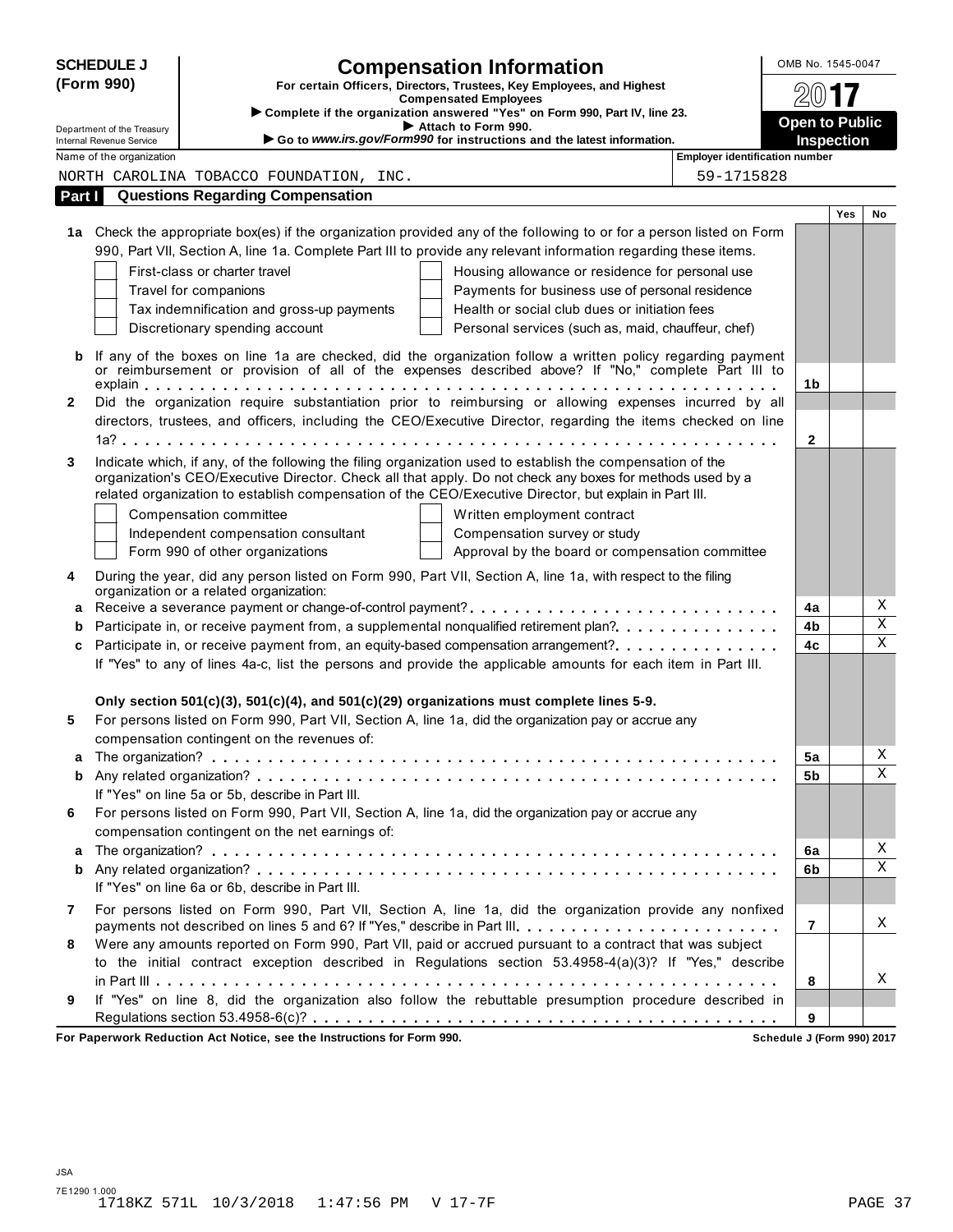#### **Part II** Officers, Directors, Trustees, Key Employees, and Highest Compensated Employees. Use duplicate copies if additional space is needed.

For each individual whose compensation must be reported on Schedule J, report compensation from the organization on row (i) and from related organizations, described in the instructions, on row (ii). Do not list any individuals that aren't listed on Form 990, Part VII.

Note: The sum of columns (B)(i)-(iii) for each listed individual must equal the total amount of Form 990, Part VII, Section A, line 1a, applicable column (D) and (E) amounts for that individual.

| (A) Name and Title   |                              |                          | (B) Breakdown of W-2 and/or 1099-MISC compensation |                                           | (C) Retirement and             | (D) Nontaxable   | (E) Total of columns | (F) Compensation                                           |
|----------------------|------------------------------|--------------------------|----------------------------------------------------|-------------------------------------------|--------------------------------|------------------|----------------------|------------------------------------------------------------|
|                      |                              | (i) Base<br>compensation | (ii) Bonus & incentive<br>compensation             | (iii) Other<br>reportable<br>compensation | other deferred<br>compensation | benefits         | $(B)(i)-(D)$         | in column (B) reported<br>as deferred on prior<br>Form 990 |
| SONIA MURPHY         | (i)                          | $\overline{0}$           | $\mathsf{O}\xspace$                                | $\mathsf{0}$ .                            | $\overline{0}$ .               | $\overline{0}$ . | $\mathsf{0}$ .       | $\overline{0}$ .                                           |
| 1PRESIDENT           | (i)                          | 154, 116                 | 0.                                                 | 1,465.                                    | 20, 232.                       | 5,773.           | 181,586.             | $\overline{0}$ .                                           |
| MARY PELOQUIN-DODD   | (i)                          | $\mathsf{O}$             | $\mathbf{0}$                                       | $\mathbf 0$ .                             | $\overline{0}$ .               | $\overline{0}$ . | $\mathbf{0}$         | $\overline{0}$ .                                           |
| 2TREASURER           | (i)                          | 268, 225                 | $0$ .                                              | $\mathsf{0}$ .                            | 35,231                         | 5,773.           | 309,229              | $\overline{0}$ .                                           |
| <b>JILL TASAICO</b>  | (i)                          | $\overline{0}$           | $\mathsf{O}$ .                                     | $\mathbf 0$ .                             | $\overline{0}$ .               | 0.               | $\mathbf 0$ .        | $\overline{0}$ .                                           |
| 3ASSISTANT TREASURER | (i)                          | 158,340                  | $\mathsf{O}$ .                                     | $\mathsf{0}$ .                            | 26,657.                        | 5,773.           | 190,770.             | $\overline{0}$ .                                           |
|                      | (i)                          |                          |                                                    |                                           |                                |                  |                      |                                                            |
| 4                    | (i)                          |                          |                                                    |                                           |                                |                  |                      |                                                            |
|                      | (i)                          |                          |                                                    |                                           |                                |                  |                      |                                                            |
| 5                    | (ii)                         |                          |                                                    |                                           |                                |                  |                      |                                                            |
|                      | $\qquad \qquad \textbf{(i)}$ |                          |                                                    |                                           |                                |                  |                      |                                                            |
| 6                    | (i)                          |                          |                                                    |                                           |                                |                  |                      |                                                            |
|                      | (i)                          |                          |                                                    |                                           |                                |                  |                      |                                                            |
| 7                    | (i)                          |                          |                                                    |                                           |                                |                  |                      |                                                            |
|                      | (i)                          |                          |                                                    |                                           |                                |                  |                      |                                                            |
| 8                    | (i)                          |                          |                                                    |                                           |                                |                  |                      |                                                            |
|                      | (i)                          |                          |                                                    |                                           |                                |                  |                      |                                                            |
| 9                    | (i)                          |                          |                                                    |                                           |                                |                  |                      |                                                            |
|                      | (i)                          |                          |                                                    |                                           |                                |                  |                      |                                                            |
| 10                   | (i)                          |                          |                                                    |                                           |                                |                  |                      |                                                            |
|                      | (i)                          |                          |                                                    |                                           |                                |                  |                      |                                                            |
| 11                   | (i)                          |                          |                                                    |                                           |                                |                  |                      |                                                            |
|                      | (i)                          |                          |                                                    |                                           |                                |                  |                      |                                                            |
| 12                   | (i)                          |                          |                                                    |                                           |                                |                  |                      |                                                            |
|                      | (i)                          |                          |                                                    |                                           |                                |                  |                      |                                                            |
| 13                   | (ii)                         |                          |                                                    |                                           |                                |                  |                      |                                                            |
|                      | (i)                          |                          |                                                    |                                           |                                |                  |                      |                                                            |
| 14                   | (i)                          |                          |                                                    |                                           |                                |                  |                      |                                                            |
|                      | (i)                          |                          |                                                    |                                           |                                |                  |                      |                                                            |
| 15                   | (i)                          |                          |                                                    |                                           |                                |                  |                      |                                                            |
|                      | (i)                          |                          |                                                    |                                           |                                |                  |                      |                                                            |
| 16                   | (ii)                         |                          |                                                    |                                           |                                |                  |                      |                                                            |

**Schedule J (Form 990) 2017**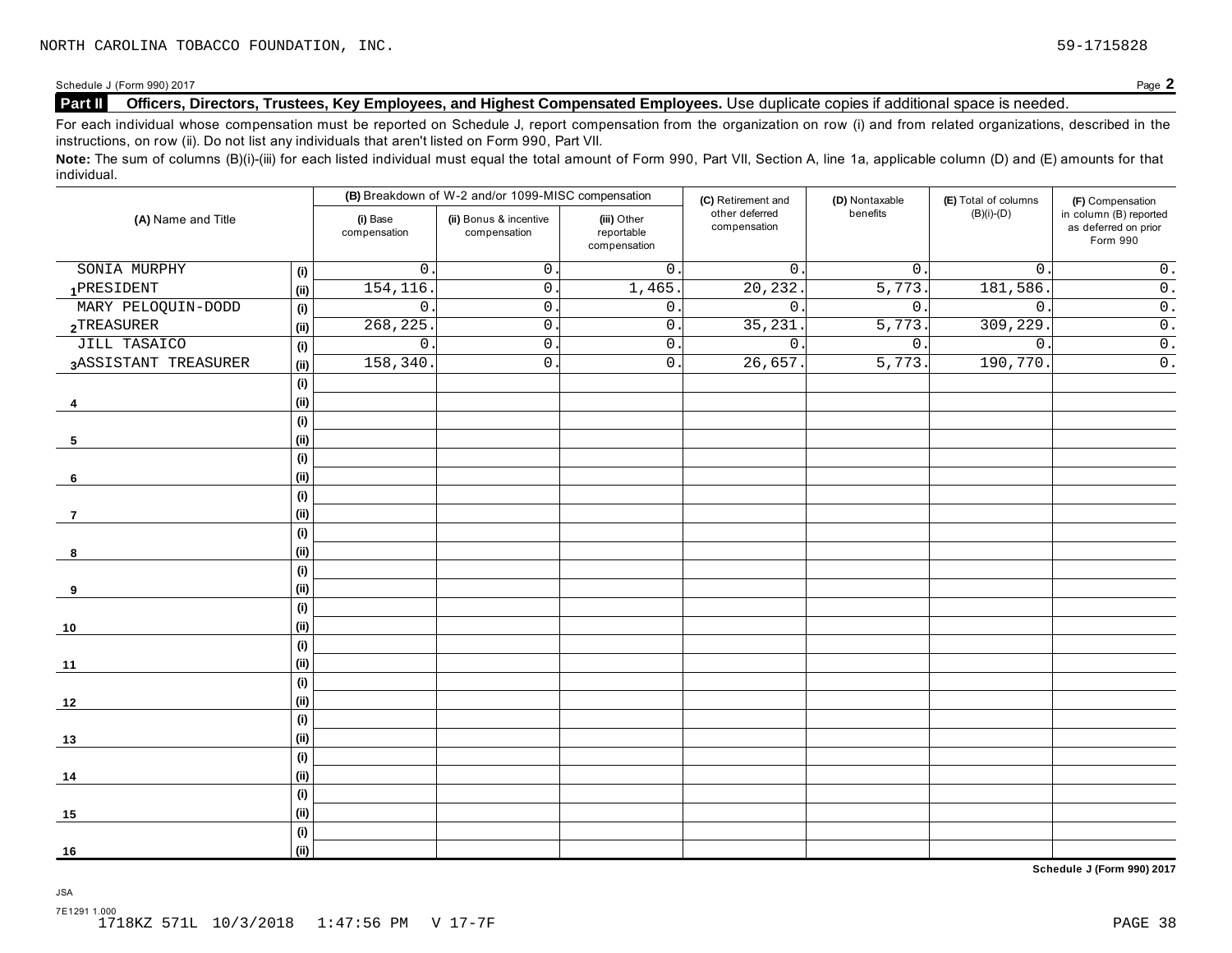Schedule J (Form 990) 2017 Page **3**

### **Part III Supplemental Information**

Provide the information, explanation, or descriptions required for Part I, lines 1a, 1b, 3, 4a, 4b, 4c, 5a, 5b, 6a, 6b, 7, and 8, and for Part II. Also complete this part for any additional information.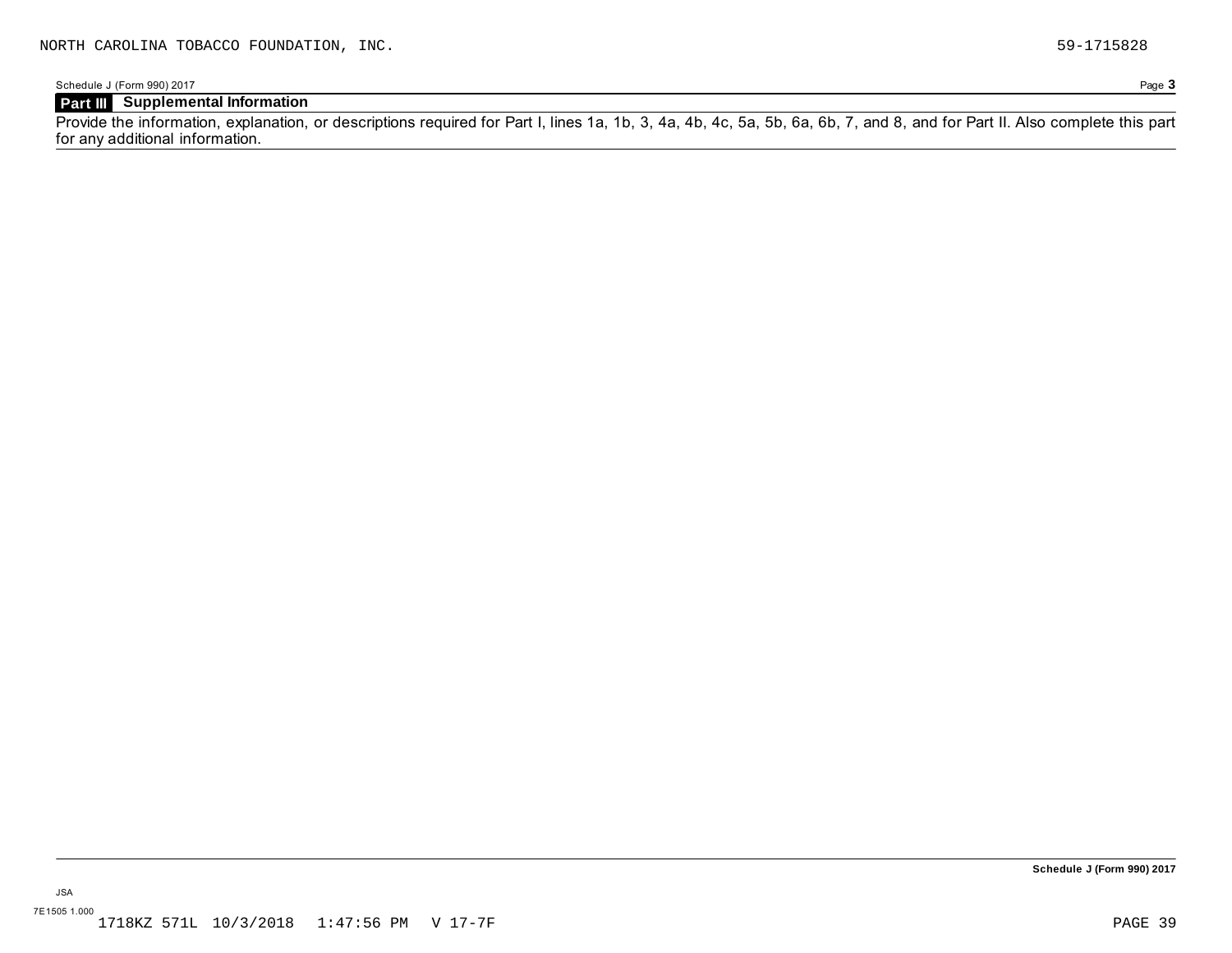#### **SCHEDULE O** Supplemental Information to Form 990 or 990-EZ MB No. 1545-0047

**(Form 990 or 990-EZ) Complete to provide information for responses to specific questions on** Form 990 or 990-EZ or to provide any additional information. ▶ Attach to Form 990 or 990-EZ. **Discrimination of Public Contract of Public and Attach to Public and Attachment of Public and Attachment of Public and Attachment of Public and Attachment of Public and Attachment of Publi** 



| Department of the Treasury<br>Internal Revenue Service | <b>PALLAGE LOT FOLLED 330 OF 330-EZ.</b><br>Latiormation about Schedule O (Form 990 or 990-EZ) and its instructions is at www.irs.gov/form990. | <b>Open to Publi</b><br><b>Inspection</b> |
|--------------------------------------------------------|------------------------------------------------------------------------------------------------------------------------------------------------|-------------------------------------------|
| Name of the organization                               |                                                                                                                                                | <b>Employer identification number</b>     |
|                                                        | NORTH CAROLINA TOBACCO FOUNDATION, INC.                                                                                                        | 59-1715828                                |

FORM 990, PART I, LINE 1, DESCRIPTION OF ORGANIZATION MISSION: TO AID AND PROMOTE, BY FINANCIAL ASSISTANCE AND OTHERWISE, ALL TYPES OF EDUCATION, RESEARCH, AND EXTENSION IN THE TOBACCO CURRICULUM AT NC STATE UNIVERSITY.

#### FORM 990, PART VI, SECTION A, LINE 1:

THE BOARD OF DIRECTORS OF THE CORPORATION SHALL ELECT AN EXECUTIVE COMMITTEE CONSISTING OF THE OFFICERS, THE IMMEDIATE PAST CHAIRMAN, AND EIGHT OTHER MEMBERS OF THE BOARD OF DIRECTORS WHOSE TERMS ON THE EXECUTIVE COMMITTEE SHALL COINCIDE WITH THE TERMS OF THEIR RESPECTIVE OFFICES OR DESIGNATIONS; PROVIDED FURTHER, HOWEVER, THE OFFICERS AND THE IMMEDIATE PAST PRESIDENT SHALL BE NON-VOTING MEMBERS OF THE EXECUTIVE COMMITTEE UNLESS THEY ARE ALSO MEMBERS OF THE BOARD. AT THE FIRST MEETING OF THE DIRECTORS OF THE CORPORATION, FOUR (4) NON-OFFICER MEMBERS SHALL BE ELECTED TO SERVE FOR A ONE (1) YEAR TERM, AND FOUR (4) NON-OFFICER MEMBERS SHALL BE ELECTED TO SERVE FOR A TWO (2) YEAR TERM, AND AT EACH SUCCEEDING ANNUAL MEETING, FOUR (4) NON-OFFICER MEMBERS SHALL BE ELECTED FOR A TWO (2) YEAR TERM. AT EACH SUCCEEDING ANNUAL MEETING TWO (2) MEMBERS FROM THE CLASS OF DIRECTORS ELECTED AT SUCH MEETING SHALL BE ELECTED TO SERVE ON THE EXECUTIVE COMMITTEE FOR A FOUR (4) YEAR TERM. EACH OF SUCH NON-OFFICER MEMBERS OF THE EXECUTIVE COMMITTEE SHALL SERVE ON THE EXECUTIVE COMMITTEE UNTIL HIS TERM OF MEMBERSHIP ON THE BOARD OF DIRECTORS EXPIRES. THE EXECUTIVE COMMITTEE SO APPOINTED, IN THE INTERIMS BETWEEN THE MEETINGS OF THE BOARD OF DIRECTORS, SHALL EXERCISE ALL THE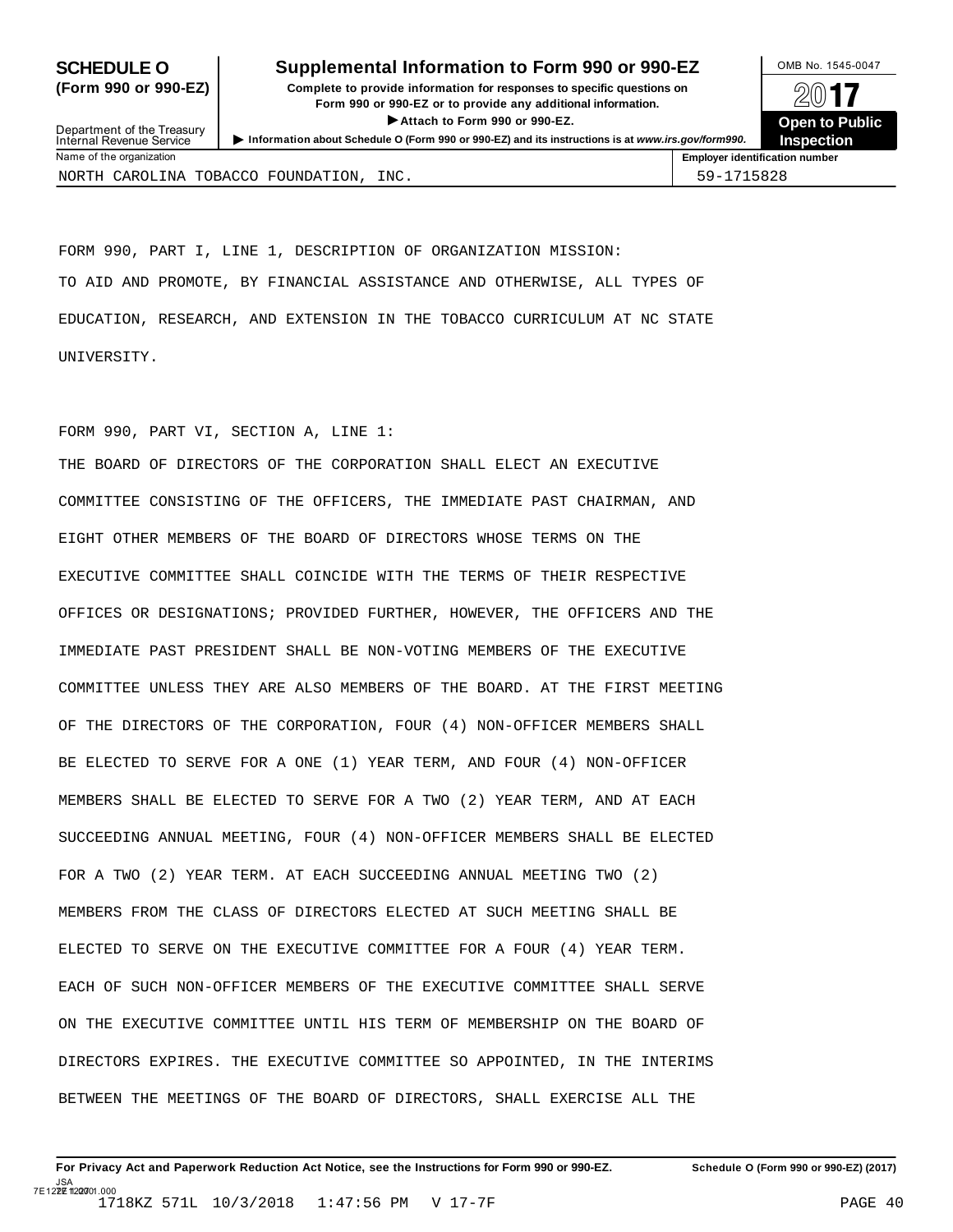| Schedule O (Form 990 or 990-EZ) 2017       |                                       |  |
|--------------------------------------------|---------------------------------------|--|
| Name of the organization                   | <b>Employer identification number</b> |  |
| INC.<br>NORTH CAROLINA TOBACCO FOUNDATION. | 59-1715828                            |  |

POWERS OF THE CORPORATION, INCLUDING ALL THE POWERS THAT HAVE BEEN CONFERRED UPON IT OR UPON THE BOARD OF DIRECTORS, EXCEPT THAT THE EXECUTIVE COMMITTEE SHALL HAVE NO POWER OR AUTHORITY TO (A) AUTHORIZE DISTRIBUTIONS; (B) APPROVE DISSOLUTION, MERGER OR THE SALE, PLEDGE, OR TRANSFER OF ALL OR SUBSTANTIALLY ALL OF THE CORPORATION'S ASSETS; (C) ELECT, APPOINT OR REMOVE DIRECTORS, OR FILL VACANCIES ON THE BOARD OR ON ANY OF ITS COMMITTEES; OR (D) ADOPT, AMEND, OR REPEAL THE ARTICLES OF INCORPORATION OR BYLAWS. THE PRESENCE OF EIGHT (8) MEMBERS OF THE EXECUTIVE COMMITTEE AT ANY REGULAR OR SPECIAL MEETING OF SAID COMMITTEE SHALL CONSTITUTE A QUORUM FOR THE TRANSACTION OF BUSINESS.

FORM 990, PART VI, SECTION B, LINE 11: DRAFT 990 IS DISTRIBUTED TO BOARD MEMBERS FOR THEIR REVIEW PRIOR TO FILING.

#### FORM 990, PART VI, SECTION B, LINE 12C:

ANY CORPORATE TRANSACTION IN WHICH A DIRECTOR HAS A DIRECT OR INDIRECT INTEREST MUST BE AUTHORIZED, APPROVED OR RATIFIED IN GOOD FAITH BY A MAJORITY, NOT LESS THAN TWO OF THE DIRECTORS WHO HAVE NO DIRECT OR INDIRECT INTEREST IN THE TRANSACTION EVEN THOUGH LESS THAN A QUORUM; PROVIDED, HOWEVER, NO SUCH TRANSACTION SHALL BE AUTHORIZED, APPROVED OR RATIFIED BY A SINGLE DIRECTOR. A DIRECTOR HAS AN INDIRECT INTEREST IN A TRANSACTION IF: (A) ANOTHER ENTITY IN WHICH HE HAS A MATERIAL FINANCIAL INTEREST OR IN WHICH HE IS A GENERAL PARTNER IS A PARTY TO THE TRANSACTION; OR (B) ANOTHER ENTITY OF WHICH HE IS A DIRECTOR, OFFICER, OR TRUSTEE IS A PARTY TO THE TRANSACTION AND THE TRANSACTION IS OR SHOULD BE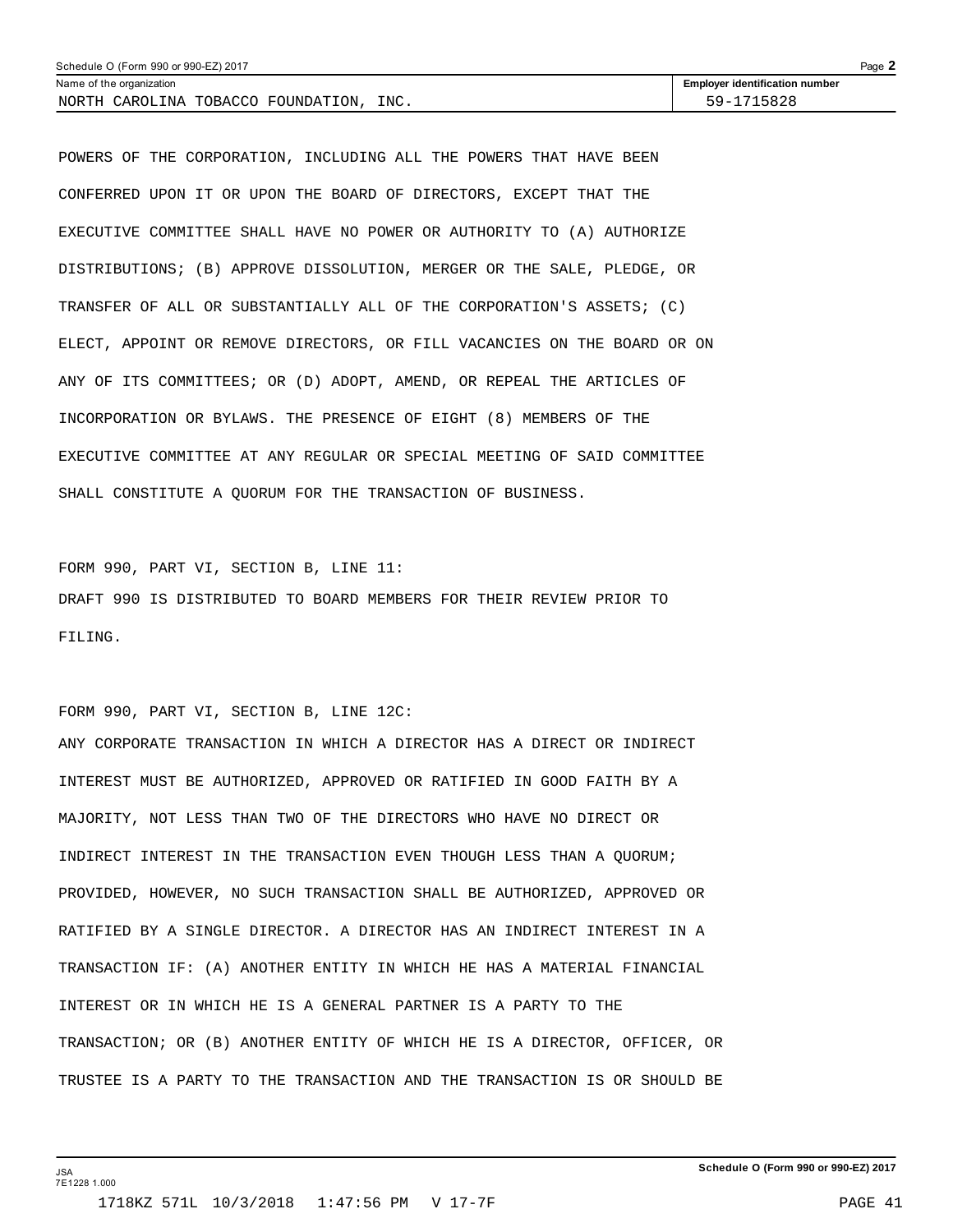Name of the organization **Employer identification number Employer identification number** NORTH CAROLINA TOBACCO FOUNDATION, INC.  $\vert$  59-1715828

CONSIDERED BY THE BOARD.

FORM 990, PART VI, SECTION B, LINE 15: THE BOARD OF DIRECTORS AND OFFICERS OF NORTH CAROLINA TOBACCO FOUNDATION THAT DO RECEIVE COMPENSATION ARE COMPENSATED BY NORTH CAROLINA STATE UNIVERSITY, A 170(C)(1) ORGANIZATION RELATED TO NORTH CAROLINA TOBACCO FOUNDATION. NC STATE UNIVERSITY SETS THE COMPENSATION OF THESE EMPLOYEES BY ACQUIRING COMPARABILITY DATA WHICH IS REVIEWED AND APPROVED BY INDEPENDENT PERSONS WITH CONTEMPORANEOUS SUBSTANTIATION OF THE DECISION.

FORM 990, PART VI, SECTION C, LINE 18: THE 990 IS LISTED ON THE WEBSITE. FORM 1023 (WHICH WAS FILED PRIOR TO JULY 15,1987) IS NOT PUBLICLY AVAILABLE.

FORM 990, PART VI, SECTION C, LINE 19: THE AUDITED FINANCIAL STATEMENTS ARE ON WEBSITE HTTP://FOUNDATIONSACCOUNTING.OFA.NCSU.EDU/FOUNDATIONS/NORTH-CAROLINA-TOBAC CO-FOUNDATION-INC. OTHER GOVERNING DOCUMENTS ARE MADE AVAILABLE UPON REQUEST.

PAGE 1, ITEM J- WEBSITE HTTP://FOUNDATIONSACCOUNTING.OFA.NCSU.EDU/FOUNDATIONS/NORTH-CAROLINA-TOBAC CO-FOUNDATION-INC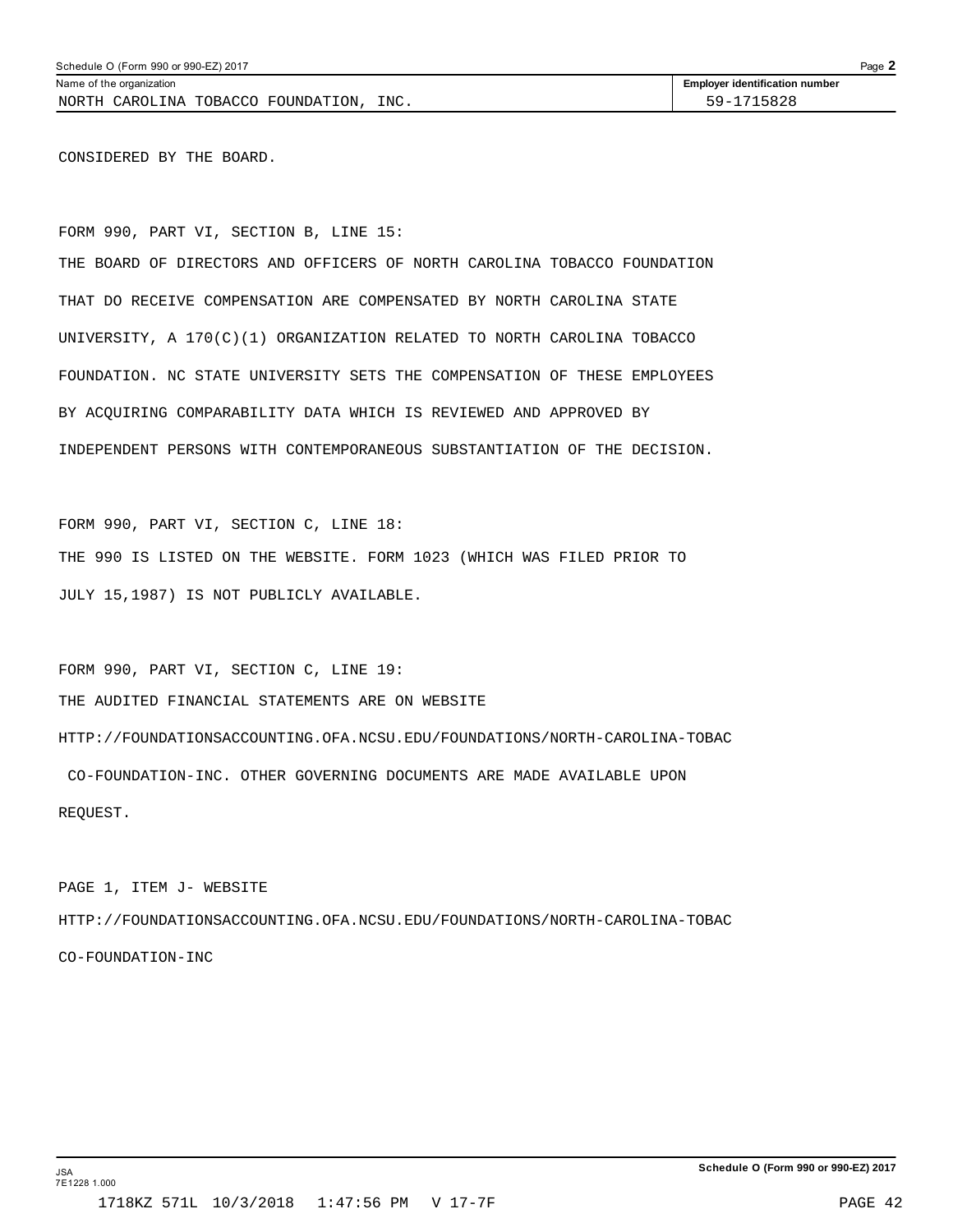<span id="page-43-0"></span>

| Schedule O (Form 990 or 990-EZ) 2017    |         |                |                                       | Page 2          |
|-----------------------------------------|---------|----------------|---------------------------------------|-----------------|
| Name of the organization                |         |                | <b>Employer identification number</b> |                 |
| NORTH CAROLINA TOBACCO FOUNDATION, INC. |         |                | 59-1715828                            |                 |
|                                         |         |                | ATTACHMENT 1                          |                 |
| FORM 990, PART VIII - INVESTMENT INCOME |         |                |                                       |                 |
|                                         | (A)     | (B)            | (C)                                   | (D)             |
|                                         | TOTAL   | RELATED OR     | UNRELATED                             | <b>EXCLUDED</b> |
| DESCRIPTION                             | REVENUE | EXEMPT REVENUE | BUSINESS REV.                         | <b>REVENUE</b>  |
| INVESTMENT INCOME                       | 68,971. |                |                                       | 68,971.         |
| TOTALS                                  | 68,971. |                |                                       | 68,971.         |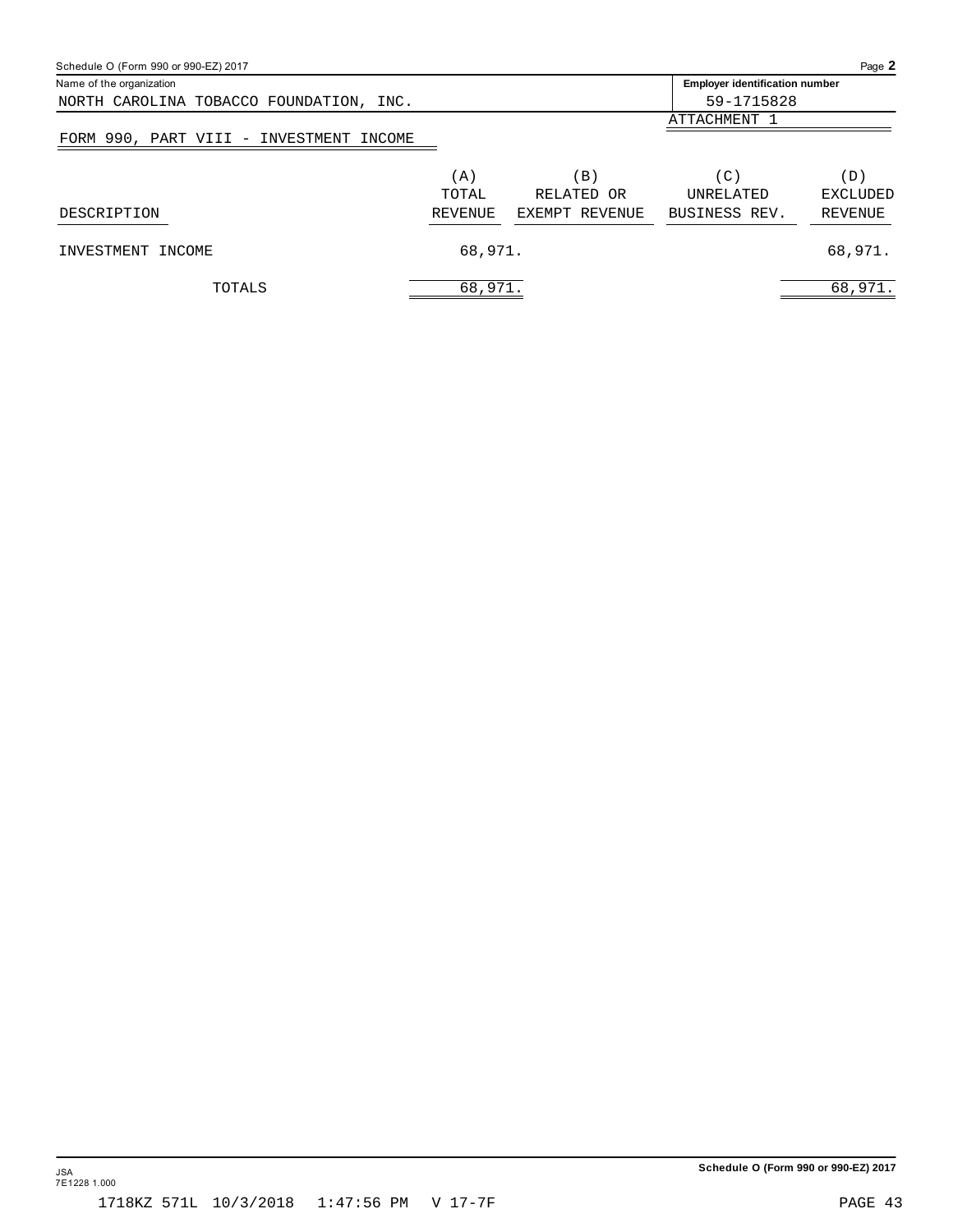| <b>SCHEDULE R</b> |  |
|-------------------|--|
| (Form 990)        |  |

## OMB No. 1545-0047 **SCHEDULE R (Form 990) Related Organizations and Unrelated Partnerships**

**INCIALCO OF GATTIZATIONS AND ONFERACE THAT AND SET ON PART IV, Inc. 31, 34, 35b, 36, or 37.**  $2017$ 



Name of the organization **Employer identification number Employer identification number** 

NORTH CAROLINA TOBACCO FOUNDATION, INC. 59-1715828

#### **Part I** Identification of Disregarded Entities. Complete if the organization answered "Yes" on Form 990, Part IV, line 33.

| (a)<br>Name, address, and EIN (if applicable) of disregarded entity | (b)<br>Primary activity | (c)<br>Legal domicile (state<br>or foreign country) | (d)<br>Total income | <b>(e)</b><br>End-of-year assets | (f)<br>Direct controlling<br>entity |
|---------------------------------------------------------------------|-------------------------|-----------------------------------------------------|---------------------|----------------------------------|-------------------------------------|
| (1)                                                                 |                         |                                                     |                     |                                  |                                     |
| (2)                                                                 |                         |                                                     |                     |                                  |                                     |
| (3)                                                                 |                         |                                                     |                     |                                  |                                     |
| (4)                                                                 |                         |                                                     |                     |                                  |                                     |
| (5)                                                                 |                         |                                                     |                     |                                  |                                     |
| (6)                                                                 |                         |                                                     |                     |                                  |                                     |

**Identification of Related Tax-Exempt Organizations.** Complete if the organization answered "Yes" on Form 990, Part IV, line 34, because it had **Part II one or more related tax-exempt organizations during the tax year. Part II one or more related tax-exempt organizations during the tax year.** 

| (a)<br>Name, address, and EIN of related organization          | (b)<br>Primary activity | (c)<br>Legal domicile (state<br>or foreign country) | (d)<br>Exempt Code section | (e)<br>Public charity status<br>(if section $501(c)(3)$ ) | (f)<br>Direct controlling<br>entity | (g)<br>Section 512(b)(13)<br>controlled<br>entity? |           |
|----------------------------------------------------------------|-------------------------|-----------------------------------------------------|----------------------------|-----------------------------------------------------------|-------------------------------------|----------------------------------------------------|-----------|
|                                                                |                         |                                                     |                            |                                                           |                                     | <b>Yes</b>                                         | <b>No</b> |
| NORTH CAROLINA STATE UNIVERSITY FDN, INC<br>56-6049503<br>(1)  |                         |                                                     |                            |                                                           |                                     |                                                    |           |
| RALEIGH, NC 27695<br>NCSU BOX 7207                             | SUPPORT                 | NC                                                  | 501(C)(3)                  | $170(B)$ 1A IV $ N/A$                                     |                                     |                                                    | Χ         |
| (2) <sup>NC</sup> STATE INVESTMENT FUND, INC.<br>31-1607634    |                         |                                                     |                            |                                                           |                                     |                                                    |           |
| RALEIGH, NC 27695<br>NCSU BOX 7207                             | FUND INVEST             | NC                                                  | 501(C)(3)                  | 509(A)(3)                                                 | N/A                                 |                                                    | Χ         |
| (3) NORTH CAROLINA STATE UNIVERSITY<br>56-6000756              |                         |                                                     |                            |                                                           |                                     |                                                    |           |
| RALEIGH, NC 27695<br>NCSU BOX 7205                             | EDUCATION               | NC                                                  | 170(C)(1)                  | $170(B)$ 1A II $\vert N/A \vert$                          |                                     |                                                    | Χ         |
| THE NORTH CAROLINA AGRICULTURAL FDTN, INC<br>56-6049304<br>(4) |                         |                                                     |                            |                                                           |                                     |                                                    |           |
| NCSU BOX 7207<br>RALEIGH, NC 27695                             | SUPPORT                 | NC                                                  | 501(C)(3)                  | 170(B)1A IV/N/A                                           |                                     |                                                    | Χ         |
| NORTH CAROLINA STATE UNIVERSITY ALUMNI<br>56-6035544<br>(5)    |                         |                                                     |                            |                                                           |                                     |                                                    |           |
| ASSOCIATION, INC. NCSU BOX 7207<br>RALEIGH, NC 27695           | ALUMNI                  | NC                                                  | 501(C)(3)                  | 170(B)1A IV/N/A                                           |                                     |                                                    | X         |
| (6) NC STATE ENGINEERING FOUNDATION, INC<br>56-6046987         |                         |                                                     |                            |                                                           |                                     |                                                    |           |
| NCSU BOX 7207<br>RALEIGH, NC 27695                             | SUPPORT                 | NC                                                  | 501(C)(3)                  | $170(B)$ 1A IV $ N/A$                                     |                                     |                                                    | Χ         |
| (7) NC STATE UNIVERSITY COLLEGE OF SCIENCES<br>58-1524289      |                         |                                                     |                            |                                                           |                                     |                                                    |           |
| RALEIGH, NC 27695<br>FOUNDATION, INC. NCSU BOX 7207            | SUPPORT                 | NC.                                                 | 501(C)(3)                  | 170(B)1A IV/N/A                                           |                                     |                                                    | Χ         |

**For Paperwork Reduction Act Notice, see the Instructions for Form 990. Schedule R (Form 990) 2017**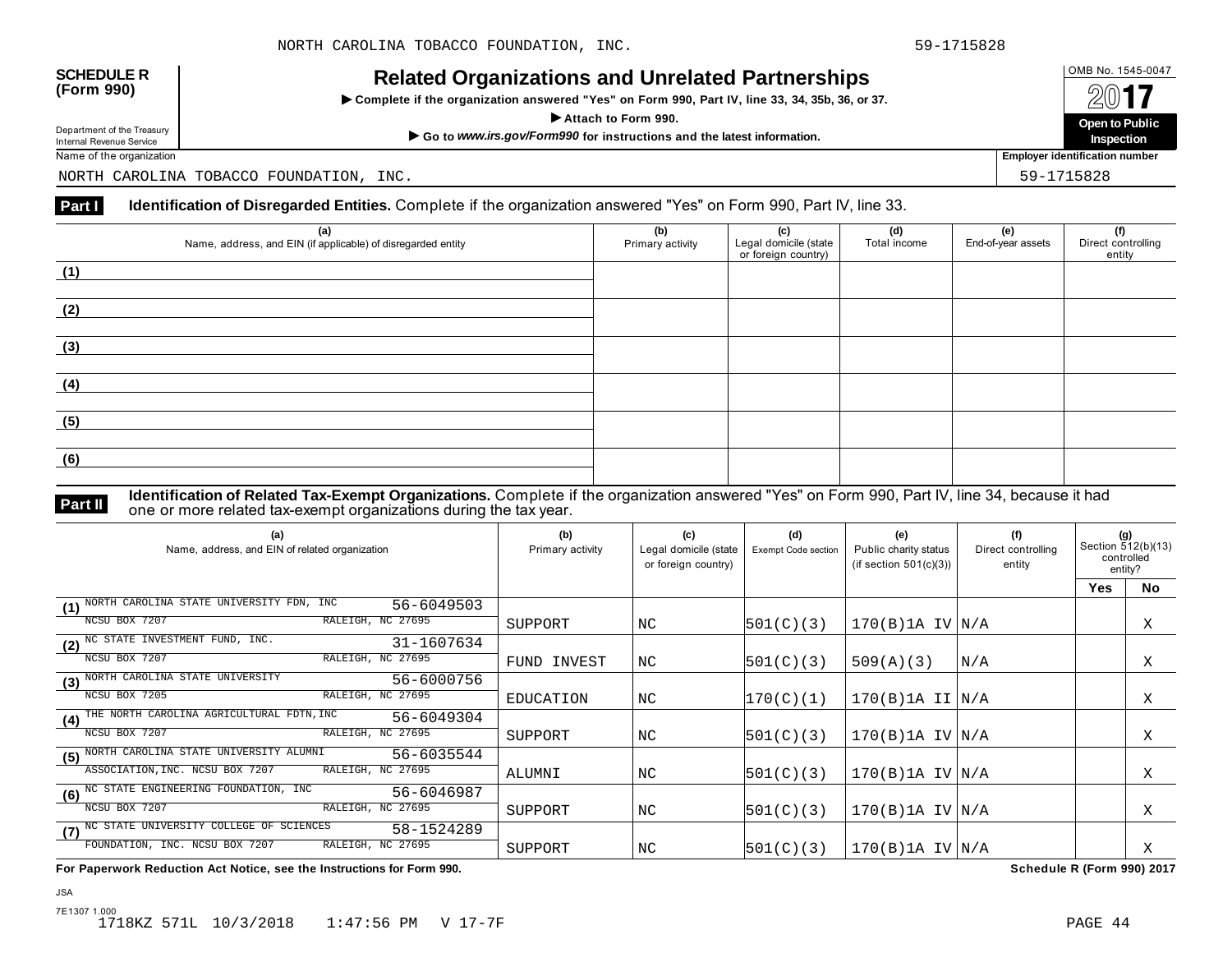| <b>SCHEDULE R</b> |  |
|-------------------|--|
| (Form 990)        |  |

## OMB No. 1545-0047 **SCHEDULE R (Form 990) Related Organizations and Unrelated Partnerships**

**INCIALCO OF GATTIZATIONS AND ONFERACE THAT AND SET ON PART IV, Inc. 31, 34, 35b, 36, or 37.**  $2017$ 



Name of the organization **Employer identification number Employer identification number** 

NORTH CAROLINA TOBACCO FOUNDATION, INC. 59-1715828

#### **Part I** Identification of Disregarded Entities. Complete if the organization answered "Yes" on Form 990, Part IV, line 33.

| (a)<br>Name, address, and EIN (if applicable) of disregarded entity | (b)<br>Primary activity | (c)<br>Legal domicile (state<br>or foreign country) | (d)<br>Total income | (e)<br>End-of-year assets | (f)<br>Direct controlling<br>entity |
|---------------------------------------------------------------------|-------------------------|-----------------------------------------------------|---------------------|---------------------------|-------------------------------------|
| (1)                                                                 |                         |                                                     |                     |                           |                                     |
| (2)                                                                 |                         |                                                     |                     |                           |                                     |
| (3)                                                                 |                         |                                                     |                     |                           |                                     |
| (4)                                                                 |                         |                                                     |                     |                           |                                     |
| (5)                                                                 |                         |                                                     |                     |                           |                                     |
| (6)                                                                 |                         |                                                     |                     |                           |                                     |

JSA

**Identification of Related Tax-Exempt Organizations.** Complete if the organization answered "Yes" on Form 990, Part IV, line 34, because it had **Part II** one or more related tax-exempt organizations during the tax year.

| (a)<br>Name, address, and EIN of related organization        | (b)<br>Primary activity | (c)<br>Legal domicile (state<br>or foreign country) | (d)<br><b>Exempt Code section</b> | (e)<br>Public charity status<br>(if section $501(c)(3)$ ) | (f)<br>Direct controlling<br>entity | (g)<br>Section 512(b)(13)<br>controlled<br>entity? |    |
|--------------------------------------------------------------|-------------------------|-----------------------------------------------------|-----------------------------------|-----------------------------------------------------------|-------------------------------------|----------------------------------------------------|----|
|                                                              |                         |                                                     |                                   |                                                           |                                     | <b>Yes</b>                                         | No |
| NORTH CAROLINA VETERINARY MEDICAL<br>58-1344473<br>(1)       |                         |                                                     |                                   |                                                           |                                     |                                                    |    |
| RALEIGH, NC 27695<br>FOUNDATION, INC. NCSU BOX 7207          | SUPPORT                 | ΝC                                                  | 501(C)(3)                         | 170(B)1A IV/N/A                                           |                                     |                                                    | Χ  |
| (2) NC STATE NATURAL RESOURCES FOUNDATION<br>56-0653350      |                         |                                                     |                                   |                                                           |                                     |                                                    |    |
| RALEIGH, NC 27695<br>INC., NCSU BOX 7207                     | SUPPORT                 | NC                                                  | 501(C)(3)                         | 170(B)1A IV/N/A                                           |                                     |                                                    | X  |
| NC STATE UNIVERSITY PARTNERSHIP<br>56-1444287<br>(3)         |                         |                                                     |                                   |                                                           |                                     |                                                    |    |
| RALEIGH, NC 27695<br>CORPORATION, NCSU BOX 7207              | SUPPORT                 | NC                                                  | 501(C)(3)                         | 509(A)(3)                                                 | N/A                                 |                                                    | Χ  |
| (4) NC STATE UNIVERSITY STUDENT AID<br>56-0650623            |                         |                                                     |                                   |                                                           |                                     |                                                    |    |
| ASSOCIATION, INC. PO BOX 37100<br>RALEIGH, NC 27627          | ATHLETIC                | NC                                                  | 501(C)(3)                         | 170(B)1A IV/N/A                                           |                                     |                                                    | X  |
| NORTH CAROLINA TEXTILE FOUNDATION, INC.<br>56-6045324<br>(5) |                         |                                                     |                                   |                                                           |                                     |                                                    |    |
| BOX 8301<br>RALEIGH, NC 27695<br><b>NCSU</b>                 | SUPPORT                 | ΝC                                                  | 501(C)(3)                         | 170(B)1A IV/N/A                                           |                                     |                                                    | Χ  |
| (6)                                                          |                         |                                                     |                                   |                                                           |                                     |                                                    |    |
|                                                              |                         |                                                     |                                   |                                                           |                                     |                                                    |    |
| (7)                                                          |                         |                                                     |                                   |                                                           |                                     |                                                    |    |
|                                                              |                         |                                                     |                                   |                                                           |                                     |                                                    |    |

**For Paperwork Reduction Act Notice, see the Instructions for Form 990. Schedule R (Form 990) 2017**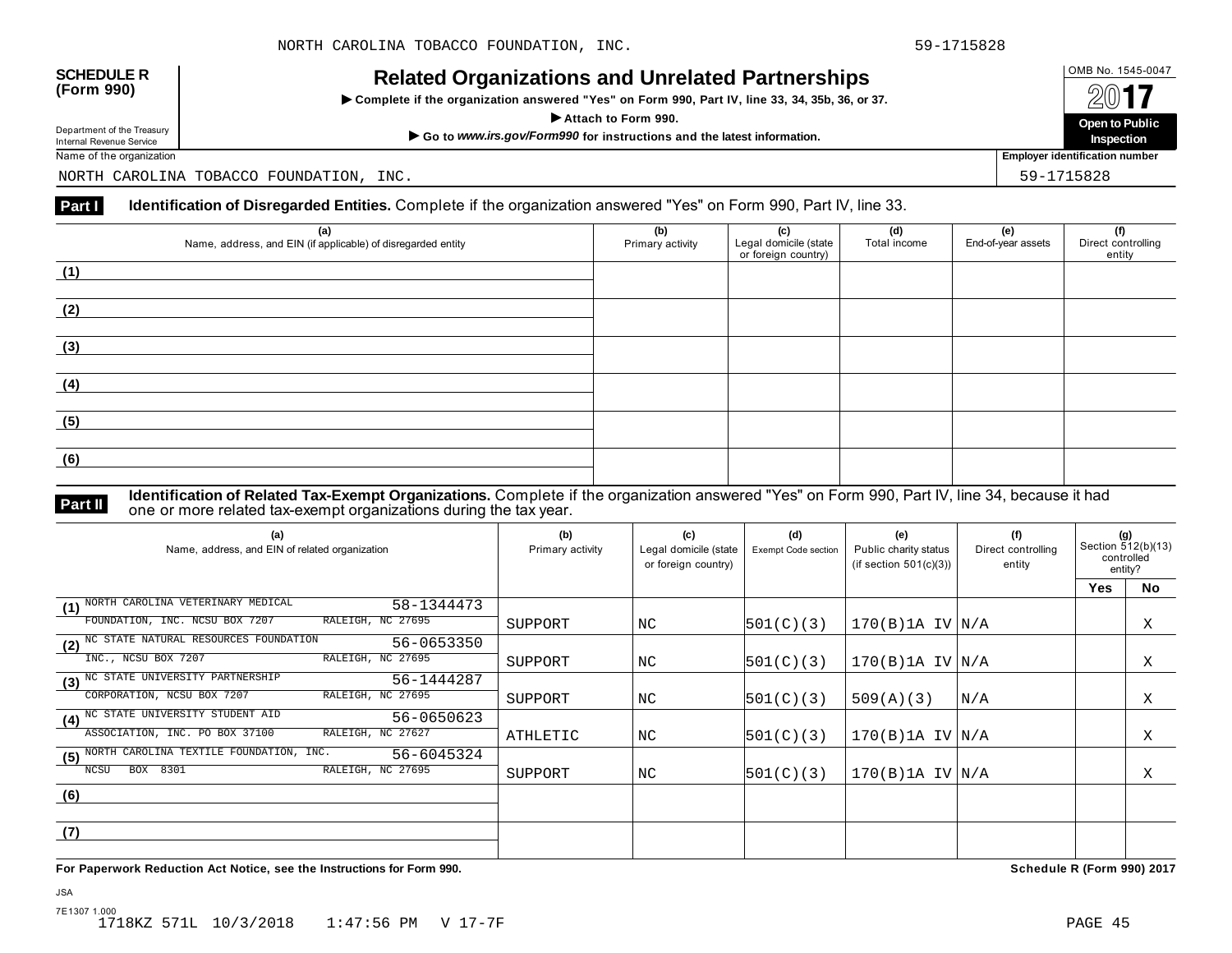Schedule R (Form 990) 2017 Page **2**

**Identification of Related Organizations Taxable as a Partnership.** Complete if the organization answered "Yes" on Form 990, Part IV, line 34, **because it had one or more related organizations Taxable as a Partnership.** Complete it the organization of Recause it had one or more related organizations treated as a partnership during the tax year.

| (a)<br>Name, address, and EIN of<br>related organization | (b)<br>Primary activity | (c)<br>Legal<br>domicile<br>(state or<br>foreign<br>country) | (d)<br>Direct controlling<br>entity | (e)<br>Predominant<br>income (related,<br>unrelated,<br>excluded from<br>tax under<br>sections 512 - 514) | (f)<br>Share of total<br>income | (g)<br>Share of end-of-<br>year assets | Disproportionate<br>allocations? | (h) | (i)<br>Code V - UBI<br>amount in box 20<br>of Schedule K-1<br>(Form 1065) | (j)<br>General or<br>managing<br>partner? | (k)<br>Percentage<br>ownership |
|----------------------------------------------------------|-------------------------|--------------------------------------------------------------|-------------------------------------|-----------------------------------------------------------------------------------------------------------|---------------------------------|----------------------------------------|----------------------------------|-----|---------------------------------------------------------------------------|-------------------------------------------|--------------------------------|
|                                                          |                         |                                                              |                                     |                                                                                                           |                                 |                                        | Yes No                           |     |                                                                           | Yes No                                    |                                |
| (1)                                                      |                         |                                                              |                                     |                                                                                                           |                                 |                                        |                                  |     |                                                                           |                                           |                                |
| (2)                                                      |                         |                                                              |                                     |                                                                                                           |                                 |                                        |                                  |     |                                                                           |                                           |                                |
| (3)                                                      |                         |                                                              |                                     |                                                                                                           |                                 |                                        |                                  |     |                                                                           |                                           |                                |
| (4)                                                      |                         |                                                              |                                     |                                                                                                           |                                 |                                        |                                  |     |                                                                           |                                           |                                |
| (5)                                                      |                         |                                                              |                                     |                                                                                                           |                                 |                                        |                                  |     |                                                                           |                                           |                                |
| (6)                                                      |                         |                                                              |                                     |                                                                                                           |                                 |                                        |                                  |     |                                                                           |                                           |                                |
| (7)                                                      |                         |                                                              |                                     |                                                                                                           |                                 |                                        |                                  |     |                                                                           |                                           |                                |

## Part IV Identification of Related Organizations Taxable as a Corporation or Trust. Complete if the organization answered "Yes" on Form 990, Part IV,<br>line 34, because it had one or more related organizations treated as a co

| (a)<br>Name, address, and EIN of related organization | (b)<br>Primary activity | (c)<br>Legal domicile<br>(state or foreign<br>country) | (d)<br>Direct controlling<br>entity | (e)<br>Type of entity<br>(C corp, S corp, or trust) | (f)<br>Share of total<br>income | (g)<br>Share of<br>end-of-year assets<br>whership<br>controlled<br>entity? | $\begin{vmatrix} \n\textbf{(h)} \\ \n\text{Percentage} \n\end{vmatrix}$ Section |        |
|-------------------------------------------------------|-------------------------|--------------------------------------------------------|-------------------------------------|-----------------------------------------------------|---------------------------------|----------------------------------------------------------------------------|---------------------------------------------------------------------------------|--------|
|                                                       |                         |                                                        |                                     |                                                     |                                 |                                                                            |                                                                                 | Yes No |
| (1)                                                   |                         |                                                        |                                     |                                                     |                                 |                                                                            |                                                                                 |        |
| (2)                                                   |                         |                                                        |                                     |                                                     |                                 |                                                                            |                                                                                 |        |
| (3)                                                   |                         |                                                        |                                     |                                                     |                                 |                                                                            |                                                                                 |        |
| (4)                                                   |                         |                                                        |                                     |                                                     |                                 |                                                                            |                                                                                 |        |
| (5)                                                   |                         |                                                        |                                     |                                                     |                                 |                                                                            |                                                                                 |        |
| (6)                                                   |                         |                                                        |                                     |                                                     |                                 |                                                                            |                                                                                 |        |
| (7)                                                   |                         |                                                        |                                     |                                                     |                                 |                                                                            |                                                                                 |        |

7E1308 1.000

JSA **Schedule R (Form 990) 2017**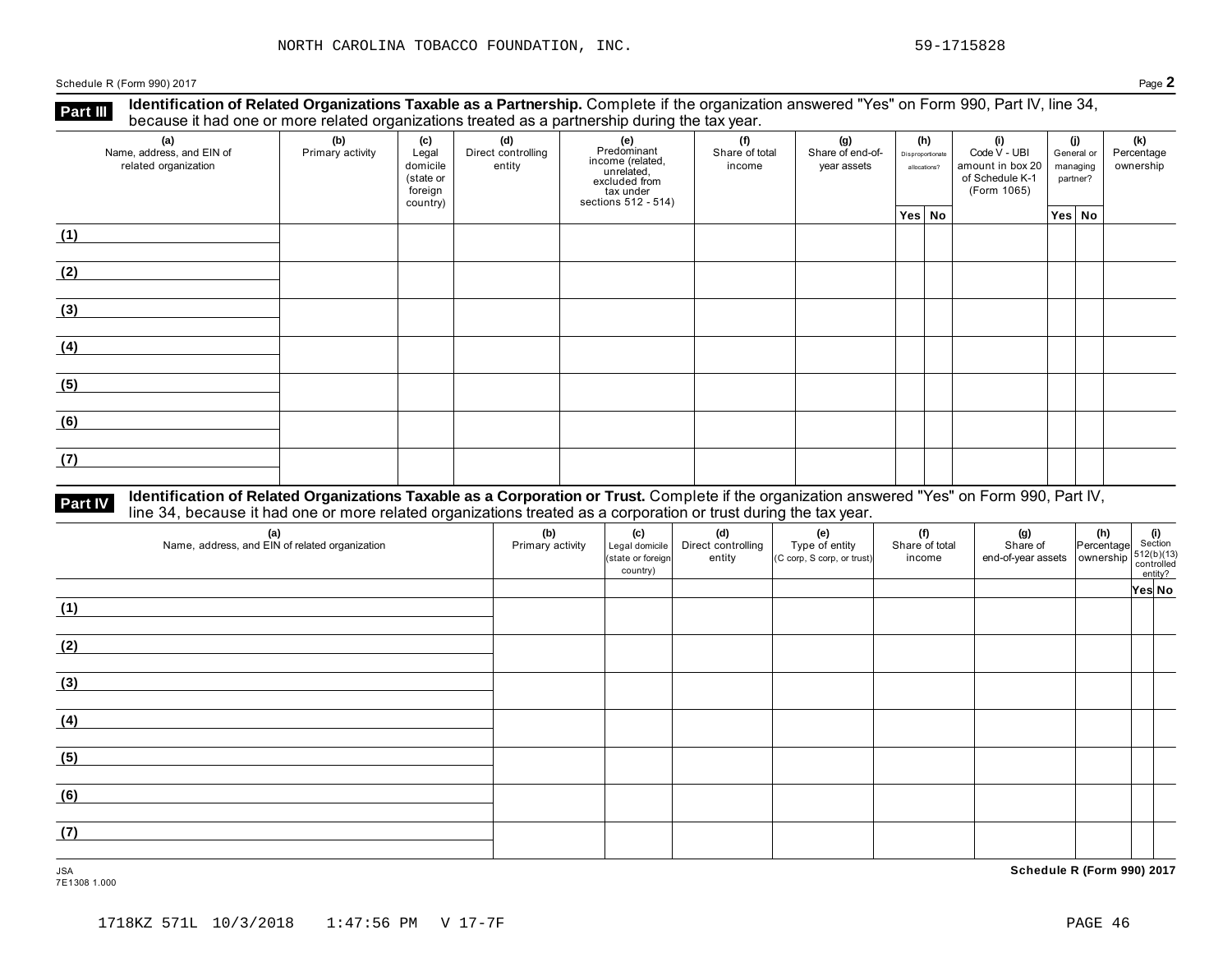NORTH CAROLINA TOBACCO FOUNDATION, INC. 59-1715828

|                     | Schedule R (Form 990) 2017                                                                                                                                                   |                |                         | Page 3                       |
|---------------------|------------------------------------------------------------------------------------------------------------------------------------------------------------------------------|----------------|-------------------------|------------------------------|
| <b>Part V</b>       | Transactions With Related Organizations. Complete if the organization answered "Yes" on Form 990, Part IV, line 34, 35b, or 36.                                              |                |                         |                              |
|                     | Note: Complete line 1 if any entity is listed in Parts II, III, or IV of this schedule.                                                                                      |                | Yes No                  |                              |
|                     | During the tax year, did the organization engage in any of the following transactions with one or more related organizations listed in Parts II-IV?                          |                |                         |                              |
| a                   |                                                                                                                                                                              | 1a             |                         | X                            |
| b                   |                                                                                                                                                                              | 1 <sub>b</sub> | $\mathbf X$             |                              |
| c                   |                                                                                                                                                                              | 1 <sub>c</sub> |                         | X<br>$\overline{\mathbf{x}}$ |
| d                   |                                                                                                                                                                              | 1 <sub>d</sub> |                         | $\mathbf X$                  |
|                     |                                                                                                                                                                              | 1е             |                         |                              |
| f                   |                                                                                                                                                                              | 1f             |                         | Χ<br>$\overline{\mathbf{x}}$ |
|                     |                                                                                                                                                                              | 1 <sub>g</sub> |                         | $\overline{\mathbf{x}}$      |
| h                   |                                                                                                                                                                              | 1h             |                         | $\overline{\mathbf{x}}$      |
|                     |                                                                                                                                                                              | 1i.            |                         | $\mathbf X$                  |
|                     |                                                                                                                                                                              | 1j             |                         |                              |
|                     |                                                                                                                                                                              | 1 k            |                         | X                            |
|                     |                                                                                                                                                                              | 11             |                         | $\overline{\mathbf{x}}$      |
|                     |                                                                                                                                                                              | 1 <sub>m</sub> | X                       |                              |
| n                   |                                                                                                                                                                              | 1n             | $\mathbf x$             |                              |
|                     |                                                                                                                                                                              | 1 <sub>o</sub> | $\mathbf X$             |                              |
|                     |                                                                                                                                                                              |                |                         |                              |
|                     |                                                                                                                                                                              | 1 <sub>p</sub> | X                       |                              |
| a                   |                                                                                                                                                                              | 1q             | $\overline{\mathbf{x}}$ |                              |
|                     |                                                                                                                                                                              |                |                         |                              |
|                     |                                                                                                                                                                              | 1r             |                         | X<br>$\overline{\mathbf{x}}$ |
| $\mathbf{2}$        | If the answer to any of the above is "Yes," see the instructions for information on who must complete this line, including covered relationships and transaction thresholds. | 1s             |                         |                              |
|                     | (b)<br>(a)<br>(c)                                                                                                                                                            | (d)            |                         |                              |
|                     | Name of related organization<br>Transaction<br>Method of determining<br>Amount involved<br>amount involved<br>$type(a-s)$                                                    |                |                         |                              |
|                     |                                                                                                                                                                              |                |                         |                              |
| (1)                 |                                                                                                                                                                              |                |                         |                              |
| (2)                 |                                                                                                                                                                              |                |                         |                              |
|                     |                                                                                                                                                                              |                |                         |                              |
| (3)                 |                                                                                                                                                                              |                |                         |                              |
| (4)                 |                                                                                                                                                                              |                |                         |                              |
| (5)                 |                                                                                                                                                                              |                |                         |                              |
| (6)                 |                                                                                                                                                                              |                |                         |                              |
| JSA<br>7E1309 2.000 | Schedule R (Form 990) 2017                                                                                                                                                   |                |                         |                              |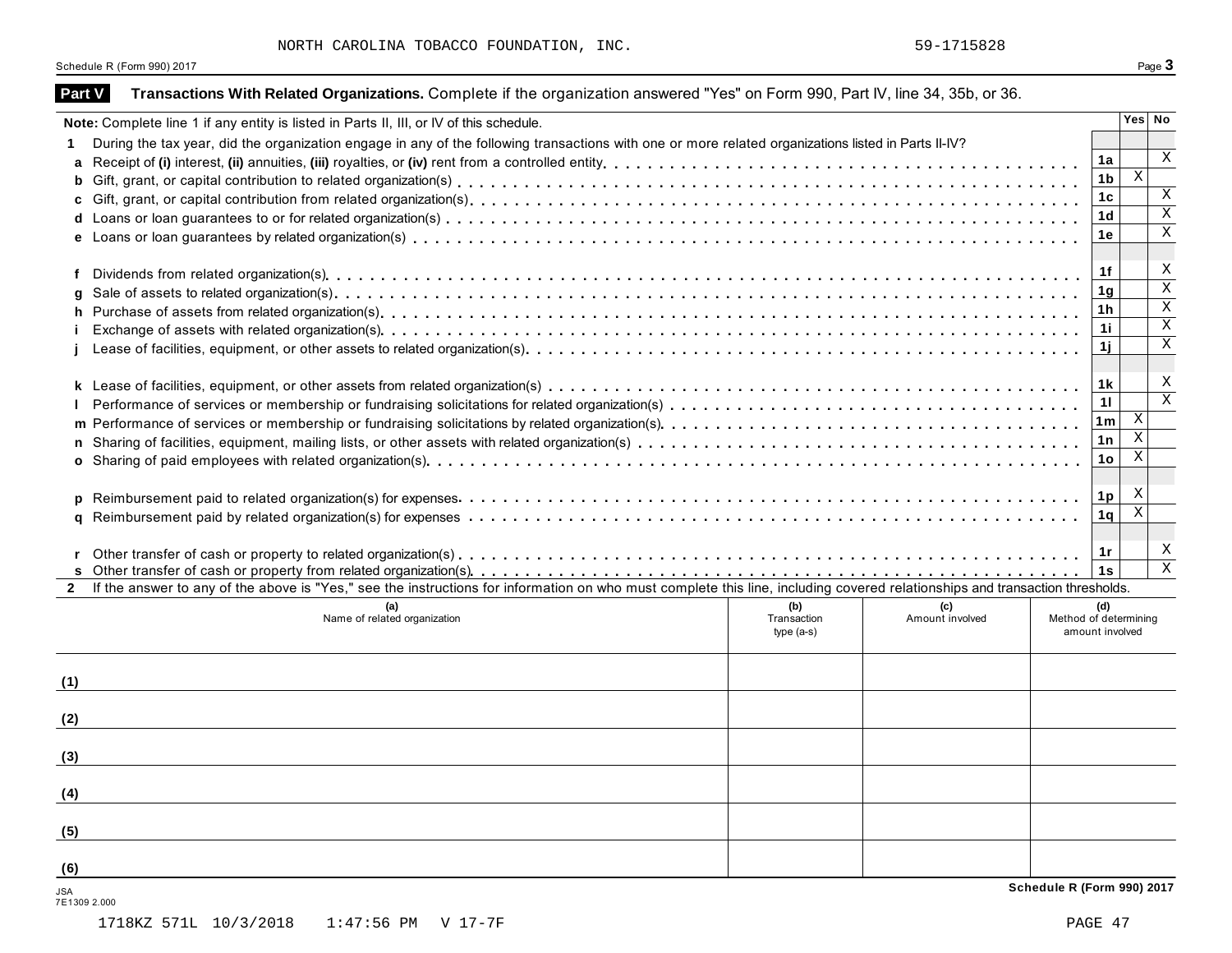Schedule R (Form 990) 2017 Page **4**

### Part VI Unrelated Organizations Taxable as a Partnership. Complete if the organization answered "Yes" on Form 990, Part IV, line 37.

Provide the following information for each entity taxed as a partnership through which the organization conducted more than five percent of its activities (measured by total assets or gross revenue) that was not a related organization. See instructions regarding exclusion for certain investment partnerships.

| $\overline{\phantom{a}}$ | $\mathcal{L}$<br>(a)<br>Name, address, and EIN of entity | ັ<br>ັ<br>ັ<br>$\overline{(c)}$<br>(b)<br>Primary activity<br>(d)<br>(e)<br>Legal domicile<br>(state or foreign<br>Predominant<br>Are all partners<br>income (related,<br>section<br>country)<br>501(c)(3)<br>unrelated, excluded |  | (f)<br>Share of<br>total income<br>organizations?<br>from tax under |  |        |  | (g)<br>Share of<br>end-of-year<br>assets |        | (h)<br>Disproportionate<br>allocations? | (i)<br>Code V - UBI<br>amount in box 20<br>of Schedule K-1<br>(Form 1065) | managing<br>partner? | (j)<br>General or | <b>(k)</b><br>Percentage<br>ownership |
|--------------------------|----------------------------------------------------------|-----------------------------------------------------------------------------------------------------------------------------------------------------------------------------------------------------------------------------------|--|---------------------------------------------------------------------|--|--------|--|------------------------------------------|--------|-----------------------------------------|---------------------------------------------------------------------------|----------------------|-------------------|---------------------------------------|
|                          |                                                          |                                                                                                                                                                                                                                   |  | sections 512-514)                                                   |  | Yes No |  |                                          | Yes No |                                         |                                                                           | Yes                  | No                |                                       |
| (1)                      |                                                          |                                                                                                                                                                                                                                   |  |                                                                     |  |        |  |                                          |        |                                         |                                                                           |                      |                   |                                       |
| (2)                      |                                                          |                                                                                                                                                                                                                                   |  |                                                                     |  |        |  |                                          |        |                                         |                                                                           |                      |                   |                                       |
| (3)                      |                                                          |                                                                                                                                                                                                                                   |  |                                                                     |  |        |  |                                          |        |                                         |                                                                           |                      |                   |                                       |
| (4)                      |                                                          |                                                                                                                                                                                                                                   |  |                                                                     |  |        |  |                                          |        |                                         |                                                                           |                      |                   |                                       |
| (5)                      |                                                          |                                                                                                                                                                                                                                   |  |                                                                     |  |        |  |                                          |        |                                         |                                                                           |                      |                   |                                       |
| (6)                      |                                                          |                                                                                                                                                                                                                                   |  |                                                                     |  |        |  |                                          |        |                                         |                                                                           |                      |                   |                                       |
| (7)                      |                                                          |                                                                                                                                                                                                                                   |  |                                                                     |  |        |  |                                          |        |                                         |                                                                           |                      |                   |                                       |
| (8)                      |                                                          |                                                                                                                                                                                                                                   |  |                                                                     |  |        |  |                                          |        |                                         |                                                                           |                      |                   |                                       |
| (9)                      |                                                          |                                                                                                                                                                                                                                   |  |                                                                     |  |        |  |                                          |        |                                         |                                                                           |                      |                   |                                       |
| (10)                     |                                                          |                                                                                                                                                                                                                                   |  |                                                                     |  |        |  |                                          |        |                                         |                                                                           |                      |                   |                                       |
| (11)                     |                                                          |                                                                                                                                                                                                                                   |  |                                                                     |  |        |  |                                          |        |                                         |                                                                           |                      |                   |                                       |
| (12)                     |                                                          |                                                                                                                                                                                                                                   |  |                                                                     |  |        |  |                                          |        |                                         |                                                                           |                      |                   |                                       |
| (13)                     |                                                          |                                                                                                                                                                                                                                   |  |                                                                     |  |        |  |                                          |        |                                         |                                                                           |                      |                   |                                       |
| (14)                     |                                                          |                                                                                                                                                                                                                                   |  |                                                                     |  |        |  |                                          |        |                                         |                                                                           |                      |                   |                                       |
| (15)                     |                                                          |                                                                                                                                                                                                                                   |  |                                                                     |  |        |  |                                          |        |                                         |                                                                           |                      |                   |                                       |
| (16)                     |                                                          |                                                                                                                                                                                                                                   |  |                                                                     |  |        |  |                                          |        |                                         |                                                                           |                      |                   |                                       |
| ${\sf JSA}$              |                                                          |                                                                                                                                                                                                                                   |  |                                                                     |  |        |  |                                          |        |                                         |                                                                           |                      |                   | Schedule R (Form 990) 2017            |